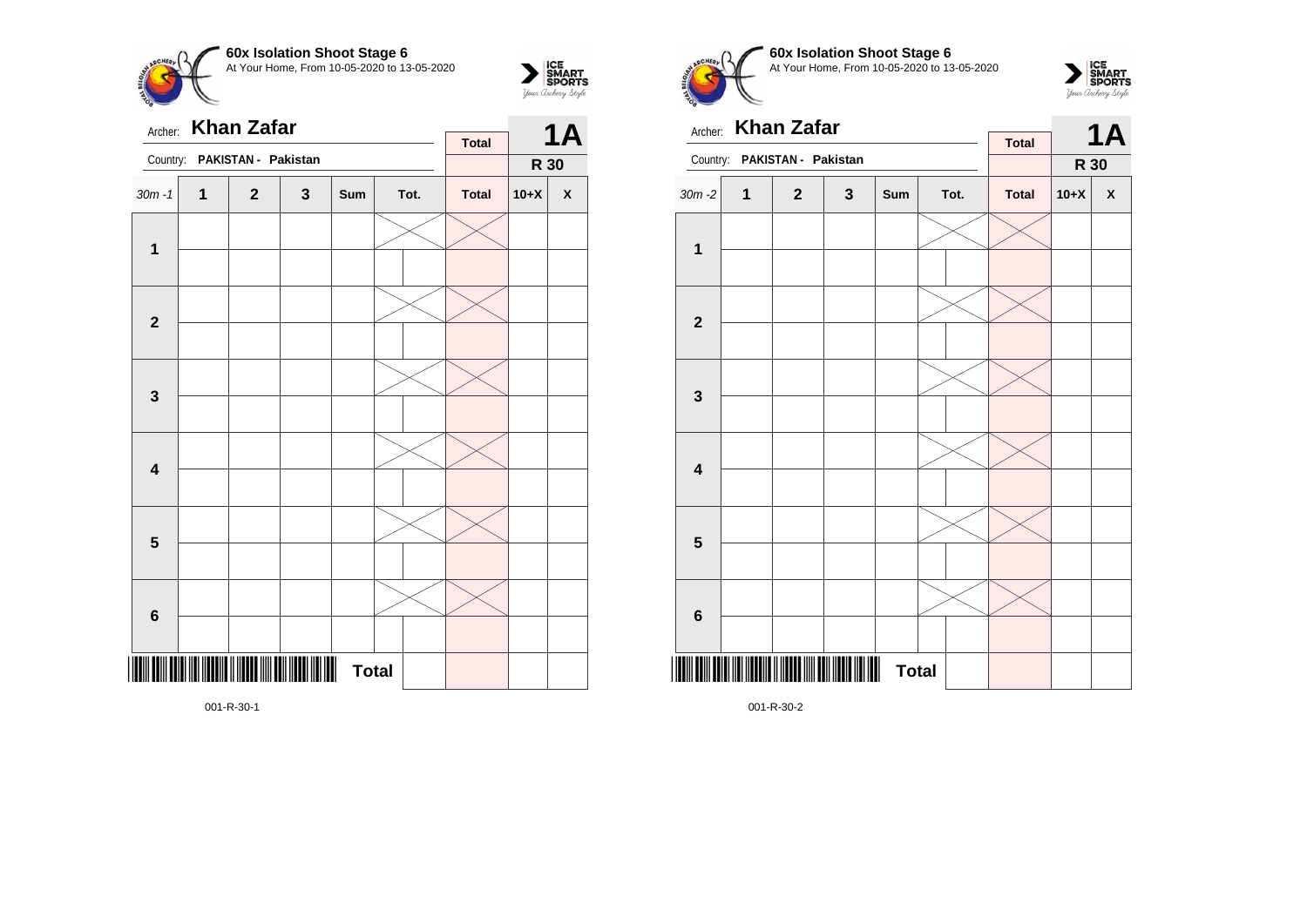





| Archer:         |    | <b>Babou Eric</b> |     | <b>Total</b> |    | 2A   |              |                |                |
|-----------------|----|-------------------|-----|--------------|----|------|--------------|----------------|----------------|
| Country:        |    | FRANCE - France   |     |              |    |      | $\pmb{0}$    | C ST           |                |
| $ST-1$          | 1  | $\mathbf{2}$      | 3   | Sum          |    | Tot. | <b>Total</b> | $10+X$         | X              |
| 1               | Χ  | Χ                 | X   | 30           |    |      |              | 3              | 3              |
|                 | X  | 10                | 9   | 29           | 59 | 59   | 59           | $\overline{2}$ | 1              |
| $\overline{2}$  | Χ  | Χ                 |     |              | 3  | 3    |              |                |                |
|                 | X  | Χ                 | 10  | 30           | 60 | 119  | 119          | 3              | $\overline{2}$ |
| 3               | X  | Χ                 | 10  | 30           |    |      |              | 3              | 2              |
|                 | 10 | 10                | 9   | 29           | 59 | 178  | 178          | $\overline{2}$ |                |
| 4               | Х  | Χ                 | Χ   | 30           |    |      |              | 3              | 3              |
|                 | 10 | 10                | 10  | 30           | 60 | 238  | 238          | 3              |                |
| 5               | X  | X                 | 10  | 30           |    |      |              | 3              | $\overline{2}$ |
|                 | 10 | 10                | 9   | 29           | 59 | 297  | 297          | $\overline{2}$ |                |
| $6\phantom{1}6$ | X  | Χ                 | Χ   | 30           |    |      |              | 3              | 3              |
|                 | Χ  | 10                | 357 | 357          | 3  | 1    |              |                |                |
|                 |    |                   | 357 | 33           | 20 |      |              |                |                |

002-C-ST-1



**60x Isolation Shoot Stage 6** At Your Home, From 10-05-2020 to 13-05-2020



| Archer:                 | <b>Babou Eric</b> |                 |    | 2A           |    |      |                     |                |                |
|-------------------------|-------------------|-----------------|----|--------------|----|------|---------------------|----------------|----------------|
| Country:                |                   | FRANCE - France |    |              |    |      | <b>Total</b><br>357 | C ST           |                |
| $ST-2$                  | $\mathbf 1$       | $\overline{2}$  | 3  | Sum          |    | Tot. | <b>Total</b>        | $10+X$         | X              |
| 1                       | X                 | X               | 10 | 30           |    |      |                     | 3              | $\overline{2}$ |
|                         | 10                | 10              | 9  | 29           | 59 | 59   | 416                 | $\overline{2}$ |                |
| $\mathbf{2}$            | X                 | X               | X  | 30           |    |      |                     | 3              | 3              |
|                         | 10                | 10              | 9  | 29           | 59 | 118  | 475                 | $\overline{2}$ |                |
| 3                       | Х                 | Χ               | 10 | 30           |    |      |                     | 3              | $\overline{2}$ |
|                         | 10                | 10              | 9  | 29           | 59 | 177  | 534                 | $\overline{2}$ |                |
| $\overline{\mathbf{4}}$ |                   |                 |    | 0            |    |      |                     |                |                |
|                         |                   |                 |    | 0            | 0  | 177  | 534                 |                |                |
| 5                       | X                 | X               | X  | 30           |    |      |                     | 3              | 3              |
|                         | 10                | 10              | 10 | 30           | 60 | 237  | 594                 | 3              |                |
| $6\phantom{1}6$         |                   |                 |    | 0            |    |      |                     |                |                |
|                         |                   |                 |    | 0            | 0  | 237  | 594                 |                |                |
| ║║║                     |                   |                 |    | <b>Total</b> |    | 237  | 594                 | 21             | 10             |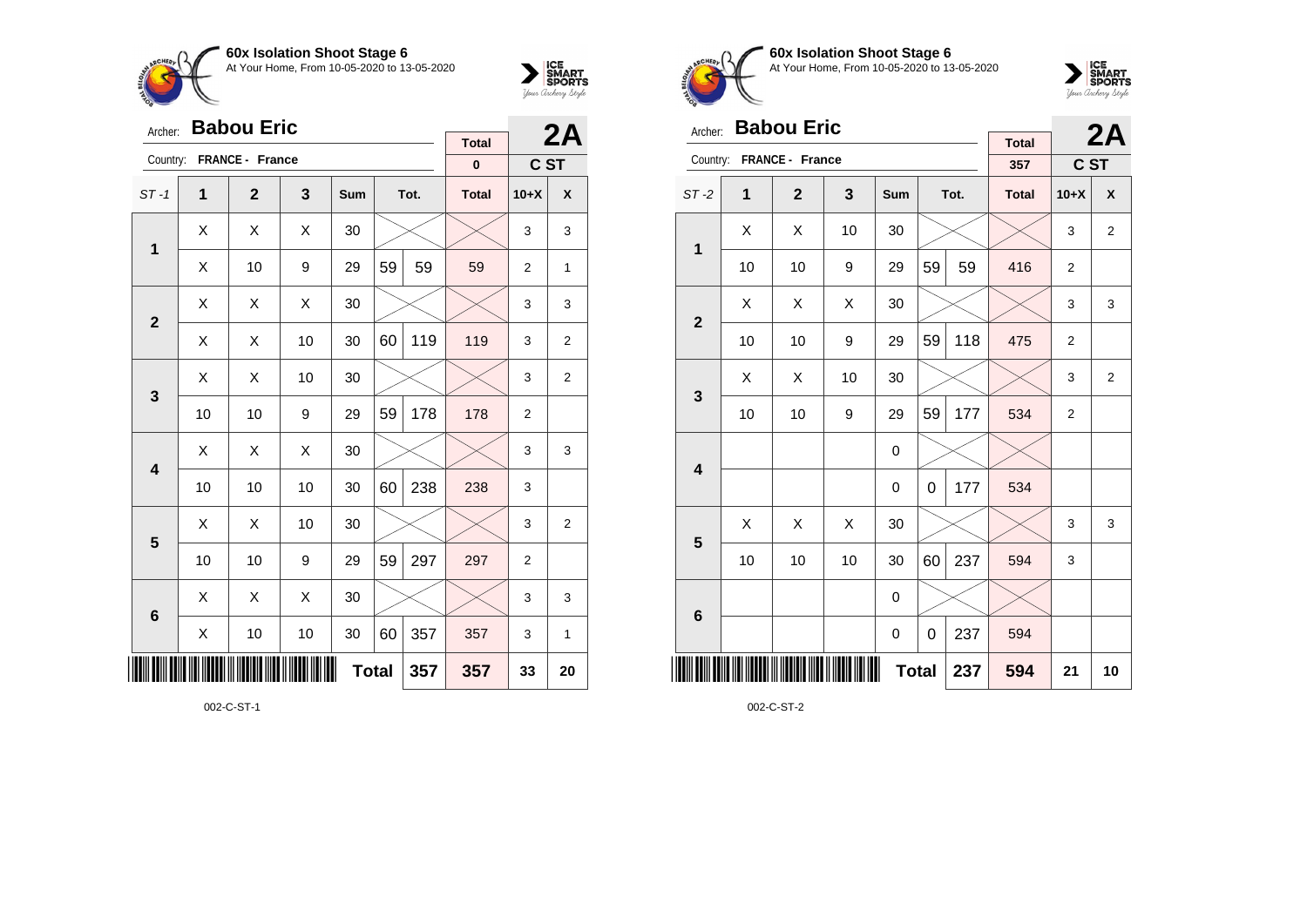



| Archer:                 |    | <b>Wattiez Anthony</b>   |    |              |    | 3A   |                          |                |                |
|-------------------------|----|--------------------------|----|--------------|----|------|--------------------------|----------------|----------------|
| Country:                |    | <b>BELGIUM - Belgium</b> |    |              |    |      | <b>Total</b><br>$\bf{0}$ | C ST           |                |
| $ST-1$                  | 1  | $\overline{2}$           | 3  | <b>Sum</b>   |    | Tot. | <b>Total</b>             | $10+X$         | X              |
| 1                       | X  | X                        | 10 | 30           |    |      |                          | 3              | 2              |
|                         | 9  | 9                        | 8  | 26           | 56 | 56   | 56                       |                |                |
| $\overline{2}$          | X  | 10                       | 10 | 30           |    |      |                          | 3              | 1              |
|                         | 10 | 10                       | 9  | 29           | 59 | 115  | 115                      | $\overline{2}$ |                |
| 3                       | 10 | 10                       | 10 | 30           |    |      |                          | 3              |                |
|                         | 10 | 9                        | 9  | 28           | 58 | 173  | 173                      | 1              |                |
| $\overline{\mathbf{A}}$ | X  | X                        | 10 | 30           |    |      |                          | 3              | $\overline{2}$ |
|                         | 10 | 10                       | 9  | 29           | 59 | 232  | 232                      | $\overline{2}$ |                |
| 5                       | X  | X                        | 10 | 30           |    |      |                          | 3              | $\overline{2}$ |
|                         | 10 | 9                        | 9  | 28           | 58 | 290  | 290                      | 1              |                |
| $6\phantom{1}6$         | X  | X                        | X  | 30           |    |      |                          | 3              | 3              |
|                         | 10 | 10                       | 9  | 29           | 59 | 349  | 349                      | $\overline{2}$ |                |
| ║║                      |    |                          |    | <b>Total</b> |    | 349  | 349                      | 26             | 10             |

003-C-ST-1



**60x Isolation Shoot Stage 6** At Your Home, From 10-05-2020 to 13-05-2020



| Archer:        |    | <b>Wattiez Anthony</b>   |                         |              |    | 3A   |                     |                |                  |
|----------------|----|--------------------------|-------------------------|--------------|----|------|---------------------|----------------|------------------|
| Country:       |    | <b>BELGIUM - Belgium</b> |                         |              |    |      | <b>Total</b><br>349 | C ST           |                  |
| $ST-2$         | 1  | $\overline{2}$           | $\overline{\mathbf{3}}$ | <b>Sum</b>   |    | Tot. | <b>Total</b>        | $10+X$         | $\boldsymbol{x}$ |
|                | X  | X                        | 10                      | 30           |    |      |                     | 3              | $\overline{2}$   |
| 1              | 10 | 9                        | 9                       | 28           | 58 | 58   | 407                 | 1              |                  |
| $\overline{2}$ | X  | 10                       | 9                       | 29           |    |      |                     | $\overline{2}$ | $\mathbf{1}$     |
|                | 9  | 9                        | 9                       | 27           | 56 | 114  | 463                 |                |                  |
| 3              | 10 | 9                        | 9                       | 28           |    |      |                     | 1              |                  |
|                | 9  | 9                        | 9                       | 27           | 55 | 169  | 518                 |                |                  |
| 4              | Χ  | Χ                        | X                       | 30           |    |      |                     | 3              | 3                |
|                | X  | X                        | 10                      | 30           | 60 | 229  | 578                 | 3              | $\overline{2}$   |
| 5              | X  | 10                       | 10                      | 30           |    |      |                     | 3              | 1                |
|                | 10 | 9                        | 9                       | 28           | 58 | 287  | 636                 | 1              |                  |
| 6              | X  | X                        | 10                      | 30           |    |      |                     | 3              | $\overline{2}$   |
|                | 9  | 9                        | 8                       | 26           | 56 | 343  | 692                 |                |                  |
| ║║║            |    |                          |                         | <b>Total</b> |    | 343  | 692                 | 20             | 11               |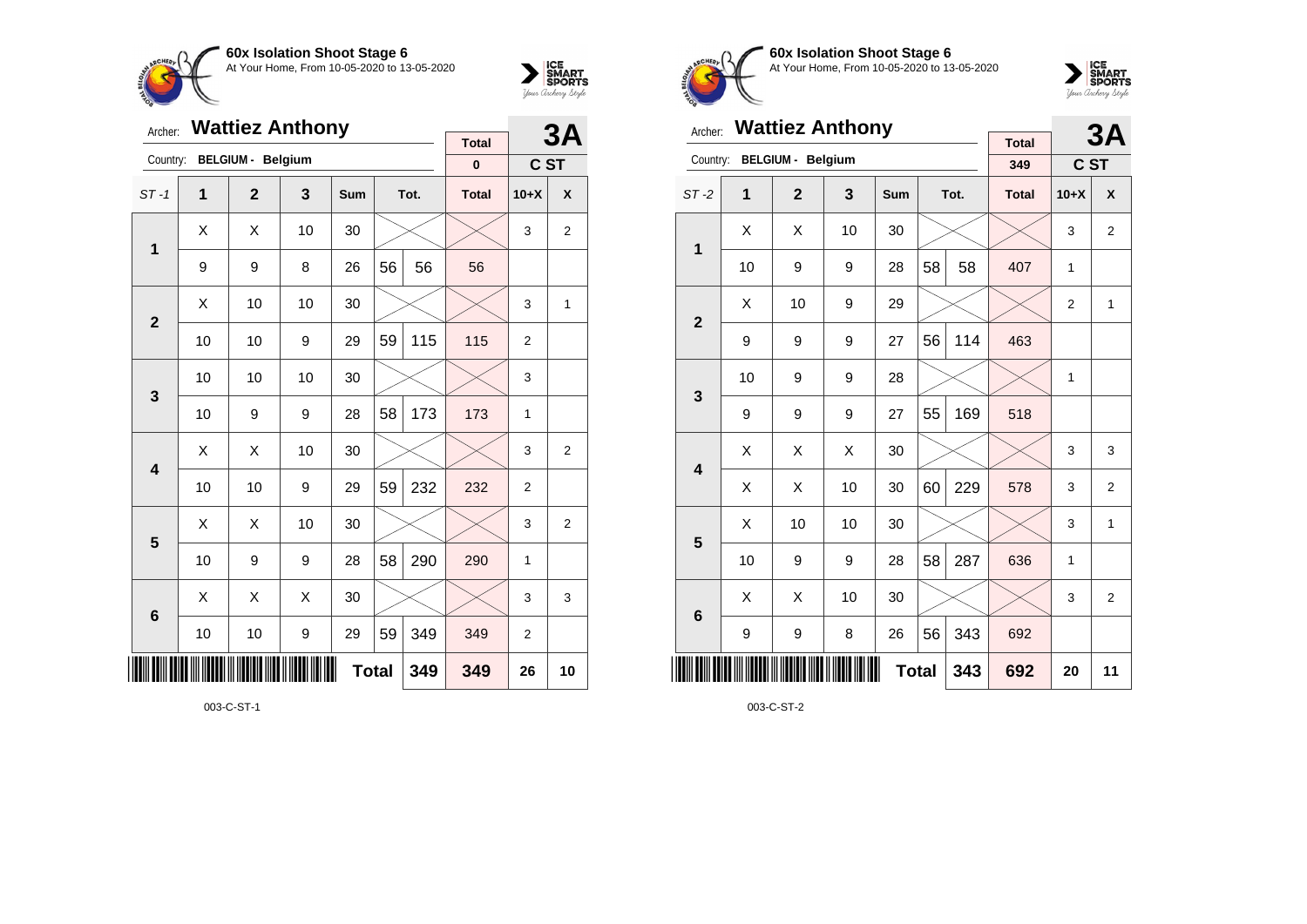



| Archer:                 |                | <b>Stuyck Silke</b>      |                | <b>Total</b> |    | <b>4A</b> |              |                |   |
|-------------------------|----------------|--------------------------|----------------|--------------|----|-----------|--------------|----------------|---|
| Country:                |                | <b>BELGIUM - Belgium</b> |                |              |    |           | $\pmb{0}$    | R 30           |   |
| $30m - 1$               | 1              | $\overline{2}$           | $\mathbf{3}$   | Sum          |    | Tot.      | <b>Total</b> | $10+X$         | X |
| $\mathbf{1}$            | 10             | 10                       | 9              | 29           |    |           |              | $\overline{2}$ |   |
|                         | 9              | 9                        | 6              | 24           | 53 | 53        | 53           |                |   |
| $\overline{2}$          | 10             | 8                        | 8              | 26           |    |           |              | $\mathbf{1}$   |   |
|                         | $\overline{7}$ | 7                        | 7              | 21           | 47 | 100       | 100          |                |   |
| 3                       | 10             | 8                        | $\overline{7}$ | 25           |    |           |              | 1              |   |
|                         | $\overline{7}$ | 6                        | 6              | 19           | 44 | 144       | 144          |                |   |
| $\overline{\mathbf{4}}$ | Χ              | 8                        | 8              | 26           |    |           |              | 1              | 1 |
|                         | 8              | 6                        | 6              | 20           | 46 | 190       | 190          |                |   |
| 5                       | 10             | 10                       | 10             | 30           |    |           |              | 3              |   |
|                         | $\overline{7}$ | $\overline{7}$           | $\overline{7}$ | 21           | 51 | 241       | 241          |                |   |
| $6\phantom{1}6$         | 9              | 8                        | 8              | 25           |    |           |              |                |   |
|                         | 6              | 6                        | 5              | 17           | 42 | 283       | 283          |                |   |
|                         |                |                          |                | <b>Total</b> |    | 283       | 283          | 8              | 1 |

004-R-30-1



**60x Isolation Shoot Stage 6** At Your Home, From 10-05-2020 to 13-05-2020



| Archer:         |                | <b>Stuyck Silke</b>      |                         |              |     | 4A   |                     |                |   |
|-----------------|----------------|--------------------------|-------------------------|--------------|-----|------|---------------------|----------------|---|
| Country:        |                | <b>BELGIUM - Belgium</b> |                         |              |     |      | <b>Total</b><br>283 | R 30           |   |
| $30m - 2$       | 1              | $\mathbf{2}$             | 3                       | <b>Sum</b>   |     | Tot. | <b>Total</b>        | $10+X$         | X |
| $\mathbf{1}$    | 8              | 8                        | 8                       | 24           |     |      |                     |                |   |
|                 | 8              | 7                        | 7                       | 22           | 46  | 46   | 329                 |                |   |
| $\overline{2}$  | 9              | 9                        | 8                       | 26           |     |      |                     |                |   |
|                 | 8              | $\overline{7}$           | 5                       | 20           | 46  | 92   | 375                 |                |   |
| 3               | 9              | 9                        | 9                       | 27           |     |      |                     |                |   |
|                 | 9              | 9                        | $\overline{7}$          | 25           | 52  | 144  | 427                 |                |   |
| 4               | 10             | 10                       | 8                       | 28           |     |      |                     | $\overline{2}$ |   |
|                 | $\overline{7}$ | 6                        | 5                       | 18           | 46  | 190  | 473                 |                |   |
| 5               | 9              | 8                        | 8                       | 25           |     |      |                     |                |   |
|                 | 8              | 6                        | 5                       | 19           | 44  | 234  | 517                 |                |   |
| $6\phantom{1}6$ | 10             | 10                       | 10                      | 30           |     |      |                     | 3              |   |
|                 | 8              | 5                        | $\overline{\mathbf{4}}$ | 17           | 47  | 281  | 564                 |                |   |
| ║║║             |                |                          |                         | <b>Total</b> | 281 | 564  | 5                   | $\mathbf 0$    |   |

004-R-30-2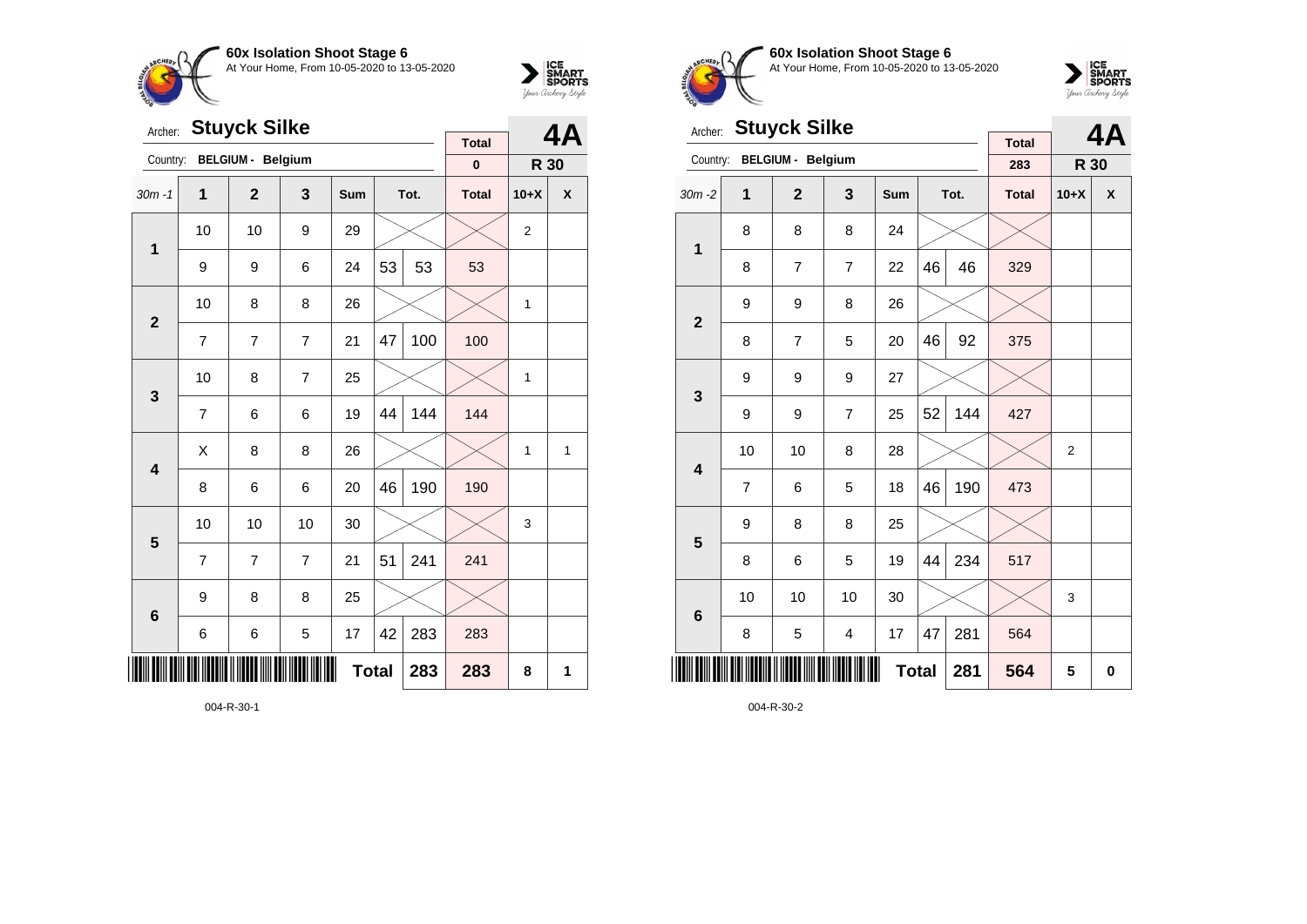



| Archer:         |                | <b>Verheyen Mike</b>     |                |     |              | <b>5A</b> |                   |                  |                    |
|-----------------|----------------|--------------------------|----------------|-----|--------------|-----------|-------------------|------------------|--------------------|
| Country:        |                | <b>BELGIUM - Belgium</b> |                |     |              |           | <b>Total</b><br>0 | C <sub>30</sub>  |                    |
| $30m - 1$       | $\mathbf{1}$   | $\overline{2}$           | 3              | Sum |              | Tot.      | <b>Total</b>      | $10+X$           | $\pmb{\mathsf{X}}$ |
| $\mathbf{1}$    | 10             | 9                        | 9              | 28  |              |           |                   | $\mathbf{1}$     |                    |
|                 | 8              | $\overline{7}$           | $\overline{7}$ | 22  | 50           | 50        | 50                |                  |                    |
| $\overline{2}$  | Χ              | 10                       | 9              | 29  |              |           |                   | $\boldsymbol{2}$ | 1                  |
|                 | 9              | 8                        | $\overline{7}$ | 24  | 53           | 103       | 103               |                  |                    |
| $\mathbf{3}$    | 10             | 9                        | 9              | 28  |              |           |                   | 1                |                    |
|                 | 9              | 8                        | $\overline{7}$ | 24  | 52           | 155       | 155               |                  |                    |
| 4               | 9              | 9                        | 9              | 27  |              |           |                   |                  |                    |
|                 | $\overline{7}$ | $\overline{7}$           | $\overline{7}$ | 21  | 48           | 203       | 203               |                  |                    |
| 5               | X              | 9                        | 9              | 28  |              |           |                   | 1                | 1                  |
|                 | 9              | 9                        | 8              | 26  | 54           | 257       | 257               |                  |                    |
| $6\phantom{1}6$ | 9              | 9                        | 9              | 27  |              |           |                   |                  |                    |
|                 | 9              | 8                        | $\overline{7}$ | 24  | 51           | 308       | 308               |                  |                    |
|                 |                |                          |                |     | <b>Total</b> | 308       | 308               | 5                | $\mathbf 2$        |

005-C-30-1



**60x Isolation Shoot Stage 6** At Your Home, From 10-05-2020 to 13-05-2020



| Archer:         |    | <b>Verheyen Mike</b>     |                |     |              | <b>5A</b> |                     |                 |                |
|-----------------|----|--------------------------|----------------|-----|--------------|-----------|---------------------|-----------------|----------------|
| Country:        |    | <b>BELGIUM - Belgium</b> |                |     |              |           | <b>Total</b><br>308 | C <sub>30</sub> |                |
| $30m - 2$       | 1  | $\overline{2}$           | 3              | Sum |              | Tot.      | <b>Total</b>        | $10+X$          | X              |
| 1               | X  | Χ                        | 9              | 29  |              |           |                     | $\overline{2}$  | $\overline{2}$ |
|                 | 9  | 9                        | 6              | 24  | 53           | 53        | 361                 |                 |                |
| $\overline{2}$  | 10 | 9                        | 9              | 28  |              |           |                     | 1               |                |
|                 | 9  | 7                        | 5              | 21  | 49           | 102       | 410                 |                 |                |
| 3               | X  | 10                       | 10             | 30  |              |           |                     | 3               | $\mathbf{1}$   |
|                 | 10 | 9                        | 8              | 27  | 57           | 159       | 467                 | 1               |                |
| 4               | 10 | 9                        | 8              | 27  |              |           |                     | 1               |                |
|                 | 8  | 8                        | 8              | 24  | 51           | 210       | 518                 |                 |                |
| 5               | X  | 10                       | 10             | 30  |              |           |                     | 3               | 1              |
|                 | 10 | 10                       | 9              | 29  | 59           | 269       | 577                 | $\overline{2}$  |                |
| $6\phantom{1}6$ | 10 | 9                        | 9              | 28  |              |           |                     | 1               |                |
|                 | 9  | 8                        | $\overline{7}$ | 24  | 52           | 321       | 629                 |                 |                |
|                 |    |                          |                |     | <b>Total</b> | 321       | 629                 | 14              | 4              |

005-C-30-2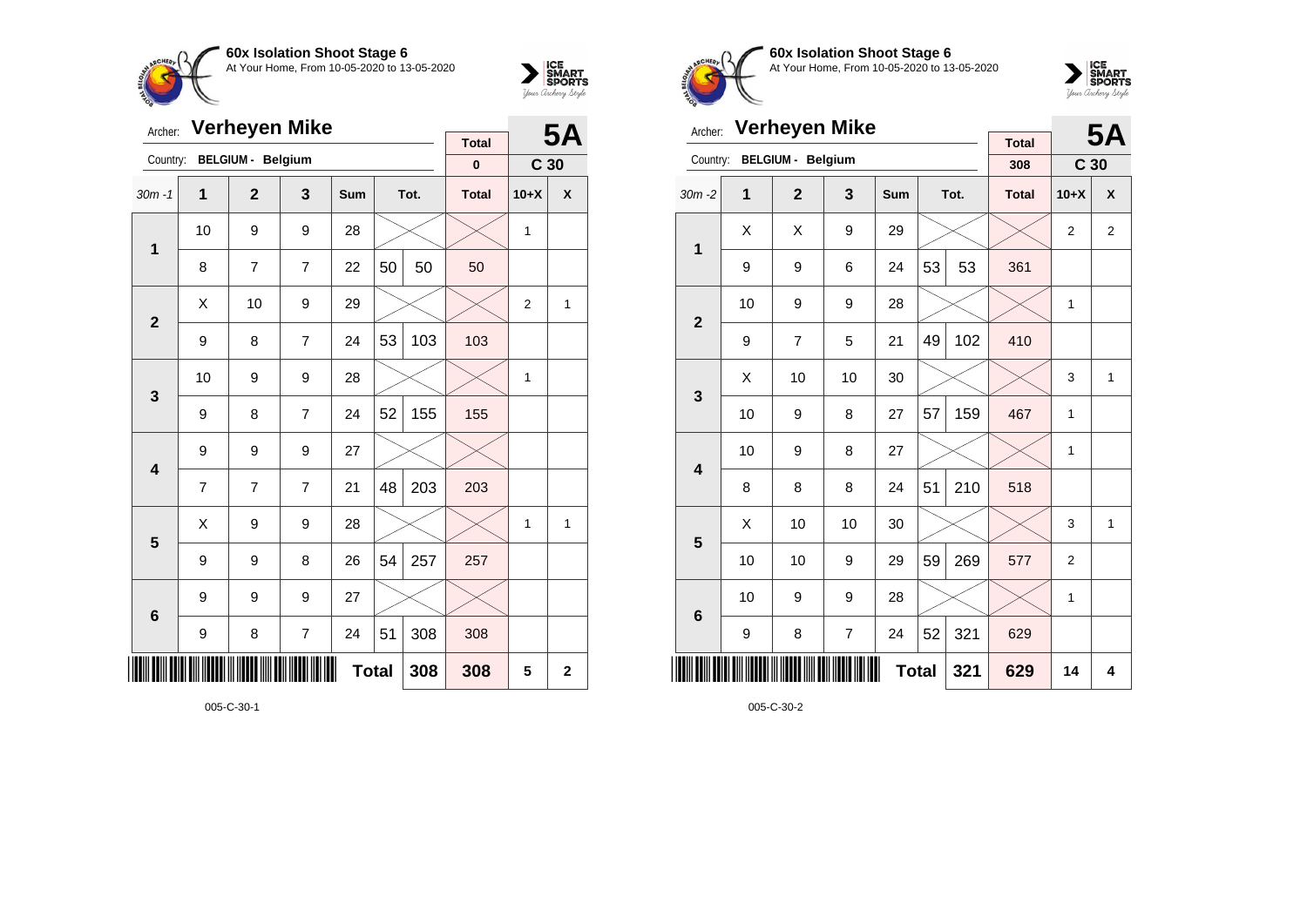



| Archer:        |    | Vermosen Jp              |                | <b>Total</b> |    | 6A   |              |                 |   |
|----------------|----|--------------------------|----------------|--------------|----|------|--------------|-----------------|---|
| Country:       |    | <b>BELGIUM - Belgium</b> |                |              |    |      | $\pmb{0}$    | C <sub>30</sub> |   |
| $30m - 1$      | 1  | $\overline{2}$           | 3              | Sum          |    | Tot. | <b>Total</b> | $10+X$          | X |
| $\mathbf{1}$   | Χ  | 9                        | 9              | 28           |    |      |              | 1               | 1 |
|                | 9  | 8                        | 6              | 23           | 51 | 51   | 51           |                 |   |
| $\overline{2}$ | Χ  | Χ                        | 10             | 30           |    |      |              | 3               | 2 |
|                | 10 | 9                        | 6              | 25           | 55 | 106  | 106          | 1               |   |
| 3              | 9  | 9                        | 9              | 27           |    |      |              |                 |   |
|                | 8  | $\overline{7}$           | $\overline{7}$ | 22           | 49 | 155  | 155          |                 |   |
| 4              | Χ  | X                        | X              | 30           |    |      |              | 3               | 3 |
|                | 9  | 9                        | 8              | 26           | 56 | 211  | 211          |                 |   |
| 5              | 10 | 10                       | 9              | 29           |    |      |              | $\overline{2}$  |   |
|                | 9  | 9                        | 8              | 26           | 55 | 266  | 266          |                 |   |
| 6              | 9  | 9                        | 9              | 27           |    |      |              |                 |   |
|                | 9  | 8                        | $\overline{7}$ | 24           | 51 | 317  | 317          |                 |   |
|                |    |                          |                | <b>Total</b> |    | 317  | 317          | 10              | 6 |

006-C-30-1



**60x Isolation Shoot Stage 6** At Your Home, From 10-05-2020 to 13-05-2020



| Archer:                 |    | Vermosen Jp              |                |              |    | 6A   |                     |                 |              |
|-------------------------|----|--------------------------|----------------|--------------|----|------|---------------------|-----------------|--------------|
| Country:                |    | <b>BELGIUM - Belgium</b> |                |              |    |      | <b>Total</b><br>317 | C <sub>30</sub> |              |
| $30m - 2$               | 1  | $\mathbf{2}$             | 3              | Sum          |    | Tot. | <b>Total</b>        | $10+X$          | X            |
|                         | X  | 10                       | 9              | 29           |    |      |                     | $\overline{2}$  | $\mathbf{1}$ |
| 1                       | 9  | 9                        | 5              | 23           | 52 | 52   | 369                 |                 |              |
| $\overline{2}$          | 10 | 9                        | 9              | 28           |    |      |                     | $\mathbf{1}$    |              |
|                         | 8  | 8                        | 7              | 23           | 51 | 103  | 420                 |                 |              |
| 3                       | 9  | 8                        | 8              | 25           |    |      |                     |                 |              |
|                         | 8  | $\overline{7}$           | 6              | 21           | 46 | 149  | 466                 |                 |              |
| $\overline{\mathbf{4}}$ | 10 | 10                       | 10             | 30           |    |      |                     | 3               |              |
|                         | 9  | 7                        | $\overline{7}$ | 23           | 53 | 202  | 519                 |                 |              |
| 5                       | 10 | 10                       | 9              | 29           |    |      |                     | $\overline{2}$  |              |
|                         | 8  | $\overline{7}$           | M              | 15           | 44 | 246  | 563                 |                 |              |
| $6\phantom{1}6$         | 10 | 9                        | 8              | 27           |    |      |                     | 1               |              |
|                         | 8  | 8                        | 5              | 21           | 48 | 294  | 611                 |                 |              |
| ║║║                     |    |                          |                | <b>Total</b> |    | 294  | 611                 | 9               | 1            |

006-C-30-2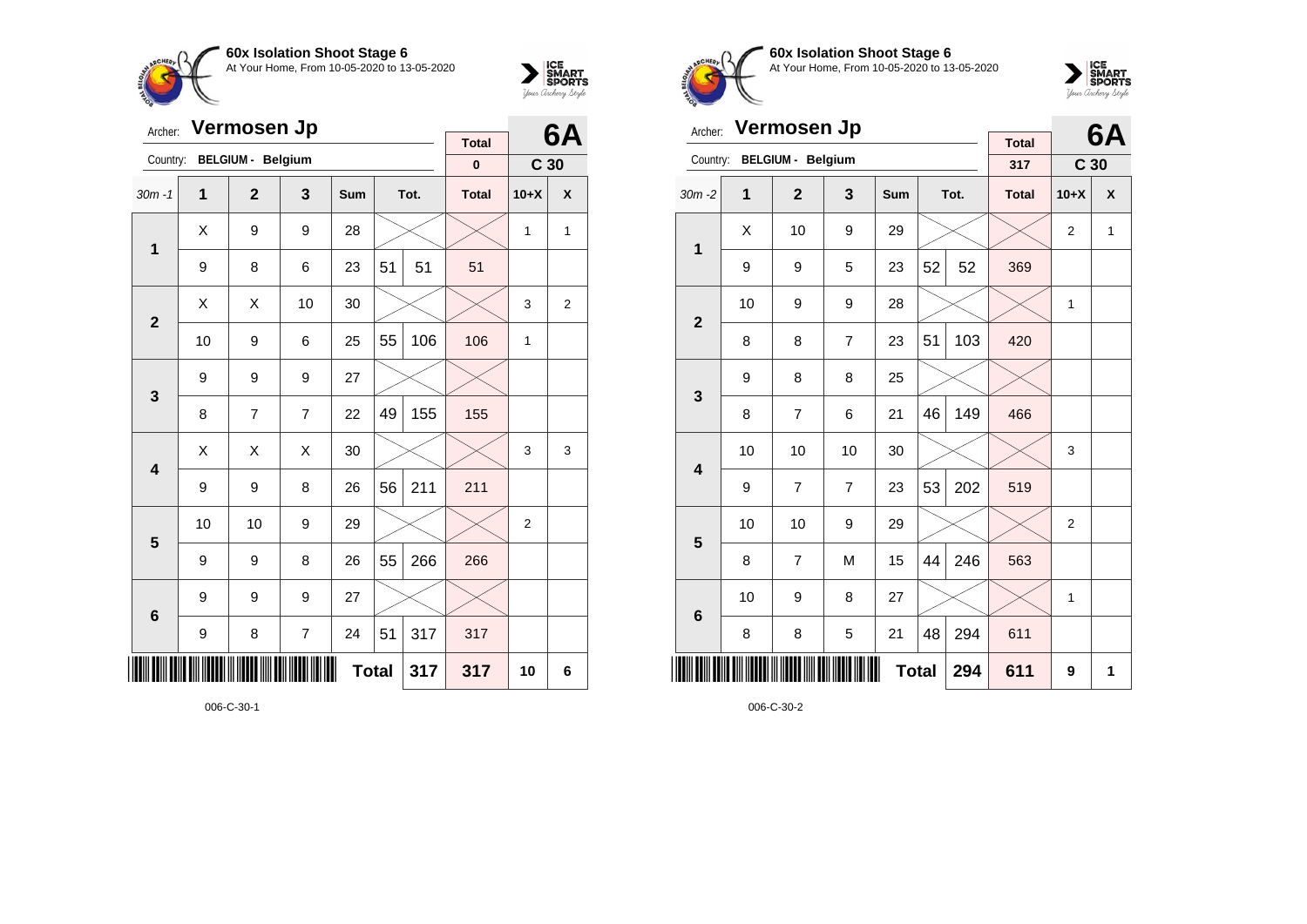



| Archer:                 |    | <b>Lebougault Arnaud</b> |    | <b>Total</b> |              | <b>7A</b> |              |                 |   |
|-------------------------|----|--------------------------|----|--------------|--------------|-----------|--------------|-----------------|---|
| Country:                |    | FRANCE - France          |    |              |              |           | $\mathbf 0$  | C <sub>50</sub> |   |
| $50m - 1$               | 1  | $\overline{2}$           | 3  | Sum          |              | Tot.      | <b>Total</b> | $10+X$          | X |
| $\mathbf 1$             | Χ  | 10                       | 9  | 29           |              |           |              | $\overline{2}$  | 1 |
|                         | 9  | 8                        | 7  | 24           | 53           | 53        | 53           |                 |   |
| $\overline{2}$          | 10 | 9                        | 9  | 28           |              |           |              | 1               |   |
|                         | 9  | 9                        | 8  | 26           | 54           | 107       | 107          |                 |   |
| $\mathbf{3}$            | 10 | 10                       | 9  | 29           |              |           |              | $\overline{2}$  |   |
|                         | 9  | 8                        | 8  | 25           | 54           | 161       | 161          |                 |   |
| $\overline{\mathbf{4}}$ | 10 | 9                        | 9  | 28           |              |           |              | 1               |   |
|                         | 9  | 8                        | 8  | 25           | 53           | 214       | 214          |                 |   |
| $\overline{\mathbf{5}}$ | 10 | 10                       | 10 | 30           |              |           |              | 3               |   |
|                         | 9  | 9                        | 9  | 27           | 57           | 271       | 271          |                 |   |
| $6\phantom{1}6$         | Χ  | X                        | 10 | 30           |              |           |              | 3               | 2 |
|                         | 9  | 9                        | 9  | 27           | 57           | 328       | 328          |                 |   |
|                         |    |                          |    |              | <b>Total</b> | 328       | 328          | 12              | 3 |

007-C-50-1



**60x Isolation Shoot Stage 6** At Your Home, From 10-05-2020 to 13-05-2020



| Archer:                 |    | <b>Lebougault Arnaud</b> |                |            |              | <b>7A</b> |                     |                 |                |
|-------------------------|----|--------------------------|----------------|------------|--------------|-----------|---------------------|-----------------|----------------|
| Country:                |    | FRANCE - France          |                |            |              |           | <b>Total</b><br>328 | C <sub>50</sub> |                |
| $50m - 1$               | 1  | $\overline{2}$           | 3              | <b>Sum</b> |              | Tot.      | <b>Total</b>        | $10+X$          | X              |
|                         | X  | 9                        | 9              | 28         |              |           |                     | 1               | 1              |
| 1                       | 8  | 8                        | $\overline{7}$ | 23         | 51           | 51        | 379                 |                 |                |
| $\overline{2}$          | 10 | 9                        | 9              | 28         |              |           |                     | $\mathbf{1}$    |                |
|                         | 9  | 8                        | 8              | 25         | 53           | 104       | 432                 |                 |                |
| 3                       | X  | X                        | 9              | 29         |              |           |                     | $\overline{2}$  | $\overline{2}$ |
|                         | 9  | 9                        | 8              | 26         | 55           | 159       | 487                 |                 |                |
| $\overline{\mathbf{4}}$ | 10 | 10                       | 10             | 30         |              |           |                     | 3               |                |
|                         | 9  | 9                        | 9              | 27         | 57           | 216       | 544                 |                 |                |
| 5                       | X  | Χ                        | 10             | 30         |              |           |                     | 3               | $\overline{2}$ |
|                         | 10 | 9                        | 9              | 28         | 58           | 274       | 602                 | 1               |                |
| $6\phantom{1}6$         | 10 | 10                       | 10             | 30         |              |           |                     | 3               |                |
|                         | 9  | 9                        | 9              | 27         | 57           | 331       | 659                 |                 |                |
|                         |    |                          |                |            | <b>Total</b> | 331       | 659                 | 14              | 5              |

007-C-50-2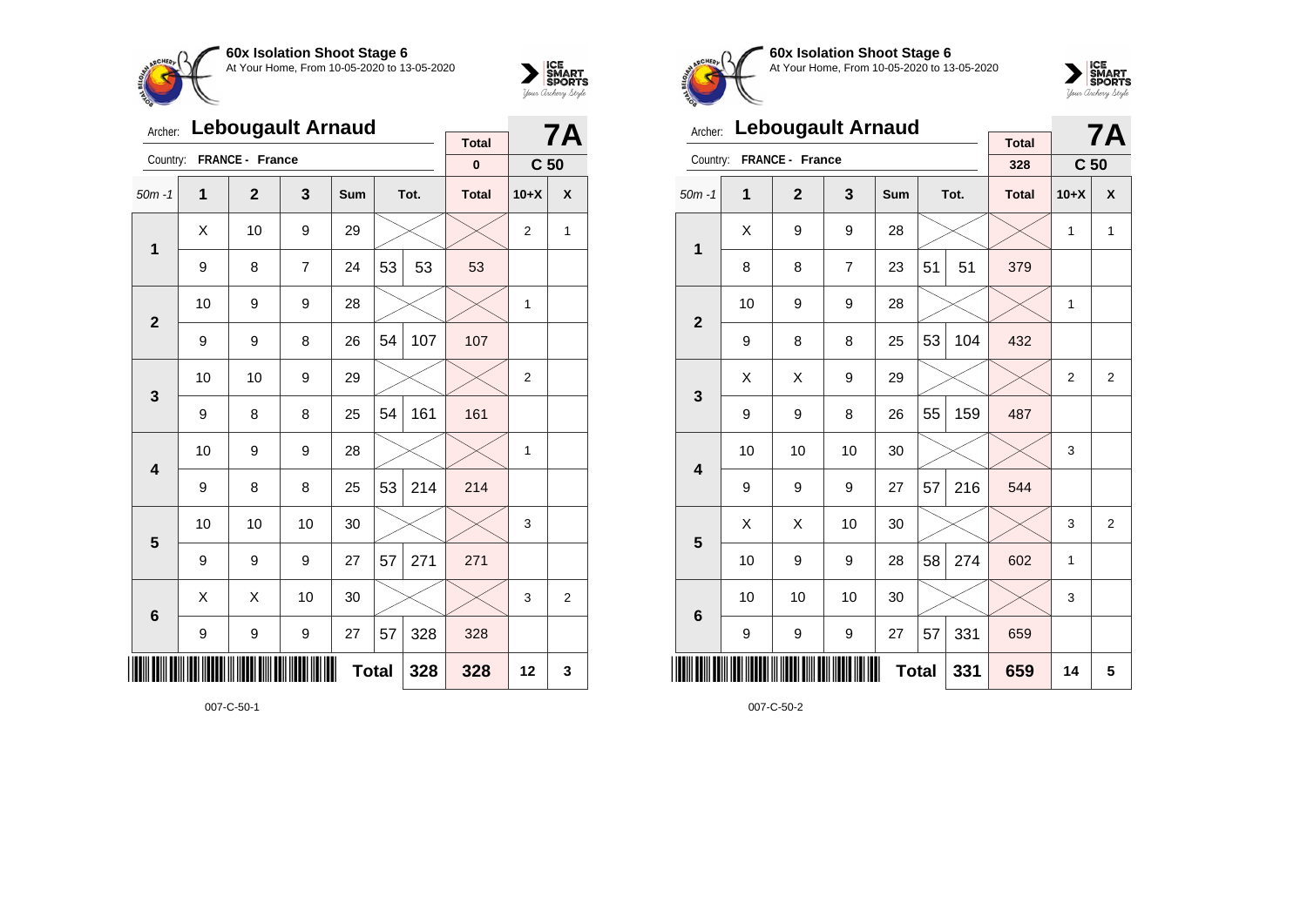



| Archer:      |    | <b>Hervé Bruno</b> |    | <b>Total</b> |              | <b>8A</b> |              |                 |    |
|--------------|----|--------------------|----|--------------|--------------|-----------|--------------|-----------------|----|
| Country:     |    | FRANCE - France    |    |              |              |           | $\pmb{0}$    | C <sub>30</sub> |    |
| $30m - 1$    | 1  | $\mathbf{2}$       | 3  | Sum          |              | Tot.      | <b>Total</b> | $10+X$          | χ  |
| 1            | 9  | X                  | X  | 29           |              |           |              | 2               | 2  |
|              | 10 | 9                  | 9  | 28           | 57           | 57        | 57           | 1               |    |
| $\mathbf{2}$ | X  | Χ                  | 10 | 30           |              |           |              | 3               | 2  |
|              | 10 | 10                 | 9  | 29           | 59           | 116       | 116          | $\overline{2}$  |    |
| 3            | Χ  | Χ                  | Χ  | 30           |              |           |              | 3               | 3  |
|              | 10 | 10                 | 9  | 29           | 59           | 175       | 175          | 2               |    |
| 4            | Χ  | Χ                  | X  | 30           |              |           |              | 3               | 3  |
|              | X  | 10                 | 10 | 30           | 60           | 235       | 235          | 3               | 1  |
| 5            | X  | Χ                  | X  | 30           |              |           |              | 3               | 3  |
|              | 10 | 10                 | 10 | 30           | 60           | 295       | 295          | 3               |    |
| 6            | X  | X                  | X  | 30           |              |           |              | 3               | 3  |
|              | 10 | 10                 | 9  | 29           | 59           | 354       | 354          | $\overline{c}$  |    |
|              |    |                    |    |              | <b>Total</b> | 354       | 354          | 30              | 17 |

008-C-30-1



**60x Isolation Shoot Stage 6** At Your Home, From 10-05-2020 to 13-05-2020



| Archer:        |    | Hervé Bruno     |    |              |    | <b>8A</b> |                     |                 |                |
|----------------|----|-----------------|----|--------------|----|-----------|---------------------|-----------------|----------------|
| Country:       |    | FRANCE - France |    |              |    |           | <b>Total</b><br>354 |                 |                |
|                |    |                 |    |              |    |           |                     | C <sub>30</sub> |                |
| $30m - 2$      | 1  | $\mathbf{2}$    | 3  | Sum          |    | Tot.      | <b>Total</b>        | $10+X$          | X              |
| 1              | X  | X               | 10 | 30           |    |           |                     | 3               | $\overline{2}$ |
|                | 10 | 9               | 9  | 28           | 58 | 58        | 412                 | 1               |                |
| $\overline{2}$ | X  | Χ               | 10 | 30           |    |           |                     | 3               | $\overline{2}$ |
|                | 10 | 9               | 8  | 27           | 57 | 115       | 469                 | 1               |                |
| 3              | X  | X               | 10 | 30           |    |           |                     | 3               | $\overline{2}$ |
|                | 10 | 10              | 9  | 29           | 59 | 174       | 528                 | $\overline{2}$  |                |
| 4              | X  | 10              | 10 | 30           |    |           |                     | 3               | $\mathbf{1}$   |
|                | 10 | 9               | 9  | 28           | 58 | 232       | 586                 | 1               |                |
| 5              | X  | Χ               | Χ  | 30           |    |           |                     | 3               | 3              |
|                | 10 | 10              | 9  | 29           | 59 | 291       | 645                 | 2               |                |
| 6              | X  | X               | X  | 30           |    |           |                     | 3               | 3              |
|                | 10 | 10              | 10 | 30           | 60 | 351       | 705                 | 3               |                |
| ║║║            |    |                 |    | <b>Total</b> |    | 351       | 705                 | 28              | 13             |

008-C-30-2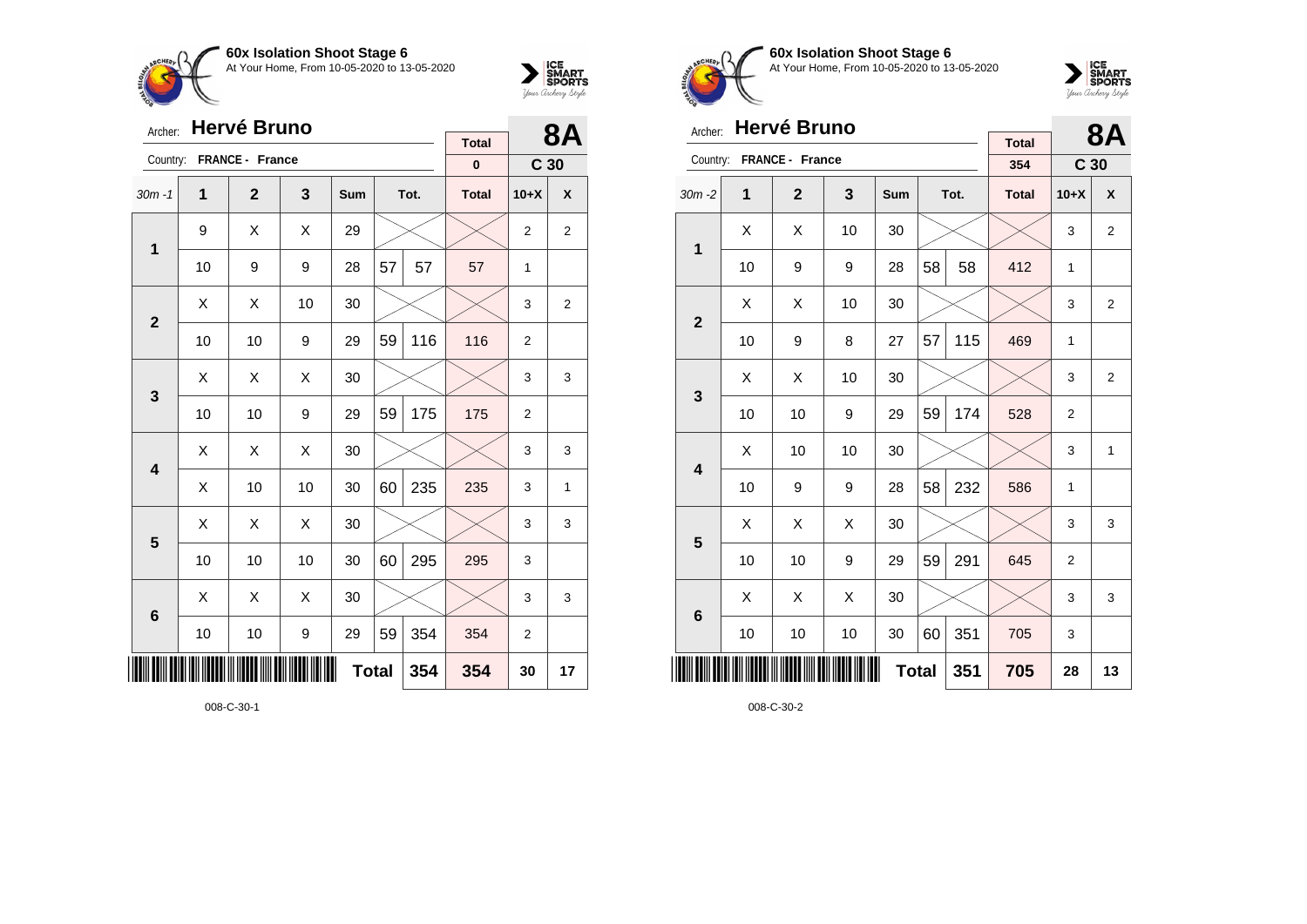



| Archer:      |    | <b>Bidault Jérôme</b> |    | <b>Total</b> |    | <b>9A</b> |              |                |                         |
|--------------|----|-----------------------|----|--------------|----|-----------|--------------|----------------|-------------------------|
| Country:     |    | FRANCE - France       |    |              |    |           | $\pmb{0}$    | <b>R70</b>     |                         |
| $70m - 1$    | 1  | $\mathbf{2}$          | 3  | Sum          |    | Tot.      | <b>Total</b> | $10+X$         | X                       |
| 1            | 10 | 10                    | 9  | 29           |    |           |              | 2              |                         |
|              | 9  | 9                     | 9  | 27           | 56 | 56        | 56           |                |                         |
| $\mathbf{2}$ | 10 | 10                    | 10 | 30           |    |           |              | 3              |                         |
|              | 10 | 9                     | 9  | 28           | 58 | 114       | 114          | 1              |                         |
| 3            | Χ  | 10                    | 9  | 29           |    |           |              | $\overline{2}$ | 1                       |
|              | 9  | 9                     | 8  | 26           | 55 | 169       | 169          |                |                         |
| 4            | Χ  | 10                    | 9  | 29           |    |           |              | $\overline{c}$ | 1                       |
|              | 9  | 9                     | 8  | 26           | 55 | 224       | 224          |                |                         |
| 5            | Χ  | X                     | 10 | 30           |    |           |              | 3              | $\overline{\mathbf{c}}$ |
|              | 10 | 8                     | 8  | 26           | 56 | 280       | 280          | 1              |                         |
| 6            | 9  | 9                     | 9  | 27           |    |           |              |                |                         |
|              | 9  | 9                     | 8  | 26           | 53 | 333       | 333          |                |                         |
|              |    |                       |    | <b>Total</b> |    | 333       | 333          | 14             | 4                       |

027-R-70-1



**60x Isolation Shoot Stage 6** At Your Home, From 10-05-2020 to 13-05-2020



| Archer:        |    | <b>Bidault Jérôme</b> |                |              |    | <b>9A</b> |                     |                |                |
|----------------|----|-----------------------|----------------|--------------|----|-----------|---------------------|----------------|----------------|
| Country:       |    | FRANCE - France       |                |              |    |           | <b>Total</b><br>333 | <b>R70</b>     |                |
| $70m - 2$      | 1  | $\overline{2}$        | 3              | <b>Sum</b>   |    | Tot.      | <b>Total</b>        | $10+X$         | X              |
| 1              | X  | 10                    | 10             | 30           |    |           |                     | 3              | $\mathbf{1}$   |
|                | 10 | 9                     | 9              | 28           | 58 | 58        | 391                 | 1              |                |
| $\overline{2}$ | X  | 10                    | 10             | 30           |    |           |                     | 3              | $\mathbf{1}$   |
|                | 9  | 9                     | 8              | 26           | 56 | 114       | 447                 |                |                |
| 3              | X  | X                     | X              | 30           |    |           |                     | 3              | 3              |
|                | 10 | 9                     | 9              | 28           | 58 | 172       | 505                 | 1              |                |
| 4              | 10 | 9                     | 9              | 28           |    |           |                     | $\mathbf{1}$   |                |
|                | 9  | 9                     | 8              | 26           | 54 | 226       | 559                 |                |                |
| 5              | X  | 10                    | 9              | 29           |    |           |                     | $\overline{2}$ | 1              |
|                | 9  | 9                     | $\overline{7}$ | 25           | 54 | 280       | 613                 |                |                |
| 6              | X  | 10                    | 10             | 30           |    |           |                     | 3              | $\mathbf{1}$   |
|                | 9  | 8                     | 8              | 25           | 55 | 335       | 668                 |                |                |
|                |    |                       |                | <b>Total</b> |    | 335       | 668                 | 17             | $\overline{7}$ |

027-R-70-2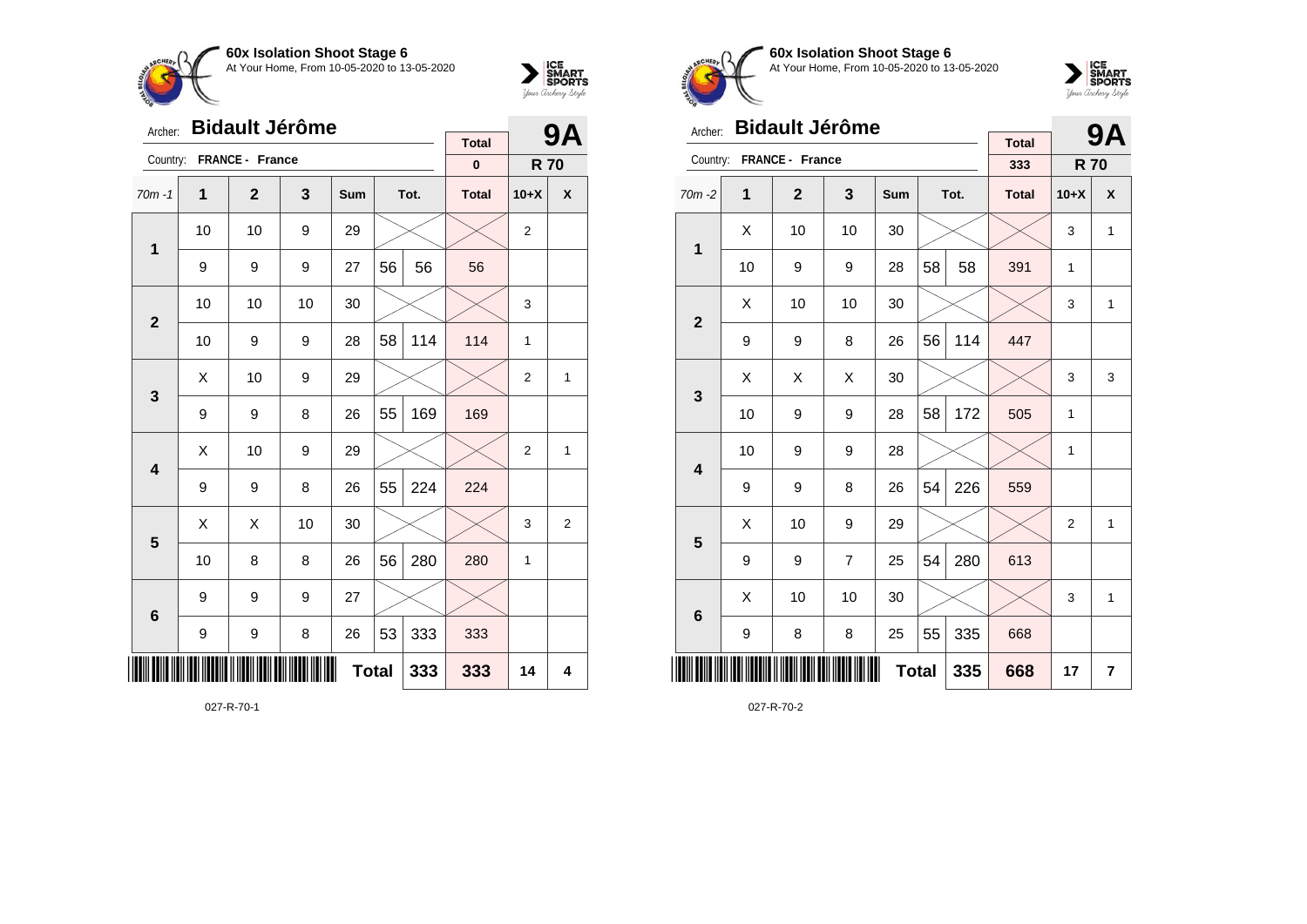



Archer: **Salmoirago Isabella** Country: **ITALY - Italy 10A B ST Total** ST-1 **1 2 3 Sum Tot. Total 10+X X 1 2 3 4 5 6** \*035-B-ST-1\* **Total** 

035-B-ST-1



**60x Isolation Shoot Stage 6** At Your Home, From 10-05-2020 to 13-05-2020





035-B-ST-2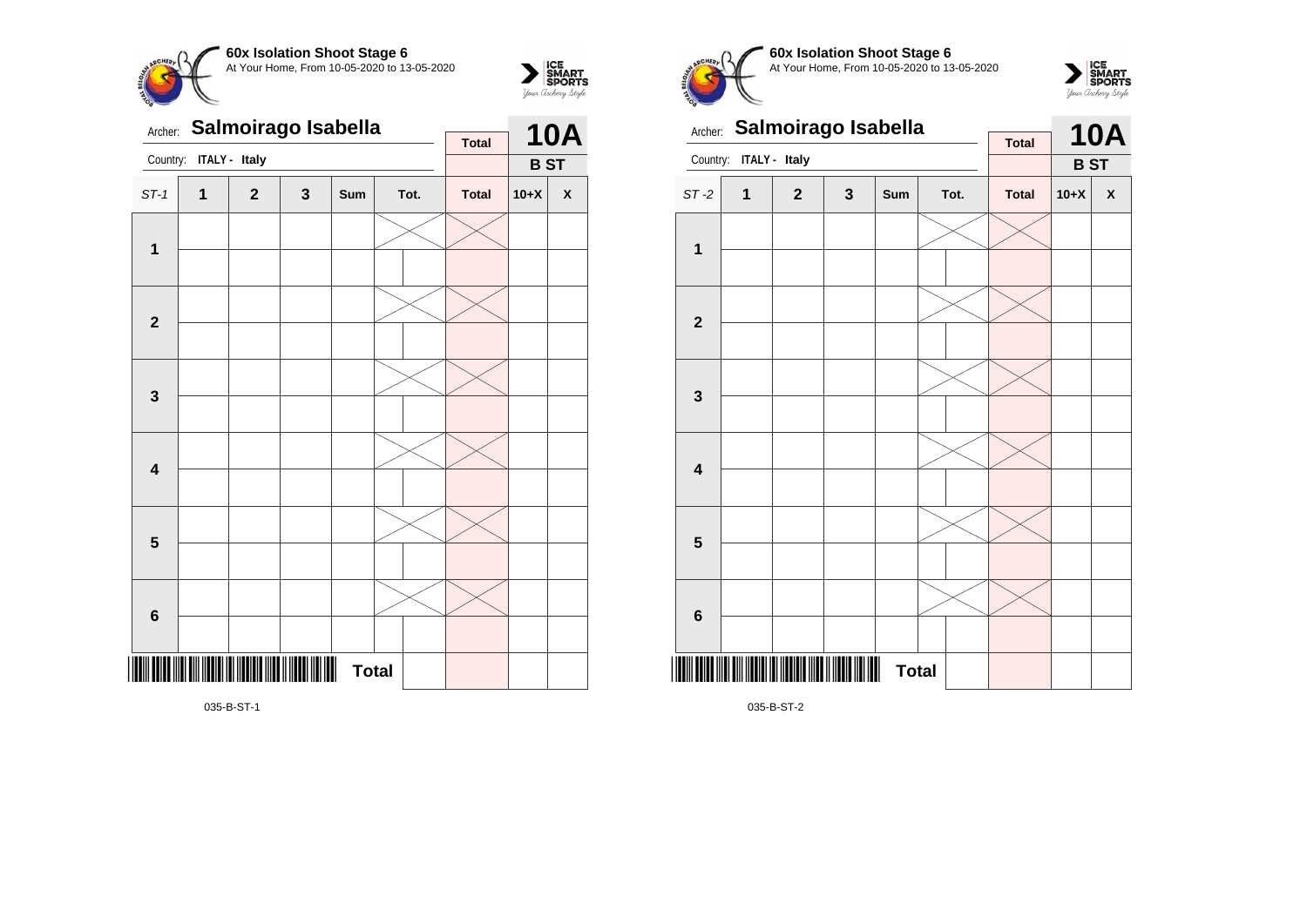



| Archer:                 |    | <b>Ackx Enzo</b>         |     | <b>Total</b> |    | 11A          |              |                 |                |
|-------------------------|----|--------------------------|-----|--------------|----|--------------|--------------|-----------------|----------------|
| Country:                |    | <b>BELGIUM - Belgium</b> |     |              |    |              | $\pmb{0}$    | C <sub>50</sub> |                |
| $50m - 1$               | 1  | $\overline{2}$           | 3   | Sum          |    | Tot.         | <b>Total</b> | $10+X$          | X              |
|                         | X  | X                        | 10  | 30           |    |              |              | 3               | 2              |
| $\mathbf{1}$            | 9  | 9                        | 9   | 27           | 57 | 57           | 57           |                 |                |
| $\overline{2}$          | X  | 10                       |     |              | 3  | $\mathbf{1}$ |              |                 |                |
|                         | 10 | 10                       | 116 | 116          | 2  |              |              |                 |                |
| $\mathbf{3}$            | X  | X                        | 10  | 30           |    |              |              | 3               | $\overline{2}$ |
|                         | 9  | 9                        | 9   | 27           | 57 | 173          | 173          |                 |                |
| $\overline{\mathbf{4}}$ | X  | X                        | 10  | 30           |    |              |              | 3               | $\overline{2}$ |
|                         | 10 | 9                        | 9   | 28           | 58 | 231          | 231          | $\mathbf{1}$    |                |
| 5                       | X  | Χ                        | Χ   | 30           |    |              |              | 3               | 3              |
|                         | 9  | 9                        | 9   | 27           | 57 | 288          | 288          |                 |                |
| $6\phantom{1}6$         | X  | 10                       | 10  | 30           |    |              |              | 3               | $\mathbf{1}$   |
|                         | 10 | 9                        | 9   | 28           | 58 | 346          | 346          | 1               |                |
| ║║                      |    |                          | 346 | 346          | 22 | 11           |              |                 |                |

044-C-50-1



**60x Isolation Shoot Stage 6** At Your Home, From 10-05-2020 to 13-05-2020



| Archer:                 |    | <b>Ackx Enzo</b>         |    |     |              | 11A  |                     |                 |                |
|-------------------------|----|--------------------------|----|-----|--------------|------|---------------------|-----------------|----------------|
| Country:                |    | <b>BELGIUM - Belgium</b> |    |     |              |      | <b>Total</b><br>346 | C <sub>50</sub> |                |
| $50m - 1$               | 1  | $\overline{2}$           | 3  | Sum |              | Tot. | <b>Total</b>        | $10+X$          | X              |
|                         | X  | Χ                        | Χ  | 30  |              |      |                     | 3               | 3              |
| 1                       | 10 | 10                       | 10 | 30  | 60           | 60   | 406                 | 3               |                |
| $\overline{2}$          | X  | 10                       | 10 | 30  |              |      |                     | 3               | 1              |
|                         | 10 | 9                        | 9  | 28  | 58           | 118  | 464                 | 1               |                |
| 3                       | X  | 10                       | 10 | 30  |              |      |                     | 3               | $\mathbf{1}$   |
|                         | 10 | 9                        | 9  | 28  | 58           | 176  | 522                 | 1               |                |
| $\overline{\mathbf{A}}$ | X  | X                        | 10 | 30  |              |      |                     | 3               | $\overline{2}$ |
|                         | 9  | 9                        | 9  | 27  | 57           | 233  | 579                 |                 |                |
| 5                       | X  | X                        | X  | 30  |              |      |                     | 3               | 3              |
|                         | 10 | 10                       | 9  | 29  | 59           | 292  | 638                 | $\overline{2}$  |                |
| $6\phantom{1}6$         | X  | X                        | 10 | 30  |              |      |                     | 3               | $\overline{2}$ |
|                         | 10 | 9                        | 9  | 28  | 58           | 350  | 696                 | 1               |                |
| ║║                      |    |                          |    |     | <b>Total</b> | 350  | 696                 | 26              | 12             |

044-C-50-2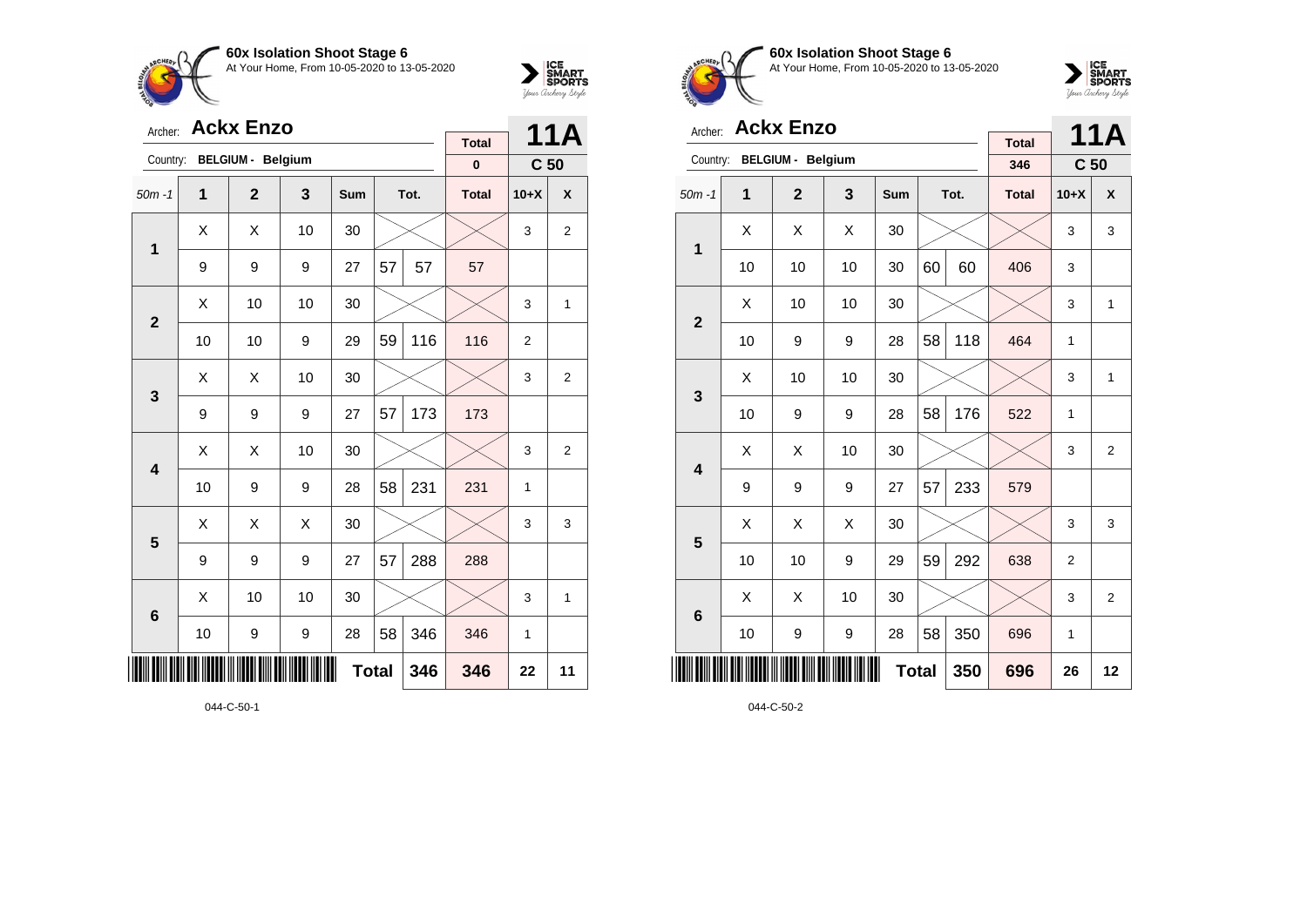

ST -1 **1 2 3 Sum Tot. Total 10+X X**

8 | 8 | 8 | 24 | $53$  |  $53$  |  $53$ 

10  $\mid$  10  $\mid$  9  $\mid$  29  $\mid$   $\times$   $\mid$   $\times$   $\mid$  2

10 | 10 | 10 | 30 |  $\times$  |  $\times$  | 3

10 | 9 | 8 | 27 | 57 | 110 | 110 | 1

10 | 10 | 10 | 30 |  $\times$  |  $\times$  | 3

10 | 10 | 9 | 29 | $59$ | 1 $69$  | 1 $69$  | 2

10 | 10 | 10 | 30 |  $\times$  |  $\times$  | 3

10 | 9 | 8 | 27 | 57 | 226 | 226 | 1

10 | 9 | 9 | 28 |  $\times$  |  $\times$  | 1

10 | 10 | 10 | 30 |  $\times$  |  $\times$  | 3

10 | 9 | 9 | 28 | 58 | 339 | 339 | 1

**Total 339 339 20 0**

9 | 9 | 9 | 27 | $55$  | 281 | 281

Archer: **Ramírez Francisco**

Country: **SPAIN - Spain**

**1**

**2**

**3**

**4**

**5**

**6**



**12A C ST**

**Total 0**

CHFO.

SMART your Archery Style

| Archer:                 |    | <b>Ramírez Francisco</b> |    |              |    | <b>12A</b> |                     |                |          |
|-------------------------|----|--------------------------|----|--------------|----|------------|---------------------|----------------|----------|
| Country:                |    | SPAIN - Spain            |    |              |    |            | <b>Total</b><br>339 | C ST           |          |
| $ST-2$                  | 1  | $\overline{2}$           | 3  | <b>Sum</b>   |    | Tot.       | <b>Total</b>        | $10+X$         | X        |
| 1                       | 10 | 10                       | 10 | 30           |    |            |                     | 3              |          |
|                         | 9  | 9                        | 9  | 27           | 57 | 57         | 396                 |                |          |
| $\overline{2}$          | 10 | 10                       | 10 | 30           |    |            |                     | 3              |          |
|                         | 10 | 9                        | 8  | 27           | 57 | 114        | 453                 | 1              |          |
| 3                       | 10 | 10                       | 9  | 29           |    |            |                     | $\overline{2}$ |          |
|                         | 9  | 9                        | 9  | 27           | 56 | 170        | 509                 |                |          |
| $\overline{\mathbf{4}}$ | 10 | 10                       | 10 | 30           |    |            |                     | 3              |          |
|                         | 10 | 9                        | 9  | 28           | 58 | 228        | 567                 | 1              |          |
| 5                       | 10 | 10                       | 10 | 30           |    |            |                     | 3              |          |
|                         | 9  | 9                        | 8  | 26           | 56 | 284        | 623                 |                |          |
| $6\phantom{1}6$         | 10 | 10                       | 10 | 30           |    |            |                     | 3              |          |
|                         | 10 | 10                       | 10 | 30           | 60 | 344        | 683                 | 3              |          |
| ║║                      |    |                          |    | <b>Total</b> |    | 344        | 683                 | 22             | $\bf{0}$ |

**60x Isolation Shoot Stage 6** At Your Home, From 10-05-2020 to 13-05-2020

049-C-ST-2

049-C-ST-1

<u>\*049-C-ST-11-C-ST-11-C-ST-11-C-ST-11-C-ST-11-C-ST-11-C-ST-11-C-ST-11-C-ST-11-C-ST-11-C-ST-11-C-ST-11-C-ST-11-C</u>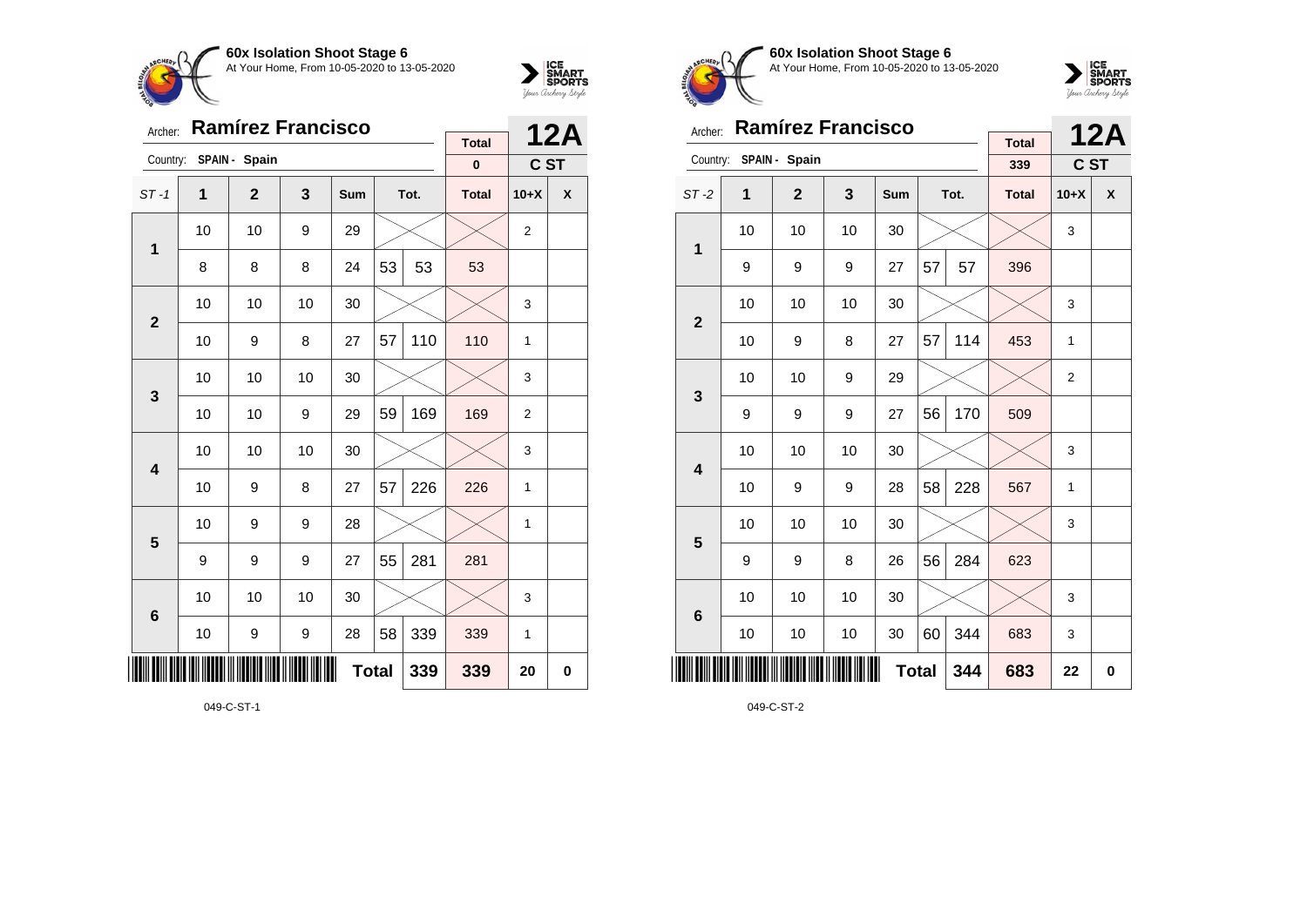



| Archer:        |    | <b>Demey Dominiek</b>    |    | <b>Total</b> |    | 13A  |              |                 |                |
|----------------|----|--------------------------|----|--------------|----|------|--------------|-----------------|----------------|
| Country:       |    | <b>BELGIUM - Belgium</b> |    |              |    |      | $\pmb{0}$    | C <sub>30</sub> |                |
| $30m - 1$      | 1  | $\mathbf{2}$             | 3  | Sum          |    | Tot. | <b>Total</b> | $10+X$          | X              |
| $\mathbf{1}$   | X  | X                        | 10 | 30           |    |      |              | 3               | $\overline{2}$ |
|                | 10 | 10                       | 9  | 29           | 59 | 59   | 59           | 2               |                |
| $\overline{2}$ | X  | Χ                        | 10 | 30           |    |      |              | 3               | $\overline{2}$ |
|                | 10 | 10                       | 10 | 30           | 60 | 119  | 119          | 3               |                |
| 3              | X  | X                        | 10 | 30           |    |      |              | 3               | $\overline{2}$ |
|                | 10 | 9                        | 9  | 28           | 58 | 177  | 177          | 1               |                |
| 4              | X  | Χ                        | X  | 30           |    |      |              | 3               | 3              |
|                | 10 | 9                        | 9  | 28           | 58 | 235  | 235          | 1               |                |
| 5              | Χ  | 10                       | 10 | 30           |    |      |              | 3               | 1              |
|                | 10 | 10                       | 9  | 29           | 59 | 294  | 294          | $\overline{2}$  |                |
| 6              | X  | Χ                        | 10 | 30           |    |      |              | 3               | $\overline{2}$ |
|                | 10 | 10                       | 9  | 29           | 59 | 353  | 353          | 2               |                |
| IIII           |    |                          |    | <b>Total</b> |    | 353  | 353          | 29              | 12             |

050-C-30-1



**60x Isolation Shoot Stage 6** At Your Home, From 10-05-2020 to 13-05-2020



| Archer:        |    | <b>Demey Dominiek</b>    |    |              |    | <b>13A</b> |                     |                 |                |
|----------------|----|--------------------------|----|--------------|----|------------|---------------------|-----------------|----------------|
| Country:       |    | <b>BELGIUM - Belgium</b> |    |              |    |            | <b>Total</b><br>353 | C <sub>30</sub> |                |
| $30m - 2$      | 1  | $\mathbf{2}$             | 3  | Sum          |    | Tot.       | <b>Total</b>        | $10+X$          | X              |
| 1              | 10 | 10                       | 10 | 30           |    |            |                     | 3               |                |
|                | 10 | 9                        | 9  | 28           | 58 | 58         | 411                 | 1               |                |
| $\overline{2}$ | X  | X                        | 10 | 30           |    |            |                     | 3               | $\overline{2}$ |
|                | 10 | 10                       | 10 | 30           | 60 | 118        | 471                 | 3               |                |
| 3              | X  | Χ                        | 10 | 30           |    |            |                     | 3               | $\overline{2}$ |
|                | 10 | 10                       | 9  | 29           | 59 | 177        | 530                 | $\overline{2}$  |                |
| 4              | 10 | 10                       | 10 | 30           |    |            |                     | 3               |                |
|                | 10 | 10                       | 9  | 29           | 59 | 236        | 589                 | $\overline{2}$  |                |
| 5              | X  | 10                       | 10 | 30           |    |            |                     | 3               | $\mathbf{1}$   |
|                | 10 | 10                       | 10 | 30           | 60 | 296        | 649                 | 3               |                |
| 6              | X  | X                        | X  | 30           |    |            |                     | 3               | 3              |
|                | X  | 10                       | 10 | 30           | 60 | 356        | 709                 | 3               | 1              |
| ║║║            |    |                          |    | <b>Total</b> |    | 356        | 709                 | 32              | 9              |

050-C-30-2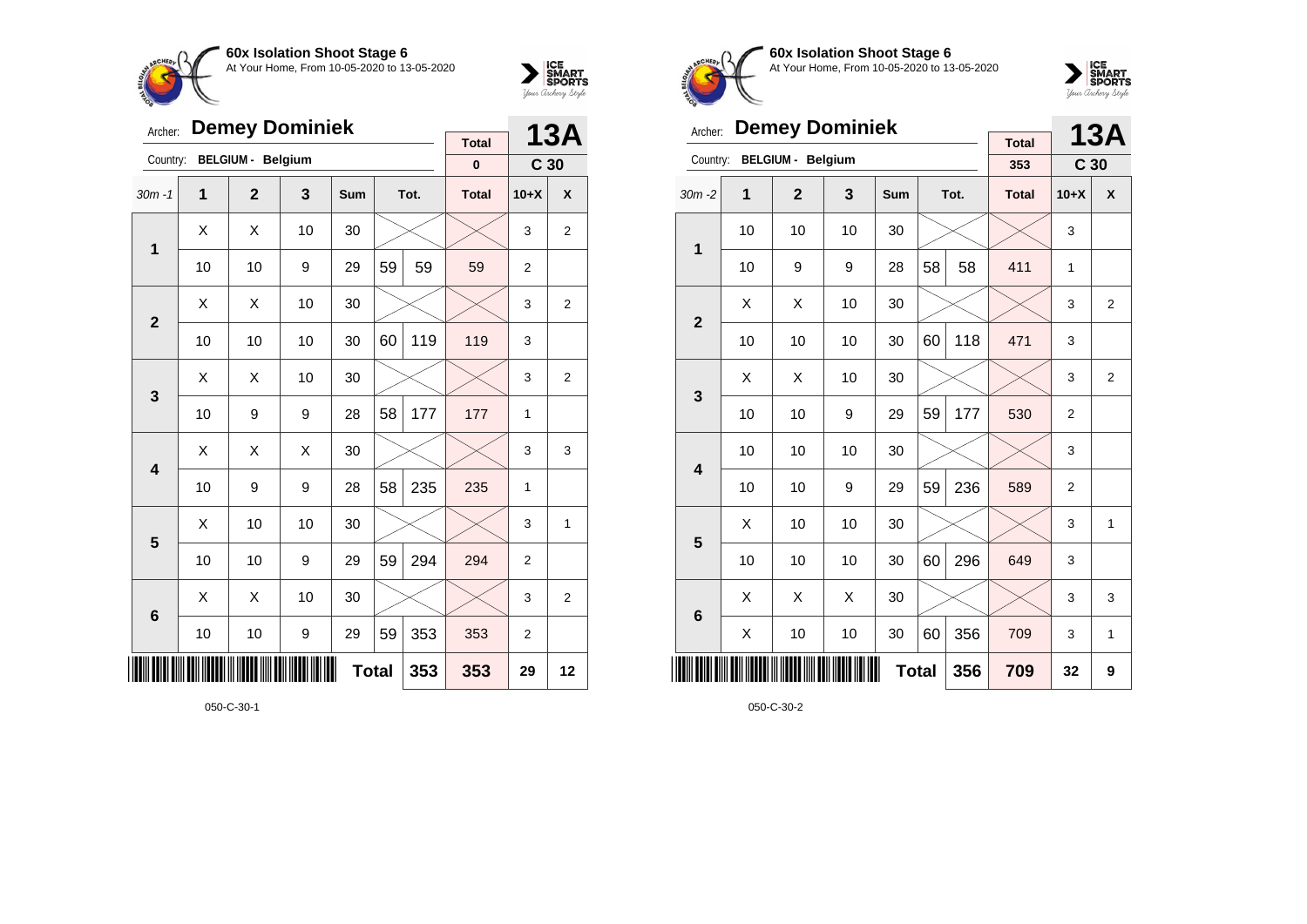



| Archer:         |                | <b>Creuzet Timothée</b> |                | <b>Total</b> |    | <b>14A</b> |              |                |                         |
|-----------------|----------------|-------------------------|----------------|--------------|----|------------|--------------|----------------|-------------------------|
| Country:        |                | FRANCE - France         |                |              |    |            | $\pmb{0}$    | R ST           |                         |
| $ST-1$          | 1              | $\mathbf{2}$            | 3              | Sum          |    | Tot.       | <b>Total</b> | $10+X$         | X                       |
| $\mathbf{1}$    | 9              | 8                       | 8              | 25           |    |            |              |                |                         |
|                 | 8              | $\overline{7}$          | 5              | 20           | 45 | 45         | 45           |                |                         |
| $\mathbf{2}$    | 10             | 10                      | 9              | 29           |    |            |              | $\overline{2}$ |                         |
|                 | 9              | 8                       | 8              | 25           | 54 | 99         | 99           |                |                         |
| 3               | 9              | 9                       | $\overline{7}$ | 25           |    |            |              |                |                         |
|                 | $\overline{7}$ | 6                       | 6              | 19           | 44 | 143        | 143          |                |                         |
| 4               | X              | 8                       | 8              | 26           |    |            |              | 1              | 1                       |
|                 | 8              | 7                       | 5              | 20           | 46 | 189        | 189          |                |                         |
| 5               | 9              | 9                       | 9              | 27           |    |            |              |                |                         |
|                 | 9              | 8                       | 3              | 20           | 47 | 236        | 236          |                |                         |
| $6\phantom{1}6$ | Χ              | 8                       | 8              | 26           |    |            |              | 1              | 1                       |
|                 | 8              | $\overline{7}$          | $\overline{7}$ | 22           | 48 | 284        | 284          |                |                         |
|                 |                |                         |                | <b>Total</b> |    | 284        | 284          | 4              | $\overline{\mathbf{2}}$ |

054-R-ST-1



**60x Isolation Shoot Stage 6** At Your Home, From 10-05-2020 to 13-05-2020



| Archer:         |                | <b>Creuzet Timothée</b> |                | <b>Total</b> |    | 14A  |              |        |   |
|-----------------|----------------|-------------------------|----------------|--------------|----|------|--------------|--------|---|
| Country:        |                | <b>FRANCE - France</b>  |                |              |    |      | 284          | R ST   |   |
| $ST-2$          | 1              | $\mathbf{2}$            | 3              | Sum          |    | Tot. | <b>Total</b> | $10+X$ | X |
| 1               | 9              | 8                       | $\overline{7}$ | 24           |    |      |              |        |   |
|                 | $\overline{7}$ | 6                       | 6              | 19           | 43 | 43   | 327          |        |   |
| $\overline{2}$  | Χ              | Χ                       | X              | 30           |    |      |              | 3      | 3 |
|                 | 8              | 8                       | $\overline{7}$ | 23           | 53 | 96   | 380          |        |   |
| 3               | 9              | 9                       | 9              | 27           |    |      |              |        |   |
|                 | 8              | 8                       | 7              | 23           | 50 | 146  | 430          |        |   |
| 4               | 9              | 9                       | 8              | 26           |    |      |              |        |   |
|                 | 8              | 8                       | 8              | 24           | 50 | 196  | 480          |        |   |
| 5               | 8              | 8                       | 8              | 24           |    |      |              |        |   |
|                 | $\overline{7}$ | $\overline{7}$          | 6              | 20           | 44 | 240  | 524          |        |   |
| $6\phantom{1}6$ | 10             | 9                       | 9              | 28           |    |      |              | 1      |   |
|                 | 8              | 8                       | 4              | 20           | 48 | 288  | 572          |        |   |
| Ⅲ               |                |                         |                | <b>Total</b> |    | 288  | 572          | 4      | 3 |

054-R-ST-2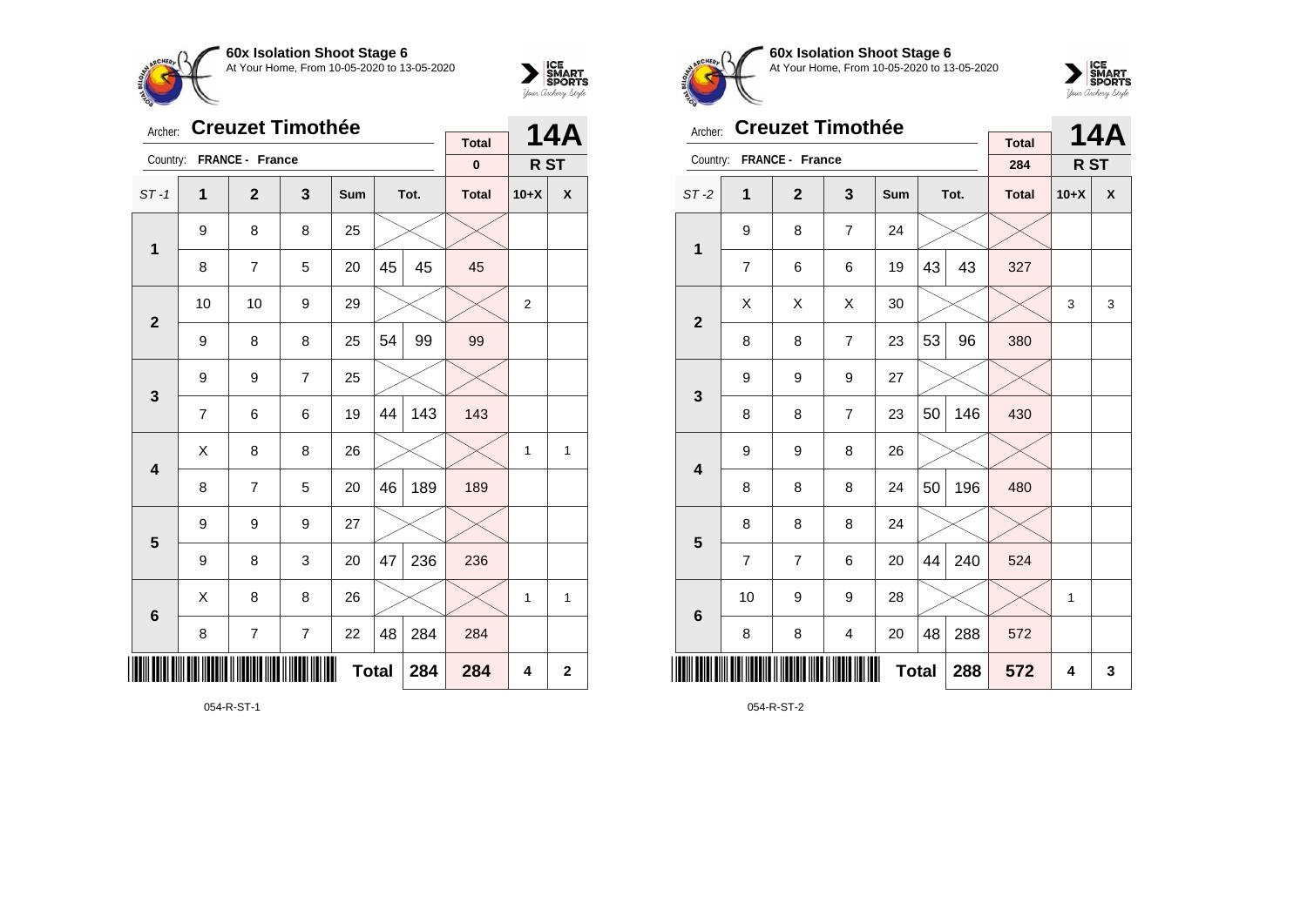



| Archer:                 |             | <b>Hervé Christine</b> |                |              |    | <b>15A</b> |                          |                |                |
|-------------------------|-------------|------------------------|----------------|--------------|----|------------|--------------------------|----------------|----------------|
| Country:                |             | FRANCE - France        |                |              |    |            | <b>Total</b><br>$\bf{0}$ | C ST           |                |
| $ST-1$                  | $\mathbf 1$ | $\mathbf{2}$           | 3              | Sum          |    | Tot.       | <b>Total</b>             | $10+X$         | X              |
| 1                       | 10          | 10                     | 10             | 30           |    |            |                          | 3              |                |
|                         | 10          | 9                      | 8              | 27           | 57 | 57         | 57                       | 1              |                |
| $\overline{2}$          | X           | 10                     | 10             | 30           |    |            |                          | 3              | $\mathbf{1}$   |
|                         | 9           | 9                      | 9              | 27           | 57 | 114        | 114                      |                |                |
| 3                       | X           | X                      | 9              | 29           |    |            |                          | $\overline{2}$ | $\overline{2}$ |
|                         | 9           | 8                      | 8              | 25           | 54 | 168        | 168                      |                |                |
| $\overline{\mathbf{4}}$ | 10          | 10                     | 9              | 29           |    |            |                          | $\overline{2}$ |                |
|                         | 9           | 9                      | $\overline{7}$ | 25           | 54 | 222        | 222                      |                |                |
| 5                       | 10          | 9                      | 9              | 28           |    |            |                          | 1              |                |
|                         | 8           | 7                      | $\overline{7}$ | 22           | 50 | 272        | 272                      |                |                |
| $6\phantom{1}6$         | 10          | 10                     | 10             | 30           |    |            |                          | 3              |                |
|                         | 10          | 10                     | 9              | 29           | 59 | 331        | 331                      | $\overline{2}$ |                |
| ║║║                     |             |                        |                | <b>Total</b> |    | 331        | 331                      | 17             | 3              |

020-C-ST-1



**60x Isolation Shoot Stage 6** At Your Home, From 10-05-2020 to 13-05-2020



| Archer:                 |    | <b>Hervé Christine</b> |                |              |    |      | <b>15A</b>          |                |              |
|-------------------------|----|------------------------|----------------|--------------|----|------|---------------------|----------------|--------------|
| Country:                |    | FRANCE - France        |                |              |    |      | <b>Total</b><br>331 | C ST           |              |
| $ST-2$                  | 1  | $\overline{2}$         | 3              | <b>Sum</b>   |    | Tot. | <b>Total</b>        | $10+X$         | X            |
| 1                       | 10 | 9                      | 9              | 28           |    |      |                     | 1              |              |
|                         | 9  | 9                      | 9              | 27           | 55 | 55   | 386                 |                |              |
| $\overline{2}$          | 10 | 10                     | 9              | 29           |    |      |                     | $\overline{2}$ |              |
|                         | 9  | 9                      | 8              | 26           | 55 | 110  | 441                 |                |              |
| 3                       | 10 | 9                      | 9              | 28           |    |      |                     | 1              |              |
|                         | 9  | 8                      | 8              | 25           | 53 | 163  | 494                 |                |              |
| $\overline{\mathbf{4}}$ | 10 | 10                     | 9              | 29           |    |      |                     | $\overline{2}$ |              |
|                         | 9  | 8                      | $\overline{7}$ | 24           | 53 | 216  | 547                 |                |              |
| 5                       | X  | 9                      | 9              | 28           |    |      |                     | 1              | $\mathbf{1}$ |
|                         | 8  | 8                      | 8              | 24           | 52 | 268  | 599                 |                |              |
| $6\phantom{1}6$         | 10 | 10                     | 9              | 29           |    |      |                     | $\overline{2}$ |              |
|                         | 9  | 8                      | $\overline{7}$ | 24           | 53 | 321  | 652                 |                |              |
|                         |    |                        |                | <b>Total</b> |    | 321  | 652                 | 9              | 1            |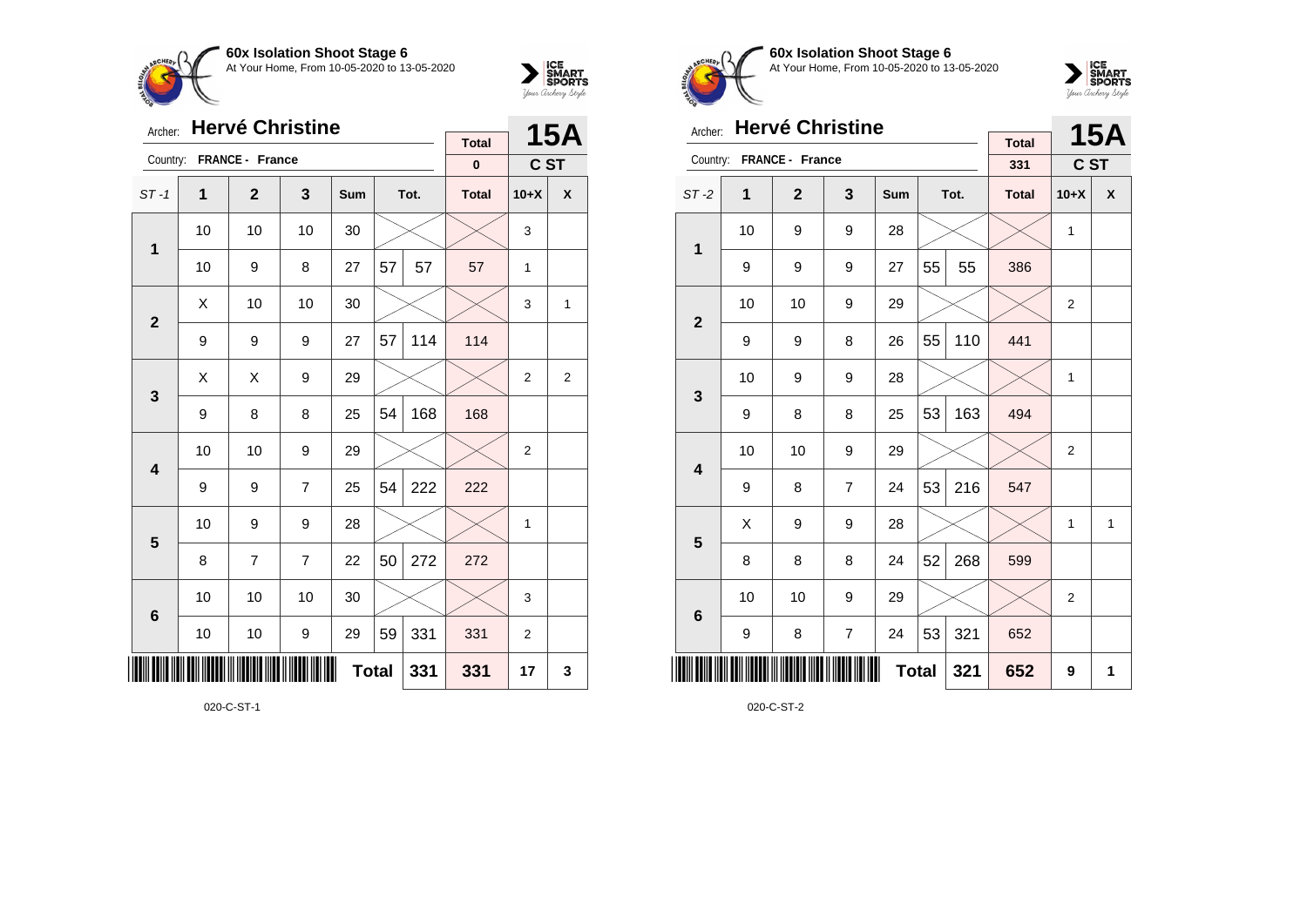



| Archer:         |                     | <b>Lefeuvre Camille</b> |    | <b>Total</b> |    | <b>16A</b> |              |                 |                |
|-----------------|---------------------|-------------------------|----|--------------|----|------------|--------------|-----------------|----------------|
| Country:        |                     | FRANCE - France         |    |              |    |            | $\pmb{0}$    | C <sub>50</sub> |                |
| $50m - 1$       | 1                   | $\mathbf{2}$            | 3  | Sum          |    | Tot.       | <b>Total</b> | $10+X$          | X              |
| 1               | Χ                   | 10                      | 9  | 29           |    |            |              | 2               | 1              |
|                 | 9                   | 9                       | 9  | 27           | 56 | 56         | 56           |                 |                |
| $\mathbf{2}$    | X                   | X                       | X  | 30           |    |            |              | 3               | 3              |
|                 | 10                  | 9                       | 8  | 27           | 57 | 113        | 113          | 1               |                |
| 3               | Χ                   | 10                      | 10 | 30           |    |            |              | 3               | 1              |
|                 | 9                   | 9                       | 9  | 27           | 57 | 170        | 170          |                 |                |
| 4               | Χ                   | X                       | 10 | 30           |    |            |              | 3               | $\overline{c}$ |
|                 | 10                  | 10                      | 9  | 29           | 59 | 229        | 229          | 2               |                |
| 5               | X                   | 10                      | 10 | 30           |    |            |              | 3               | 1              |
|                 | 9                   | 9                       | 9  | 27           | 57 | 286        | 286          |                 |                |
| $6\phantom{1}6$ | Χ                   | X                       | 10 | 30           |    |            |              | 3               | 2              |
|                 | 10                  | 10                      | 9  | 29           | 59 | 345        | 345          | 2               |                |
| ║║║             | <b>Total</b><br>345 |                         |    |              |    |            |              | 22              | 10             |

071-C-50-1



**60x Isolation Shoot Stage 6** At Your Home, From 10-05-2020 to 13-05-2020



| Archer:                 |    | <b>Lefeuvre Camille</b> |                         |     |              |      |                     |                 | <b>16A</b>     |
|-------------------------|----|-------------------------|-------------------------|-----|--------------|------|---------------------|-----------------|----------------|
| Country:                |    | FRANCE - France         |                         |     |              |      | <b>Total</b><br>345 | C <sub>50</sub> |                |
| $50m - 1$               | 1  | $\mathbf{2}$            | $\overline{\mathbf{3}}$ | Sum |              | Tot. | <b>Total</b>        | $10+X$          | X              |
| 1                       | X  | 10                      | 10                      | 30  |              |      |                     | 3               | 1              |
|                         | 10 | 9                       | 9                       | 28  | 58           | 58   | 403                 | 1               |                |
| $\overline{2}$          | X  | X                       | 10                      | 30  |              |      |                     | 3               | $\overline{2}$ |
|                         | 9  | 9                       | 9                       | 27  | 57           | 115  | 460                 |                 |                |
| 3                       | X  | 10                      | 10                      | 30  |              |      |                     | 3               | $\mathbf{1}$   |
|                         | 9  | 9                       | 9                       | 27  | 57           | 172  | 517                 |                 |                |
| $\overline{\mathbf{4}}$ | Χ  | 10                      | 10                      | 30  |              |      |                     | 3               | $\mathbf{1}$   |
|                         | 10 | 10                      | 9                       | 29  | 59           | 231  | 576                 | $\overline{2}$  |                |
| 5                       | X  | X                       | X                       | 30  |              |      |                     | 3               | 3              |
|                         | 10 | 10                      | 10                      | 30  | 60           | 291  | 636                 | 3               |                |
| 6                       | X  | X                       | X                       | 30  |              |      |                     | 3               | 3              |
|                         | Χ  | 9                       | 9                       | 28  | 58           | 349  | 694                 | 1               | $\mathbf{1}$   |
| ║║                      |    |                         |                         |     | <b>Total</b> | 349  | 694                 | 25              | 12             |

071-C-50-2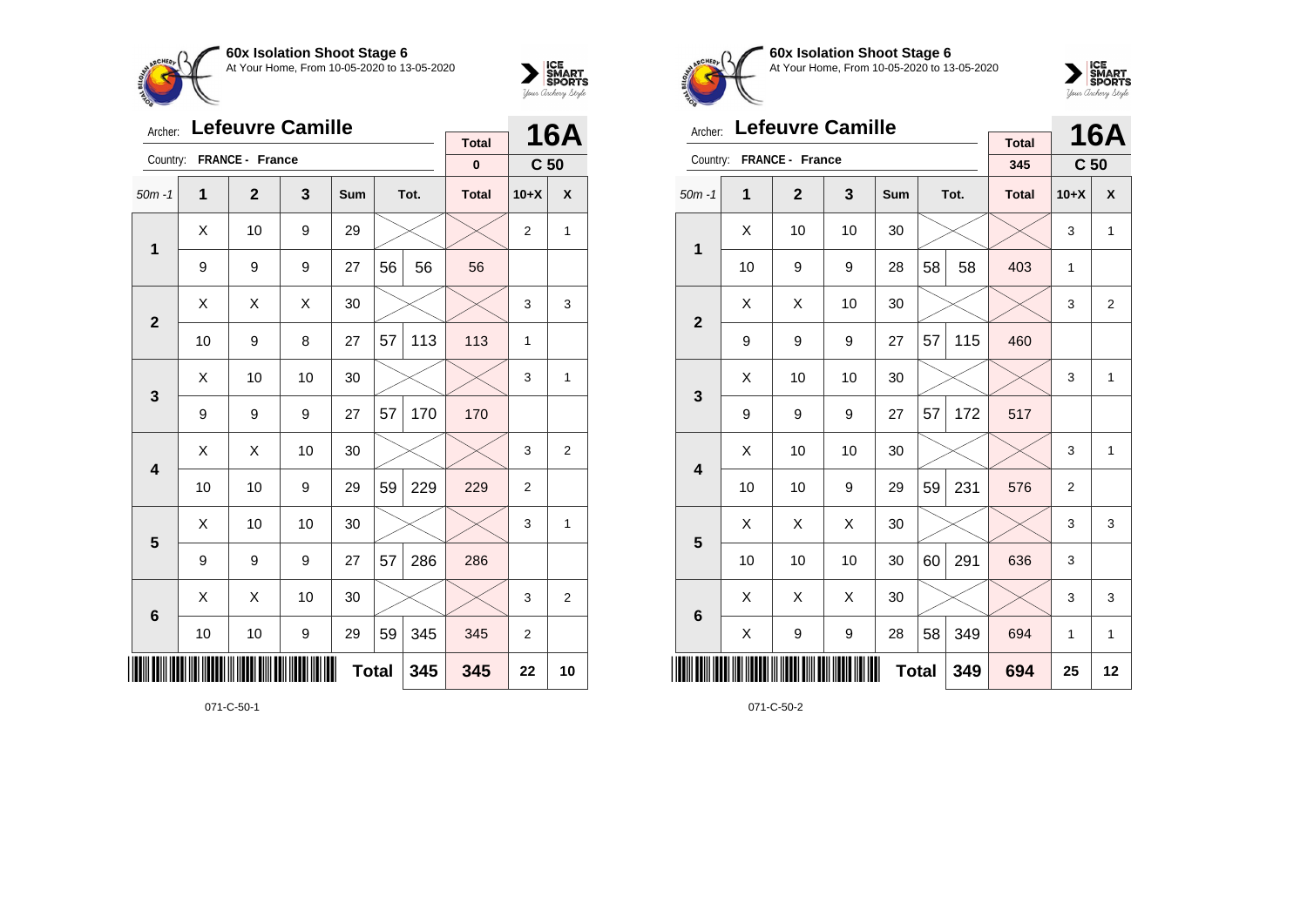



| Archer:                 |    | <b>Markey Tom</b>        |                |              |    | <b>17A</b> |                          |                |                |
|-------------------------|----|--------------------------|----------------|--------------|----|------------|--------------------------|----------------|----------------|
| Country:                |    | <b>BELGIUM - Belgium</b> |                |              |    |            | <b>Total</b><br>$\bf{0}$ | R 60           |                |
| $60m - 1$               | 1  | $\mathbf{2}$             | 3              | Sum          |    | Tot.       | <b>Total</b>             | $10+X$         | X              |
| 1                       | 10 | 9                        | 9              | 28           |    |            |                          | 1              |                |
|                         | 8  | 8                        | $\overline{7}$ | 23           | 51 | 51         | 51                       |                |                |
| $\overline{2}$          | X  | X                        | 9              | 29           |    |            |                          | $\overline{2}$ | $\overline{2}$ |
|                         | 8  | 8                        | 8              | 24           | 53 | 104        | 104                      |                |                |
| 3                       | 9  | 9                        | 9              | 27           |    |            |                          |                |                |
|                         | 8  | 6                        | 6              | 20           | 47 | 151        | 151                      |                |                |
| $\overline{\mathbf{4}}$ | 10 | 9                        | 9              | 28           |    |            |                          | 1              |                |
|                         | 9  | 8                        | 8              | 25           | 53 | 204        | 204                      |                |                |
| 5                       | Χ  | 10                       | 9              | 29           |    |            |                          | $\overline{2}$ | 1              |
|                         | 8  | 8                        | $\overline{7}$ | 23           | 52 | 256        | 256                      |                |                |
| $6\phantom{1}6$         | 10 | 9                        | 8              | 27           |    |            |                          | 1              |                |
|                         | 8  | 8                        | 8              | 24           | 51 | 307        | 307                      |                |                |
| ║║                      |    |                          |                | <b>Total</b> |    | 307        | 307                      | 7              | 3              |

079-R-60-1



**60x Isolation Shoot Stage 6** At Your Home, From 10-05-2020 to 13-05-2020



| Archer:         |    | <b>Markey Tom</b>        |                |              |    |      |                     |                | <b>17A</b>   |
|-----------------|----|--------------------------|----------------|--------------|----|------|---------------------|----------------|--------------|
| Country:        |    | <b>BELGIUM - Belgium</b> |                |              |    |      | <b>Total</b><br>307 | R 60           |              |
| $60m - 2$       | 1  | $\mathbf{2}$             | 3              | <b>Sum</b>   |    | Tot. | <b>Total</b>        | $10+X$         | X            |
|                 | X  | 8                        | $\overline{7}$ | 25           |    |      |                     | 1              | $\mathbf{1}$ |
| $\mathbf 1$     | 7  | 7                        | 7              | 21           | 46 | 46   | 353                 |                |              |
| $\overline{2}$  | 10 | 9                        | 9              | 28           |    |      |                     | $\mathbf{1}$   |              |
|                 | 9  | 9                        | $\overline{7}$ | 25           | 53 | 99   | 406                 |                |              |
| 3               | 9  | 9                        | 9              | 27           |    |      |                     |                |              |
|                 | 8  | 8                        | 8              | 24           | 51 | 150  | 457                 |                |              |
| 4               | X  | 10                       | 9              | 29           |    |      |                     | $\overline{2}$ | 1            |
|                 | 9  | 8                        | 8              | 25           | 54 | 204  | 511                 |                |              |
| 5               | 10 | 10                       | 10             | 30           |    |      |                     | 3              |              |
|                 | 9  | 8                        | 8              | 25           | 55 | 259  | 566                 |                |              |
| $6\phantom{1}6$ | 10 | 9                        | 9              | 28           |    |      |                     | 1              |              |
|                 | 8  | 8                        | 8              | 24           | 52 | 311  | 618                 |                |              |
| ║║║             |    |                          |                | <b>Total</b> |    | 311  | 618                 | 8              | $\mathbf{2}$ |

079-R-60-2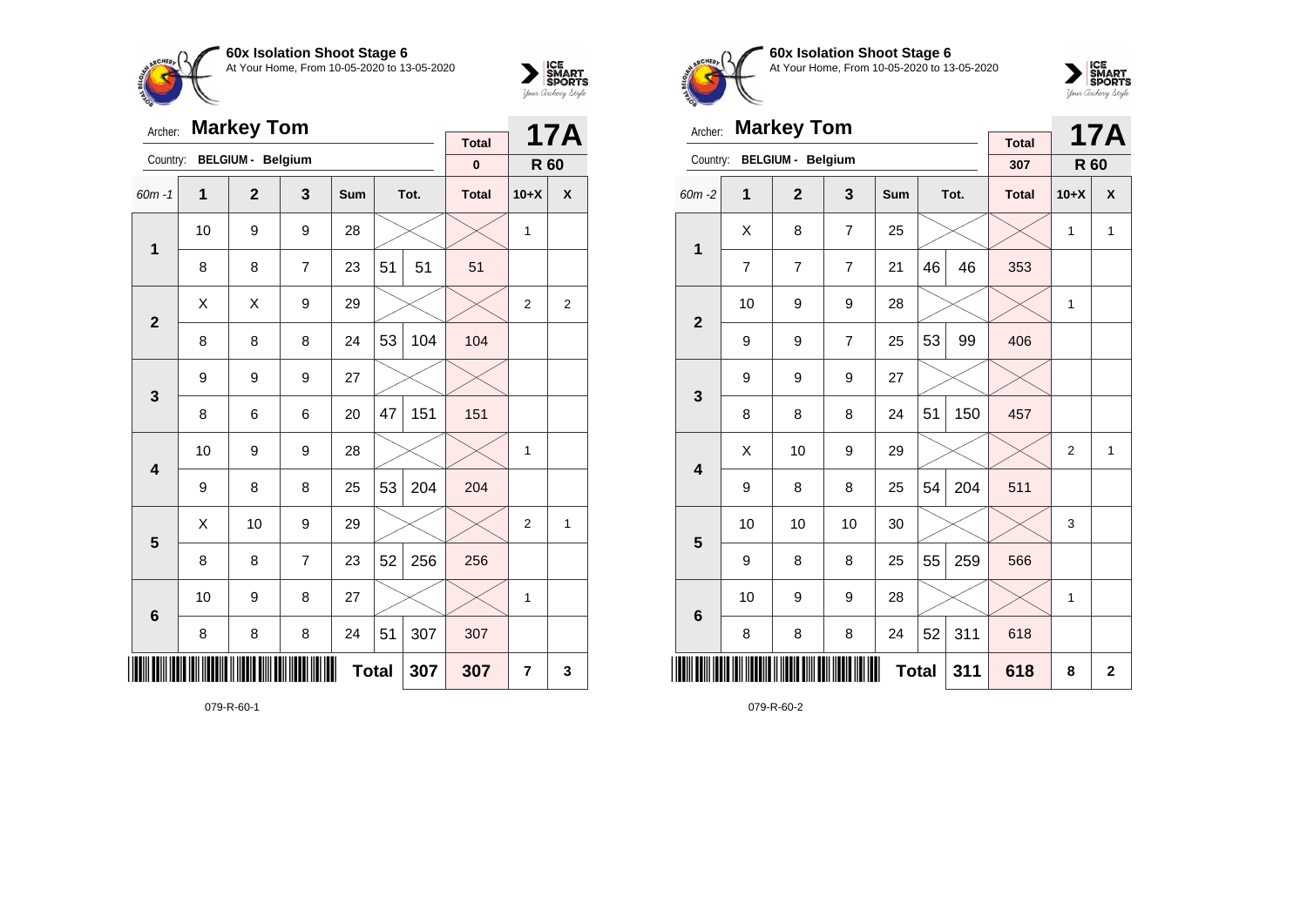

30m -1 **1 2 3 Sum Tot. Total 10+X X**

9 | 9 | 9 | 27 | $57$  |  $57$  |  $57$ 

 $\textsf{X} \hspace{0.2cm} \mid \hspace{0.2cm} \textsf{X} \hspace{0.2cm} \mid \hspace{0.2cm} \textsf{10} \hspace{0.2cm} \mid \hspace{0.2cm} \textsf{30} \hspace{0.2cm} \mid \hspace{0.2cm} \textsf{3} \hspace{0.2cm} \mid \hspace{0.2cm} \textsf{3} \hspace{0.2cm} \mid \hspace{0.2cm} \textsf{2}$ 

 $\textsf{X} \hspace{0.2cm} \mid \hspace{0.2cm} \textsf{X} \hspace{0.2cm} \mid \hspace{0.2cm} \textsf{10} \hspace{0.2cm} \mid \hspace{0.2cm} \textsf{30} \hspace{0.2cm} \mid \hspace{0.2cm} \textsf{3} \hspace{0.2cm} \mid \hspace{0.2cm} \textsf{3} \hspace{0.2cm} \mid \hspace{0.2cm} \textsf{2}$ 

 $\textsf{X} \hspace{0.2cm} \mid \hspace{0.2cm} \textsf{X} \hspace{0.2cm} \mid \hspace{0.2cm} \textsf{X} \hspace{0.2cm} \mid \hspace{0.2cm} 30 \hspace{0.2cm} \mid \hspace{0.2cm} \textcolor{blue} \textsf{3} \hspace{0.2cm} \mid \hspace{0.2cm} \textsf{3} \hspace{0.2cm} \mid \hspace{0.2cm} 3 \hspace{0.2cm} \mid \hspace{0.2cm} 3$ 

 $\textsf{X} \hspace{0.2cm} \mid \hspace{0.2cm} \textsf{X} \hspace{0.2cm} \mid \hspace{0.2cm} \textsf{10} \hspace{0.2cm} \mid \hspace{0.2cm} \textsf{30} \hspace{0.2cm} \mid \hspace{0.2cm} \textsf{3} \hspace{0.2cm} \mid \hspace{0.2cm} \textsf{3} \hspace{0.2cm} \mid \hspace{0.2cm} \textsf{2}$ 

 $\mathtt{X}$   $\mid$   $\mathtt{X}$   $\mid$   $\mathtt{X}$   $\mid$  30  $\mid$   $\infty$   $\mid$   $\infty$   $\mid$  3  $\mid$  3  $\mid$  3

**Total 342 342 21 12**

10 | 10 | 8 | 28 | 58 | 115 | 115 | 2

10 9 8 27 57 172 172 1

10 | 9 | 9 | 28 |  $\times$  |  $\times$  | 1

10 9 9 28 58 284 284 1

10 | 9 | 9 | 28 | 58 | 342 | 342 | 1

 $9 \mid 9 \mid 8 \mid 26 \mid 54 \mid 226 \mid 226$ 

Archer: **Van Der Merwe Paul**

Country: **S-AFRICA - South Africa**

**1**

**2**

**3**

**4**

**5**

**6**



**18A**

**C 30**

**Total 0**

**60x Isolation Shoot Stage 6 CHEDL** At Your Home, From 10-05-2020 to 13-05-2020



| Archer:                 |    | <b>Van Der Merwe Paul</b> |                                  |              |    | 18A  |                     |                 |                |
|-------------------------|----|---------------------------|----------------------------------|--------------|----|------|---------------------|-----------------|----------------|
|                         |    |                           | Country: S-AFRICA - South Africa |              |    |      | <b>Total</b><br>342 | C <sub>30</sub> |                |
| $30m - 2$               | 1  | $\overline{2}$            | 3                                | Sum          |    | Tot. | <b>Total</b>        | $10+X$          | X              |
| $\mathbf{1}$            | X  | 9                         | X                                | 29           |    |      |                     | 2               | $\overline{2}$ |
|                         | X  | X                         | 10                               | 30           | 59 | 59   | 401                 | 3               | $\overline{2}$ |
| $\overline{2}$          | X  | X                         | 10                               | 30           |    |      |                     | 3               | $\overline{2}$ |
|                         | 10 | 9                         | 9                                | 28           | 58 | 117  | 459                 | $\mathbf{1}$    |                |
| 3                       | X  | X                         | 10                               | 30           |    |      |                     | 3               | 2              |
|                         | 10 | 9                         | 8                                | 27           | 57 | 174  | 516                 | 1               |                |
| $\overline{\mathbf{4}}$ | 9  | 10                        | 9                                | 28           |    |      |                     | 1               |                |
|                         | 10 | 10                        | 10                               | 30           | 58 | 232  | 574                 | 3               |                |
| 5                       | X  | X                         | 10                               | 30           |    |      |                     | 3               | $\overline{2}$ |
|                         | 9  | 9                         | 9                                | 27           | 57 | 289  | 631                 |                 |                |
| 6                       | 10 | 10                        | 10                               | 30           |    |      |                     | 3               |                |
|                         | 9  | 9                         | 9                                | 27           | 57 | 346  | 688                 |                 |                |
|                         |    |                           |                                  | <b>Total</b> |    | 346  | 688                 | 23              | 10             |

082-C-30-2

082-C-30-1

\*082-C-30-1\*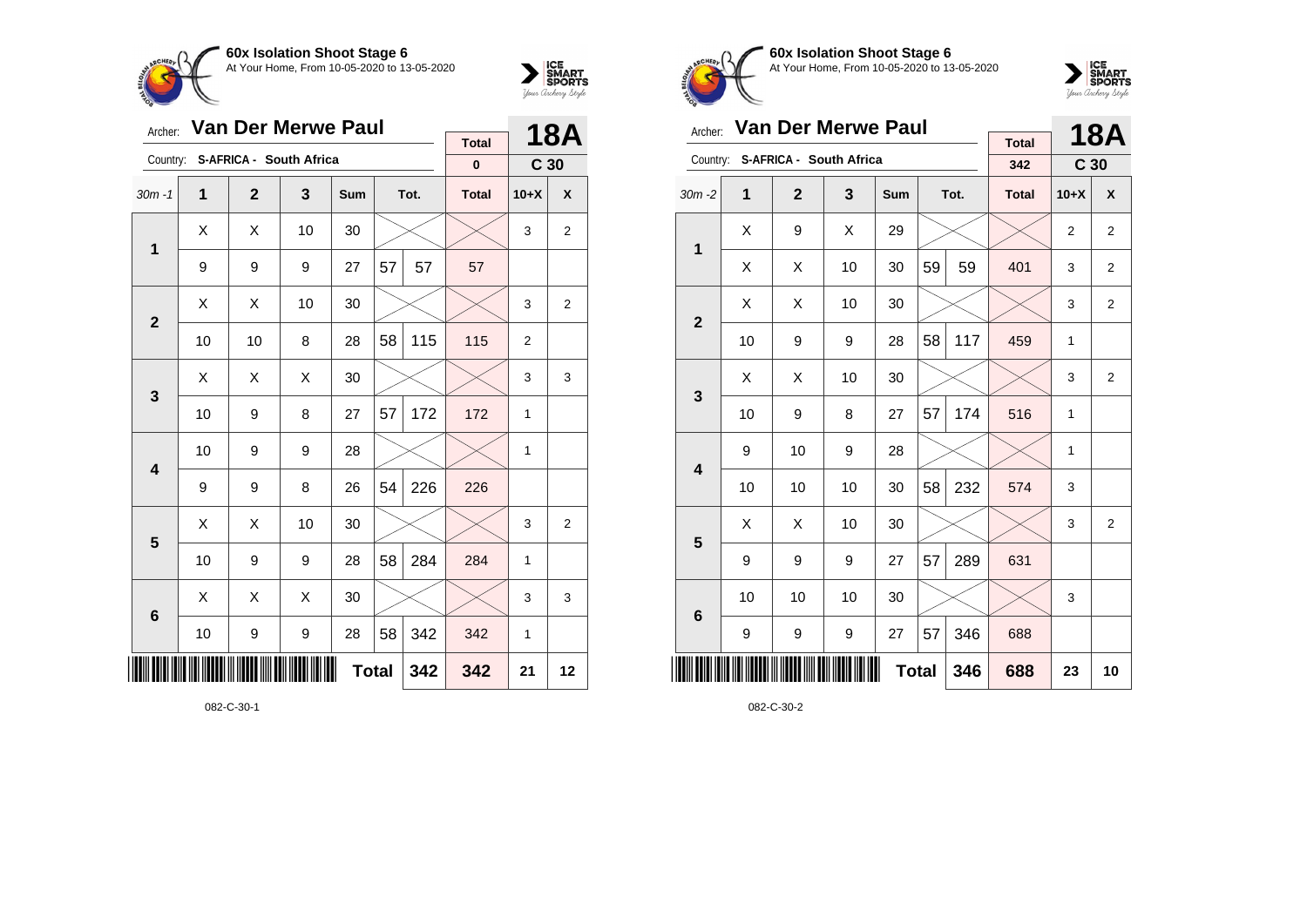



| Archer:         |              | <b>Dall Lars</b>         |    |              |    | <b>19A</b> |                          |                 |              |
|-----------------|--------------|--------------------------|----|--------------|----|------------|--------------------------|-----------------|--------------|
| Country:        |              | <b>DENMARK - Denmark</b> |    |              |    |            | <b>Total</b><br>$\bf{0}$ | C <sub>50</sub> |              |
| $50m - 1$       | $\mathbf{1}$ | $\overline{2}$           | 3  | Sum          |    | Tot.       | <b>Total</b>             | $10+X$          | X            |
| 1               | X            | X                        | X  | 30           |    |            |                          | 3               | 3            |
|                 | Χ            | 10                       | 8  | 28           | 58 | 58         | 58                       | $\overline{2}$  | $\mathbf{1}$ |
| $\mathbf{2}$    | 9            | 9                        | 9  | 27           |    |            |                          |                 |              |
|                 | 9            | 9                        | 8  | 26           | 53 | 111        | 111                      |                 |              |
| 3               | 10           | 9                        | 9  | 28           |    |            |                          | 1               |              |
|                 | 9            | 8                        | 8  | 25           | 53 | 164        | 164                      |                 |              |
| 4               | 10           | 10                       | 10 | 30           |    |            |                          | 3               |              |
|                 | 8            | 8                        | 8  | 24           | 54 | 218        | 218                      |                 |              |
| 5               | X            | 10                       | 10 | 30           |    |            |                          | 3               | 1            |
|                 | 9            | 9                        | 8  | 26           | 56 | 274        | 274                      |                 |              |
| $6\phantom{1}6$ | 10           | 10                       | 9  | 29           |    |            |                          | $\overline{2}$  |              |
|                 | 9            | 9                        | 8  | 26           | 55 | 329        | 329                      |                 |              |
| ║║║             |              |                          |    | <b>Total</b> |    | 329        | 329                      | 14              | 5            |

088-C-50-1



**60x Isolation Shoot Stage 6** At Your Home, From 10-05-2020 to 13-05-2020



| Archer:                 |    | <b>Dall Lars</b>         |                |            |              |      |                     |                | <b>19A</b>      |
|-------------------------|----|--------------------------|----------------|------------|--------------|------|---------------------|----------------|-----------------|
| Country:                |    | <b>DENMARK - Denmark</b> |                |            |              |      | <b>Total</b><br>329 |                | C <sub>50</sub> |
| $50m - 1$               | 1  | $\mathbf{2}$             | 3              | <b>Sum</b> |              | Tot. | <b>Total</b>        | $10+X$         | X               |
| 1                       | 10 | 10                       | 9              | 29         |              |      |                     | $\overline{2}$ |                 |
|                         | 9  | 8                        | $\overline{7}$ | 24         | 53           | 53   | 382                 |                |                 |
| $\mathbf{2}$            | Χ  | 10                       | 9              | 29         |              |      |                     | $\overline{2}$ | $\mathbf{1}$    |
|                         | 9  | 8                        | 8              | 25         | 54           | 107  | 436                 |                |                 |
| 3                       | 10 | 9                        | 9              | 28         |              |      |                     | 1              |                 |
|                         | 9  | 9                        | 9              | 27         | 55           | 162  | 491                 |                |                 |
| $\overline{\mathbf{4}}$ | Χ  | 9                        | 9              | 28         |              |      |                     | 1              | $\mathbf{1}$    |
|                         | 9  | 9                        | 8              | 26         | 54           | 216  | 545                 |                |                 |
| 5                       | X  | X                        | 10             | 30         |              |      |                     | 3              | $\overline{2}$  |
|                         | 9  | 9                        | 9              | 27         | 57           | 273  | 602                 |                |                 |
| $6\phantom{1}6$         | X  | 9                        | 9              | 28         |              |      |                     | $\mathbf{1}$   | $\mathbf{1}$    |
|                         | 9  | 8                        | 8              | 25         | 53           | 326  | 655                 |                |                 |
|                         |    |                          |                |            | <b>Total</b> | 326  | 655                 | 10             | 5               |

088-C-50-2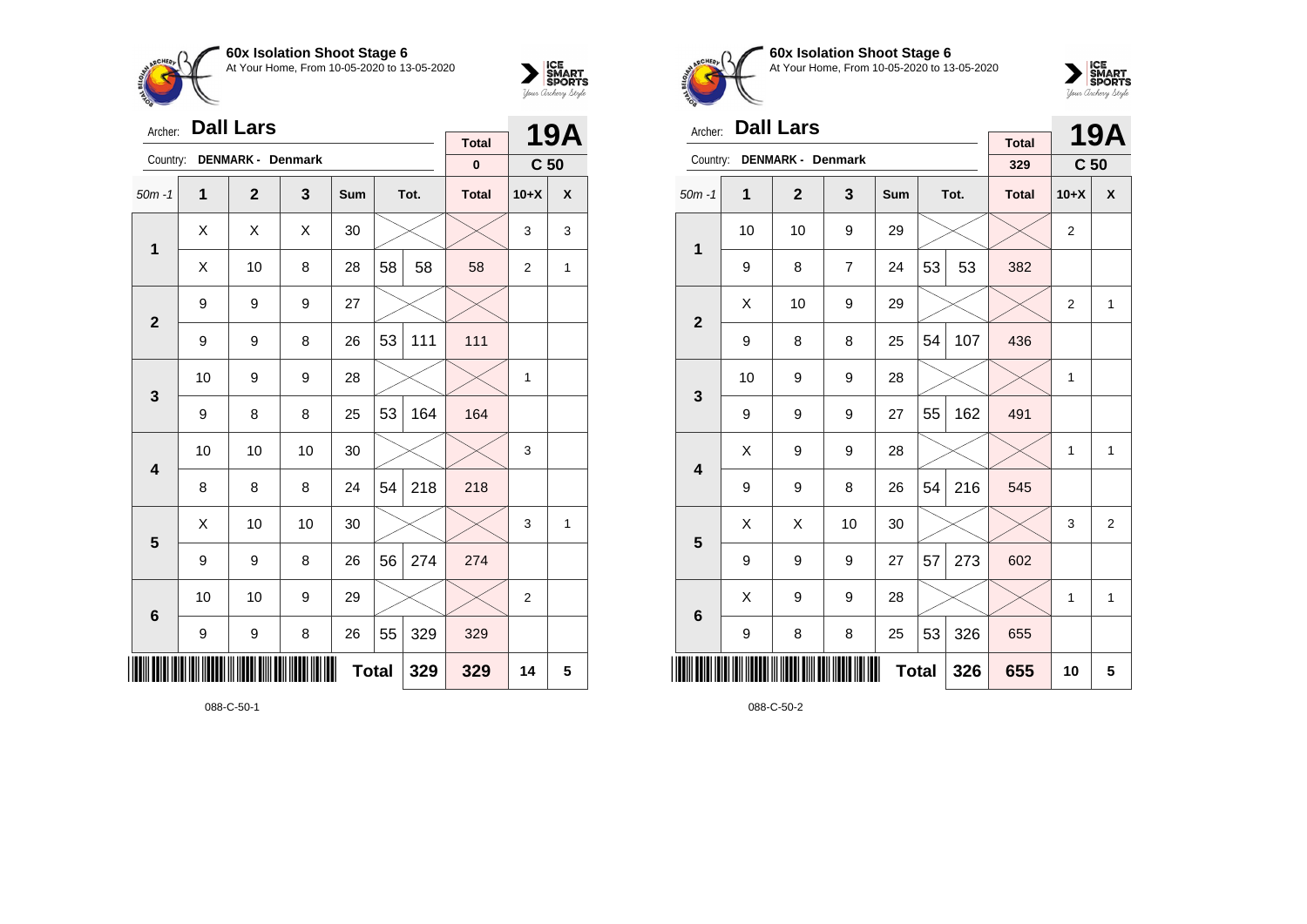



| Archer:                 |    | <b>Simons Axel</b>       |                         | <b>Total</b> |    | <b>20A</b> |              |        |                |
|-------------------------|----|--------------------------|-------------------------|--------------|----|------------|--------------|--------|----------------|
| Country:                |    | <b>BELGIUM - Belgium</b> |                         |              |    |            | $\bf{0}$     | R 30   |                |
| $30m - 1$               | 1  | $\overline{2}$           | 3                       | Sum          |    | Tot.       | <b>Total</b> | $10+X$ | X              |
| $\mathbf{1}$            | 10 | 9                        | 9                       | 28           |    |            |              | 1      |                |
|                         | 9  | 8                        | 8                       | 25           | 53 | 53         | 53           |        |                |
| $\mathbf{2}$            | X  | 9                        | 9                       | 28           |    |            |              | 1      | 1              |
|                         | 8  | 8                        | 5                       | 21           | 49 | 102        | 102          |        |                |
| $\mathbf 3$             | 10 | 9                        | 9                       | 28           |    |            |              | 1      |                |
|                         | 9  | 8                        | $\overline{7}$          | 24           | 52 | 154        | 154          |        |                |
| $\overline{\mathbf{4}}$ | 9  | 9                        | 9                       | 27           |    |            |              |        |                |
|                         | 9  | 9                        | 6                       | 24           | 51 | 205        | 205          |        |                |
| 5                       | Χ  | 9                        | 8                       | 27           |    |            |              | 1      | $\mathbf{1}$   |
|                         | 7  | 7                        | $\overline{7}$          | 21           | 48 | 253        | 253          |        |                |
| $6\phantom{1}6$         | 10 | 9                        | 8                       | 27           |    |            |              | 1      |                |
|                         | 8  | 7                        | $\overline{\mathbf{7}}$ | 22           | 49 | 302        | 302          |        |                |
| III                     |    |                          |                         | <b>Total</b> |    | 302        | 302          | 5      | $\overline{2}$ |

089-R-30-1



**60x Isolation Shoot Stage 6** At Your Home, From 10-05-2020 to 13-05-2020



| Archer:                 |                | <b>Simons Axel</b>       |                |     |              | <b>20A</b> |                     |                |                |
|-------------------------|----------------|--------------------------|----------------|-----|--------------|------------|---------------------|----------------|----------------|
| Country:                |                | <b>BELGIUM - Belgium</b> |                |     |              |            | <b>Total</b><br>302 | R 30           |                |
| $30m - 2$               | 1              | $\overline{2}$           | 3              | Sum |              | Tot.       | <b>Total</b>        | $10+X$         | X              |
|                         | X              | X                        | 9              | 29  |              |            |                     | $\overline{2}$ | $\overline{2}$ |
| 1                       | 9              | 9                        | $\overline{7}$ | 25  | 54           | 54         | 356                 |                |                |
| $\overline{2}$          | 9              | 9                        | 9              | 27  |              |            |                     |                |                |
|                         | 9              | 8                        | $\overline{7}$ | 24  | 51           | 105        | 407                 |                |                |
| 3                       | 10             | 9                        | 9              | 28  |              |            |                     | 1              |                |
|                         | 9              | 8                        | 8              | 25  | 53           | 158        | 460                 |                |                |
| $\overline{\mathbf{4}}$ | 10             | 9                        | 9              | 28  |              |            |                     | 1              |                |
|                         | 9              | 9                        | 8              | 26  | 54           | 212        | 514                 |                |                |
| 5                       | 9              | 9                        | 9              | 27  |              |            |                     |                |                |
|                         | 8              | 7                        | 6              | 21  | 48           | 260        | 562                 |                |                |
| $6\phantom{1}6$         | 9              | 9                        | 9              | 27  |              |            |                     |                |                |
|                         | $\overline{7}$ | 6                        | 6              | 19  | 46           | 306        | 608                 |                |                |
| ║║║                     |                |                          |                |     | <b>Total</b> | 306        | 608                 | 4              | $\overline{2}$ |

089-R-30-2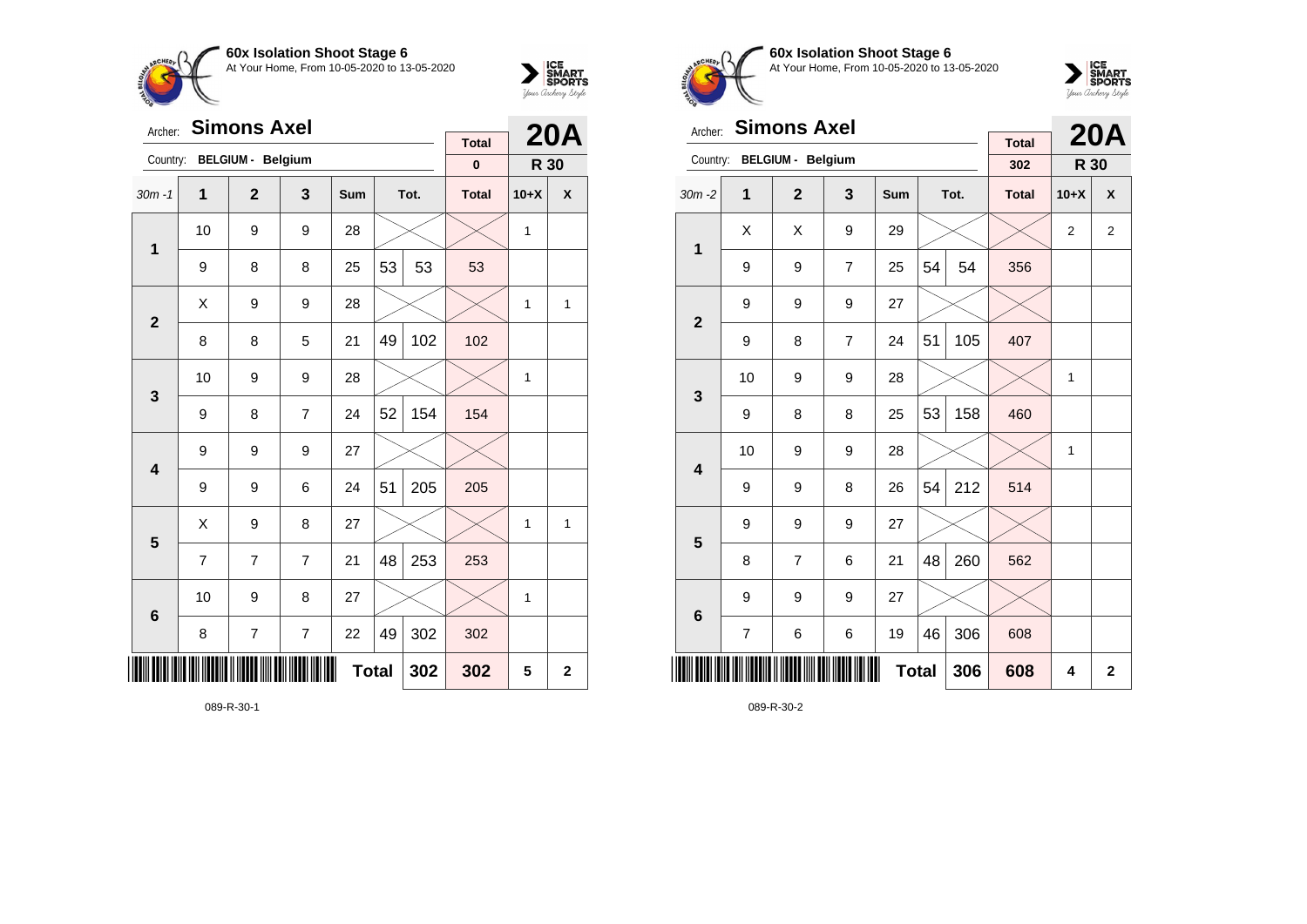



| Archer:         |                | <b>Stuyck Silke</b>      |                | <b>Total</b> |    | <b>1A</b> |              |        |                  |
|-----------------|----------------|--------------------------|----------------|--------------|----|-----------|--------------|--------|------------------|
| Country:        |                | <b>BELGIUM - Belgium</b> |                |              |    |           | $\pmb{0}$    | R 30   |                  |
| $30m - 1$       | 1              | $\mathbf{2}$             | 3              | Sum          |    | Tot.      | <b>Total</b> | $10+X$ | $\boldsymbol{x}$ |
| $\mathbf{1}$    | 9              | 9                        | 9              | 27           |    |           |              |        |                  |
|                 | 8              | 8                        | $\overline{7}$ | 23           | 50 | 50        | 50           |        |                  |
| $\overline{2}$  | X              | 10                       | 10             | 30           |    |           |              | 3      | 1                |
|                 | 9              | 7                        | $\overline{7}$ | 23           | 53 | 103       | 103          |        |                  |
| 3               | 9              | 8                        | 8              | 25           |    |           |              |        |                  |
|                 | 8              | 7                        | $\overline{7}$ | 22           | 47 | 150       | 150          |        |                  |
| 4               | 9              | 9                        | $\overline{7}$ | 25           |    |           |              |        |                  |
|                 | $\overline{7}$ | 6                        | 6              | 19           | 44 | 194       | 194          |        |                  |
| 5               | 10             | 9                        | 8              | 27           |    |           |              | 1      |                  |
|                 | $\overline{7}$ | 7                        | M              | 14           | 41 | 235       | 235          |        |                  |
| $6\phantom{1}6$ | 10             | 9                        | 9              | 28           |    |           |              | 1      |                  |
|                 | 9              | 8                        | 8              | 25           | 53 | 288       | 288          |        |                  |
| ║║║             |                |                          | 288            | 5            | 1  |           |              |        |                  |

004-R-30-1



**60x Isolation Shoot Stage 6** At Your Home, From 10-05-2020 to 13-05-2020



| Archer:         |                | <b>Stuyck Silke</b>      |                |            |    | <b>1A</b> |                     |                |              |
|-----------------|----------------|--------------------------|----------------|------------|----|-----------|---------------------|----------------|--------------|
| Country:        |                | <b>BELGIUM - Belgium</b> |                |            |    |           | <b>Total</b><br>288 | R 30           |              |
| $30m - 2$       | 1              | $\mathbf{2}$             | 3              | <b>Sum</b> |    | Tot.      | <b>Total</b>        | $10+X$         | X            |
| $\mathbf 1$     | 9              | 9                        | 9              | 27         |    |           |                     |                |              |
|                 | 8              | 8                        | $\overline{7}$ | 23         | 50 | 50        | 338                 |                |              |
| $\overline{2}$  | X              | 10                       | 9              | 29         |    |           |                     | $\overline{2}$ | $\mathbf{1}$ |
|                 | 9              | 9                        | 9              | 27         | 56 | 106       | 394                 |                |              |
| 3               | 9              | 8                        | 8              | 25         |    |           |                     |                |              |
|                 | $\overline{7}$ | 6                        | 6              | 19         | 44 | 150       | 438                 |                |              |
| 4               | 9              | 7                        | $\overline{7}$ | 23         |    |           |                     |                |              |
|                 | $\overline{7}$ | 6                        | $\overline{4}$ | 17         | 40 | 190       | 478                 |                |              |
| 5               | 9              | 9                        | 8              | 26         |    |           |                     |                |              |
|                 | 8              | 8                        | 8              | 24         | 50 | 240       | 528                 |                |              |
| $6\phantom{1}6$ | 10             | 8                        | $\overline{7}$ | 25         |    |           |                     | 1              |              |
|                 | $\overline{7}$ | $\overline{7}$           | 6              | 20         | 45 | 285       | 573                 |                |              |
| ║║║             |                |                          | 285            | 573        | 3  | 1         |                     |                |              |

004-R-30-2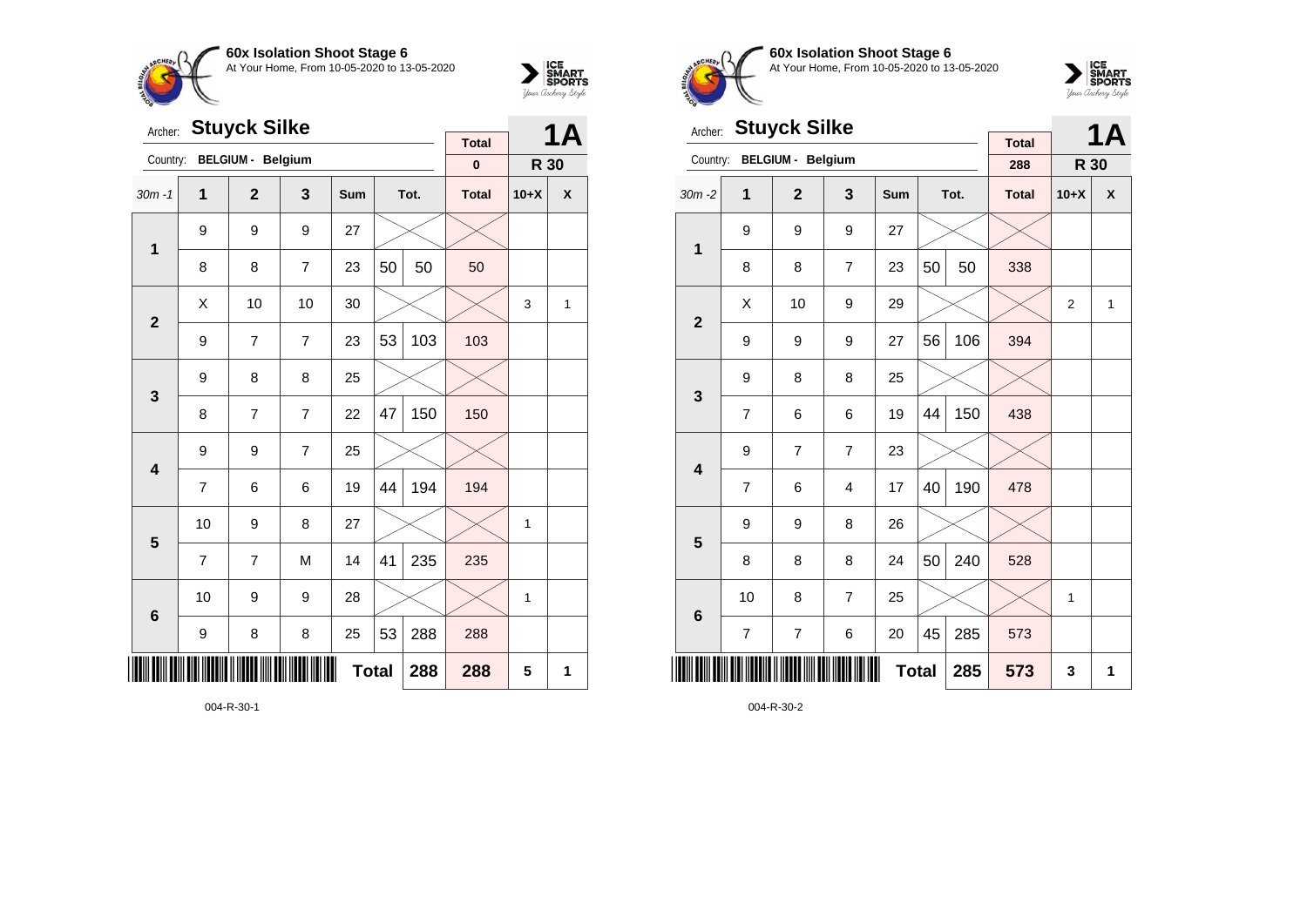



| Archer:                 |   | <b>Verheyen Mike</b>                                      |   | <b>Total</b> |  | 2A   |              |                 |              |
|-------------------------|---|-----------------------------------------------------------|---|--------------|--|------|--------------|-----------------|--------------|
| Country:                |   | BELGIUM - Belgium                                         |   |              |  |      |              | C <sub>30</sub> |              |
| $30m - 1$               | 1 | $\mathbf{2}$                                              | 3 | Sum          |  | Tot. | <b>Total</b> | $10+X$          | $\pmb{\chi}$ |
| $\mathbf{1}$            |   |                                                           |   |              |  |      |              |                 |              |
| $\mathbf{2}$            |   |                                                           |   |              |  |      |              |                 |              |
| $\mathbf{3}$            |   |                                                           |   |              |  |      |              |                 |              |
| $\overline{\mathbf{4}}$ |   |                                                           |   |              |  |      |              |                 |              |
| 5                       |   |                                                           |   |              |  |      |              |                 |              |
| $6\phantom{1}$          |   |                                                           |   |              |  |      |              |                 |              |
|                         |   | I IONII BOIII BOID DIII IIDDOO III IIDDOO IIII DOOD IIDDO |   | <b>Total</b> |  |      |              |                 |              |

**60x Isolation Shoot Stage 6** At Your Home, From 10-05-2020 to 13-05-2020



| Archer:                 |   | <b>Verheyen Mike</b> |   |     |              | <b>Total</b> |              | 2A              |                    |
|-------------------------|---|----------------------|---|-----|--------------|--------------|--------------|-----------------|--------------------|
| Country:                |   | BELGIUM - Belgium    |   |     |              |              |              | C <sub>30</sub> |                    |
| $30m - 2$               | 1 | $\overline{2}$       | 3 | Sum |              | Tot.         | <b>Total</b> | $10+X$          | $\pmb{\mathsf{X}}$ |
| 1                       |   |                      |   |     |              |              |              |                 |                    |
|                         |   |                      |   |     |              |              |              |                 |                    |
| $\mathbf{2}$            |   |                      |   |     |              |              |              |                 |                    |
| $\mathbf{3}$            |   |                      |   |     |              |              |              |                 |                    |
| $\overline{\mathbf{4}}$ |   |                      |   |     |              |              |              |                 |                    |
| 5                       |   |                      |   |     |              |              |              |                 |                    |
| $6\phantom{1}6$         |   |                      |   |     |              |              |              |                 |                    |
|                         |   |                      |   |     |              |              |              |                 |                    |
|                         |   | <b>TIIIIIIIIIIII</b> |   |     | <b>Total</b> |              |              |                 |                    |

005-C-30-2

005-C-30-1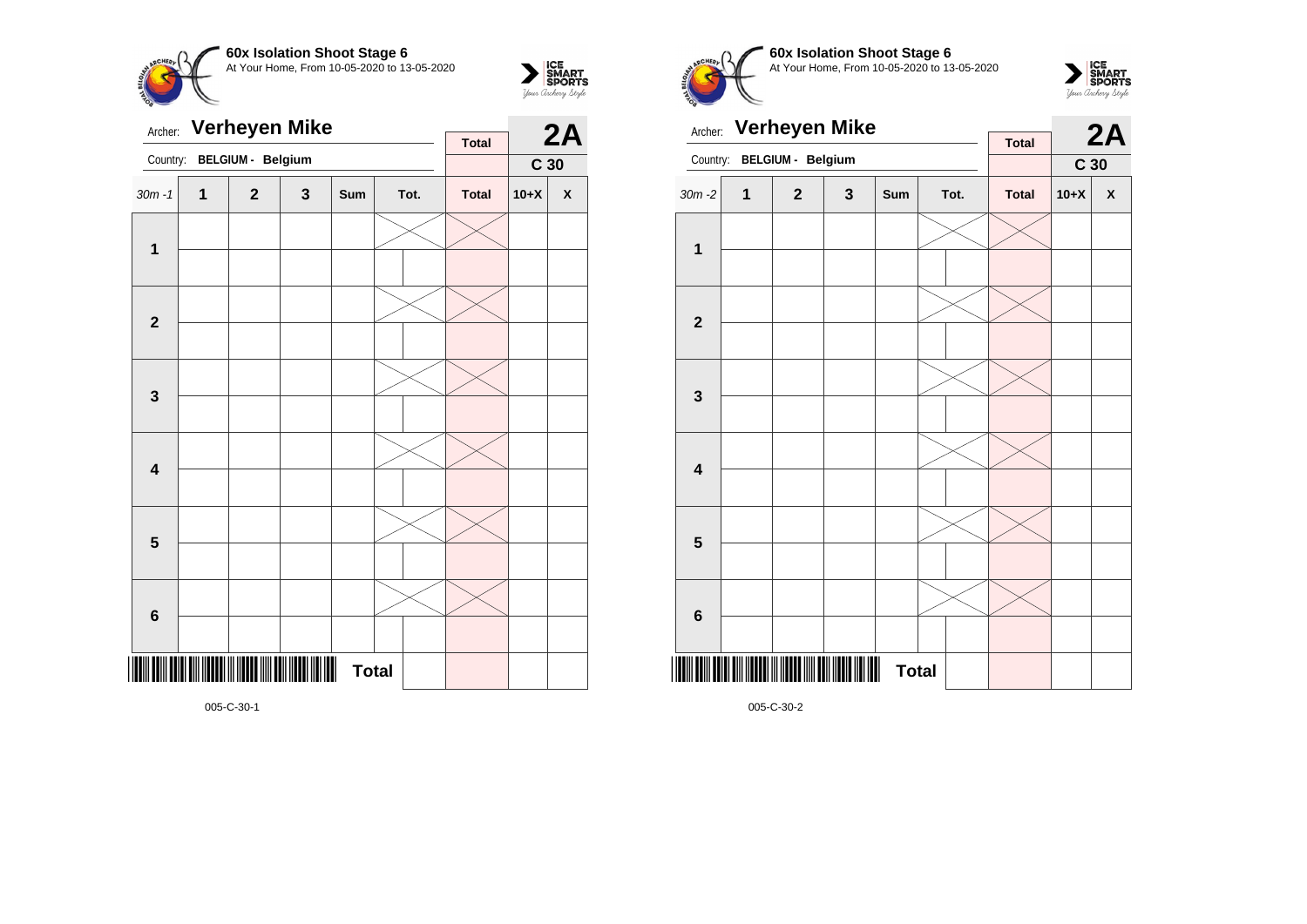



| Archer:                 |   | Vermosen Jp                                |   | <b>Total</b>                   |  | <b>3A</b> |              |                 |              |
|-------------------------|---|--------------------------------------------|---|--------------------------------|--|-----------|--------------|-----------------|--------------|
| Country:                |   | BELGIUM - Belgium                          |   |                                |  |           |              | C <sub>30</sub> |              |
| $30m - 1$               | 1 | $\mathbf{2}$                               | 3 | Sum                            |  | Tot.      | <b>Total</b> | $10+X$          | $\pmb{\chi}$ |
| $\mathbf{1}$            |   |                                            |   |                                |  |           |              |                 |              |
| $\mathbf{2}$            |   |                                            |   |                                |  |           |              |                 |              |
| 3                       |   |                                            |   |                                |  |           |              |                 |              |
| $\overline{\mathbf{4}}$ |   |                                            |   |                                |  |           |              |                 |              |
| 5                       |   |                                            |   |                                |  |           |              |                 |              |
| $\bf 6$                 |   |                                            |   |                                |  |           |              |                 |              |
|                         |   | <u> TENE EN NETER IN NETER IN EEN NETE</u> |   | $\blacksquare$<br><b>Total</b> |  |           |              |                 |              |

**60x Isolation Shoot Stage 6**  $\overline{\phantom{a}}$ At Your Home, From 10-05-2020 to 13-05-2020



|                         |             | Archer: Vermosen Jp |              |              |  |      | <b>3A</b>    |                 |                    |
|-------------------------|-------------|---------------------|--------------|--------------|--|------|--------------|-----------------|--------------------|
| Country:                |             | BELGIUM - Belgium   |              |              |  |      | <b>Total</b> | C <sub>30</sub> |                    |
| $30m - 2$               | $\mathbf 1$ | $\mathbf{2}$        | $\mathbf{3}$ | Sum          |  | Tot. | <b>Total</b> | $10+X$          | $\pmb{\mathsf{X}}$ |
| $\mathbf 1$             |             |                     |              |              |  |      |              |                 |                    |
| $\mathbf{2}$            |             |                     |              |              |  |      |              |                 |                    |
|                         |             |                     |              |              |  |      |              |                 |                    |
| $\mathbf 3$             |             |                     |              |              |  |      |              |                 |                    |
| $\overline{\mathbf{4}}$ |             |                     |              |              |  |      |              |                 |                    |
| 5                       |             |                     |              |              |  |      |              |                 |                    |
| $\bf 6$                 |             |                     |              |              |  |      |              |                 |                    |
|                         |             |                     |              |              |  |      |              |                 |                    |
|                         |             |                     |              | <b>Total</b> |  |      |              |                 |                    |

006-C-30-2

006-C-30-1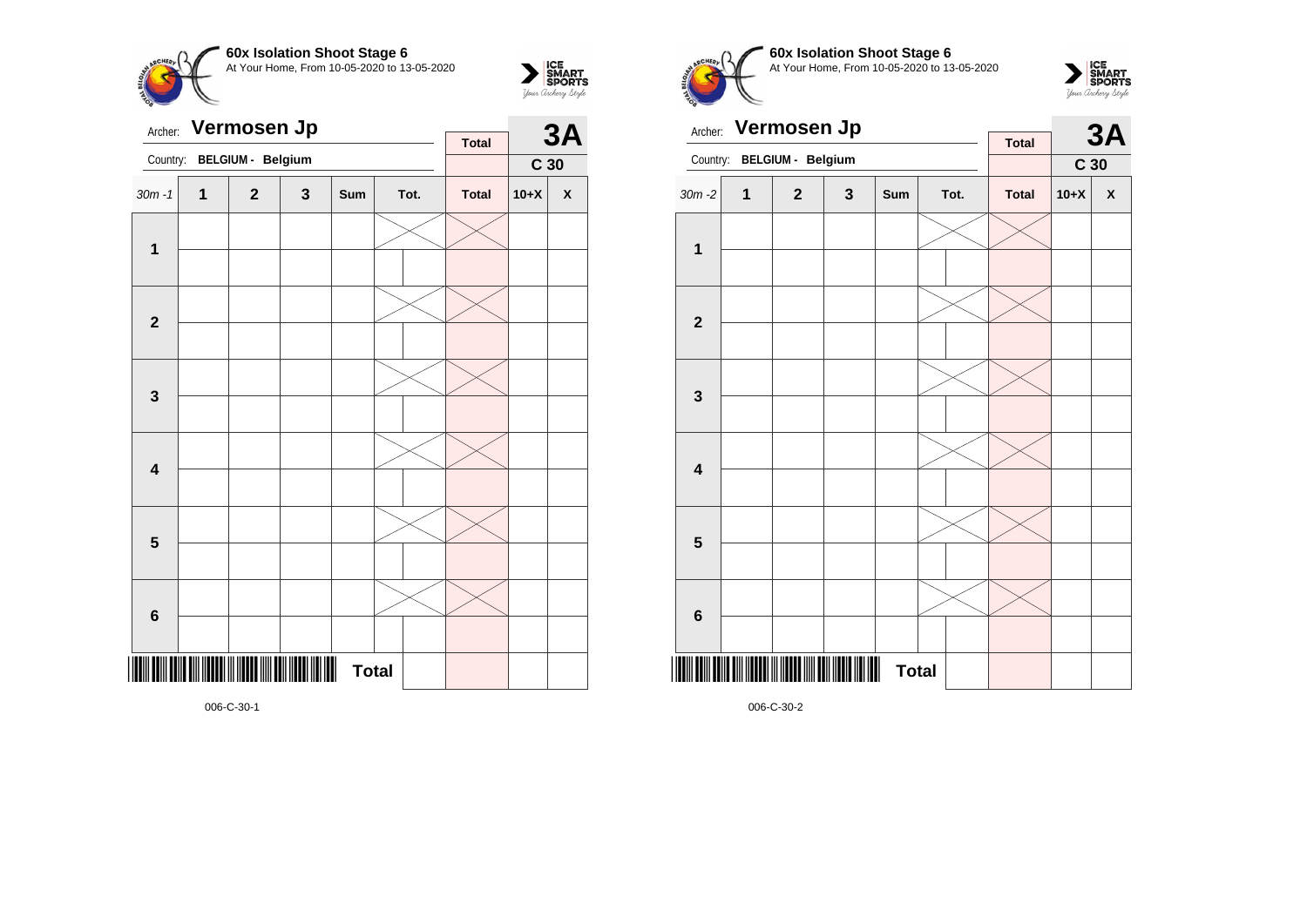



| Archer:         |    | <b>Lebougault Arnaud</b> |                | <b>Total</b> |    | <b>4A</b> |              |                 |                |
|-----------------|----|--------------------------|----------------|--------------|----|-----------|--------------|-----------------|----------------|
| Country:        |    | FRANCE - France          |                |              |    |           | $\pmb{0}$    | C <sub>50</sub> |                |
| $50m - 1$       | 1  | $\mathbf{2}$             | 3              | Sum          |    | Tot.      | <b>Total</b> | $10+X$          | X              |
| $\mathbf 1$     | 10 | 10                       | 9              | 29           |    |           |              | 2               |                |
|                 | 8  | 8                        | 8              | 24           | 53 | 53        | 53           |                 |                |
| $\overline{2}$  | X  | Χ                        | 10             | 30           |    |           |              | 3               | $\overline{2}$ |
|                 | 10 | 9                        | $\overline{7}$ | 26           | 56 | 109       | 109          | 1               |                |
| 3               | 10 | 10                       | 10             | 30           |    |           |              | 3               |                |
|                 | 9  | 9                        | 9              | 27           | 57 | 166       | 166          |                 |                |
| 4               | X  | 10                       | 10             | 30           |    |           |              | 3               | 1              |
|                 | 9  | 9                        | 8              | 26           | 56 | 222       | 222          |                 |                |
| 5               | 10 | 10                       | 10             | 30           |    |           |              | 3               |                |
|                 | 9  | 8                        | 8              | 25           | 55 | 277       | 277          |                 |                |
| $6\phantom{1}6$ | 10 | 10                       | 10             | 30           |    |           |              | 3               |                |
|                 | 10 | 9                        | $\overline{7}$ | 26           | 56 | 333       | 333          | 1               |                |
| ∭               |    |                          | 333            | 19           | 3  |           |              |                 |                |

007-C-50-1



**60x Isolation Shoot Stage 6** At Your Home, From 10-05-2020 to 13-05-2020



| Archer:                 |                  | <b>Lebougault Arnaud</b> |    | <b>Total</b> |              | 4A   |              |                 |                |
|-------------------------|------------------|--------------------------|----|--------------|--------------|------|--------------|-----------------|----------------|
| Country:                |                  | FRANCE - France          |    |              |              |      | 333          | C <sub>50</sub> |                |
| $50m - 1$               | 1                | $\mathbf{2}$             | 3  | Sum          |              | Tot. | <b>Total</b> | $10+X$          | X              |
| 1                       | 10               | 10                       | 9  | 29           |              |      |              | $\overline{2}$  |                |
|                         | 9                | 8                        | 8  | 25           | 54           | 54   | 387          |                 |                |
| $\overline{\mathbf{2}}$ | X                | 10                       | 9  | 29           |              |      |              | $\overline{2}$  | $\mathbf{1}$   |
|                         | 9                | 9                        | 7  | 25           | 54           | 108  | 441          |                 |                |
| 3                       | 10               | 9                        | 9  | 28           |              |      |              | 1               |                |
|                         | 9                | 9                        | 8  | 26           | 54           | 162  | 495          |                 |                |
| 4                       | X                | Χ                        | 10 | 30           |              |      |              | 3               | $\overline{2}$ |
|                         | 9                | 9                        | 9  | 27           | 57           | 219  | 552          |                 |                |
| 5                       | 9                | 9                        | 8  | 26           |              |      |              |                 |                |
|                         | 8                | 8                        | 8  | 24           | 50           | 269  | 602          |                 |                |
| $6\phantom{1}6$         | 10               | 10                       | 9  | 29           |              |      |              | $\overline{2}$  |                |
|                         | $\boldsymbol{9}$ | 9                        | 8  | 26           | 55           | 324  | 657          |                 |                |
| ║║                      |                  |                          |    |              | <b>Total</b> | 324  | 657          | 10              | 3              |

007-C-50-2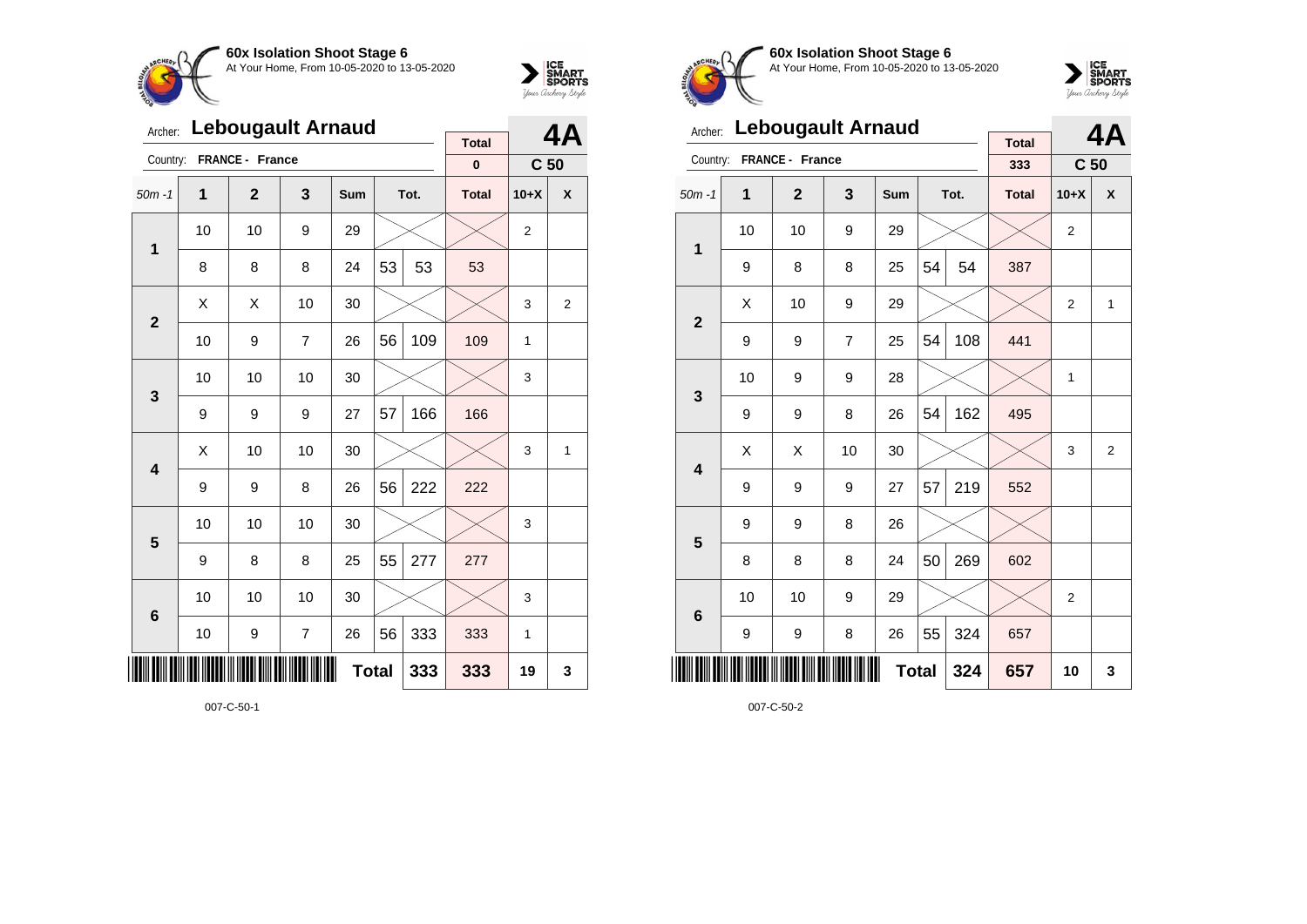



| Archer:                 |    | <b>Hervé Bruno</b> |    | <b>Total</b> |    | <b>5A</b> |              |                 |                    |
|-------------------------|----|--------------------|----|--------------|----|-----------|--------------|-----------------|--------------------|
| Country:                |    | FRANCE - France    |    |              |    |           | $\pmb{0}$    | C <sub>50</sub> |                    |
| $50m - 1$               | 1  | $\mathbf{2}$       | 3  | Sum          |    | Tot.      | <b>Total</b> | $10+X$          | $\pmb{\mathsf{X}}$ |
| 1                       | 10 | 10                 | 10 | 30           |    |           |              | 3               |                    |
|                         | 10 | 9                  | 9  | 28           | 58 | 58        | 58           | 1               |                    |
| $\mathbf{2}$            | X  | Χ                  | X  | 30           |    |           |              | 3               | 3                  |
|                         | 10 | 10                 | 10 | 30           | 60 | 118       | 118          | 3               |                    |
| 3                       | 10 | 10                 | 10 | 30           |    |           |              | 3               |                    |
|                         | 10 | 10                 | 9  | 29           | 59 | 177       | 177          | $\overline{2}$  |                    |
| $\overline{\mathbf{4}}$ | х  | 9                  | 9  | 28           |    |           |              | 1               | 1                  |
|                         | 9  | 9                  | 8  | 26           | 54 | 231       | 231          |                 |                    |
| 5                       | X  | X                  | X  | 30           |    |           |              | 3               | 3                  |
|                         | 10 | 9                  | 9  | 28           | 58 | 289       | 289          | $\mathbf{1}$    |                    |
| $6\phantom{1}6$         | X  | 10                 | 10 | 30           |    |           |              | 3               | 1                  |
|                         | 9  | 9                  | 9  | 27           | 57 | 346       | 346          |                 |                    |
|                         |    |                    |    | <b>Total</b> |    | 346       | 346          | 23              | 8                  |

008-C-50-1



**60x Isolation Shoot Stage 6** At Your Home, From 10-05-2020 to 13-05-2020



| Archer:         |    | Hervé Bruno     |    |              |    | <b>5A</b> |                     |                 |                |
|-----------------|----|-----------------|----|--------------|----|-----------|---------------------|-----------------|----------------|
| Country:        |    | FRANCE - France |    |              |    |           | <b>Total</b><br>346 | C <sub>50</sub> |                |
| $50m - 1$       | 1  | $\mathbf{2}$    | 3  | Sum          |    | Tot.      | <b>Total</b>        | $10+X$          | X              |
|                 | Χ  | Χ               | 10 | 30           |    |           |                     | 3               | 2              |
| 1               | 9  | 9               | 9  | 27           | 57 | 57        | 403                 |                 |                |
| $\overline{2}$  | 10 | 10              | 9  | 29           |    |           |                     | $\overline{2}$  |                |
|                 | 9  | 9               | 9  | 27           | 56 | 113       | 459                 |                 |                |
| 3               | X  | 9               | 9  | 28           |    |           |                     | 1               | $\mathbf{1}$   |
|                 | 9  | 9               | 9  | 27           | 55 | 168       | 514                 |                 |                |
| 4               | Χ  | Χ               | 10 | 30           |    |           |                     | 3               | $\overline{2}$ |
|                 | 10 | 10              | 9  | 29           | 59 | 227       | 573                 | $\overline{2}$  |                |
| 5               | X  | 10              | 10 | 30           |    |           |                     | 3               | $\mathbf{1}$   |
|                 | 9  | 9               | 9  | 27           | 57 | 284       | 630                 |                 |                |
| $6\phantom{1}6$ | X  | 10              | 10 | 30           |    |           |                     | 3               | $\mathbf{1}$   |
|                 | 10 | 10              | 9  | 29           | 59 | 343       | 689                 | $\overline{2}$  |                |
| ║║              |    |                 |    | <b>Total</b> |    | 343       | 689                 | 19              | 7              |

008-C-50-2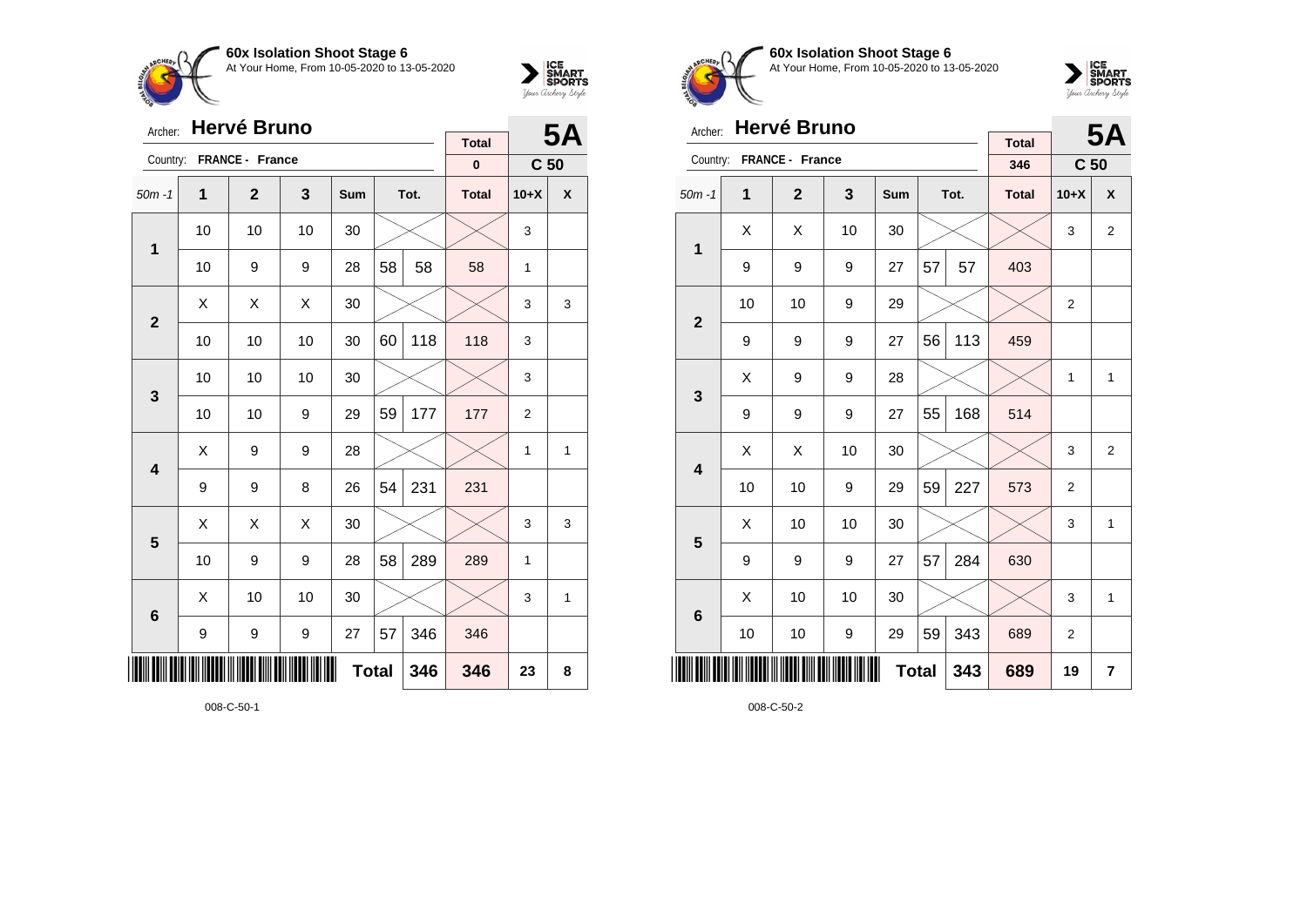



| Archer:         |    | <b>Sauren Yvo</b> |                | <b>Total</b> |    | 6A   |              |                |   |
|-----------------|----|-------------------|----------------|--------------|----|------|--------------|----------------|---|
| Country:        |    | NL · Netherlands  |                |              |    |      | $\pmb{0}$    | R ST           |   |
| $ST-1$          | 1  | $\mathbf 2$       | 3              | Sum          |    | Tot. | <b>Total</b> | $10+X$         | X |
| $\mathbf 1$     | X  | 8                 | $\overline{7}$ | 25           |    |      |              | 1              | 1 |
|                 | 8  | 8                 | 5              | 21           | 46 | 46   | 46           |                |   |
| $\mathbf{2}$    | 8  | 8                 | $\overline{7}$ | 23           |    |      |              |                |   |
|                 | 9  | 8                 | $\overline{7}$ | 24           | 47 | 93   | 93           |                |   |
| 3               | 10 | 9                 | 8              | 27           |    |      |              | 1              |   |
|                 | 9  | 9                 | 5              | 23           | 50 | 143  | 143          |                |   |
| 4               | 10 | 9                 | 8              | 27           |    |      |              | 1              |   |
|                 | 7  | 7                 | 6              | 20           | 47 | 190  | 190          |                |   |
| 5               | 10 | 8                 | 6              | 24           |    |      |              | 1              |   |
|                 | X  | 9                 | 8              | 27           | 51 | 241  | 241          | $\mathbf{1}$   | 1 |
| $6\phantom{1}6$ | 9  | 9                 | 6              | 24           |    |      |              |                |   |
|                 | X  | 10                | 9              | 29           | 53 | 294  | 294          | $\overline{2}$ | 1 |
| IIII            |    |                   |                | <b>Total</b> |    | 294  | 294          | 7              | 3 |

009-R-ST-1



**60x Isolation Shoot Stage 6** At Your Home, From 10-05-2020 to 13-05-2020



| Archer:         |                | <b>Sauren Yvo</b> |                |     |             | 6A   |                     |                 |   |
|-----------------|----------------|-------------------|----------------|-----|-------------|------|---------------------|-----------------|---|
| Country:        |                | NL - Netherlands  |                |     |             |      | <b>Total</b><br>294 | R <sub>ST</sub> |   |
| $ST-2$          | $\overline{1}$ | $\overline{2}$    | 3              | Sum |             | Tot. | <b>Total</b>        | $10+X$          | X |
| $\mathbf{1}$    | 9              | $\overline{7}$    | $\overline{7}$ | 23  |             |      |                     |                 |   |
|                 | 6              | 6                 | $\overline{4}$ | 16  | 39          | 39   | 333                 |                 |   |
| $\overline{2}$  | 9              | 8                 | 8              | 25  |             |      |                     |                 |   |
|                 | Χ              | 8                 | 5              | 23  | 48          | 87   | 381                 | 1               | 1 |
| 3               | 9              | 8                 | $\overline{7}$ | 24  |             |      |                     |                 |   |
|                 | 9              | 9                 | $\overline{7}$ | 25  | 49          | 136  | 430                 |                 |   |
| 4               | 10             | 8                 | 5              | 23  |             |      |                     | 1               |   |
|                 | 10             | 6                 | 6              | 22  | 45          | 181  | 475                 | 1               |   |
| 5               | 10             | 7                 | 6              | 23  |             |      |                     | 1               |   |
|                 | X              | 8                 | 8              | 26  | 49          | 230  | 524                 | 1               | 1 |
| $6\phantom{1}6$ | 8              | 8                 | 6              | 22  |             |      |                     |                 |   |
|                 | 10             | 8                 | 4              | 22  | 44          | 274  | 568                 | 1               |   |
| ║║║             |                |                   | 568            | 6   | $\mathbf 2$ |      |                     |                 |   |

009-R-ST-2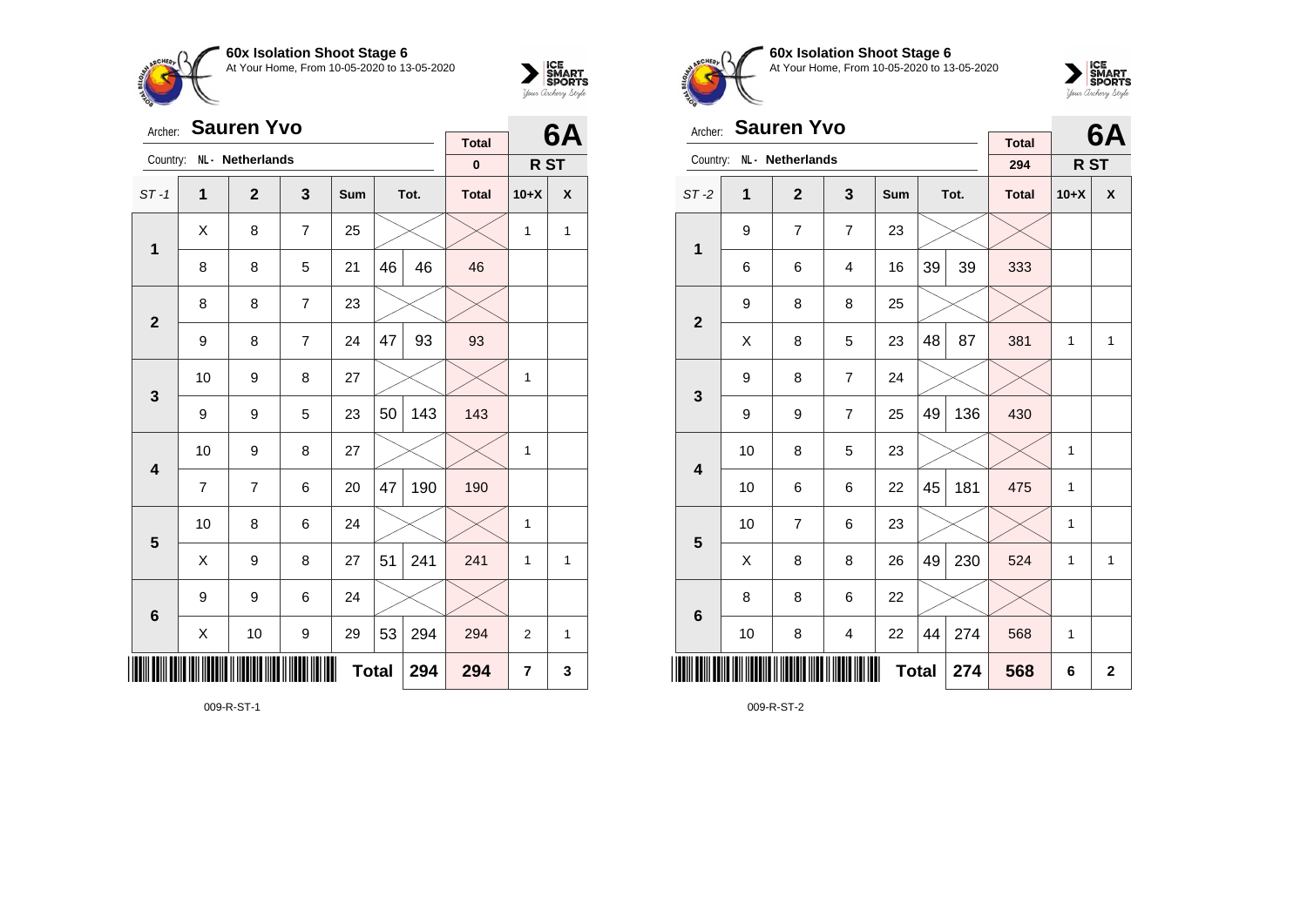



| Archer:        |              | <b>Simons Mark</b>       |                | <b>Total</b> |    | <b>7A</b> |              |        |                |
|----------------|--------------|--------------------------|----------------|--------------|----|-----------|--------------|--------|----------------|
| Country:       |              | <b>BELGIUM - Belgium</b> |                |              |    |           | $\pmb{0}$    | C ST   |                |
| $ST-1$         | $\mathbf{1}$ | $\overline{2}$           | 3              | Sum          |    | Tot.      | <b>Total</b> | $10+X$ | X              |
| 1              | X            | 10                       | 10             | 30           |    |           |              | 3      | 1              |
|                | 9            | 9                        | $\overline{7}$ | 25           | 55 | 55        | 55           |        |                |
| $\overline{2}$ | X            | X                        | Χ              | 30           |    |           |              | 3      | 3              |
|                | 10           | 10                       | 8              | 28           | 58 | 113       | 113          | 2      |                |
| 3              | X            | X                        | 10             | 30           |    |           |              | 3      | $\overline{2}$ |
|                | 10           | 9                        | 8              | 27           | 57 | 170       | 170          | 1      |                |
| 4              | Χ            | X                        | X              | 30           |    |           |              | 3      | 3              |
|                | Χ            | 10                       | 10             | 30           | 60 | 230       | 230          | 3      | 1              |
| 5              | X            | X                        | X              | 30           |    |           |              | 3      | 3              |
|                | Χ            | 10                       | 10             | 30           | 60 | 290       | 290          | 3      | 1              |
| 6              | Χ            | Χ                        | Χ              | 30           |    |           |              | 3      | 3              |
|                | Χ            | 10                       | $10$           | 30           | 60 | 350       | 350          | 3      | 1              |
|                |              |                          |                | <b>Total</b> |    | 350       | 350          | 30     | 18             |

010-C-ST-1



**60x Isolation Shoot Stage 6** At Your Home, From 10-05-2020 to 13-05-2020



| Archer:        |                     | <b>Simons Mark</b>       |    |     |    | <b>7A</b> |                     |                |              |
|----------------|---------------------|--------------------------|----|-----|----|-----------|---------------------|----------------|--------------|
| Country:       |                     | <b>BELGIUM - Belgium</b> |    |     |    |           | <b>Total</b><br>350 | C ST           |              |
| $ST-2$         | 1                   | $\overline{2}$           | 3  | Sum |    | Tot.      | <b>Total</b>        | $10+X$         | X            |
| 1              | Χ                   | 10                       | 9  | 29  |    |           |                     | $\overline{2}$ | 1            |
|                | 9                   | 9                        | 7  | 25  | 54 | 54        | 404                 |                |              |
| $\overline{2}$ | X                   | 10                       | 10 | 30  |    |           |                     | 3              | 1            |
|                | 9                   | 9                        | 8  | 26  | 56 | 110       | 460                 |                |              |
| 3              | X                   | X                        | X  | 30  |    |           |                     | 3              | 3            |
|                | Χ                   | 10                       | 9  | 29  | 59 | 169       | 519                 | $\overline{2}$ | $\mathbf{1}$ |
| 4              | Χ                   | Χ                        | X  | 30  |    |           |                     | 3              | 3            |
|                | 10                  | 10                       | 9  | 29  | 59 | 228       | 578                 | $\overline{2}$ |              |
| 5              | X                   | Χ                        | X  | 30  |    |           |                     | 3              | 3            |
|                | 10                  | 10                       | 10 | 30  | 60 | 288       | 638                 | 3              |              |
| 6              | X                   | Χ                        | X  | 30  |    |           |                     | 3              | 3            |
|                | 10                  | 10                       | 10 | 30  | 60 | 348       | 698                 | 3              |              |
| ║║║            | <b>Total</b><br>348 |                          |    |     |    |           |                     | 27             | 15           |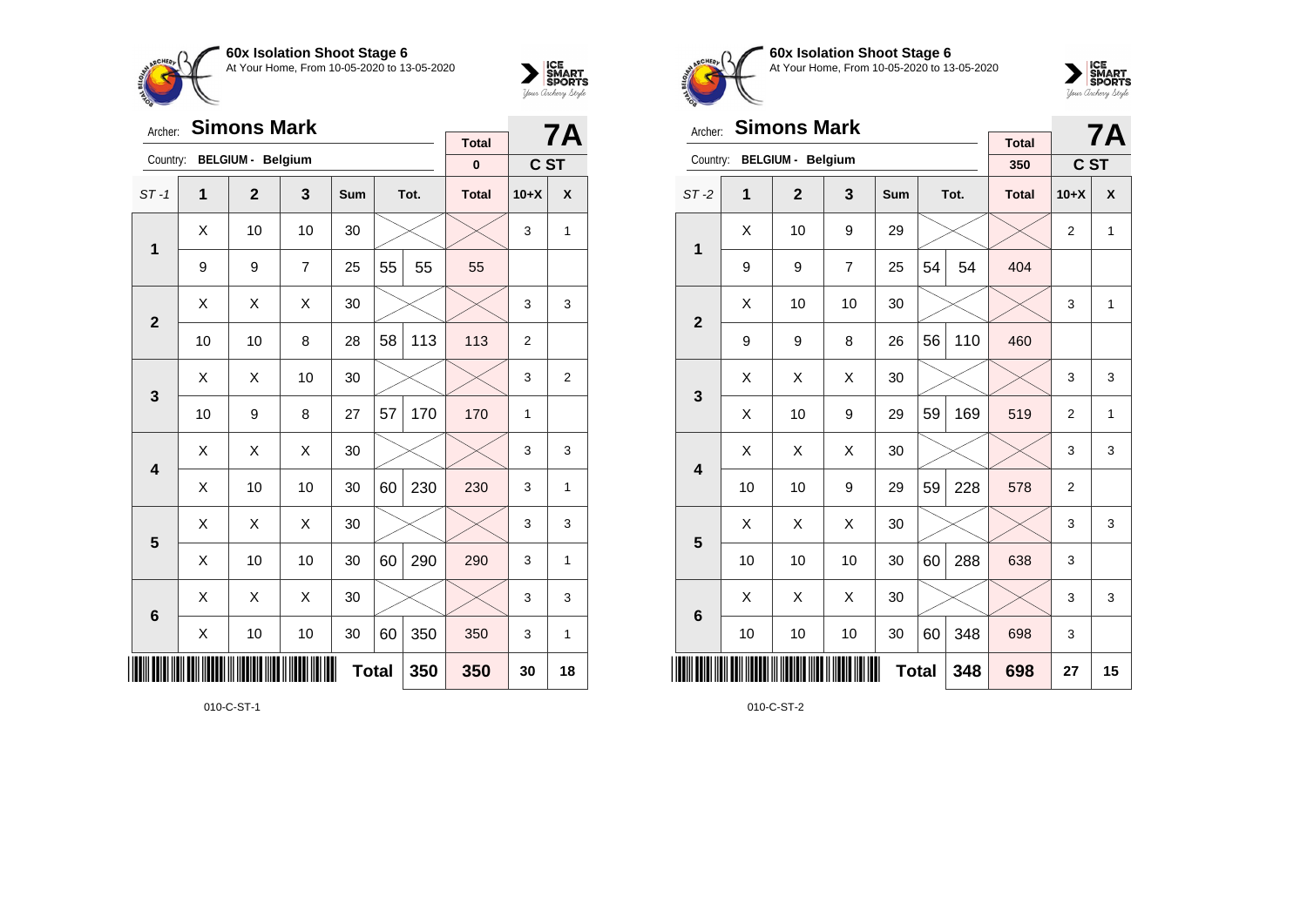



| Archer:                 |                         | <b>Boeckx Sonja</b>      |                |            |    | <b>8A</b> |                          |        |             |
|-------------------------|-------------------------|--------------------------|----------------|------------|----|-----------|--------------------------|--------|-------------|
| Country:                |                         | <b>BELGIUM - Belgium</b> |                |            |    |           | <b>Total</b><br>$\bf{0}$ | R ST   |             |
| $ST-1$                  | $\mathbf{1}$            | $\overline{2}$           | 3              | <b>Sum</b> |    | Tot.      | <b>Total</b>             | $10+X$ | X           |
| 1                       | 9                       | 7                        | $\overline{7}$ | 23         |    |           |                          |        |             |
|                         | 5                       | $\overline{4}$           | 3              | 12         | 35 | 35        | 35                       |        |             |
| $\overline{2}$          | 8                       | 8                        | $\overline{7}$ | 23         |    |           |                          |        |             |
|                         | 7                       | 6                        | $\overline{4}$ | 17         | 40 | 75        | 75                       |        |             |
| 3                       | $\overline{7}$          | $\overline{7}$           | $\overline{7}$ | 21         |    |           |                          |        |             |
|                         | 6                       | 4                        | 3              | 13         | 34 | 109       | 109                      |        |             |
| $\overline{\mathbf{4}}$ | 10                      | 9                        | 8              | 27         |    |           |                          | 1      |             |
|                         | 6                       | 5                        | 5              | 16         | 43 | 152       | 152                      |        |             |
| 5                       | 9                       | 8                        | 8              | 25         |    |           |                          |        |             |
|                         | 8                       | 7                        | $\overline{7}$ | 22         | 47 | 199       | 199                      |        |             |
| $6\phantom{1}6$         | 8                       | 6                        | 6              | 20         |    |           |                          |        |             |
|                         | $\overline{\mathbf{4}}$ | 3                        | M              | 7          | 27 | 226       | 226                      |        |             |
| Ⅲ                       | <b>Total</b><br>226     |                          |                |            |    |           |                          | 1      | $\mathbf 0$ |

011-R-ST-1



**60x Isolation Shoot Stage 6** At Your Home, From 10-05-2020 to 13-05-2020



| Archer:                 |   | <b>Boeckx Sonja</b>      |              | <b>Total</b>        |  | <b>8A</b> |              |        |   |
|-------------------------|---|--------------------------|--------------|---------------------|--|-----------|--------------|--------|---|
| Country:                |   | <b>BELGIUM - Belgium</b> |              |                     |  |           |              | R ST   |   |
| $ST-2$                  | 1 | $\mathbf{2}$             | $\mathbf{3}$ | Sum                 |  | Tot.      | <b>Total</b> | $10+X$ | X |
| 1                       |   |                          |              |                     |  |           |              |        |   |
|                         |   |                          |              |                     |  |           |              |        |   |
| $\overline{\mathbf{2}}$ |   |                          |              |                     |  |           |              |        |   |
|                         |   |                          |              |                     |  |           |              |        |   |
| $\mathbf{3}$            |   |                          |              |                     |  |           |              |        |   |
|                         |   |                          |              |                     |  |           |              |        |   |
| $\overline{\mathbf{4}}$ |   |                          |              |                     |  |           |              |        |   |
|                         |   |                          |              |                     |  |           |              |        |   |
| 5                       |   |                          |              |                     |  |           |              |        |   |
|                         |   |                          |              |                     |  |           |              |        |   |
|                         |   |                          |              |                     |  |           |              |        |   |
| $6\phantom{1}6$         |   |                          |              |                     |  |           |              |        |   |
|                         |   |                          |              | III<br><b>Total</b> |  |           |              |        |   |

011-R-ST-2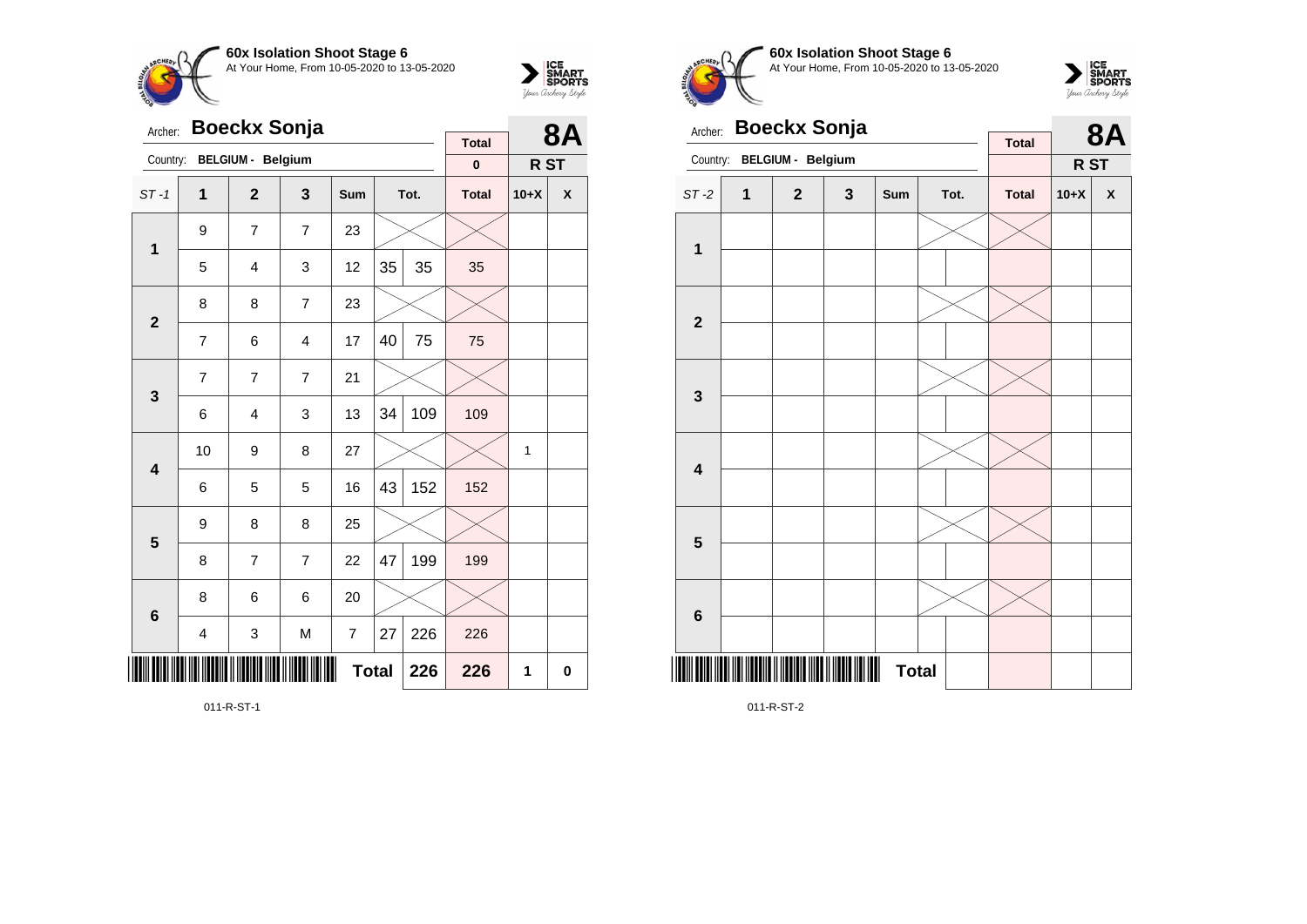



| Archer:                 | <b>Vanderperre Chris</b> |                          |    |            | <b>9A</b>    |      |                          |                |              |
|-------------------------|--------------------------|--------------------------|----|------------|--------------|------|--------------------------|----------------|--------------|
| Country:                |                          | <b>BELGIUM - Belgium</b> |    |            |              |      | <b>Total</b><br>$\bf{0}$ | C ST           |              |
| $ST-1$                  | 1                        | $\overline{2}$           | 3  | <b>Sum</b> |              | Tot. | <b>Total</b>             | $10+X$         | X            |
|                         | X                        | 10                       | 10 | 30         |              |      |                          | 3              | $\mathbf{1}$ |
| 1                       | 9                        | 9                        | 8  | 26         | 56           | 56   | 56                       |                |              |
| $\overline{2}$          | X                        | 10                       | 10 | 30         |              |      |                          | 3              | 1            |
|                         | 10                       | 9                        | 9  | 28         | 58           | 114  | 114                      | 1              |              |
| 3                       | 10                       | 9                        | 9  | 28         |              |      |                          | 1              |              |
|                         | 9                        | 9                        | 8  | 26         | 54           | 168  | 168                      |                |              |
| $\overline{\mathbf{A}}$ | X                        | 10                       | 9  | 29         |              |      |                          | $\overline{2}$ | 1            |
|                         | 9                        | 8                        | 6  | 23         | 52           | 220  | 220                      |                |              |
| 5                       | 10                       | 10                       | 9  | 29         |              |      |                          | $\overline{2}$ |              |
|                         | 9                        | 9                        | 8  | 26         | 55           | 275  | 275                      |                |              |
| $6\phantom{1}6$         | X                        | 10                       | 10 | 30         |              |      |                          | 3              | 1            |
|                         | 9                        | 9                        | 9  | 27         | 57           | 332  | 332                      |                |              |
|                         |                          |                          |    |            | <b>Total</b> | 332  | 332                      | 15             | 4            |

012-C-ST-1



**60x Isolation Shoot Stage 6** At Your Home, From 10-05-2020 to 13-05-2020



| Archer:        | <b>Vanderperre Chris</b> |                          |                |     | <b>9A</b>    |      |                     |                |                |
|----------------|--------------------------|--------------------------|----------------|-----|--------------|------|---------------------|----------------|----------------|
| Country:       |                          | <b>BELGIUM - Belgium</b> |                |     |              |      | <b>Total</b><br>332 | C ST           |                |
| $ST-2$         | 1                        | $\overline{2}$           | 3              | Sum |              | Tot. | <b>Total</b>        | $10+X$         | X              |
| 1              | 10                       | 9                        | 9              | 28  |              |      |                     | $\mathbf{1}$   |                |
|                | 9                        | 8                        | $\overline{7}$ | 24  | 52           | 52   | 384                 |                |                |
| $\overline{2}$ | X                        | Χ                        | 9              | 29  |              |      |                     | $\overline{2}$ | $\overline{2}$ |
|                | 9                        | 9                        | 8              | 26  | 55           | 107  | 439                 |                |                |
| 3              | 10                       | 9                        | 9              | 28  |              |      |                     | 1              |                |
|                | 8                        | 8                        | 7              | 23  | 51           | 158  | 490                 |                |                |
| 4              | X                        | Χ                        | 10             | 30  |              |      |                     | 3              | $\overline{2}$ |
|                | 10                       | 9                        | $\overline{7}$ | 26  | 56           | 214  | 546                 | 1              |                |
| 5              | 10                       | 10                       | 9              | 29  |              |      |                     | $\overline{2}$ |                |
|                | 9                        | 9                        | 9              | 27  | 56           | 270  | 602                 |                |                |
| 6              | X                        | 10                       | 9              | 29  |              |      |                     | $\overline{2}$ | 1              |
|                | 8                        | 7                        | 6              | 21  | 50           | 320  | 652                 |                |                |
| ║║             |                          |                          |                |     | <b>Total</b> | 320  | 652                 | 12             | 5              |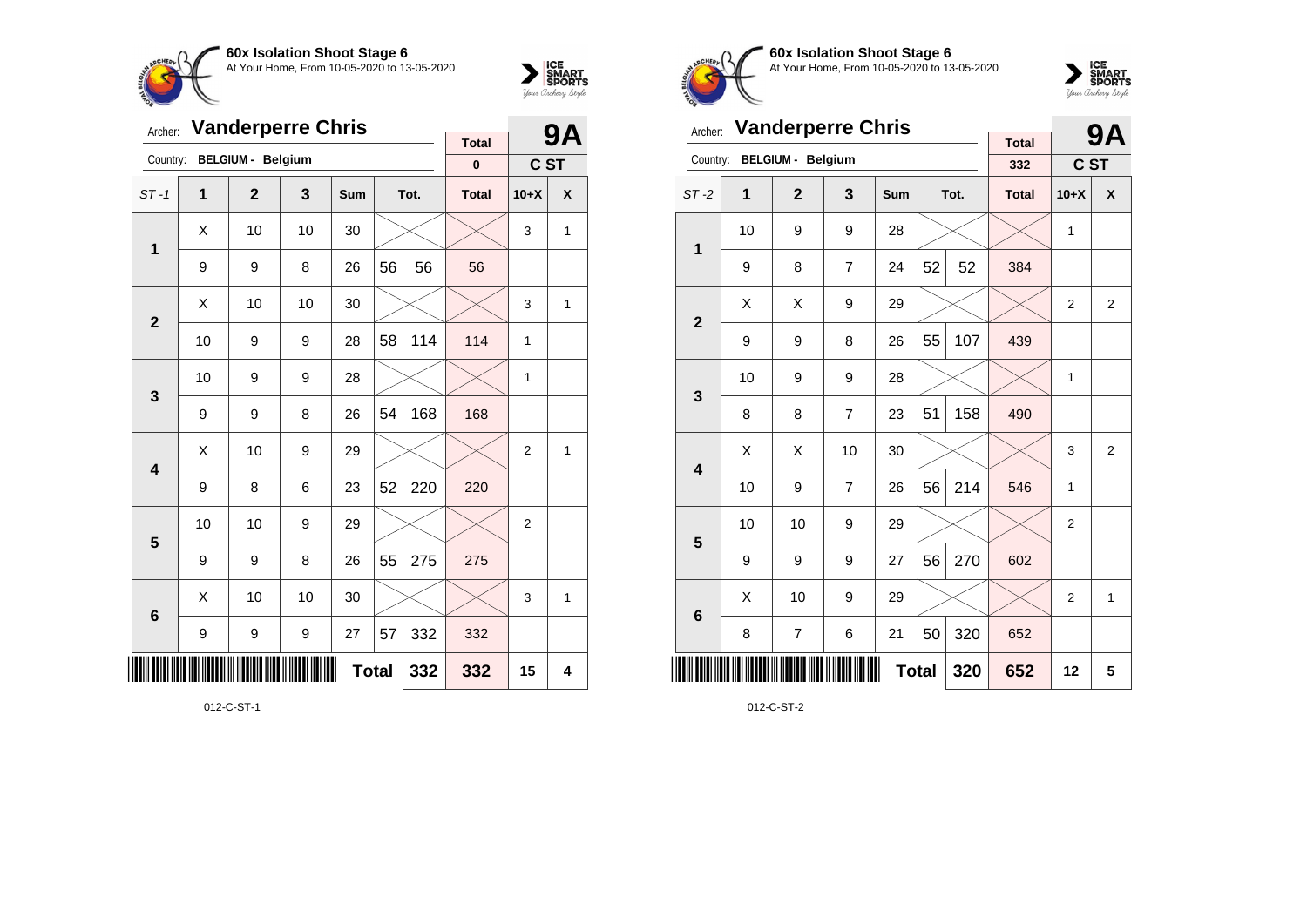



| Archer:                 |                | <b>Lannoye Chanel</b>    |                |                |    | <b>10A</b>  |                          |                |   |
|-------------------------|----------------|--------------------------|----------------|----------------|----|-------------|--------------------------|----------------|---|
| Country:                |                | <b>BELGIUM - Belgium</b> |                |                |    |             | <b>Total</b><br>$\bf{0}$ | <b>BST</b>     |   |
| $ST-1$                  | $\mathbf 1$    | $\overline{2}$           | 3              | <b>Sum</b>     |    | Tot.        | <b>Total</b>             | $10+X$         | X |
| 1                       | 9              | 6                        | 3              | 18             |    |             |                          |                |   |
|                         | 3              | $\mathbf 2$              | M              | 5              | 23 | 23          | 23                       |                |   |
| $\overline{2}$          | 6              | 5                        | 3              | 14             |    |             |                          |                |   |
|                         | $\overline{c}$ | M                        | M              | $\overline{c}$ | 16 | 39          | 39                       |                |   |
| $\mathbf{3}$            | 6              | 4                        | 3              | 13             |    |             |                          |                |   |
|                         | 3              | $\overline{c}$           | $\overline{2}$ | $\overline{7}$ | 20 | 59          | 59                       |                |   |
| $\overline{\mathbf{4}}$ | 10             | 10                       | 6              | 26             |    |             |                          | $\overline{2}$ |   |
|                         | 6              | 3                        | $\overline{2}$ | 11             | 37 | 96          | 96                       |                |   |
| 5                       | 8              | 7                        | 6              | 21             |    |             |                          |                |   |
|                         | 1              | 1                        | M              | 2              | 23 | 119         | 119                      |                |   |
| $6\phantom{1}6$         | 10             | 9                        | $\overline{4}$ | 23             |    |             |                          | 1              |   |
|                         | 3              | M                        | M              | 3              | 26 | 145         | 145                      |                |   |
| ║║                      |                |                          | 145            | 145            | 3  | $\mathbf 0$ |                          |                |   |

013-B-ST-1



**60x Isolation Shoot Stage 6** At Your Home, From 10-05-2020 to 13-05-2020



| Archer:                 |                | <b>Lannoye Chanel</b>    |                |                |    | <b>10A</b> |                     |            |          |
|-------------------------|----------------|--------------------------|----------------|----------------|----|------------|---------------------|------------|----------|
| Country:                |                | <b>BELGIUM - Belgium</b> |                |                |    |            | <b>Total</b><br>145 | <b>BST</b> |          |
| $ST-2$                  | 1              | $\mathbf{2}$             | 3              | Sum            |    | Tot.       | <b>Total</b>        | $10+X$     | X        |
| 1                       | 9              | $\overline{7}$           | 6              | 22             |    |            |                     |            |          |
|                         | 1              | $\mathbf{1}$             | M              | 2              | 24 | 24         | 169                 |            |          |
| $\overline{2}$          | $\overline{7}$ | 6                        | 6              | 19             |    |            |                     |            |          |
|                         | 5              | $\overline{c}$           | M              | 7              | 26 | 50         | 195                 |            |          |
| 3                       | $\overline{7}$ | 7                        | $\overline{7}$ | 21             |    |            |                     |            |          |
|                         | 6              | 6                        | 3              | 15             | 36 | 86         | 231                 |            |          |
| $\overline{\mathbf{4}}$ | $\overline{7}$ | 6                        | 6              | 19             |    |            |                     |            |          |
|                         | 4              | $\overline{c}$           | 1              | $\overline{7}$ | 26 | 112        | 257                 |            |          |
| 5                       | 8              | 5                        | 5              | 18             |    |            |                     |            |          |
|                         | 4              | $\overline{2}$           | $\overline{2}$ | 8              | 26 | 138        | 283                 |            |          |
| 6                       | 8              | 8                        | 7              | 23             |    |            |                     |            |          |
|                         | 5              | 4                        | 3              | 12             | 35 | 173        | 318                 |            |          |
| ║║║                     |                |                          |                | <b>Total</b>   |    | 173        | 318                 | 0          | $\bf{0}$ |

013-B-ST-2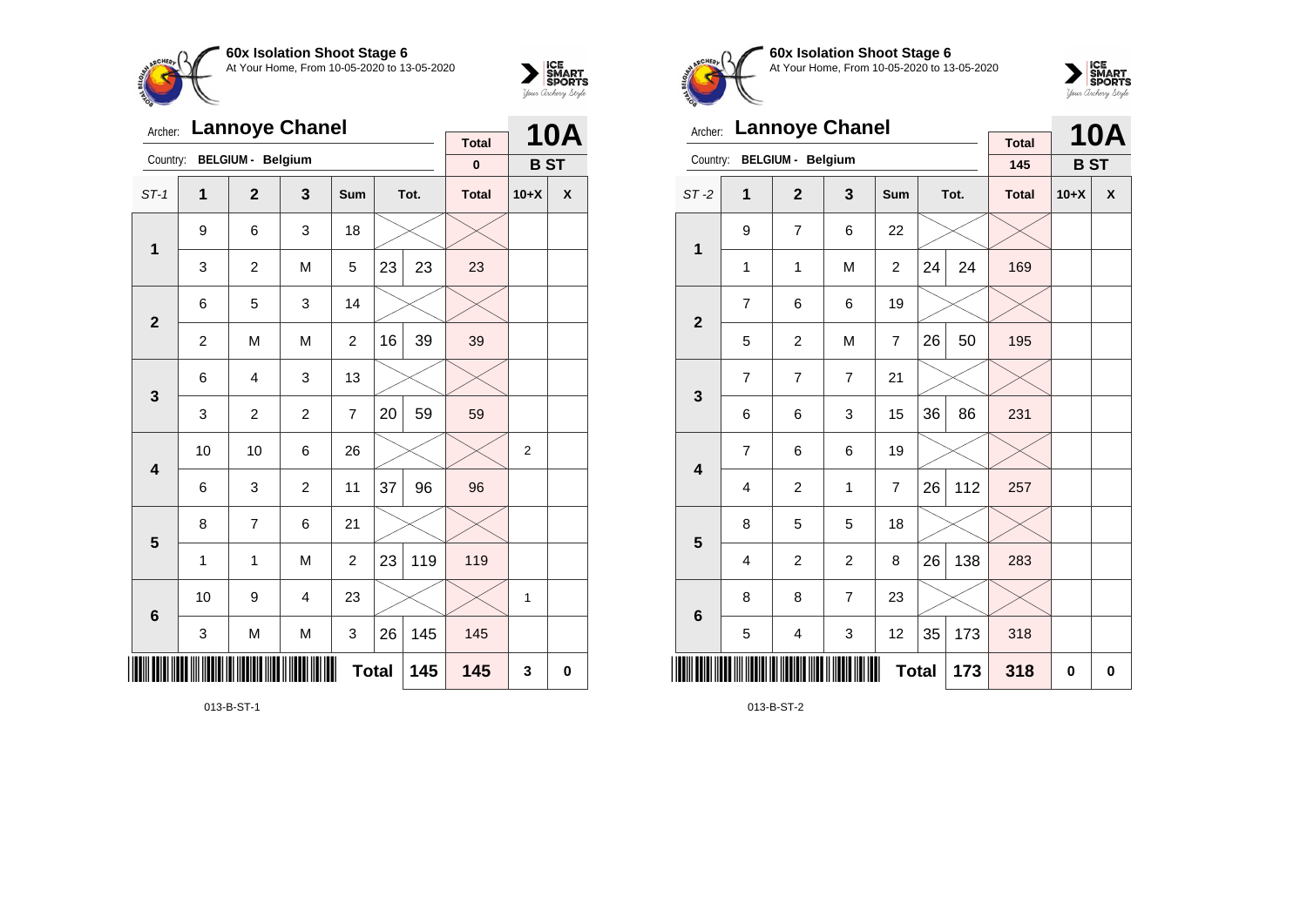



| Archer:         |                     | <b>Boudelot Nicolas</b> |                |                |    | <b>11A</b> |                          |            |   |
|-----------------|---------------------|-------------------------|----------------|----------------|----|------------|--------------------------|------------|---|
| Country:        |                     | FRANCE - France         |                |                |    |            | <b>Total</b><br>$\bf{0}$ | <b>BST</b> |   |
| $ST-1$          | 1                   | $\mathbf{2}$            | 3              | Sum            |    | Tot.       | <b>Total</b>             | $10+X$     | X |
| $\mathbf 1$     | $\overline{7}$      | 7                       | 6              | 20             |    |            |                          |            |   |
|                 | 5                   | $\overline{4}$          | $\overline{4}$ | 13             | 33 | 33         | 33                       |            |   |
| $\mathbf{2}$    | $\overline{7}$      | 6                       | 5              | 18             |    |            |                          |            |   |
|                 | 5                   | 5                       | $\overline{4}$ | 14             | 32 | 65         | 65                       |            |   |
| 3               | 10                  | $\overline{7}$          | 6              | 23             |    |            |                          | 1          |   |
|                 | 5                   | 1                       | $\mathbf{1}$   | $\overline{7}$ | 30 | 95         | 95                       |            |   |
| 4               | $\overline{7}$      | $\overline{7}$          | $\overline{7}$ | 21             |    |            |                          |            |   |
|                 | $\overline{7}$      | 2                       | 1              | 10             | 31 | 126        | 126                      |            |   |
| 5               | 9                   | 8                       | $\overline{7}$ | 24             |    |            |                          |            |   |
|                 | $\overline{7}$      | 6                       | $\overline{4}$ | 17             | 41 | 167        | 167                      |            |   |
| $6\phantom{1}6$ | 9                   | 7                       | 6              | 22             |    |            |                          |            |   |
|                 | 6                   | 6                       | 5              | 17             | 39 | 206        | 206                      |            |   |
| ║║              | <b>Total</b><br>206 |                         |                |                |    |            |                          | 1          | 0 |

014-B-ST-1



**60x Isolation Shoot Stage 6** At Your Home, From 10-05-2020 to 13-05-2020



| Archer:         |                | <b>Boudelot Nicolas</b> |                |     |              | <b>11A</b> |                     |            |   |
|-----------------|----------------|-------------------------|----------------|-----|--------------|------------|---------------------|------------|---|
| Country:        |                | FRANCE - France         |                |     |              |            | <b>Total</b><br>206 | <b>BST</b> |   |
| $ST-2$          | 1              | $\overline{2}$          | 3              | Sum |              | Tot.       | <b>Total</b>        | $10+X$     | X |
| 1               | 10             | 8                       | $\overline{7}$ | 25  |              |            |                     | 1          |   |
|                 | $\overline{7}$ | $\overline{4}$          | 3              | 14  | 39           | 39         | 245                 |            |   |
| $\overline{2}$  | $\overline{7}$ | 6                       | 6              | 19  |              |            |                     |            |   |
|                 | $\overline{4}$ | 3                       | 1              | 8   | 27           | 66         | 272                 |            |   |
| 3               | 9              | 8                       | $\overline{7}$ | 24  |              |            |                     |            |   |
|                 | $\overline{7}$ | 5                       | 5              | 17  | 41           | 107        | 313                 |            |   |
| 4               | $\overline{7}$ | 6                       | 5              | 18  |              |            |                     |            |   |
|                 | 5              | $\overline{4}$          | 3              | 12  | 30           | 137        | 343                 |            |   |
| 5               | 9              | 9                       | 8              | 26  |              |            |                     |            |   |
|                 | 6              | 4                       | 3              | 13  | 39           | 176        | 382                 |            |   |
| $6\phantom{1}6$ | 9              | 9                       | 9              | 27  |              |            |                     |            |   |
|                 | 8              | 6                       | 6              | 20  | 47           | 223        | 429                 |            |   |
| Ⅲ               |                |                         |                |     | <b>Total</b> | 223        | 429                 | 1          | 0 |

014-B-ST-2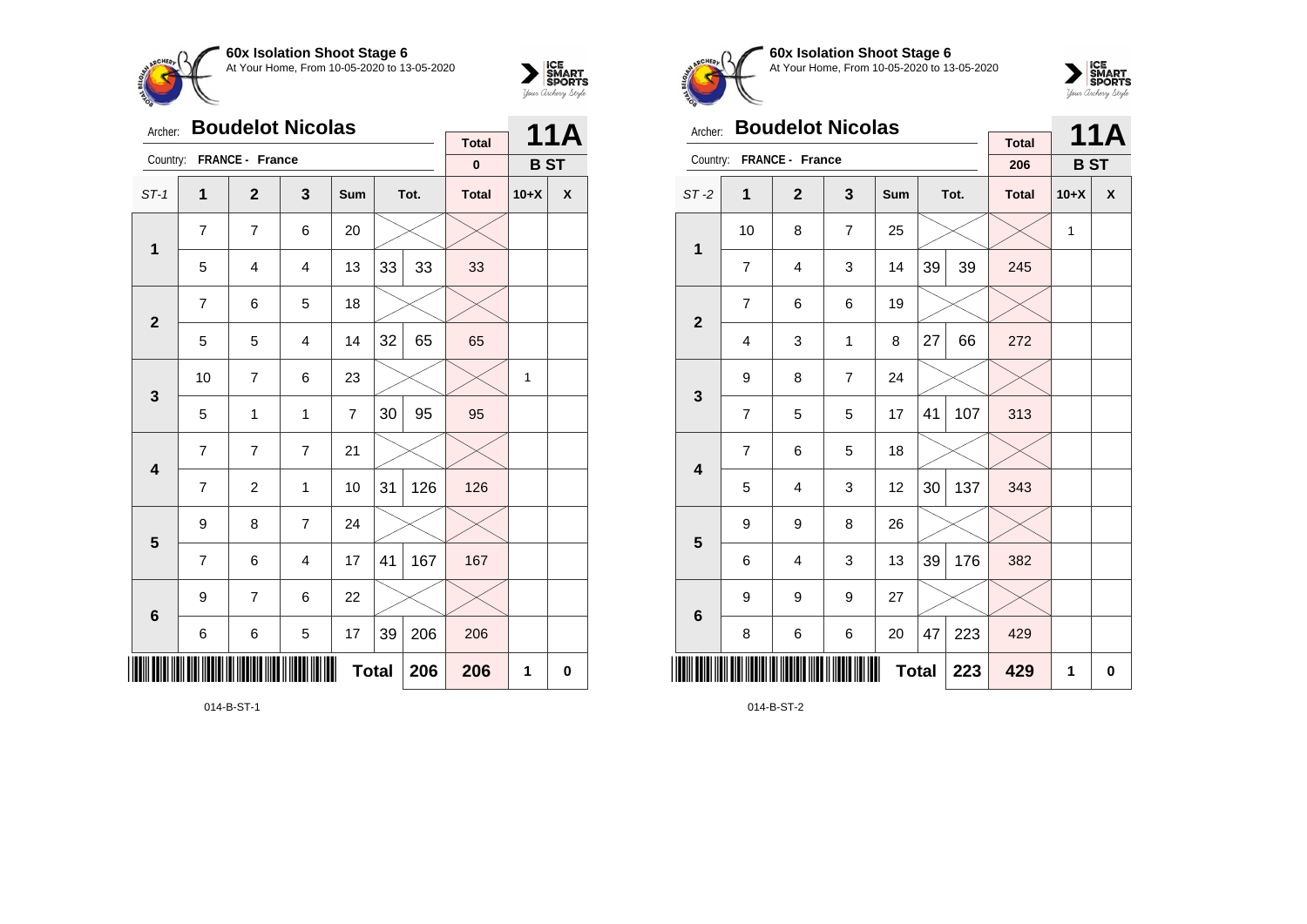

**5**

**6**



| $rac{4}{7}$ Og |    |                          |    |     |    |      |              |              | iyoun waxany singe |
|----------------|----|--------------------------|----|-----|----|------|--------------|--------------|--------------------|
| Archer:        |    | De Ryckère Eric          |    |     |    |      | <b>Total</b> |              | <b>12A</b>         |
| Country:       |    | <b>BELGIUM - Belgium</b> |    |     |    |      | $\bf{0}$     | C ST         |                    |
| $ST-1$         | 1  | $\boldsymbol{2}$         | 3  | Sum |    | Tot. | <b>Total</b> | $10+X$       | X                  |
|                | 10 | 10                       | 10 | 30  |    |      |              | 3            |                    |
| 1              | 9  | 9                        | 8  | 26  | 56 | 56   | 56           |              |                    |
|                | 10 | 10                       | 10 | 30  |    |      |              | 3            |                    |
| $\overline{2}$ | 10 | 9                        | 9  | 28  | 58 | 114  | 114          | 1            |                    |
|                | 9  | 9                        | 9  | 27  |    |      |              |              |                    |
| $\mathbf{3}$   | 10 | 10                       | 10 | 30  | 57 | 171  | 171          | 3            |                    |
|                | 9  | 8                        | 10 | 27  |    |      |              | 1            |                    |
| 4              | 10 | 9                        | 10 | 29  | 56 | 227  | 227          | $\mathbf{2}$ |                    |
|                |    |                          |    |     |    |      |              |              |                    |

10  $\mid$  9  $\mid$  10  $\mid$  29  $\mid$   $\times$   $\mid$   $\times$   $\mid$  2

9 | 9 | 10 | 28 | $57$ |284 | 284 | 1

10 | 10 | 10 | 30 |  $\times$  |  $\times$  | 3

10 | 8 | 10 | 28 | 58 | 342 | 342 | 2

**Total 342 342 21 0**

**60x Isolation Shoot Stage 6** CHFO. At Your Home, From 10-05-2020 to 13-05-2020



| Archer:        |                                  | De Ryckère Eric          |     |     |    | <b>12A</b> |                     |                |   |
|----------------|----------------------------------|--------------------------|-----|-----|----|------------|---------------------|----------------|---|
| Country:       |                                  | <b>BELGIUM - Belgium</b> |     |     |    |            | <b>Total</b><br>342 | C ST           |   |
| $ST-2$         | 1                                | $\overline{2}$           | 3   | Sum |    | Tot.       | <b>Total</b>        | $10+X$         | X |
| 1              | 10                               | 10                       | 10  | 30  |    |            |                     | 3              |   |
|                | 10                               | 9                        | 10  | 29  | 59 | 59         | 401                 | $\overline{2}$ |   |
| $\overline{2}$ | 10                               | 9                        | 9   | 28  |    |            |                     | 1              |   |
|                | 9                                | 10                       | 10  | 29  | 57 | 116        | 458                 | $\overline{2}$ |   |
| 3              | 10                               | 9                        | 10  | 29  |    |            |                     | $\overline{c}$ |   |
|                | 8                                | 8                        | 9   | 25  | 54 | 170        | 512                 |                |   |
| 4              | 10                               | 10                       | 10  | 30  |    |            |                     | 3              |   |
|                | 9                                | 9                        | 9   | 27  | 57 | 227        | 569                 |                |   |
| 5              | 10                               | 9                        | 9   | 28  |    |            |                     | 1              |   |
|                | 8                                | 10                       | 10  | 28  | 56 | 283        | 625                 | $\overline{2}$ |   |
| 6              | 8                                | 9                        | 10  | 27  |    |            |                     | 1              |   |
|                | 339<br>56<br>9<br>10<br>10<br>29 |                          |     |     |    |            |                     | $\overline{2}$ |   |
| ║║║            |                                  |                          | 681 | 19  | 0  |            |                     |                |   |

015-C-ST-2

015-C-ST-1

\*015-C-ST-1\*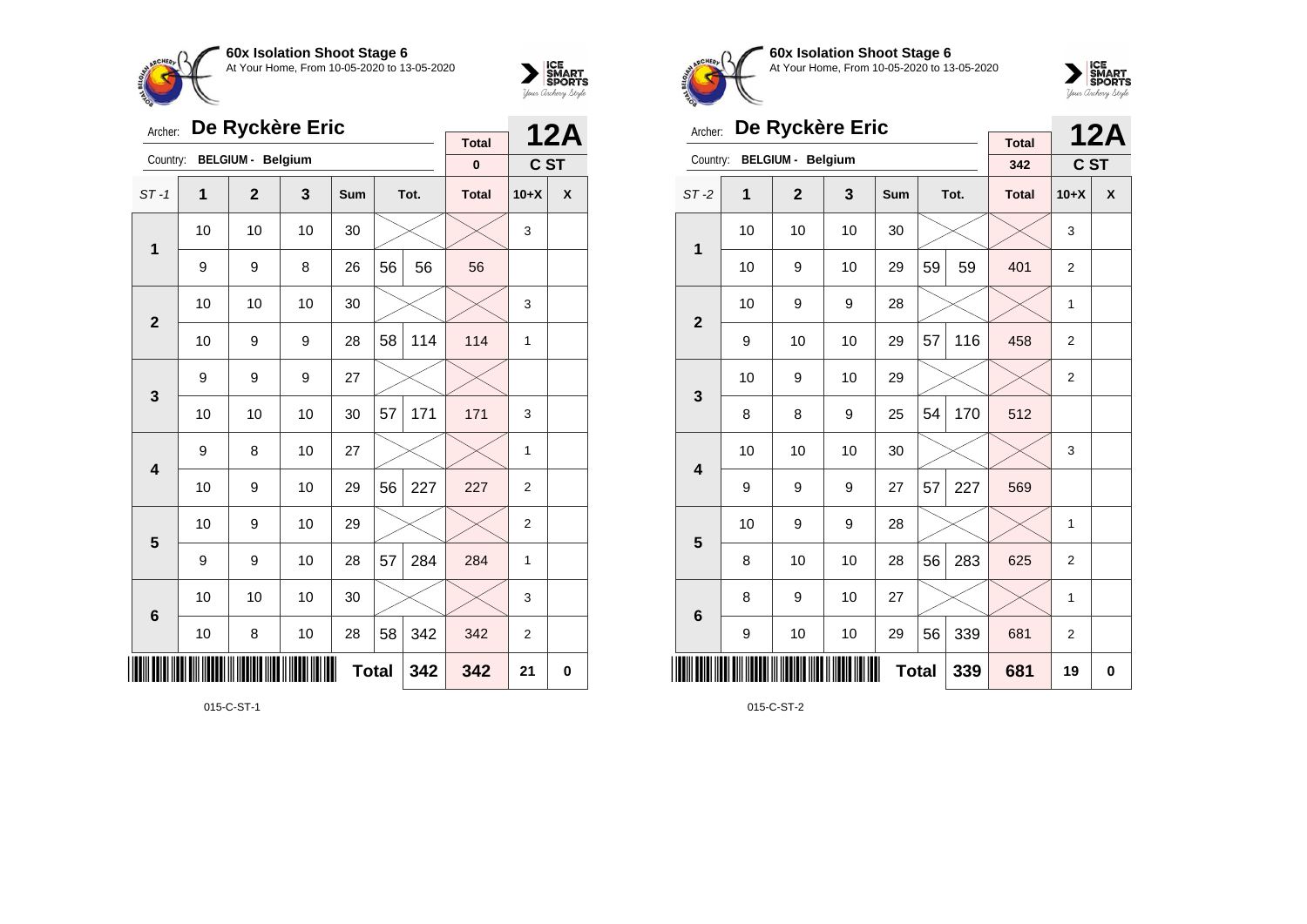



| Archer:                 |              | <b>Tevel Thomas</b>                        |   |                                |      | <b>Total</b> |        | <b>13A</b>         |  |
|-------------------------|--------------|--------------------------------------------|---|--------------------------------|------|--------------|--------|--------------------|--|
| Country:                |              | BELGIUM - Belgium                          |   |                                |      |              |        | C <sub>50</sub>    |  |
| $50m - 1$               | $\mathbf{1}$ | $\mathbf{2}$                               | 3 | Sum                            | Tot. | <b>Total</b> | $10+X$ | $\pmb{\mathsf{X}}$ |  |
| $\mathbf{1}$            |              |                                            |   |                                |      |              |        |                    |  |
| $\mathbf{2}$            |              |                                            |   |                                |      |              |        |                    |  |
| $\mathbf 3$             |              |                                            |   |                                |      |              |        |                    |  |
| $\overline{\mathbf{4}}$ |              |                                            |   |                                |      |              |        |                    |  |
| $\overline{\mathbf{5}}$ |              |                                            |   |                                |      |              |        |                    |  |
| $\bf 6$                 |              |                                            |   |                                |      |              |        |                    |  |
|                         |              | III IIII DIII IIIIIII III IIIIII DIII DIII |   | $\blacksquare$<br><b>Total</b> |      |              |        |                    |  |

**60x Isolation Shoot Stage 6** At Your Home, From 10-05-2020 to 13-05-2020

 $\overline{\phantom{a}}$ 



| Archer:                 | <b>Total</b> |                          | <b>13A</b>   |                   |      |  |              |                 |              |
|-------------------------|--------------|--------------------------|--------------|-------------------|------|--|--------------|-----------------|--------------|
| Country:                |              | <b>BELGIUM - Belgium</b> |              |                   |      |  |              | C <sub>50</sub> |              |
| $50m - 1$               | 1            | $\mathbf{2}$             | $\mathbf{3}$ | Sum               | Tot. |  | <b>Total</b> | $10+X$          | $\mathbf{x}$ |
| $\mathbf 1$             |              |                          |              |                   |      |  |              |                 |              |
| $\overline{\mathbf{2}}$ |              |                          |              |                   |      |  |              |                 |              |
|                         |              |                          |              |                   |      |  |              |                 |              |
| 3                       |              |                          |              |                   |      |  |              |                 |              |
| $\overline{\mathbf{4}}$ |              |                          |              |                   |      |  |              |                 |              |
| 5                       |              |                          |              |                   |      |  |              |                 |              |
|                         |              |                          |              |                   |      |  |              |                 |              |
| $\bf 6$                 |              |                          |              |                   |      |  |              |                 |              |
|                         |              |                          |              | Ш<br><b>Total</b> |      |  |              |                 |              |

016-C-50-2

016-C-50-1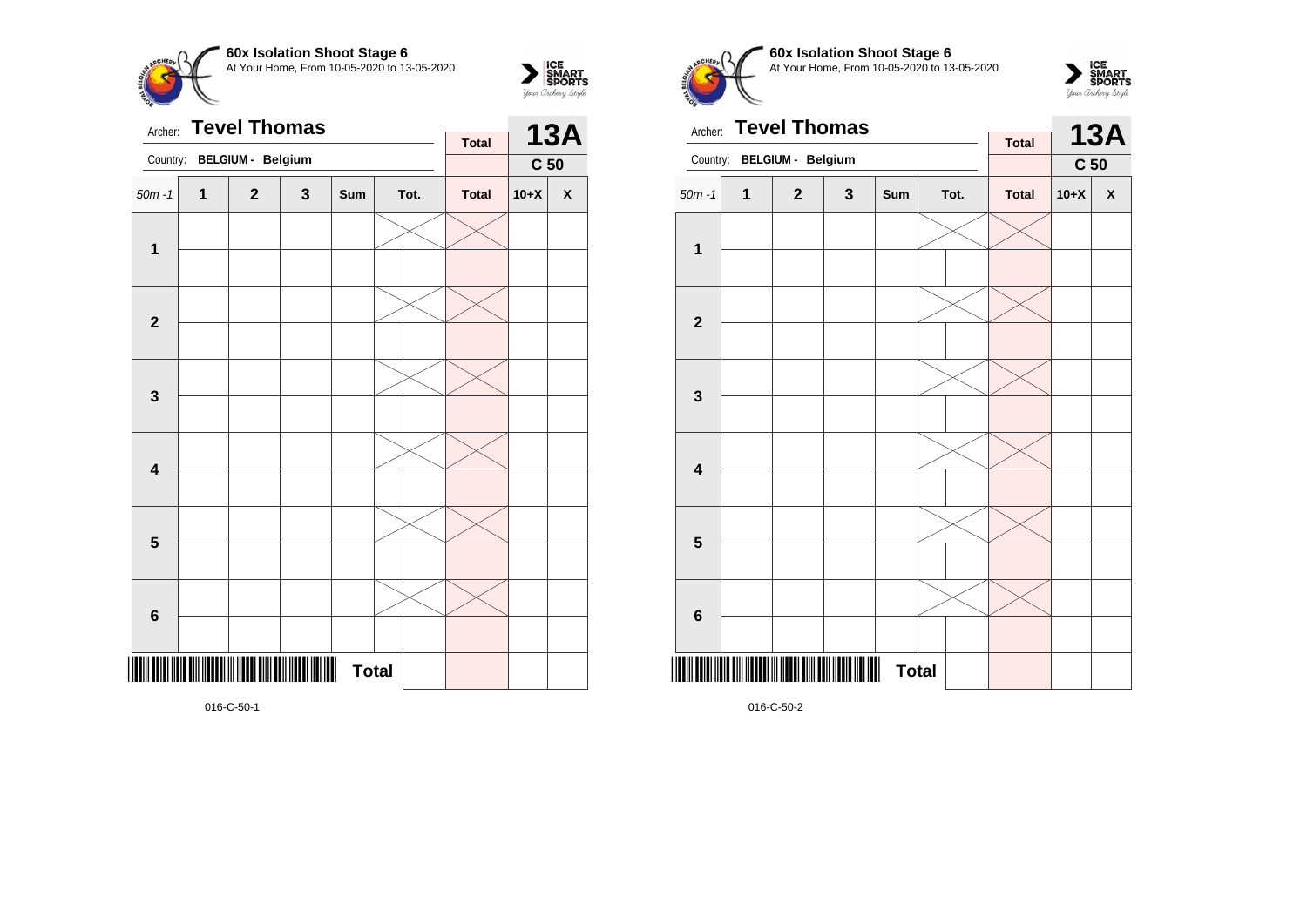



| Archer:                 |    | <b>Collado Eric</b> |                |              |    |      |                          |                | <b>14A</b> |
|-------------------------|----|---------------------|----------------|--------------|----|------|--------------------------|----------------|------------|
| Country:                |    | FRANCE - France     |                |              |    |      | <b>Total</b><br>$\bf{0}$ | C ST           |            |
| $ST-1$                  | 1  | $\overline{2}$      | 3              | <b>Sum</b>   |    | Tot. | <b>Total</b>             | $10+X$         | X          |
| 1                       | 10 | 10                  | 9              | 29           |    |      |                          | 2              |            |
|                         | 9  | 8                   | $\overline{7}$ | 24           | 53 | 53   | 53                       |                |            |
| $\overline{2}$          | 10 | 10                  | 9              | 29           |    |      |                          | $\overline{2}$ |            |
|                         | 8  | 8                   | $\overline{7}$ | 23           | 52 | 105  | 105                      |                |            |
| 3                       | 9  | 9                   | 9              | 27           |    |      |                          |                |            |
|                         | 9  | 8                   | 8              | 25           | 52 | 157  | 157                      |                |            |
| $\overline{\mathbf{4}}$ | 10 | 9                   | 9              | 28           |    |      |                          | 1              |            |
|                         | 8  | 8                   | $\overline{7}$ | 23           | 51 | 208  | 208                      |                |            |
| 5                       | 10 | 10                  | 9              | 29           |    |      |                          | $\overline{2}$ |            |
|                         | 8  | 7                   | 6              | 21           | 50 | 258  | 258                      |                |            |
| $6\phantom{1}6$         | 10 | 9                   | 9              | 28           |    |      |                          | 1              |            |
|                         | 8  | 7                   | 6              | 21           | 49 | 307  | 307                      |                |            |
|                         |    |                     |                | <b>Total</b> |    | 307  | 307                      | 8              | 0          |

017-C-ST-1



**60x Isolation Shoot Stage 6** At Your Home, From 10-05-2020 to 13-05-2020



| Archer:                 |                | <b>Collado Eric</b> |                |     |              |      | <b>Total</b> |                | <b>14A</b> |
|-------------------------|----------------|---------------------|----------------|-----|--------------|------|--------------|----------------|------------|
| Country:                |                | FRANCE - France     |                |     |              |      | 307          | C ST           |            |
| $ST-2$                  | 1              | $\mathbf{2}$        | 3              | Sum |              | Tot. | <b>Total</b> | $10+X$         | X          |
| 1                       | 10             | 10                  | 9              | 29  |              |      |              | $\overline{2}$ |            |
|                         | 9              | 9                   | 8              | 26  | 55           | 55   | 362          |                |            |
| $\mathbf{2}$            | 9              | 9                   | 9              | 27  |              |      |              |                |            |
|                         | 8              | $\overline{7}$      | 5              | 20  | 47           | 102  | 409          |                |            |
| 3                       | 9              | 9                   | 9              | 27  |              |      |              |                |            |
|                         | 8              | $\overline{7}$      | 6              | 21  | 48           | 150  | 457          |                |            |
| $\overline{\mathbf{4}}$ | 10             | 9                   | 9              | 28  |              |      |              | 1              |            |
|                         | $\overline{7}$ | 7                   | $\overline{7}$ | 21  | 49           | 199  | 506          |                |            |
| 5                       | 10             | 10                  | 9              | 29  |              |      |              | 2              |            |
|                         | 9              | 8                   | 6              | 23  | 52           | 251  | 558          |                |            |
| $6\phantom{1}6$         | 10             | 8                   | 8              | 26  |              |      |              | 1              |            |
|                         | 8              | 8                   | 6              | 22  | 48           | 299  | 606          |                |            |
| ║║║                     |                |                     |                |     | <b>Total</b> | 299  | 606          | 6              | 0          |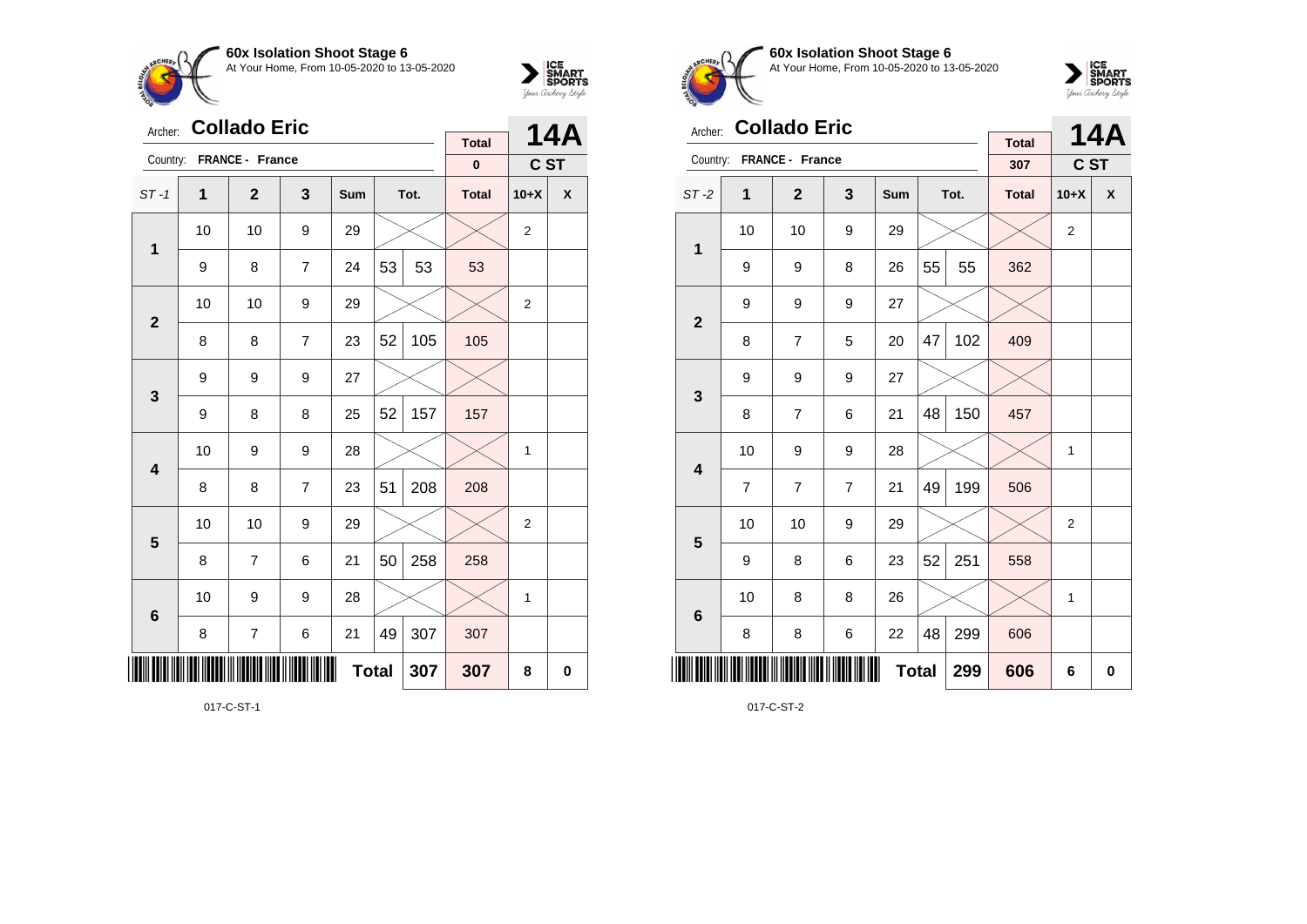



| Archer:         |    | <b>Collado Vivaz Christine</b> |                |              |    |      |              |                | <b>15A</b> |
|-----------------|----|--------------------------------|----------------|--------------|----|------|--------------|----------------|------------|
| Country:        |    | FRANCE - France                |                |              |    |      | <b>Total</b> |                |            |
|                 |    |                                |                |              |    |      | $\pmb{0}$    | C ST           |            |
| $ST-1$          | 1  | $\mathbf{2}$                   | 3              | Sum          |    | Tot. | <b>Total</b> | $10+X$         | X          |
| $\mathbf 1$     | 10 | 9                              | 9              | 28           |    |      |              | 1              |            |
|                 | 8  | 6                              | M              | 14           | 42 | 42   | 42           |                |            |
| $\overline{2}$  | 10 | 9                              | 8              | 27           |    |      |              | 1              |            |
|                 | 8  | 7                              | $\overline{7}$ | 22           | 49 | 91   | 91           |                |            |
| 3               | 9  | 9                              | 8              | 26           |    |      |              |                |            |
|                 | 7  | $\overline{7}$                 | 6              | 20           | 46 | 137  | 137          |                |            |
| 4               | 9  | 9                              | 8              | 26           |    |      |              |                |            |
|                 | 8  | $\overline{7}$                 | 6              | 21           | 47 | 184  | 184          |                |            |
| 5               | 9  | 8                              | 8              | 25           |    |      |              |                |            |
|                 | 8  | $\overline{7}$                 | 6              | 21           | 46 | 230  | 230          |                |            |
| $6\phantom{1}6$ | 10 | 10                             | 9              | 29           |    |      |              | $\overline{2}$ |            |
|                 | 8  | $\overline{7}$                 | 6              | 21           | 50 | 280  | 280          |                |            |
| ║║║             |    |                                |                | <b>Total</b> |    | 280  | 280          | 4              | 0          |

018-C-ST-1



**60x Isolation Shoot Stage 6** At Your Home, From 10-05-2020 to 13-05-2020



| Archer:         |                | <b>Collado Vivaz Christine</b> |                |            |              |      |                     |                | <b>15A</b> |
|-----------------|----------------|--------------------------------|----------------|------------|--------------|------|---------------------|----------------|------------|
| Country:        |                | FRANCE - France                |                |            |              |      | <b>Total</b><br>280 | C ST           |            |
| $ST-2$          | 1              | $\overline{2}$                 | 3              | <b>Sum</b> |              | Tot. | <b>Total</b>        | $10+X$         | X          |
| 1               | 10             | 10                             | 9              | 29         |              |      |                     | $\overline{2}$ |            |
|                 | 9              | 9                              | 8              | 26         | 55           | 55   | 335                 |                |            |
| $\overline{2}$  | 10             | 10                             | 9              | 29         |              |      |                     | $\overline{2}$ |            |
|                 | 8              | 8                              | $\overline{7}$ | 23         | 52           | 107  | 387                 |                |            |
| 3               | 10             | 10                             | 8              | 28         |              |      |                     | $\overline{2}$ |            |
|                 | 8              | 7                              | $\overline{7}$ | 22         | 50           | 157  | 437                 |                |            |
| 4               | 10             | 8                              | 8              | 26         |              |      |                     | 1              |            |
|                 | $\overline{7}$ | 6                              | 5              | 18         | 44           | 201  | 481                 |                |            |
| 5               | 9              | 8                              | 8              | 25         |              |      |                     |                |            |
|                 | 6              | 6                              | 6              | 18         | 43           | 244  | 524                 |                |            |
| $6\phantom{1}6$ | 10             | 9                              | 8              | 27         |              |      |                     | 1              |            |
|                 | 8              | 7                              | 7              | 22         | 49           | 293  | 573                 |                |            |
|                 |                |                                |                |            | <b>Total</b> | 293  | 573                 | 8              | 0          |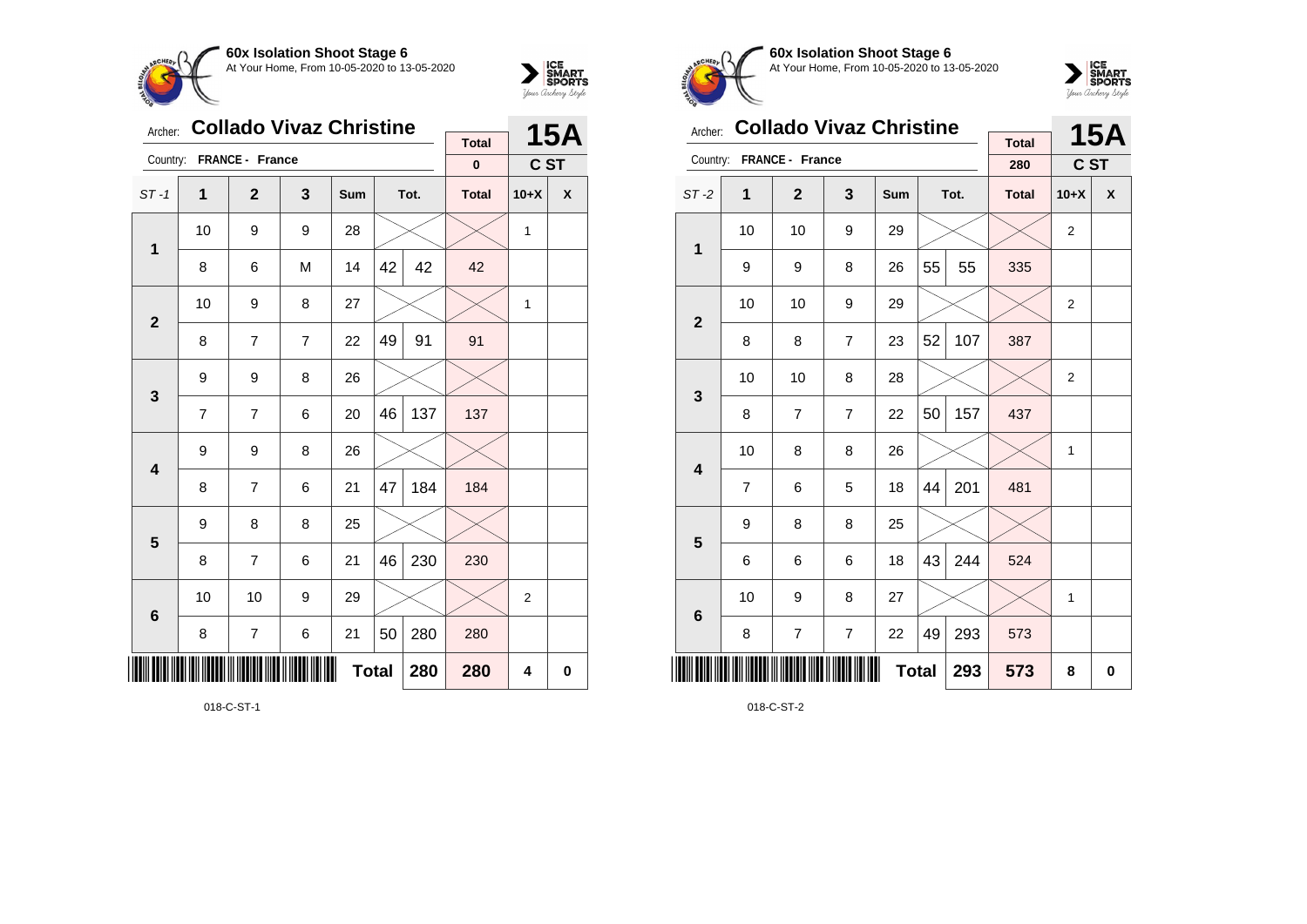



| Archer:                 |   | <b>Ginouves Patrick</b> |   |                |              |  | <b>Total</b> |        | <b>16A</b>         |
|-------------------------|---|-------------------------|---|----------------|--------------|--|--------------|--------|--------------------|
| Country:                |   | FRANCE - France         |   |                |              |  |              | C ST   |                    |
| $ST-1$                  | 1 | $\overline{2}$          | 3 | Sum            | Tot.         |  | <b>Total</b> | $10+X$ | $\pmb{\mathsf{X}}$ |
| 1                       |   |                         |   |                |              |  |              |        |                    |
|                         |   |                         |   |                |              |  |              |        |                    |
| $\mathbf{2}$            |   |                         |   |                |              |  |              |        |                    |
|                         |   |                         |   |                |              |  |              |        |                    |
| $\mathbf{3}$            |   |                         |   |                |              |  |              |        |                    |
|                         |   |                         |   |                |              |  |              |        |                    |
| $\overline{\mathbf{4}}$ |   |                         |   |                |              |  |              |        |                    |
|                         |   |                         |   |                |              |  |              |        |                    |
| 5                       |   |                         |   |                |              |  |              |        |                    |
|                         |   |                         |   |                |              |  |              |        |                    |
| $\bf 6$                 |   |                         |   |                |              |  |              |        |                    |
|                         |   |                         |   |                |              |  |              |        |                    |
|                         |   |                         |   | $\blacksquare$ | <b>Total</b> |  |              |        |                    |

**60x Isolation Shoot Stage 6**  $\overline{\phantom{a}}$ At Your Home, From 10-05-2020 to 13-05-2020



| Archer:                 |   | <b>Ginouves Patrick</b> |              |                   |      |  | <b>Total</b> |        | <b>16A</b> |
|-------------------------|---|-------------------------|--------------|-------------------|------|--|--------------|--------|------------|
| Country:                |   | FRANCE - France         |              |                   |      |  |              | C ST   |            |
| $ST-2$                  | 1 | $\mathbf{2}$            | $\mathbf{3}$ | Sum               | Tot. |  | <b>Total</b> | $10+X$ | X          |
|                         |   |                         |              |                   |      |  |              |        |            |
| 1                       |   |                         |              |                   |      |  |              |        |            |
|                         |   |                         |              |                   |      |  |              |        |            |
| $\boldsymbol{2}$        |   |                         |              |                   |      |  |              |        |            |
|                         |   |                         |              |                   |      |  |              |        |            |
| $\mathbf{3}$            |   |                         |              |                   |      |  |              |        |            |
|                         |   |                         |              |                   |      |  |              |        |            |
| $\overline{\mathbf{4}}$ |   |                         |              |                   |      |  |              |        |            |
|                         |   |                         |              |                   |      |  |              |        |            |
| 5                       |   |                         |              |                   |      |  |              |        |            |
|                         |   |                         |              |                   |      |  |              |        |            |
| $6\phantom{1}6$         |   |                         |              |                   |      |  |              |        |            |
|                         |   |                         |              | Ш<br><b>Total</b> |      |  |              |        |            |

019-C-ST-2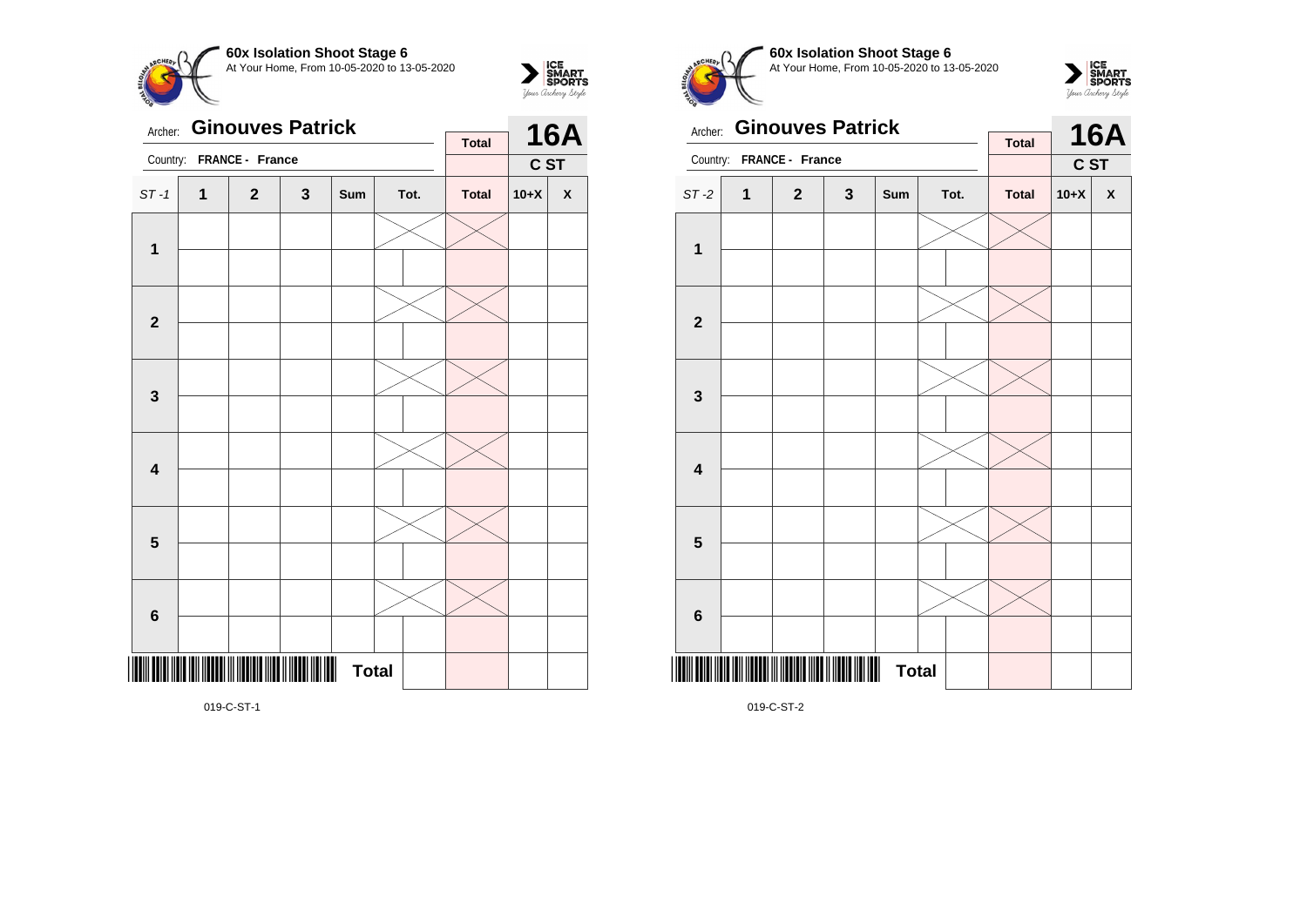



| Archer:        |    | <b>Swanepoel Arrie</b> |                         |     |    | 17A  |                          |                 |                |
|----------------|----|------------------------|-------------------------|-----|----|------|--------------------------|-----------------|----------------|
| Country:       |    |                        | S-AFRICA - South Africa |     |    |      | <b>Total</b><br>$\bf{0}$ | C <sub>30</sub> |                |
| $30m - 1$      | 1  | $\overline{2}$         | 3                       | Sum |    | Tot. | <b>Total</b>             | $10+X$          | X              |
| $\mathbf 1$    | 10 | 10                     | 10                      | 30  |    |      |                          | 3               |                |
|                | 10 | 10                     | 9                       | 29  | 59 | 59   | 59                       | $\overline{2}$  |                |
| $\overline{2}$ | Χ  | X                      | 10                      | 30  |    |      |                          | 3               | $\overline{2}$ |
|                | 10 | 9                      | 9                       | 28  | 58 | 117  | 117                      | $\mathbf{1}$    |                |
| 3              | X  | Χ                      | 10                      | 30  |    |      |                          | 3               | 2              |
|                | 10 | 10                     | 10                      | 30  | 60 | 177  | 177                      | 3               |                |
| 4              | Х  | Χ                      | 10                      | 30  |    |      |                          | 3               | $\overline{c}$ |
|                | 10 | 10                     | 9                       | 29  | 59 | 236  | 236                      | $\overline{2}$  |                |
| 5              | X  | X                      | X                       | 30  |    |      |                          | 3               | 3              |
|                | 10 | 10                     | 9                       | 29  | 59 | 295  | 295                      | $\overline{2}$  |                |
| 6              | X  | Χ                      | X                       | 30  |    |      |                          | 3               | 3              |
|                | 10 | 10                     | 10                      | 30  | 60 | 355  | 355                      | 3               |                |
| III            |    |                        | 355                     | 31  | 12 |      |                          |                 |                |

075-C-30-1



**60x Isolation Shoot Stage 6** At Your Home, From 10-05-2020 to 13-05-2020



| Archer:         |    | <b>Swanepoel Arrie</b>  |    |              |    | <b>17A</b> |                     |                 |                |
|-----------------|----|-------------------------|----|--------------|----|------------|---------------------|-----------------|----------------|
| Country:        |    | S-AFRICA - South Africa |    |              |    |            | <b>Total</b><br>355 | C <sub>30</sub> |                |
| $30m - 2$       | 1  | $\overline{2}$          | 3  | <b>Sum</b>   |    | Tot.       | <b>Total</b>        | $10+X$          | X              |
| 1               | X  | X                       | X  | 30           |    |            |                     | 3               | 3              |
|                 | 10 | 10                      | 9  | 29           | 59 | 59         | 414                 | $\overline{2}$  |                |
| $\overline{2}$  | X  | X                       | X  | 30           |    |            |                     | 3               | 3              |
|                 | 10 | 10                      | 9  | 29           | 59 | 118        | 473                 | $\overline{2}$  |                |
| 3               | X  | X                       | X  | 30           |    |            |                     | 3               | 3              |
|                 | 10 | 10                      | 10 | 30           | 60 | 178        | 533                 | 3               |                |
| 4               | X  | 10                      | 10 | 30           |    |            |                     | 3               | $\mathbf{1}$   |
|                 | 10 | 10                      | 9  | 29           | 59 | 237        | 592                 | $\overline{2}$  |                |
| 5               | X  | X                       | 10 | 30           |    |            |                     | 3               | $\overline{2}$ |
|                 | 10 | 10                      | 9  | 29           | 59 | 296        | 651                 | $\overline{2}$  |                |
| $6\phantom{1}6$ | X  | X                       | 10 | 30           |    |            |                     | 3               | $\overline{2}$ |
|                 | 10 | 10                      | 9  | 29           | 59 | 355        | 710                 | $\overline{2}$  |                |
|                 |    |                         |    | <b>Total</b> |    | 355        | 710                 | 31              | 14             |

075-C-30-2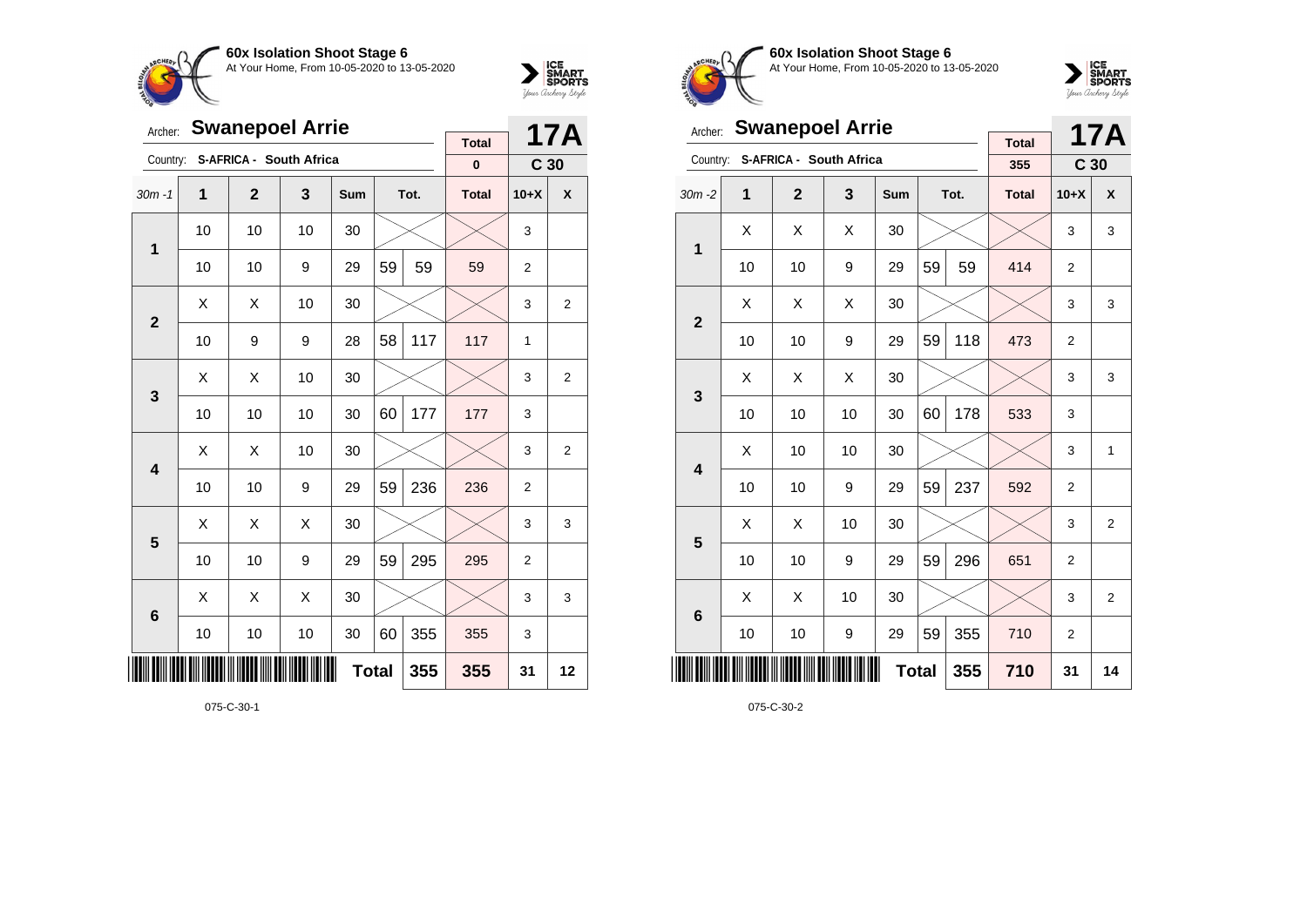



| Archer:         |                | <b>Debrenne Alexandre</b> |                | <b>Total</b> |    | <b>18A</b> |              |              |             |
|-----------------|----------------|---------------------------|----------------|--------------|----|------------|--------------|--------------|-------------|
| Country:        |                | FRANCE - France           |                |              |    |            | $\pmb{0}$    | R ST         |             |
| $ST-1$          | 1              | $\mathbf{2}$              | 3              | Sum          |    | Tot.       | <b>Total</b> | $10+X$       | X           |
| $\mathbf 1$     | 9              | 9                         | 9              | 27           |    |            |              |              |             |
|                 | 9              | 8                         | 8              | 25           | 52 | 52         | 52           |              |             |
| $\mathbf{2}$    | 10             | 10                        | 10             | 30           |    |            |              | 3            |             |
|                 | 9              | 9                         | 8              | 26           | 56 | 108        | 108          |              |             |
| 3               | 10             | 9                         | 8              | 27           |    |            |              | $\mathbf{1}$ |             |
|                 | 7              | 7                         | 5              | 19           | 46 | 154        | 154          |              |             |
| 4               | 9              | 9                         | 8              | 26           |    |            |              |              |             |
|                 | 8              | 8                         | 8              | 24           | 50 | 204        | 204          |              |             |
| 5               | 10             | 9                         | 9              | 28           |    |            |              | 1            |             |
|                 | 9              | 9                         | $\overline{7}$ | 25           | 53 | 257        | 257          |              |             |
| $6\phantom{1}6$ | 9              | 8                         | 8              | 25           |    |            |              |              |             |
|                 | $\overline{7}$ | $\overline{7}$            | 6              | 20           | 45 | 302        | 302          |              |             |
| ∭               |                |                           |                | <b>Total</b> |    | 302        | 302          | 5            | $\mathbf 0$ |

021-R-ST-1



**60x Isolation Shoot Stage 6** At Your Home, From 10-05-2020 to 13-05-2020



| Archer:         |    | <b>Debrenne Alexandre</b> |                  |              |    | <b>18A</b> |                     |                |   |
|-----------------|----|---------------------------|------------------|--------------|----|------------|---------------------|----------------|---|
| Country:        |    | FRANCE - France           |                  |              |    |            | <b>Total</b><br>302 | R ST           |   |
| $ST-2$          | 1  | $\overline{2}$            | 3                | Sum          |    | Tot.       | <b>Total</b>        | $10+X$         | X |
| 1               | 10 | 9                         | 9                | 28           |    |            |                     | 1              |   |
|                 | 9  | 8                         | 6                | 23           | 51 | 51         | 353                 |                |   |
| $\overline{2}$  | 10 | 9                         | 9                | 28           |    |            |                     | 1              |   |
|                 | 9  | 9                         | $\overline{7}$   | 25           | 53 | 104        | 406                 |                |   |
| 3               | 9  | 9                         | 9                | 27           |    |            |                     |                |   |
|                 | 9  | 9                         | 8                | 26           | 53 | 157        | 459                 |                |   |
| 4               | 10 | 10                        | 9                | 29           |    |            |                     | $\overline{2}$ |   |
|                 | 9  | 7                         | $\overline{7}$   | 23           | 52 | 209        | 511                 |                |   |
| 5               | 9  | 9                         | 8                | 26           |    |            |                     |                |   |
|                 | 8  | $\overline{7}$            | $\overline{7}$   | 22           | 48 | 257        | 559                 |                |   |
| $6\phantom{1}6$ | 10 | 10                        | 9                | 29           |    |            |                     | $\overline{2}$ |   |
|                 | 9  | 9                         | $\boldsymbol{9}$ | 27           | 56 | 313        | 615                 |                |   |
| ║║║             |    |                           |                  | <b>Total</b> |    | 313        | 615                 | 6              | 0 |

021-R-ST-2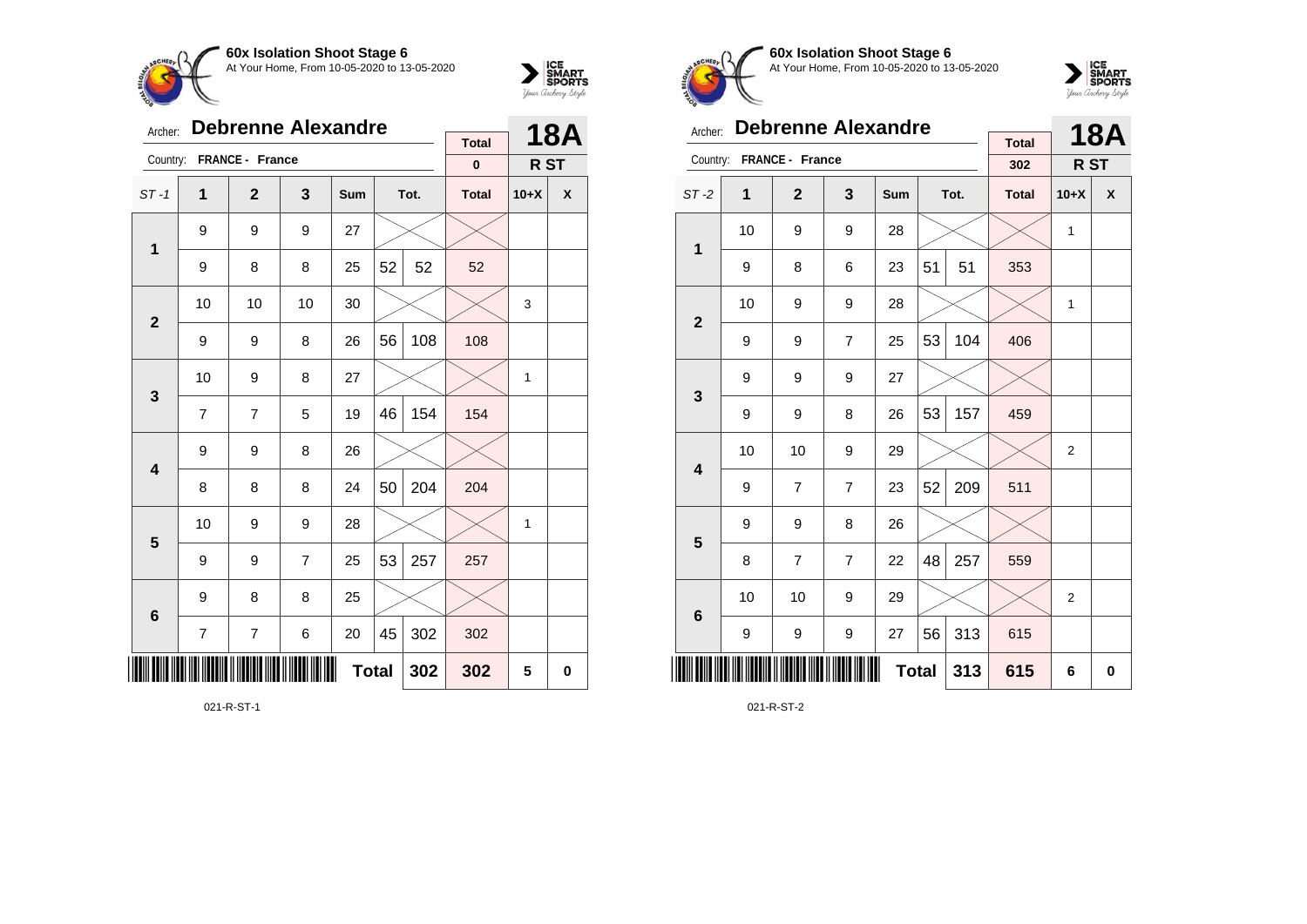



| Archer:        |    | <b>Wattiez Anthony</b>   |    | <b>Total</b> |    | <b>19A</b> |              |                |                |
|----------------|----|--------------------------|----|--------------|----|------------|--------------|----------------|----------------|
| Country:       |    | <b>BELGIUM - Belgium</b> |    |              |    |            | $\pmb{0}$    | C ST           |                |
| $ST-1$         | 1  | $\overline{2}$           | 3  | Sum          |    | Tot.       | <b>Total</b> | $10+X$         | X              |
| $\mathbf 1$    | X  | 10                       | 10 | 30           |    |            |              | 3              | 1              |
|                | 10 | 10                       | 9  | 29           | 59 | 59         | 59           | 2              |                |
| $\overline{2}$ | X  | 10                       | 10 | 30           |    |            |              | 3              | $\overline{1}$ |
|                | 10 | 9                        | 9  | 28           | 58 | 117        | 117          | 1              |                |
| 3              | Χ  | 10                       | 10 | 30           |    |            |              | 3              | 1              |
|                | 10 | 9                        | 8  | 27           | 57 | 174        | 174          | 1              |                |
| 4              | 10 | 9                        | 9  | 28           |    |            |              | 1              |                |
|                | 9  | 9                        | 8  | 26           | 54 | 228        | 228          |                |                |
| 5              | 10 | 10                       | 9  | 29           |    |            |              | $\overline{2}$ |                |
|                | 9  | 9                        | 8  | 26           | 55 | 283        | 283          |                |                |
| 6              | Χ  | 9                        | 9  | 28           |    |            |              | 1              | 1              |
|                | 9  | 8                        | 8  | 25           | 53 | 336        | 336          |                |                |
| IIII           |    |                          |    | <b>Total</b> |    | 336        | 336          | 17             | 4              |

003-C-ST-1



**60x Isolation Shoot Stage 6** At Your Home, From 10-05-2020 to 13-05-2020



| Archer:         |    | <b>Wattiez Anthony</b>   |    |              |    |      | 19A                 |                |                |
|-----------------|----|--------------------------|----|--------------|----|------|---------------------|----------------|----------------|
| Country:        |    | <b>BELGIUM - Belgium</b> |    |              |    |      | <b>Total</b><br>336 | C ST           |                |
| $ST-2$          | 1  | $\mathbf{2}$             | 3  | <b>Sum</b>   |    | Tot. | <b>Total</b>        | $10+X$         | X              |
|                 | X  | 10                       | 9  | 29           |    |      |                     | $\overline{2}$ | $\mathbf{1}$   |
| 1               | 9  | 9                        | 9  | 27           | 56 | 56   | 392                 |                |                |
| $\overline{2}$  | Χ  | X                        | X  | 30           |    |      |                     | 3              | 3              |
|                 | 10 | 10                       | 10 | 30           | 60 | 116  | 452                 | 3              |                |
| 3               | X  | Χ                        | 9  | 29           |    |      |                     | $\overline{2}$ | $\overline{2}$ |
|                 | 9  | 9                        | 8  | 26           | 55 | 171  | 507                 |                |                |
| 4               | 10 | 10                       | 9  | 29           |    |      |                     | $\overline{2}$ |                |
|                 | 9  | 9                        | 9  | 27           | 56 | 227  | 563                 |                |                |
| 5               | Χ  | Χ                        | 10 | 30           |    |      |                     | 3              | $\overline{2}$ |
|                 | 10 | 9                        | 8  | 27           | 57 | 284  | 620                 | 1              |                |
| $6\phantom{1}6$ | X  | X                        | 9  | 29           |    |      |                     | $\overline{2}$ | $\overline{2}$ |
|                 | 9  | 9                        | 9  | 27           | 56 | 340  | 676                 |                |                |
| ║║║             |    |                          |    | <b>Total</b> |    | 340  | 676                 | 18             | 10             |

003-C-ST-2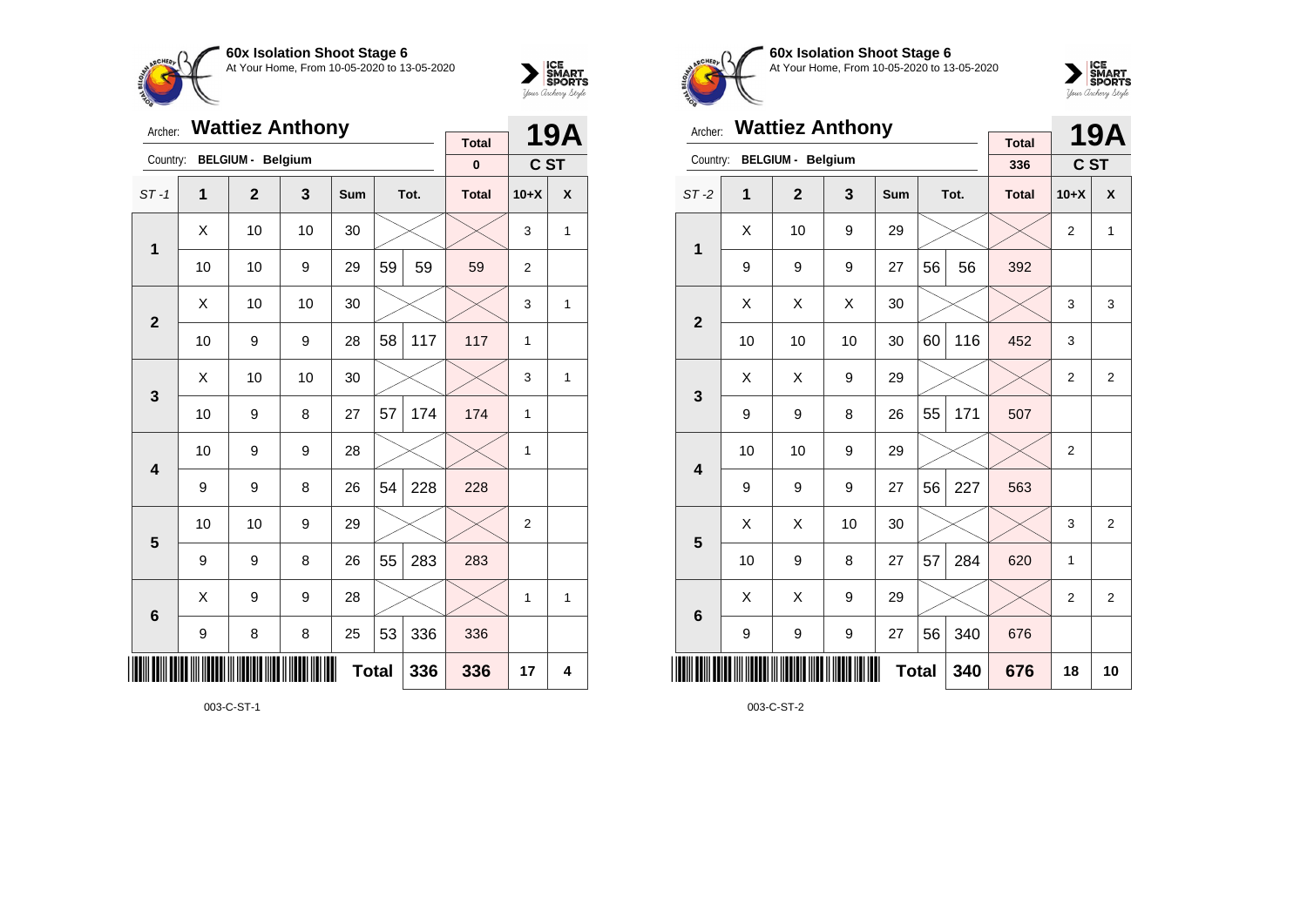



| Archer:                 |   | <b>Callewaert Danny</b> |   | <b>Total</b> |  | <b>20A</b> |              |        |                    |
|-------------------------|---|-------------------------|---|--------------|--|------------|--------------|--------|--------------------|
| Country:                |   | BELGIUM - Belgium       |   |              |  |            |              | R 60   |                    |
| $60m - 1$               | 1 | $\mathbf{2}$            | 3 | Sum          |  | Tot.       | <b>Total</b> | $10+X$ | $\pmb{\mathsf{X}}$ |
| $\mathbf{1}$            |   |                         |   |              |  |            |              |        |                    |
| $\mathbf{2}$            |   |                         |   |              |  |            |              |        |                    |
| $\mathbf{3}$            |   |                         |   |              |  |            |              |        |                    |
| 4                       |   |                         |   |              |  |            |              |        |                    |
| $\overline{\mathbf{5}}$ |   |                         |   |              |  |            |              |        |                    |
| $\bf 6$                 |   |                         |   |              |  |            |              |        |                    |
|                         |   |                         |   | <b>Total</b> |  |            |              |        |                    |

**60x Isolation Shoot Stage 6**  $\overline{\phantom{a}}$ At Your Home, From 10-05-2020 to 13-05-2020



| Archer:                 |   | <b>Callewaert Danny</b>                     |   | <b>Total</b>                   |  | <b>20A</b> |              |        |   |
|-------------------------|---|---------------------------------------------|---|--------------------------------|--|------------|--------------|--------|---|
| Country:                |   | <b>BELGIUM - Belgium</b>                    |   |                                |  |            |              | R 60   |   |
| 60m-2                   | 1 | $\mathbf{2}$                                | 3 | Sum                            |  | Tot.       | <b>Total</b> | $10+X$ | X |
| 1                       |   |                                             |   |                                |  |            |              |        |   |
|                         |   |                                             |   |                                |  |            |              |        |   |
| $\overline{2}$          |   |                                             |   |                                |  |            |              |        |   |
|                         |   |                                             |   |                                |  |            |              |        |   |
| 3                       |   |                                             |   |                                |  |            |              |        |   |
|                         |   |                                             |   |                                |  |            |              |        |   |
| $\overline{\mathbf{4}}$ |   |                                             |   |                                |  |            |              |        |   |
|                         |   |                                             |   |                                |  |            |              |        |   |
| 5                       |   |                                             |   |                                |  |            |              |        |   |
|                         |   |                                             |   |                                |  |            |              |        |   |
| $6\phantom{1}6$         |   |                                             |   |                                |  |            |              |        |   |
|                         |   |                                             |   |                                |  |            |              |        |   |
|                         |   | I III III IIII III IIIII DIII DIII IIII III |   | $\blacksquare$<br><b>Total</b> |  |            |              |        |   |

022-R-60-2

022-R-60-1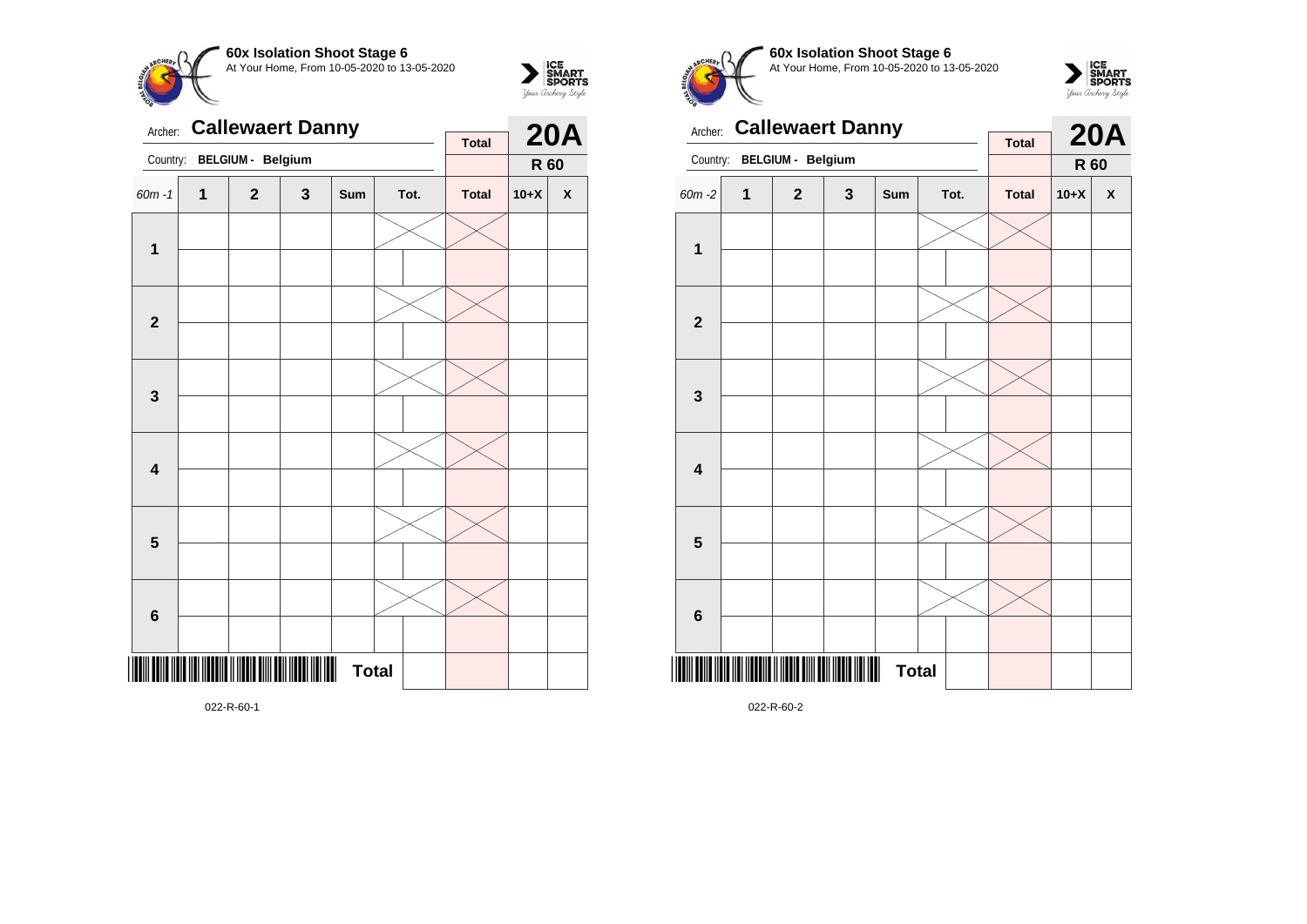



| Archer:        |    | <b>Van Elshocht Kristel</b> |     | <b>Total</b> |    | 21A  |              |                |                |
|----------------|----|-----------------------------|-----|--------------|----|------|--------------|----------------|----------------|
| Country:       |    | <b>BELGIUM - Belgium</b>    |     |              |    |      | $\bf{0}$     | C ST           |                |
| $ST-1$         | 1  | $\overline{2}$              | 3   | Sum          |    | Tot. | <b>Total</b> | $10+X$         | X              |
| $\mathbf 1$    | Χ  | Χ                           | 10  | 30           |    |      |              | 3              | $\overline{2}$ |
|                | 10 | 9                           | 9   | 28           | 58 | 58   | 58           | 1              |                |
| $\overline{2}$ | Χ  | Χ                           | 10  | 30           |    |      |              | 3              | $\overline{2}$ |
|                | 10 | 9                           | 9   | 28           | 58 | 116  | 116          | 1              |                |
| 3              | X  | Χ                           | X   | 30           |    |      |              | 3              | 3              |
|                | X  | 10                          | 10  | 30           | 60 | 176  | 176          | 3              | 1              |
| 4              | X  | X                           | 10  | 30           |    |      |              | 3              | $\overline{2}$ |
|                | 10 | 10                          | 9   | 29           | 59 | 235  | 235          | $\overline{2}$ |                |
| 5              | X  | X                           | X   | 30           |    |      |              | 3              | 3              |
|                | 10 | 9                           | 9   | 28           | 58 | 293  | 293          | 1              |                |
| 6              | X  | Χ                           | X   | 30           |    |      |              | 3              | 3              |
|                | Χ  | 10                          | 10  | 30           | 60 | 353  | 353          | 3              | 1              |
|                |    |                             | 353 | 29           | 17 |      |              |                |                |

023-C-ST-1



**60x Isolation Shoot Stage 6** At Your Home, From 10-05-2020 to 13-05-2020



| Archer:                 |    | <b>Van Elshocht Kristel</b> |    |            |              | 21A  |                     |                |                |
|-------------------------|----|-----------------------------|----|------------|--------------|------|---------------------|----------------|----------------|
| Country:                |    | <b>BELGIUM - Belgium</b>    |    |            |              |      | <b>Total</b><br>353 | C ST           |                |
| $ST-2$                  | 1  | $\overline{2}$              | 3  | <b>Sum</b> |              | Tot. | <b>Total</b>        | $10+X$         | X              |
|                         | X  | 10                          | 10 | 30         |              |      |                     | 3              | 1              |
| 1                       | 10 | 10                          | 9  | 29         | 59           | 59   | 412                 | $\overline{2}$ |                |
| $\overline{2}$          | X  | Χ                           | 10 | 30         |              |      |                     | 3              | $\overline{2}$ |
|                         | 10 | 10                          | 9  | 29         | 59           | 118  | 471                 | $\overline{2}$ |                |
| 3                       | X  | X                           | 10 | 30         |              |      |                     | 3              | 2              |
|                         | 10 | 9                           | 9  | 28         | 58           | 176  | 529                 | 1              |                |
| $\overline{\mathbf{4}}$ | 10 | 10                          | 10 | 30         |              |      |                     | 3              |                |
|                         | 10 | 9                           | 9  | 28         | 58           | 234  | 587                 | 1              |                |
| 5                       | X  | X                           | X  | 30         |              |      |                     | 3              | 3              |
|                         | X  | X                           | 10 | 30         | 60           | 294  | 647                 | 3              | $\overline{2}$ |
| $6\phantom{1}6$         | 10 | 10                          | 10 | 30         |              |      |                     | 3              |                |
|                         | 9  | 9                           | 9  | 27         | 57           | 351  | 704                 |                |                |
| ║║║                     |    |                             |    |            | <b>Total</b> | 351  | 704                 | 27             | 10             |

023-C-ST-2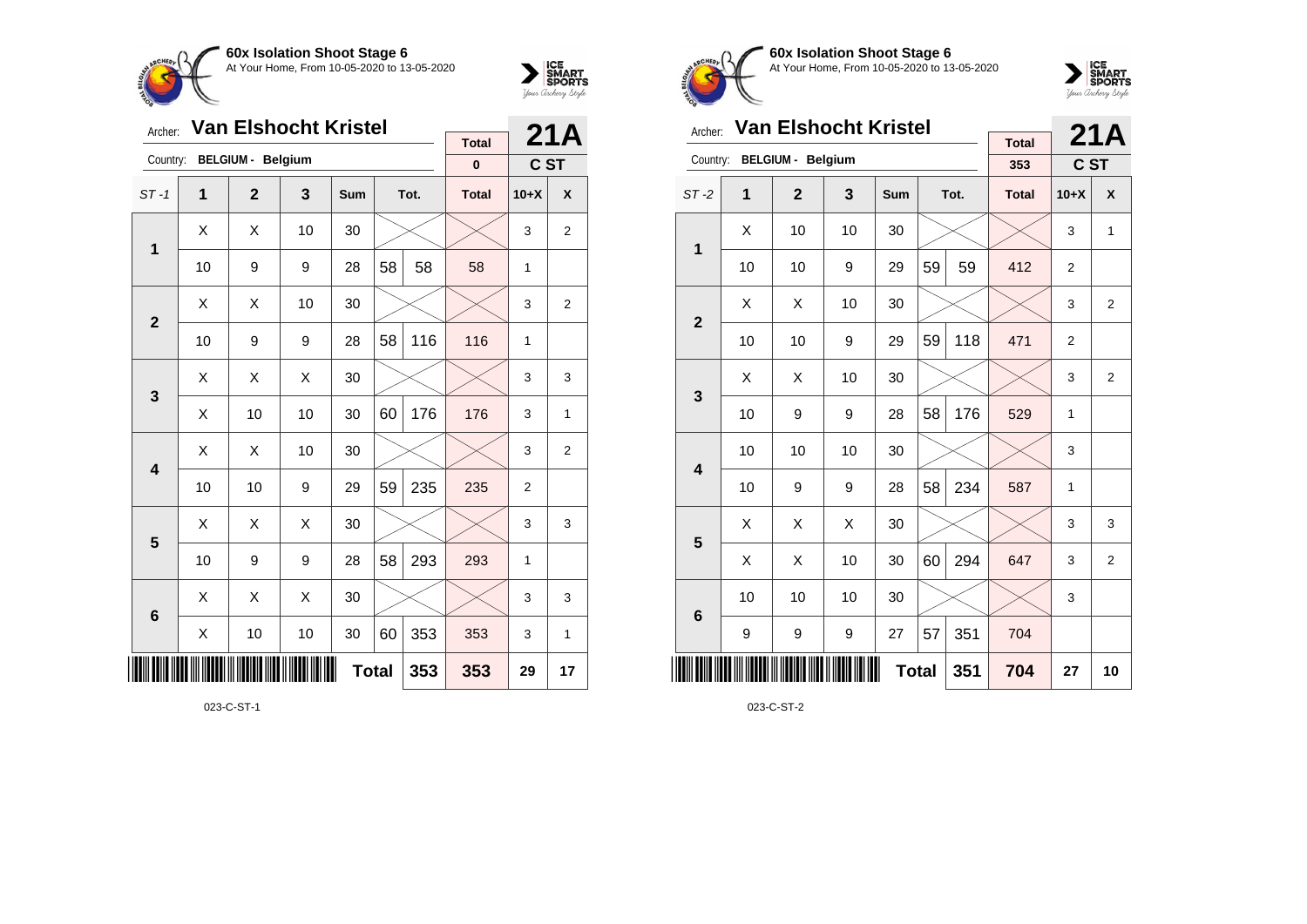



| Archer:         |    | <b>Demey Julie</b>       |                | <b>Total</b> |    | 22A  |              |                 |   |
|-----------------|----|--------------------------|----------------|--------------|----|------|--------------|-----------------|---|
| Country:        |    | <b>BELGIUM - Belgium</b> |                |              |    |      | $\pmb{0}$    | C <sub>30</sub> |   |
| $30m - 1$       | 1  | $\overline{2}$           | 3              | Sum          |    | Tot. | <b>Total</b> | $10+X$          | X |
| $\mathbf 1$     | 10 | 9                        | 9              | 28           |    |      |              | 1               |   |
|                 | 9  | 9                        | 9              | 27           | 55 | 55   | 55           |                 |   |
| $\overline{2}$  | X  | X                        | X              | 30           |    |      |              | 3               | 3 |
|                 | 10 | 9                        | $\overline{7}$ | 26           | 56 | 111  | 111          | 1               |   |
| 3               | 9  | 9                        | 9              | 27           |    |      |              |                 |   |
|                 | 9  | 9                        | 8              | 26           | 53 | 164  | 164          |                 |   |
| 4               | Χ  | 10                       | 9              | 29           |    |      |              | $\overline{2}$  | 1 |
|                 | 9  | 8                        | $\overline{7}$ | 24           | 53 | 217  | 217          |                 |   |
| 5               | X  | 10                       | 10             | 30           |    |      |              | 3               | 1 |
|                 | 10 | 9                        | 9              | 28           | 58 | 275  | 275          | 1               |   |
| $6\phantom{1}6$ | X  | 10                       | 9              | 29           |    |      |              | $\overline{2}$  | 1 |
|                 | 9  | 9                        | 8              | 26           | 55 | 330  | 330          |                 |   |
|                 |    |                          |                | <b>Total</b> |    | 330  | 330          | 13              | 6 |

024-C-30-1



**60x Isolation Shoot Stage 6** At Your Home, From 10-05-2020 to 13-05-2020



| Archer:                 |    | <b>Demey Julie</b>       |                |     |              | 22A  |                     |                 |                |
|-------------------------|----|--------------------------|----------------|-----|--------------|------|---------------------|-----------------|----------------|
| Country:                |    | <b>BELGIUM - Belgium</b> |                |     |              |      | <b>Total</b><br>330 | C <sub>30</sub> |                |
| $30m - 2$               | 1  | $\overline{2}$           | 3              | Sum |              | Tot. | <b>Total</b>        | $10+X$          | X              |
| 1                       | 10 | 10                       | 10             | 30  |              |      |                     | 3               |                |
|                         | 9  | 9                        | 9              | 27  | 57           | 57   | 387                 |                 |                |
| $\overline{2}$          | 8  | 8                        | 8              | 24  |              |      |                     |                 |                |
|                         | 8  | 8                        | 7              | 23  | 47           | 104  | 434                 |                 |                |
| 3                       | 8  | 8                        | $\overline{7}$ | 23  |              |      |                     |                 |                |
|                         | 7  | 7                        | 6              | 20  | 43           | 147  | 477                 |                 |                |
| $\overline{\mathbf{4}}$ | X  | Χ                        | 10             | 30  |              |      |                     | 3               | $\overline{2}$ |
|                         | 9  | 9                        | 8              | 26  | 56           | 203  | 533                 |                 |                |
| 5                       | X  | 10                       | 8              | 28  |              |      |                     | $\overline{2}$  | $\mathbf{1}$   |
|                         | 8  | 8                        | 8              | 24  | 52           | 255  | 585                 |                 |                |
| $6\phantom{1}6$         | 10 | 10                       | 9              | 29  |              |      |                     | $\overline{2}$  |                |
|                         | 9  | 9                        | 8              | 26  | 55           | 310  | 640                 |                 |                |
|                         |    |                          |                |     | <b>Total</b> | 310  | 640                 | 10              | 3              |

024-C-30-2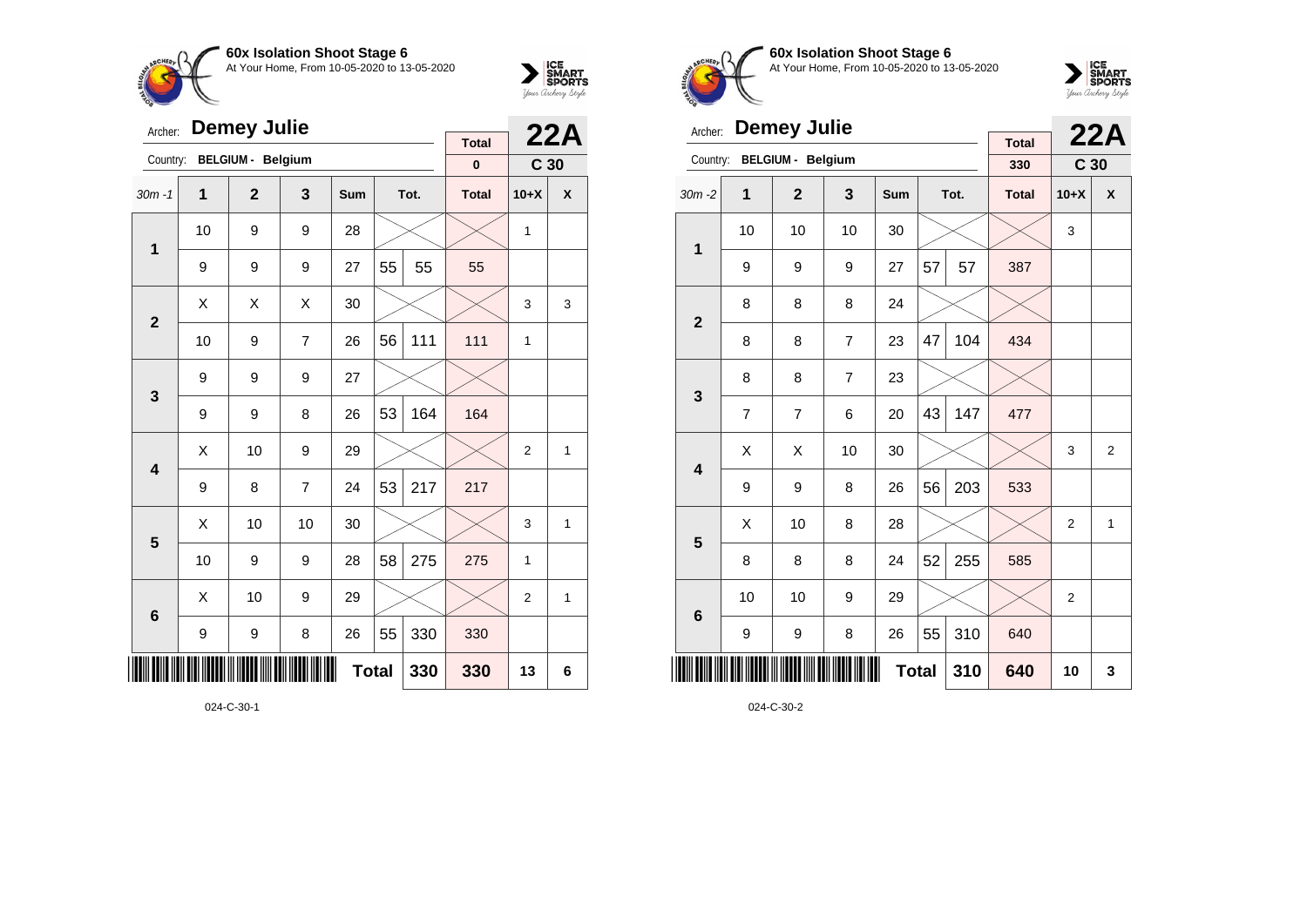



| Archer:        |    | <b>Demey Louise</b>      |                | <b>Total</b> |              | 23A  |              |                 |   |
|----------------|----|--------------------------|----------------|--------------|--------------|------|--------------|-----------------|---|
| Country:       |    | <b>BELGIUM - Belgium</b> |                |              |              |      | $\pmb{0}$    | C <sub>50</sub> |   |
| $50m - 1$      | 1  | $\mathbf{2}$             | 3              | Sum          |              | Tot. | <b>Total</b> | $10+X$          | X |
| $\mathbf 1$    | 9  | 9                        | 8              | 26           |              |      |              |                 |   |
|                | 8  | 8                        | 6              | 22           | 48           | 48   | 48           |                 |   |
| $\overline{2}$ | X  | X                        | X              | 30           |              |      |              | 3               | 3 |
|                | 9  | 9                        | 8              | 26           | 56           | 104  | 104          |                 |   |
| 3              | Χ  | 9                        | 8              | 27           |              |      |              | 1               | 1 |
|                | 8  | 8                        | 8              | 24           | 51           | 155  | 155          |                 |   |
| 4              | 10 | 9                        | 9              | 28           |              |      |              | 1               |   |
|                | 9  | 8                        | 8              | 25           | 53           | 208  | 208          |                 |   |
| 5              | 10 | 9                        | 9              | 28           |              |      |              | 1               |   |
|                | 8  | 7                        | $\overline{7}$ | 22           | 50           | 258  | 258          |                 |   |
| 6              | 9  | 9                        | 9              | 27           |              |      |              |                 |   |
|                | 9  | 8                        | $\overline{7}$ | 24           | 51           | 309  | 309          |                 |   |
| III            |    |                          |                |              | <b>Total</b> | 309  | 309          | 6               | 4 |



**60x Isolation Shoot Stage 6** At Your Home, From 10-05-2020 to 13-05-2020



| Archer:                 |    | <b>Demey Louise</b>      |                |     |              | 23A  |                     |                 |              |
|-------------------------|----|--------------------------|----------------|-----|--------------|------|---------------------|-----------------|--------------|
| Country:                |    | <b>BELGIUM - Belgium</b> |                |     |              |      | <b>Total</b><br>309 | C <sub>50</sub> |              |
| $50m - 1$               | 1  | $\overline{2}$           | 3              | Sum |              | Tot. | <b>Total</b>        | $10+X$          | X            |
| 1                       | X  | 10                       | 9              | 29  |              |      |                     | $\overline{2}$  | $\mathbf{1}$ |
|                         | 8  | 8                        | 8              | 24  | 53           | 53   | 362                 |                 |              |
| $\overline{2}$          | 9  | 9                        | 8              | 26  |              |      |                     |                 |              |
|                         | 7  | 7                        | $\overline{7}$ | 21  | 47           | 100  | 409                 |                 |              |
| 3                       | 10 | 10                       | 9              | 29  |              |      |                     | $\overline{2}$  |              |
|                         | 9  | 8                        | $\overline{7}$ | 24  | 53           | 153  | 462                 |                 |              |
| $\overline{\mathbf{4}}$ | 10 | 9                        | $\overline{7}$ | 26  |              |      |                     | 1               |              |
|                         | 7  | 6                        | 5              | 18  | 44           | 197  | 506                 |                 |              |
| 5                       | 10 | 9                        | 9              | 28  |              |      |                     | 1               |              |
|                         | 9  | 8                        | 5              | 22  | 50           | 247  | 556                 |                 |              |
| $6\phantom{1}6$         | 10 | 10                       | 9              | 29  |              |      |                     | $\overline{2}$  |              |
|                         | 9  | 8                        | $\overline{7}$ | 24  | 53           | 300  | 609                 |                 |              |
|                         |    |                          |                |     | <b>Total</b> | 300  | 609                 | 8               | 1            |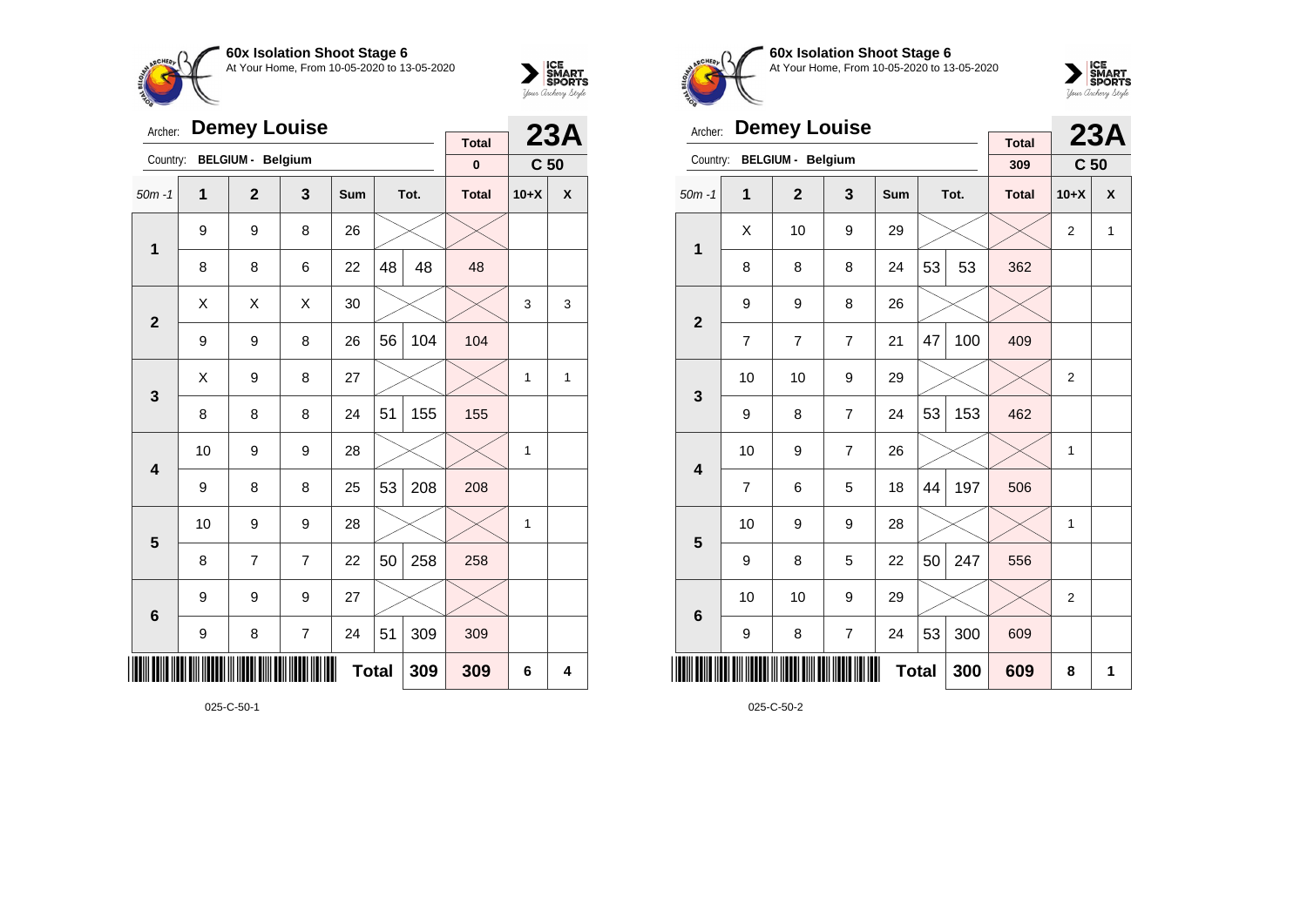



| Archer:         |    | <b>Demey Henri</b>       |                | <b>Total</b> |    | <b>24A</b> |              |                 |   |
|-----------------|----|--------------------------|----------------|--------------|----|------------|--------------|-----------------|---|
| Country:        |    | <b>BELGIUM - Belgium</b> |                |              |    |            | $\pmb{0}$    | C <sub>30</sub> |   |
| $30m - 1$       | 1  | $\overline{2}$           | 3              | Sum          |    | Tot.       | <b>Total</b> | $10+X$          | X |
| $\mathbf 1$     | X  | 9                        | 9              | 28           |    |            |              | $\mathbf{1}$    | 1 |
|                 | 8  | 8                        | $\overline{7}$ | 23           | 51 | 51         | 51           |                 |   |
| $\overline{2}$  | 9  | 9                        | 9              | 27           |    |            |              |                 |   |
|                 | 9  | 9                        | $\overline{7}$ | 25           | 52 | 103        | 103          |                 |   |
| 3               | 10 | 9                        | 9              | 28           |    |            |              | 1               |   |
|                 | 9  | 8                        | 8              | 25           | 53 | 156        | 156          |                 |   |
| 4               | Χ  | 9                        | 9              | 28           |    |            |              | 1               | 1 |
|                 | 9  | 9                        | 8              | 26           | 54 | 210        | 210          |                 |   |
| 5               | X  | X                        | 9              | 29           |    |            |              | $\overline{2}$  | 2 |
|                 | 9  | 9                        | $\overline{7}$ | 25           | 54 | 264        | 264          |                 |   |
| $6\phantom{1}6$ | 10 | 10                       | 9              | 29           |    |            |              | $\overline{2}$  |   |
|                 | 9  | 9                        | 9              | 27           | 56 | 320        | 320          |                 |   |
| III             |    |                          | 320            | 7            | 4  |            |              |                 |   |

026-C-30-1



**60x Isolation Shoot Stage 6** At Your Home, From 10-05-2020 to 13-05-2020



| Archer:         |    | <b>Demey Henri</b>       |     |            |    | <b>24A</b> |                     |                 |                |
|-----------------|----|--------------------------|-----|------------|----|------------|---------------------|-----------------|----------------|
| Country:        |    | <b>BELGIUM - Belgium</b> |     |            |    |            | <b>Total</b><br>320 | C <sub>30</sub> |                |
| $30m - 2$       | 1  | $\overline{2}$           | 3   | <b>Sum</b> |    | Tot.       | <b>Total</b>        | $10+X$          | X              |
|                 | 10 | 9                        | 9   | 28         |    |            |                     | 1               |                |
| $\mathbf{1}$    | 9  | 9                        | 8   | 26         | 54 | 54         | 374                 |                 |                |
| $\overline{2}$  | X  | 10                       | 10  | 30         |    |            |                     | 3               | $\mathbf{1}$   |
|                 | 9  | 8                        | 8   | 25         | 55 | 109        | 429                 |                 |                |
| 3               | X  | 10                       | 9   | 29         |    |            |                     | $\overline{2}$  | $\mathbf{1}$   |
|                 | 8  | 6                        | 6   | 20         | 49 | 158        | 478                 |                 |                |
| 4               | X  | X                        | 9   | 29         |    |            |                     | $\overline{2}$  | $\overline{2}$ |
|                 | 9  | 9                        | 8   | 26         | 55 | 213        | 533                 |                 |                |
| 5               | X  | 10                       | 9   | 29         |    |            |                     | $\overline{2}$  | $\mathbf{1}$   |
|                 | 9  | 8                        | 8   | 25         | 54 | 267        | 587                 |                 |                |
| $6\phantom{1}6$ | Χ  | 10                       | 10  | 30         |    |            |                     | 3               | $\mathbf{1}$   |
|                 | 10 | 9                        | 324 | 644        | 1  |            |                     |                 |                |
| ║║║             |    |                          | 324 | 644        | 14 | 6          |                     |                 |                |

026-C-30-2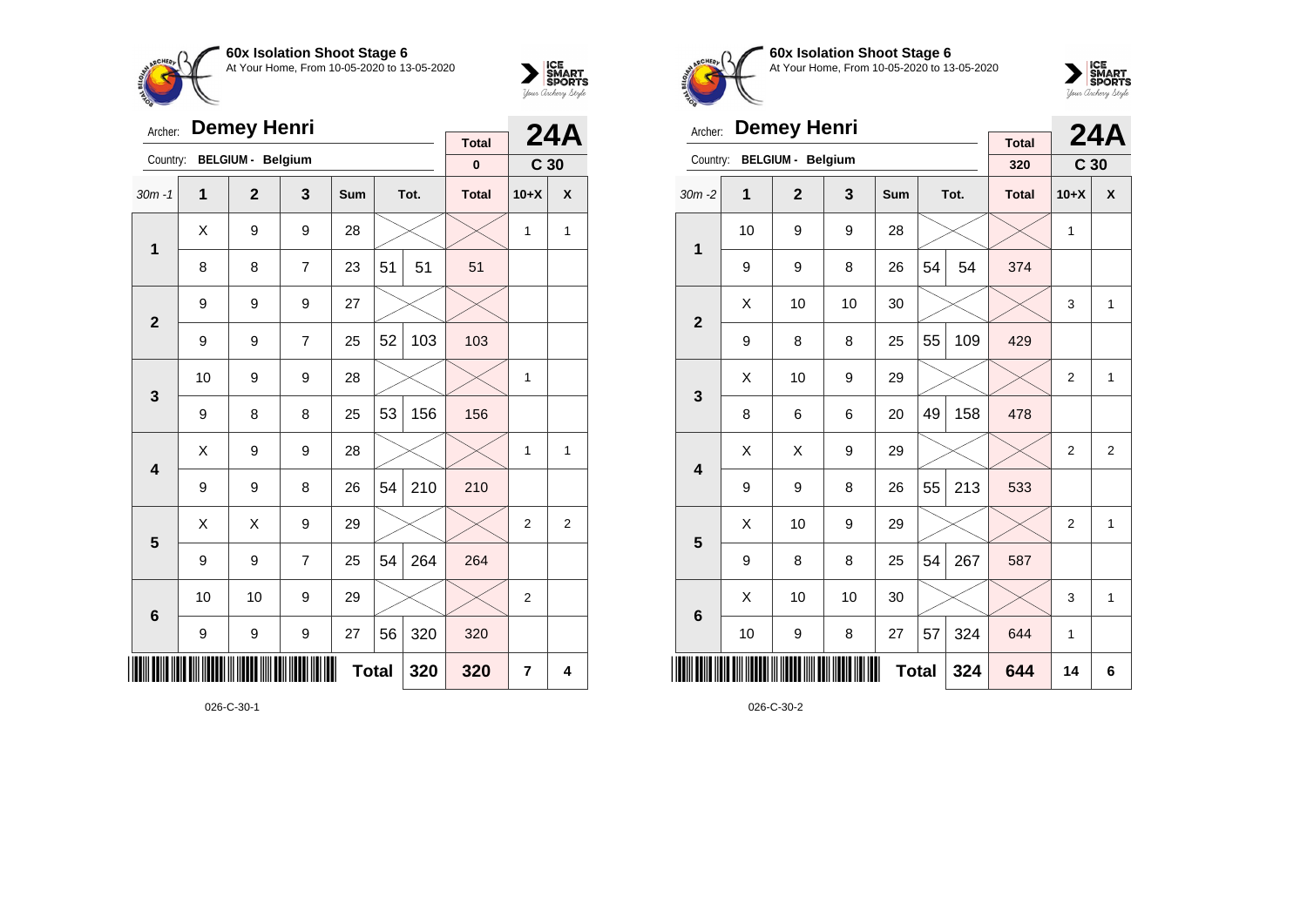



| Archer:         |    | <b>Janssens Niels</b>    |                | <b>Total</b> |    | <b>25A</b> |              |                 |              |
|-----------------|----|--------------------------|----------------|--------------|----|------------|--------------|-----------------|--------------|
| Country:        |    | <b>BELGIUM - Belgium</b> |                |              |    |            | $\pmb{0}$    | C <sub>50</sub> |              |
| $50m - 1$       | 1  | $\overline{2}$           | 3              | Sum          |    | Tot.       | <b>Total</b> | $10+X$          | X            |
| $\mathbf 1$     | 10 | 9                        | 8              | 27           |    |            |              | 1               |              |
|                 | 8  | 8                        | 6              | 22           | 49 | 49         | 49           |                 |              |
| $\overline{2}$  | X  | 10                       | 10             | 30           |    |            |              | 3               | 1            |
|                 | 9  | 9                        | 8              | 26           | 56 | 105        | 105          |                 |              |
| 3               | 10 | 10                       | 9              | 29           |    |            |              | $\overline{2}$  |              |
|                 | 9  | 9                        | 9              | 27           | 56 | 161        | 161          |                 |              |
| 4               | 9  | 9                        | 9              | 27           |    |            |              |                 |              |
|                 | 9  | 9                        | 8              | 26           | 53 | 214        | 214          |                 |              |
| 5               | Χ  | 9                        | 8              | 27           |    |            |              | 1               | $\mathbf{1}$ |
|                 | 8  | 7                        | M              | 15           | 42 | 256        | 256          |                 |              |
| $6\phantom{1}6$ | Χ  | 10                       | 10             | 30           |    |            |              | 3               | 1            |
|                 | 9  | 8                        | $\overline{7}$ | 24           | 54 | 310        | 310          |                 |              |
|                 |    |                          | 310            | 10           | 3  |            |              |                 |              |



**60x Isolation Shoot Stage 6** At Your Home, From 10-05-2020 to 13-05-2020



| Archer:                 |    | <b>Janssens Niels</b>    |                | <b>Total</b> |    | <b>25A</b> |              |                 |                |
|-------------------------|----|--------------------------|----------------|--------------|----|------------|--------------|-----------------|----------------|
| Country:                |    | <b>BELGIUM - Belgium</b> |                |              |    |            | 310          | C <sub>50</sub> |                |
| $50m - 1$               | 1  | $\mathbf{2}$             | 3              | <b>Sum</b>   |    | Tot.       | <b>Total</b> | $10+X$          | X              |
| 1                       | 10 | 9                        | 8              | 27           |    |            |              | 1               |                |
|                         | 8  | 8                        | 5              | 21           | 48 | 48         | 358          |                 |                |
| $\overline{2}$          | Χ  | 9                        | 9              | 28           |    |            |              | 1               | $\mathbf{1}$   |
|                         | 9  | 8                        | M              | 17           | 45 | 93         | 403          |                 |                |
| 3                       | X  | Χ                        | 10             | 30           |    |            |              | 3               | $\overline{2}$ |
|                         | 8  | 8                        | 8              | 24           | 54 | 147        | 457          |                 |                |
| $\overline{\mathbf{4}}$ | X  | 9                        | 9              | 28           |    |            |              | 1               | $\mathbf{1}$   |
|                         | 8  | 8                        | $\overline{7}$ | 23           | 51 | 198        | 508          |                 |                |
| 5                       | Χ  | 10                       | 9              | 29           |    |            |              | $\overline{2}$  | $\mathbf{1}$   |
|                         | 9  | $\overline{7}$           | $\overline{7}$ | 23           | 52 | 250        | 560          |                 |                |
| $6\phantom{1}6$         | Χ  | 10                       | 9              | 29           |    |            |              | $\overline{c}$  | $\mathbf{1}$   |
|                         | 9  | 9                        | 9              | 27           | 56 | 306        | 616          |                 |                |
| ║║║                     |    |                          |                | <b>Total</b> |    | 306        | 616          | 10              | 6              |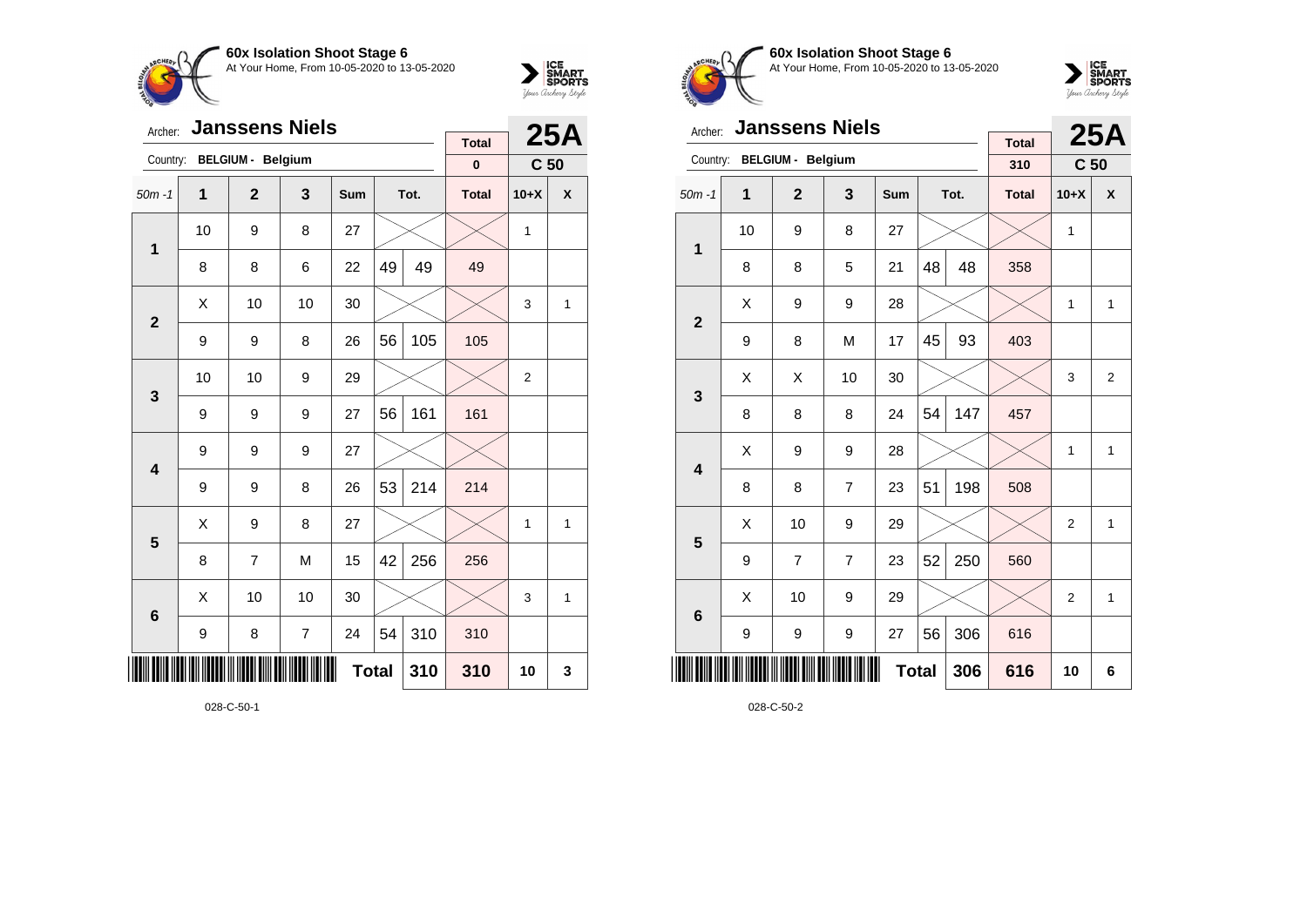



| Archer:                 |                  | <b>Meleshkevich Sergey</b> |                  | <b>Total</b> |    | <b>26A</b> |              |                 |                |
|-------------------------|------------------|----------------------------|------------------|--------------|----|------------|--------------|-----------------|----------------|
| Country:                |                  | LATVIA - Latvia            |                  |              |    |            | $\bf{0}$     | C <sub>50</sub> |                |
| $50m - 1$               | 1                | $\mathbf{2}$               | 3                | Sum          |    | Tot.       | <b>Total</b> | $10+X$          | X              |
| $\mathbf{1}$            | Χ                | X                          | 10               | 30           |    |            |              | 3               | $\overline{2}$ |
|                         | 10               | 9                          | 9                | 28           | 58 | 58         | 58           | 1               |                |
| $\mathbf{2}$            | Χ                | Χ                          | 9                | 29           |    |            |              | $\overline{2}$  | $\overline{2}$ |
|                         | 9                | 9                          | 9                | 27           | 56 | 114        | 114          |                 |                |
| 3                       | Χ                | 10                         | 10               | 30           |    |            |              | 3               | $\mathbf{1}$   |
|                         | 10               | 9                          | 9                | 28           | 58 | 172        | 172          | 1               |                |
| $\overline{\mathbf{4}}$ | Χ                | 9                          | 9                | 28           |    |            |              | 1               | 1              |
|                         | 9                | 9                          | 9                | 27           | 55 | 227        | 227          |                 |                |
| 5                       | 10               | 10                         | 10               | 30           |    |            |              | 3               |                |
|                         | 9                | 9                          | 9                | 27           | 57 | 284        | 284          |                 |                |
| $6\phantom{1}6$         | Χ                | 10                         | 10               | 30           |    |            |              | 3               | 1              |
|                         | $\boldsymbol{9}$ | 9                          | $\boldsymbol{9}$ | 27           | 57 | 341        | 341          |                 |                |
| III                     |                  |                            | 341              | 17           | 7  |            |              |                 |                |



**60x Isolation Shoot Stage 6** At Your Home, From 10-05-2020 to 13-05-2020



| Archer:         |    | <b>Meleshkevich Sergey</b> |    |              | <b>26A</b> |      |                     |                 |                |
|-----------------|----|----------------------------|----|--------------|------------|------|---------------------|-----------------|----------------|
| Country:        |    | LATVIA - Latvia            |    |              |            |      | <b>Total</b><br>341 | C <sub>50</sub> |                |
| $50m - 1$       | 1  | $\overline{2}$             | 3  | <b>Sum</b>   |            | Tot. | <b>Total</b>        | $10+X$          | X              |
| 1               | 10 | 10                         | 10 | 30           |            |      |                     | 3               |                |
|                 | 10 | 9                          | 9  | 28           | 58         | 58   | 399                 | 1               |                |
| $\overline{2}$  | X  | Χ                          | X  | 30           |            |      |                     | 3               | 3              |
|                 | 10 | 9                          | 9  | 28           | 58         | 116  | 457                 | 1               |                |
| 3               | X  | X                          | 10 | 30           |            |      |                     | 3               | $\overline{2}$ |
|                 | 10 | 9                          | 9  | 28           | 58         | 174  | 515                 | 1               |                |
|                 | X  | X                          | 10 | 30           |            |      |                     | 3               | $\overline{2}$ |
| 4               | 10 | 10                         | 9  | 29           | 59         | 233  | 574                 | $\overline{2}$  |                |
| 5               | X  | X                          | 10 | 30           |            |      |                     | 3               | 2              |
|                 | 10 | 9                          | 9  | 28           | 58         | 291  | 632                 | 1               |                |
| $6\phantom{1}6$ | 10 | 10                         | 9  | 29           |            |      |                     | $\mathbf 2$     |                |
|                 | 9  | 9                          | 9  | 27           | 56         | 347  | 688                 |                 |                |
| ║║              |    |                            |    | <b>Total</b> |            | 347  | 688                 | 23              | 9              |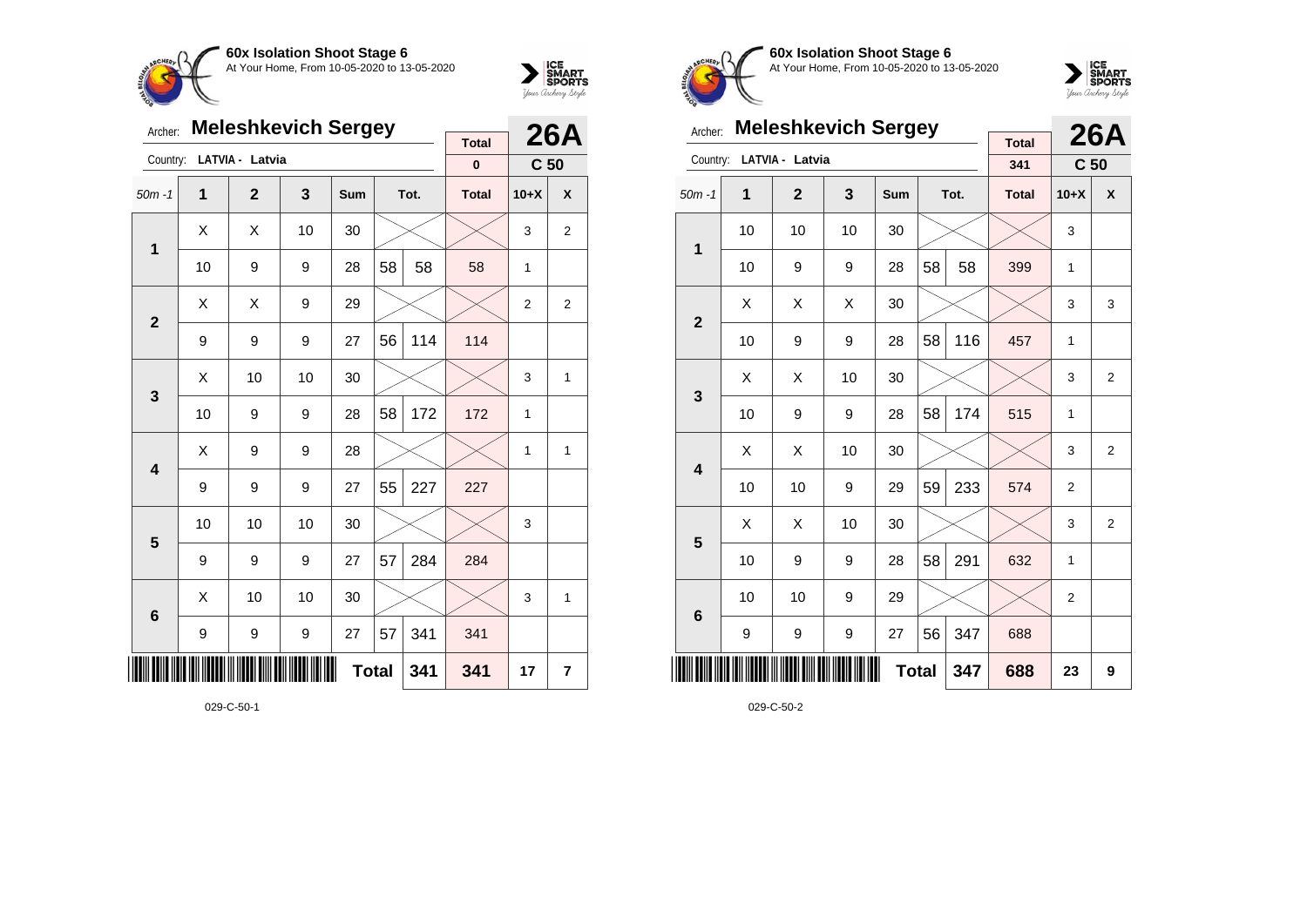



| Archer:                 |   | <b>Roodt Wayne</b> |     | <b>Total</b> |  | <b>27A</b> |              |                 |                    |
|-------------------------|---|--------------------|-----|--------------|--|------------|--------------|-----------------|--------------------|
| Country:                |   | SWEDEN - Sweden    |     |              |  |            |              | C <sub>50</sub> |                    |
| $50m - 1$               | 1 | $\mathbf{2}$       | 3   | Sum          |  | Tot.       | <b>Total</b> | $10+X$          | $\pmb{\mathsf{X}}$ |
| $\mathbf{1}$            |   |                    |     |              |  |            |              |                 |                    |
| $\mathbf{2}$            |   |                    |     |              |  |            |              |                 |                    |
| $\mathbf{3}$            |   |                    |     |              |  |            |              |                 |                    |
| $\overline{\mathbf{4}}$ |   |                    |     |              |  |            |              |                 |                    |
| 5                       |   |                    |     |              |  |            |              |                 |                    |
| $6\phantom{1}6$         |   |                    |     |              |  |            |              |                 |                    |
|                         |   |                    | III | <b>Total</b> |  |            |              |                 |                    |

**60x Isolation Shoot Stage 6 CHFO** At Your Home, From 10-05-2020 to 13-05-2020



| Archer:                 |              | <b>Roodt Wayne</b>  |   |              |  | <b>27A</b> |              |                 |                    |
|-------------------------|--------------|---------------------|---|--------------|--|------------|--------------|-----------------|--------------------|
| Country:                |              | SWEDEN - Sweden     |   |              |  |            | <b>Total</b> | C <sub>50</sub> |                    |
| $50m - 1$               | $\mathbf{1}$ | $\mathbf{2}$        | 3 | Sum          |  | Tot.       | <b>Total</b> | $10+X$          | $\pmb{\mathsf{X}}$ |
| 1                       |              |                     |   |              |  |            |              |                 |                    |
|                         |              |                     |   |              |  |            |              |                 |                    |
| $\overline{2}$          |              |                     |   |              |  |            |              |                 |                    |
|                         |              |                     |   |              |  |            |              |                 |                    |
|                         |              |                     |   |              |  |            |              |                 |                    |
| $\mathbf{3}$            |              |                     |   |              |  |            |              |                 |                    |
|                         |              |                     |   |              |  |            |              |                 |                    |
| $\overline{\mathbf{4}}$ |              |                     |   |              |  |            |              |                 |                    |
|                         |              |                     |   |              |  |            |              |                 |                    |
| 5                       |              |                     |   |              |  |            |              |                 |                    |
|                         |              |                     |   |              |  |            |              |                 |                    |
| $6\phantom{1}6$         |              |                     |   |              |  |            |              |                 |                    |
|                         | IIIIII       | <u> Hillingan k</u> | Ш | <b>Total</b> |  |            |              |                 |                    |

030-C-50-2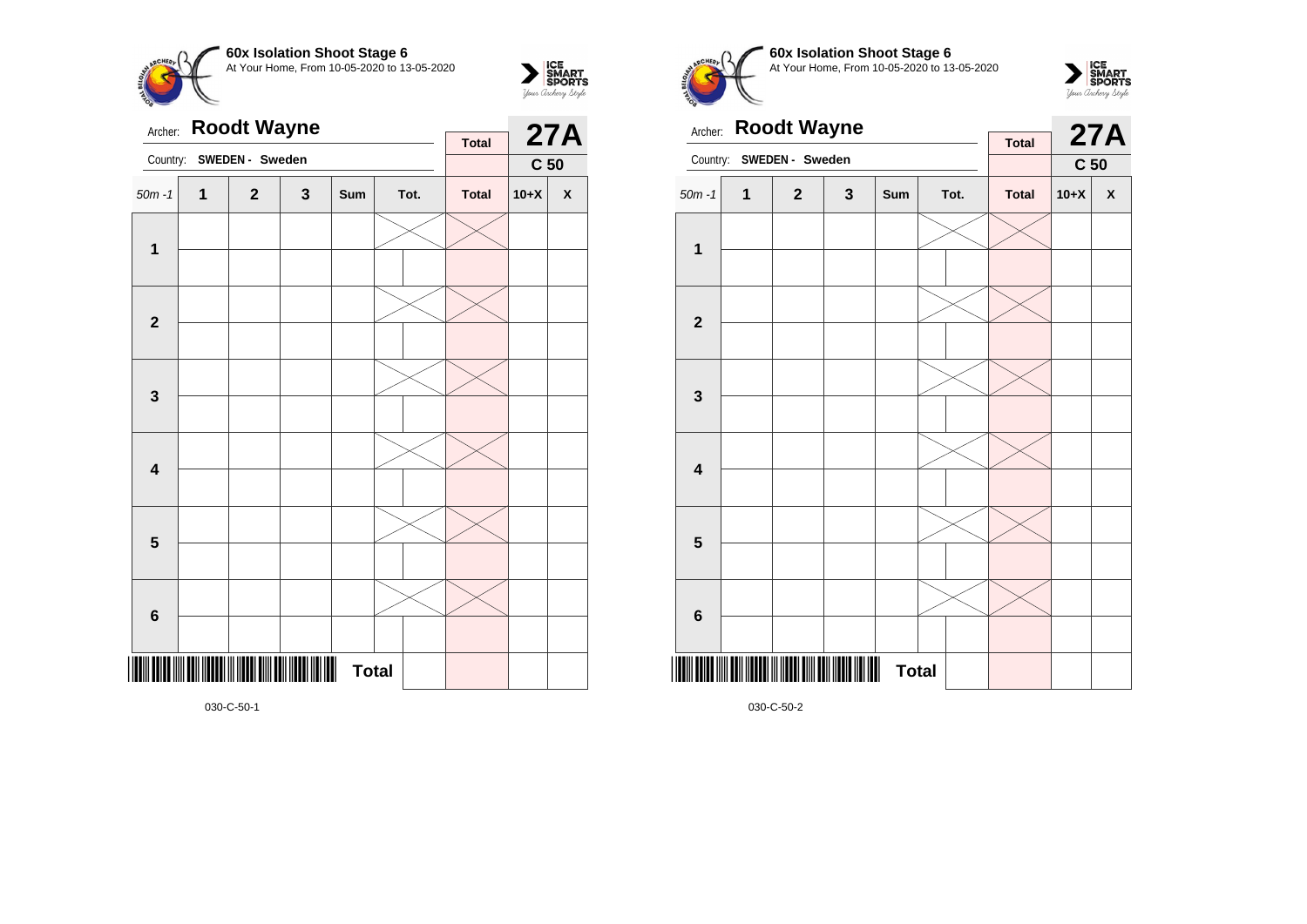



| Archer:                 |              | <b>Colijn Bart</b> |                         |     |    | <b>28A</b> |                          |            |              |
|-------------------------|--------------|--------------------|-------------------------|-----|----|------------|--------------------------|------------|--------------|
| Country:                |              | NL · Netherlands   |                         |     |    |            | <b>Total</b><br>$\bf{0}$ | <b>BST</b> |              |
| $ST-1$                  | $\mathbf{1}$ | $\mathbf{2}$       | 3                       | Sum |    | Tot.       | <b>Total</b>             | $10+X$     | X            |
| $\mathbf 1$             | 10           | 9                  | 8                       | 27  |    |            |                          | 1          |              |
|                         | 9            | 8                  | $\overline{\mathbf{4}}$ | 21  | 48 | 48         | 48                       |            |              |
| $\overline{2}$          | 9            | 8                  | 5                       | 22  |    |            |                          |            |              |
|                         | 10           | 9                  | 5                       | 24  | 46 | 94         | 94                       | 1          |              |
| 3                       | 9            | 8                  | $\overline{7}$          | 24  |    |            |                          |            |              |
|                         | 10           | 7                  | $\overline{7}$          | 24  | 48 | 142        | 142                      | 1          |              |
| $\overline{\mathbf{4}}$ | 9            | 9                  | 6                       | 24  |    |            |                          |            |              |
|                         | X            | 9                  | $\overline{7}$          | 26  | 50 | 192        | 192                      | 1          | $\mathbf{1}$ |
| 5                       | 9            | 8                  | 6                       | 23  |    |            |                          |            |              |
|                         | 9            | 8                  | $\overline{7}$          | 24  | 47 | 239        | 239                      |            |              |
| $6\phantom{1}6$         | 10           | 8                  | $\overline{7}$          | 25  |    |            |                          | 1          |              |
|                         | 9            | 8                  | $\overline{4}$          | 21  | 46 | 285        | 285                      |            |              |
| ║║║                     |              |                    | 285                     | 285 | 5  | 1          |                          |            |              |

031-B-ST-1



**60x Isolation Shoot Stage 6** At Your Home, From 10-05-2020 to 13-05-2020



| Archer:                 |                                                          | <b>Colijn Bart</b> |                         |     |    | <b>28A</b> |                     |            |              |
|-------------------------|----------------------------------------------------------|--------------------|-------------------------|-----|----|------------|---------------------|------------|--------------|
| Country:                |                                                          | NL - Netherlands   |                         |     |    |            | <b>Total</b><br>285 | <b>BST</b> |              |
| $ST-2$                  | 1                                                        | $\mathbf{2}$       | 3                       | Sum |    | Tot.       | <b>Total</b>        | $10+X$     | X            |
| 1                       | 9                                                        | 9                  | $\overline{4}$          | 22  |    |            |                     |            |              |
|                         | $\overline{7}$                                           | 6                  | 3                       | 16  | 38 | 38         | 323                 |            |              |
| $\mathbf{2}$            | 9                                                        | 9                  | 5                       | 23  |    |            |                     |            |              |
|                         | 9                                                        | 8                  | 7                       | 24  | 47 | 85         | 370                 |            |              |
| 3                       | 10                                                       | 9                  | $\overline{7}$          | 26  |    |            |                     | 1          |              |
|                         | 8                                                        | 7                  | $\overline{\mathbf{4}}$ | 19  | 45 | 130        | 415                 |            |              |
| $\overline{\mathbf{4}}$ | 9                                                        | 7                  | 6                       | 22  |    |            |                     |            |              |
|                         | 9                                                        | 8                  | $\overline{7}$          | 24  | 46 | 176        | 461                 |            |              |
| 5                       | 9                                                        | 6                  | 5                       | 20  |    |            |                     |            |              |
|                         | X                                                        | $\overline{7}$     | 5                       | 22  | 42 | 218        | 503                 | 1          | $\mathbf{1}$ |
| $6\phantom{1}6$         | 10                                                       | 8                  | 6                       | 24  |    |            |                     | 1          |              |
|                         | $\overline{7}$<br>$\overline{7}$<br>47<br>265<br>9<br>23 |                    |                         |     |    |            |                     |            |              |
| ║║║                     |                                                          |                    | 550                     | 3   | 1  |            |                     |            |              |

031-B-ST-2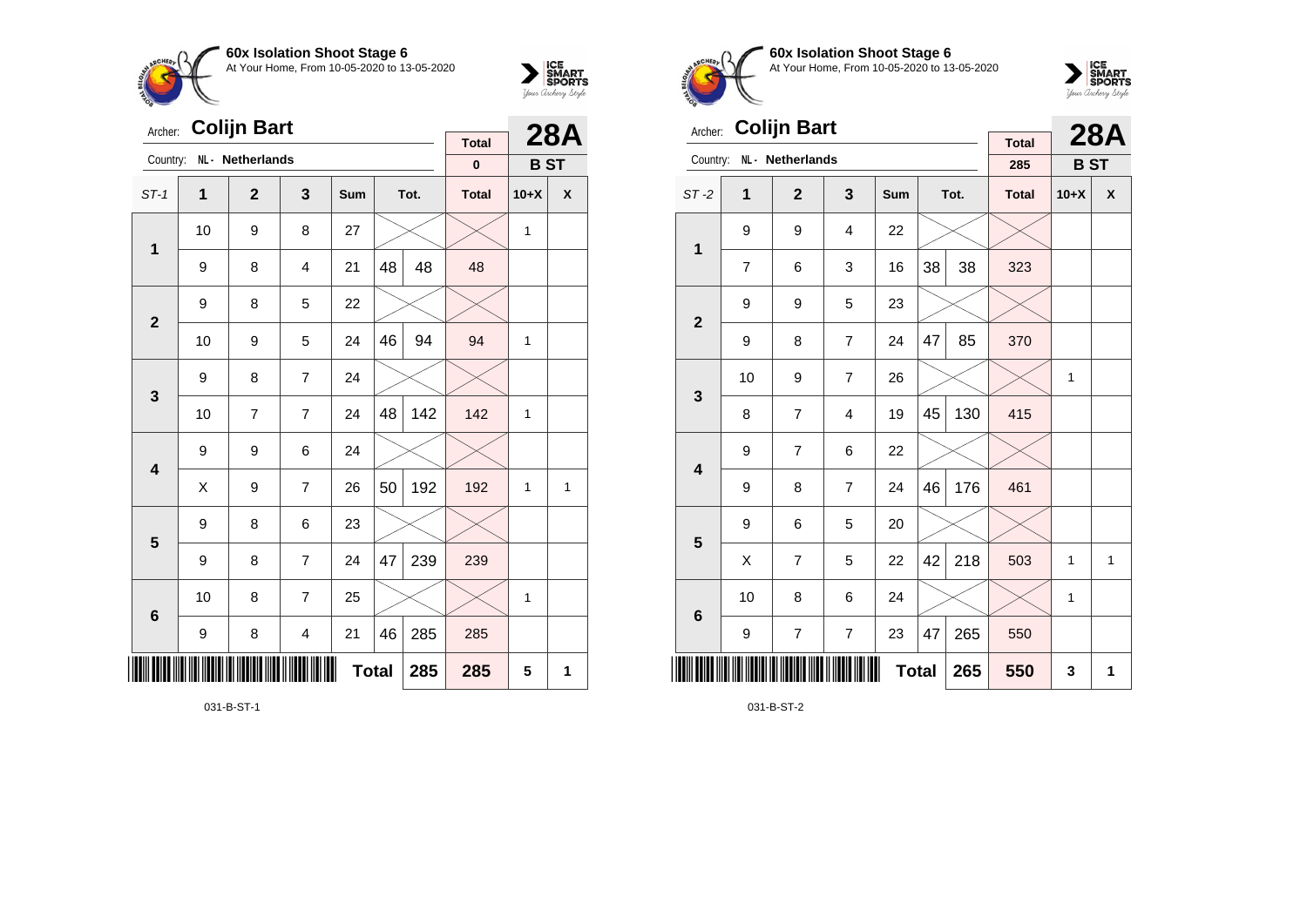



| Archer:         |                |                          | <b>Verheyen Ante</b> |              |    |      | <b>Total</b> |                | <b>29A</b> |
|-----------------|----------------|--------------------------|----------------------|--------------|----|------|--------------|----------------|------------|
| Country:        |                | <b>BELGIUM - Belgium</b> |                      |              |    |      | $\pmb{0}$    | R 60           |            |
| $60m - 1$       | 1              | $\overline{2}$           | 3                    | Sum          |    | Tot. | <b>Total</b> | $10+X$         | X          |
| $\mathbf{1}$    | 9              | 9                        | 8                    | 26           |    |      |              |                |            |
|                 | $\overline{7}$ | 4                        | 4                    | 15           | 41 | 41   | 41           |                |            |
| $\overline{2}$  | X              | 10                       | 8                    | 28           |    |      |              | $\overline{2}$ | 1          |
|                 | 8              | 7                        | $\overline{4}$       | 19           | 47 | 88   | 88           |                |            |
| 3               | 9              | 9                        | 9                    | 27           |    |      |              |                |            |
|                 | 8              | 7                        | 7                    | 22           | 49 | 137  | 137          |                |            |
| 4               | 9              | 9                        | 7                    | 25           |    |      |              |                |            |
|                 | 7              | $\overline{7}$           | $\overline{7}$       | 21           | 46 | 183  | 183          |                |            |
| 5               | 9              | 9                        | 8                    | 26           |    |      |              |                |            |
|                 | 8              | 6                        | 6                    | 20           | 46 | 229  | 229          |                |            |
| $6\phantom{1}6$ | 10             | 7                        | 6                    | 23           |    |      |              | 1              |            |
|                 | 6              | 6                        | M                    | 12           | 35 | 264  | 264          |                |            |
|                 |                |                          |                      | <b>Total</b> |    | 264  | 264          | 3              | 1          |

032-R-60-1



**60x Isolation Shoot Stage 6** At Your Home, From 10-05-2020 to 13-05-2020



| Archer:                 |                | <b>Verheyen Ante</b>     |                |            |              |      |                     |                | <b>29A</b> |
|-------------------------|----------------|--------------------------|----------------|------------|--------------|------|---------------------|----------------|------------|
| Country:                |                | <b>BELGIUM - Belgium</b> |                |            |              |      | <b>Total</b><br>264 | R 60           |            |
| 60m-2                   | 1              | $\overline{2}$           | 3              | <b>Sum</b> |              | Tot. | <b>Total</b>        | $10+X$         | X          |
| 1                       | 9              | 9                        | 9              | 27         |              |      |                     |                |            |
|                         | 8              | 7                        | 5              | 20         | 47           | 47   | 311                 |                |            |
| $\overline{2}$          | 10             | 9                        | 8              | 27         |              |      |                     | $\mathbf{1}$   |            |
|                         | 8              | 7                        | $\overline{7}$ | 22         | 49           | 96   | 360                 |                |            |
| 3                       | 10             | 8                        | $\overline{7}$ | 25         |              |      |                     | 1              |            |
|                         | $\overline{7}$ | 6                        | 5              | 18         | 43           | 139  | 403                 |                |            |
| $\overline{\mathbf{A}}$ | 9              | 8                        | 8              | 25         |              |      |                     |                |            |
|                         | 8              | 7                        | 6              | 21         | 46           | 185  | 449                 |                |            |
| 5                       | 9              | 9                        | $\overline{7}$ | 25         |              |      |                     |                |            |
|                         | 7              | 3                        | $\overline{c}$ | 12         | 37           | 222  | 486                 |                |            |
| $6\phantom{1}6$         | 9              | 9                        | 8              | 26         |              |      |                     |                |            |
|                         | 8              | 8                        | $\overline{7}$ | 23         | 49           | 271  | 535                 |                |            |
|                         |                |                          |                |            | <b>Total</b> | 271  | 535                 | $\overline{2}$ | 0          |

032-R-60-2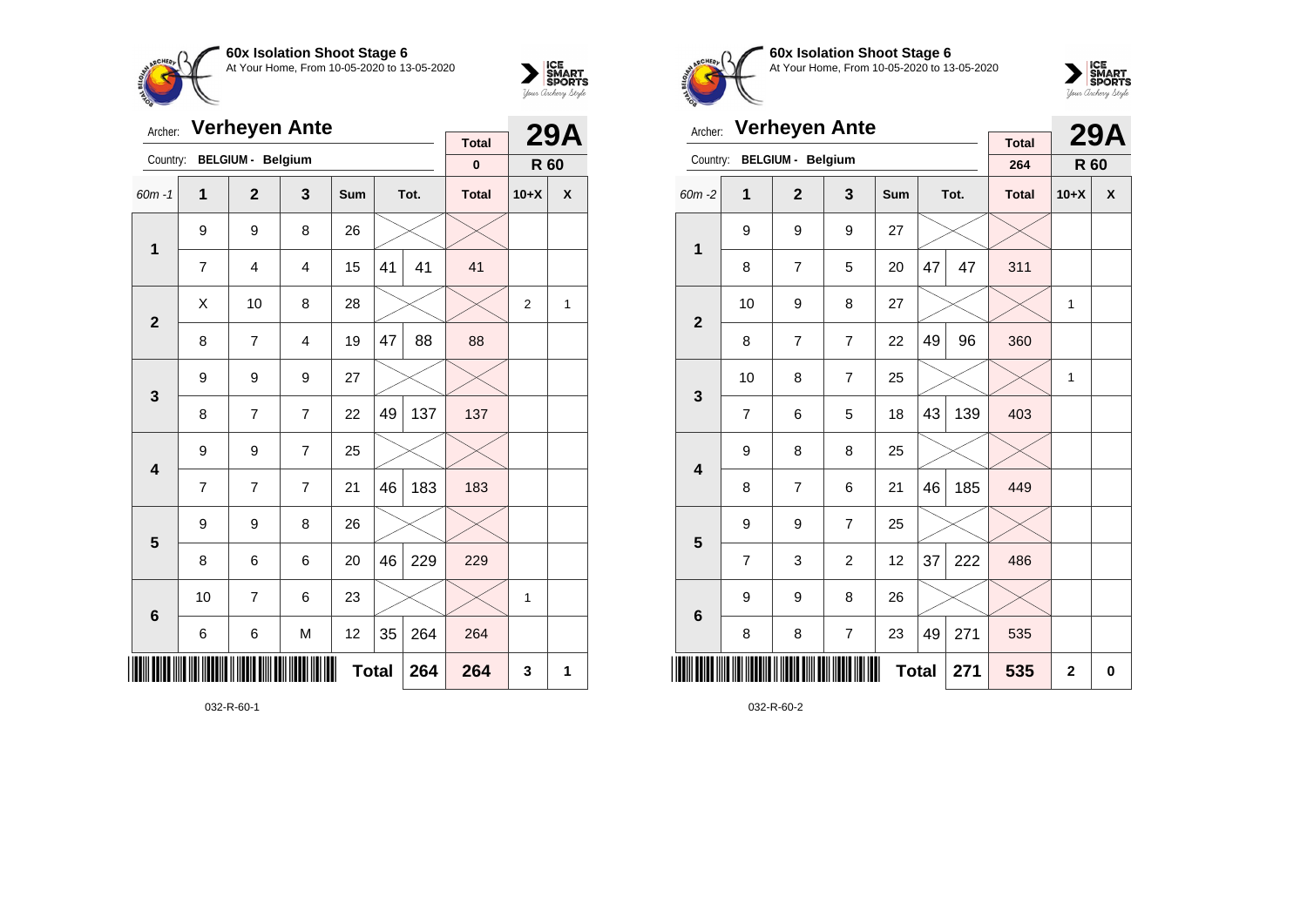



| Archer:         |    | <b>Belmans Marc</b>      |    |              |    |      | <b>Total</b> |                | <b>30A</b>       |
|-----------------|----|--------------------------|----|--------------|----|------|--------------|----------------|------------------|
| Country:        |    | <b>BELGIUM - Belgium</b> |    |              |    |      | $\pmb{0}$    | C ST           |                  |
| $ST-1$          | 1  | $\overline{2}$           | 3  | Sum          |    | Tot. | <b>Total</b> | $10+X$         | X                |
| 1               | X  | X                        | 10 | 30           |    |      |              | 3              | $\overline{2}$   |
|                 | 10 | 10                       | 9  | 29           | 59 | 59   | 59           | $\overline{2}$ |                  |
| $\overline{2}$  | X  | Χ                        | 10 | 30           |    |      |              | 3              | $\boldsymbol{2}$ |
|                 | 9  | 9                        | 9  | 27           | 57 | 116  | 116          |                |                  |
| 3               | X  | 10                       | 10 | 30           |    |      |              | 3              | 1                |
|                 | 9  | 9                        | 9  | 27           | 57 | 173  | 173          |                |                  |
| 4               | Χ  | Χ                        | X  | 30           |    |      |              | 3              | 3                |
|                 | 10 | 9                        | 9  | 28           | 58 | 231  | 231          | 1              |                  |
| 5               | X  | X                        | 10 | 30           |    |      |              | 3              | 2                |
|                 | 10 | 9                        | 9  | 28           | 58 | 289  | 289          | 1              |                  |
| $6\phantom{1}6$ | X  | Χ                        | 10 | 30           |    |      |              | 3              | $\overline{2}$   |
|                 | 10 | 10                       | 9  | 29           | 59 | 348  | 348          | 2              |                  |
|                 |    |                          |    | <b>Total</b> |    | 348  | 348          | 24             | 12               |

033-C-ST-1



**60x Isolation Shoot Stage 6** At Your Home, From 10-05-2020 to 13-05-2020



| Archer:         |    | <b>Belmans Marc</b>      |    |     |              |      |                     |        | <b>30A</b>     |
|-----------------|----|--------------------------|----|-----|--------------|------|---------------------|--------|----------------|
| Country:        |    | <b>BELGIUM - Belgium</b> |    |     |              |      | <b>Total</b><br>348 | C ST   |                |
| $ST-2$          | 1  | $\overline{2}$           | 3  | Sum |              | Tot. | <b>Total</b>        | $10+X$ | X              |
| 1               | X  | 10                       | 10 | 30  |              |      |                     | 3      | 1              |
|                 | 10 | 10                       | 10 | 30  | 60           | 60   | 408                 | 3      |                |
| $\overline{2}$  | X  | X                        | 10 | 30  |              |      |                     | 3      | $\overline{2}$ |
|                 | 10 | 9                        | 8  | 27  | 57           | 117  | 465                 | 1      |                |
| 3               | X  | X                        | 10 | 30  |              |      |                     | 3      | $\overline{2}$ |
|                 | 10 | 9                        | 8  | 27  | 57           | 174  | 522                 | 1      |                |
| 4               | X  | 10                       | 10 | 30  |              |      |                     | 3      | $\mathbf{1}$   |
|                 | 10 | 10                       | 10 | 30  | 60           | 234  | 582                 | 3      |                |
| 5               | X  | X                        | 10 | 30  |              |      |                     | 3      | $\overline{2}$ |
|                 | 10 | 9                        | 9  | 28  | 58           | 292  | 640                 | 1      |                |
| $6\phantom{1}6$ | X  | Χ                        | X  | 30  |              |      |                     | 3      | 3              |
|                 | 10 | 9                        | 9  | 28  | 58           | 350  | 698                 | 1      |                |
| ║║║             |    |                          |    |     | <b>Total</b> | 350  | 698                 | 28     | 11             |

033-C-ST-2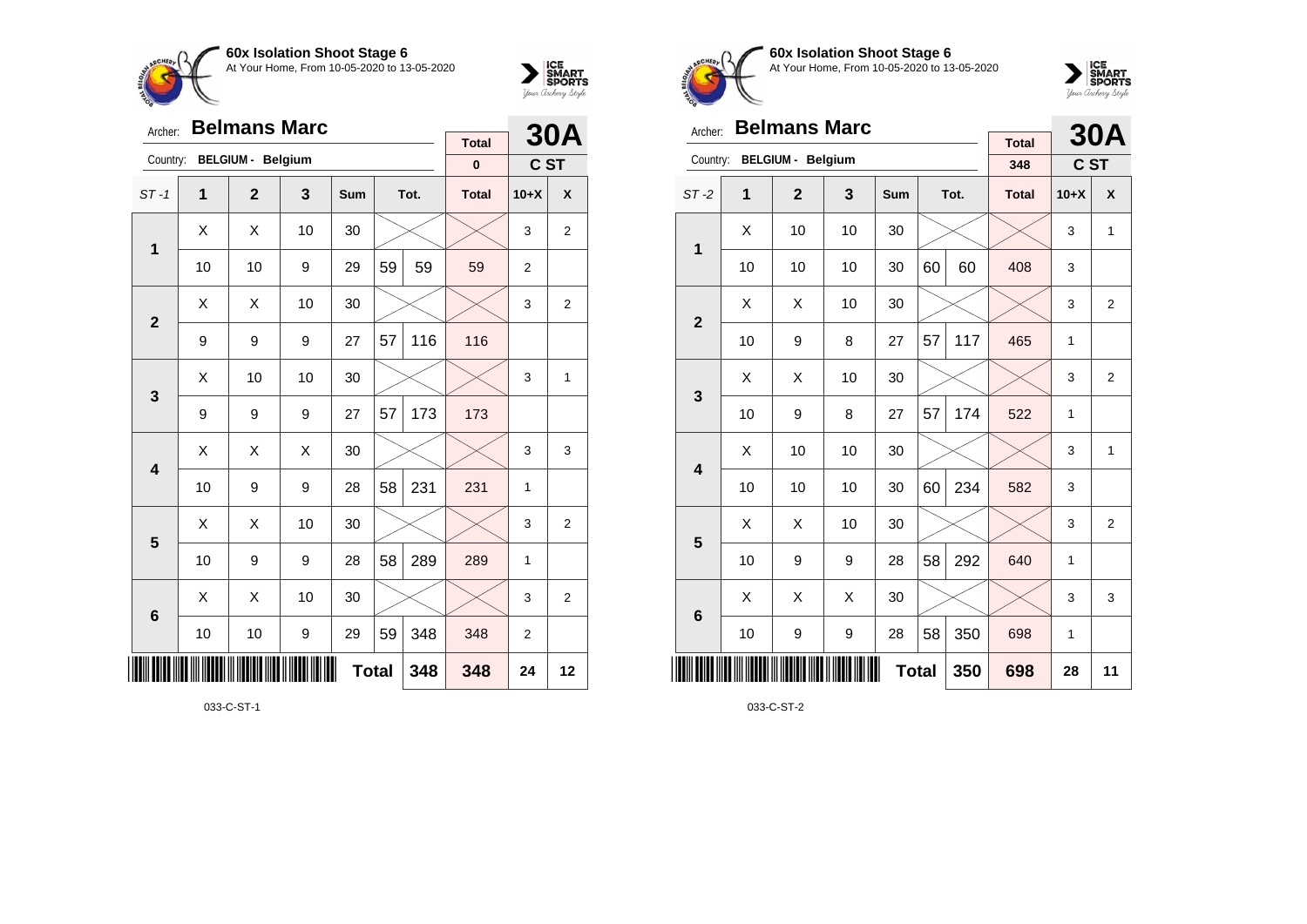



| Archer:         |    |                 | <b>Gauthé Christine</b> |            |              |      |                          |                | <b>31A</b> |
|-----------------|----|-----------------|-------------------------|------------|--------------|------|--------------------------|----------------|------------|
| Country:        |    | FRANCE - France |                         |            |              |      | <b>Total</b><br>$\bf{0}$ | <b>BB</b>      |            |
|                 |    |                 |                         |            |              |      |                          |                |            |
| $50m - 1$       | 1  | $\mathbf{2}$    | 3                       | <b>Sum</b> |              | Tot. | <b>Total</b>             | $10+X$         | X          |
| 1               | X  | 9               | 9                       | 28         |              |      |                          | 1              | 1          |
|                 | 9  | 8               | 8                       | 25         | 53           | 53   | 53                       |                |            |
| $\overline{2}$  | 10 | 10              | 9                       | 29         |              |      |                          | $\overline{2}$ |            |
|                 | 9  | 8               | 8                       | 25         | 54           | 107  | 107                      |                |            |
| 3               | 10 | 9               | 9                       | 28         |              |      |                          | 1              |            |
|                 | 8  | 8               | $\overline{7}$          | 23         | 51           | 158  | 158                      |                |            |
| 4               | Χ  | 10              | 9                       | 29         |              |      |                          | $\overline{2}$ | 1          |
|                 | 9  | 8               | 8                       | 25         | 54           | 212  | 212                      |                |            |
| 5               | X  | 10              | 9                       | 29         |              |      |                          | 2              | 1          |
|                 | 9  | 7               | $\overline{7}$          | 23         | 52           | 264  | 264                      |                |            |
| $6\phantom{1}6$ | Χ  | 10              | 9                       | 29         |              |      |                          | $\overline{2}$ | 1          |
|                 | 9  | 8               | 7                       | 24         | 53           | 317  | 317                      |                |            |
| ║║║             |    |                 |                         |            | <b>Total</b> | 317  | 317                      | 10             | 4          |

034-B-BB-1



**60x Isolation Shoot Stage 6** At Your Home, From 10-05-2020 to 13-05-2020



| Archer:                 |                  | <b>Gauthé Christine</b> |    |     |              |      | <b>Total</b> |                | <b>31A</b>   |
|-------------------------|------------------|-------------------------|----|-----|--------------|------|--------------|----------------|--------------|
| Country:                |                  | FRANCE - France         |    |     |              |      | 317          | <b>BB</b>      |              |
| $50m - 2$               | 1                | $\overline{2}$          | 3  | Sum |              | Tot. | <b>Total</b> | $10+X$         | X            |
| 1                       | X                | 9                       | 8  | 27  |              |      |              | 1              | $\mathbf{1}$ |
|                         | 8                | 8                       | 8  | 24  | 51           | 51   | 368          |                |              |
| $\overline{\mathbf{2}}$ | X                | 10                      | 9  | 29  |              |      |              | $\overline{2}$ | $\mathbf{1}$ |
|                         | 9                | 8                       | 7  | 24  | 53           | 104  | 421          |                |              |
| 3                       | 10               | 10                      | 9  | 29  |              |      |              | 2              |              |
|                         | 9                | 9                       | 8  | 26  | 55           | 159  | 476          |                |              |
| 4                       | 10               | 10                      | 10 | 30  |              |      |              | 3              |              |
|                         | 9                | 8                       | 8  | 25  | 55           | 214  | 531          |                |              |
| 5                       | X                | 9                       | 9  | 28  |              |      |              | 1              | 1            |
|                         | 8                | 8                       | 7  | 23  | 51           | 265  | 582          |                |              |
| $6\phantom{1}6$         | 10               | 9                       | 9  | 28  |              |      |              | 1              |              |
|                         | $\boldsymbol{9}$ | 8                       | 8  | 25  | 53           | 318  | 635          |                |              |
| ∭                       |                  |                         |    |     | <b>Total</b> | 318  | 635          | 10             | 3            |

034-B-BB-2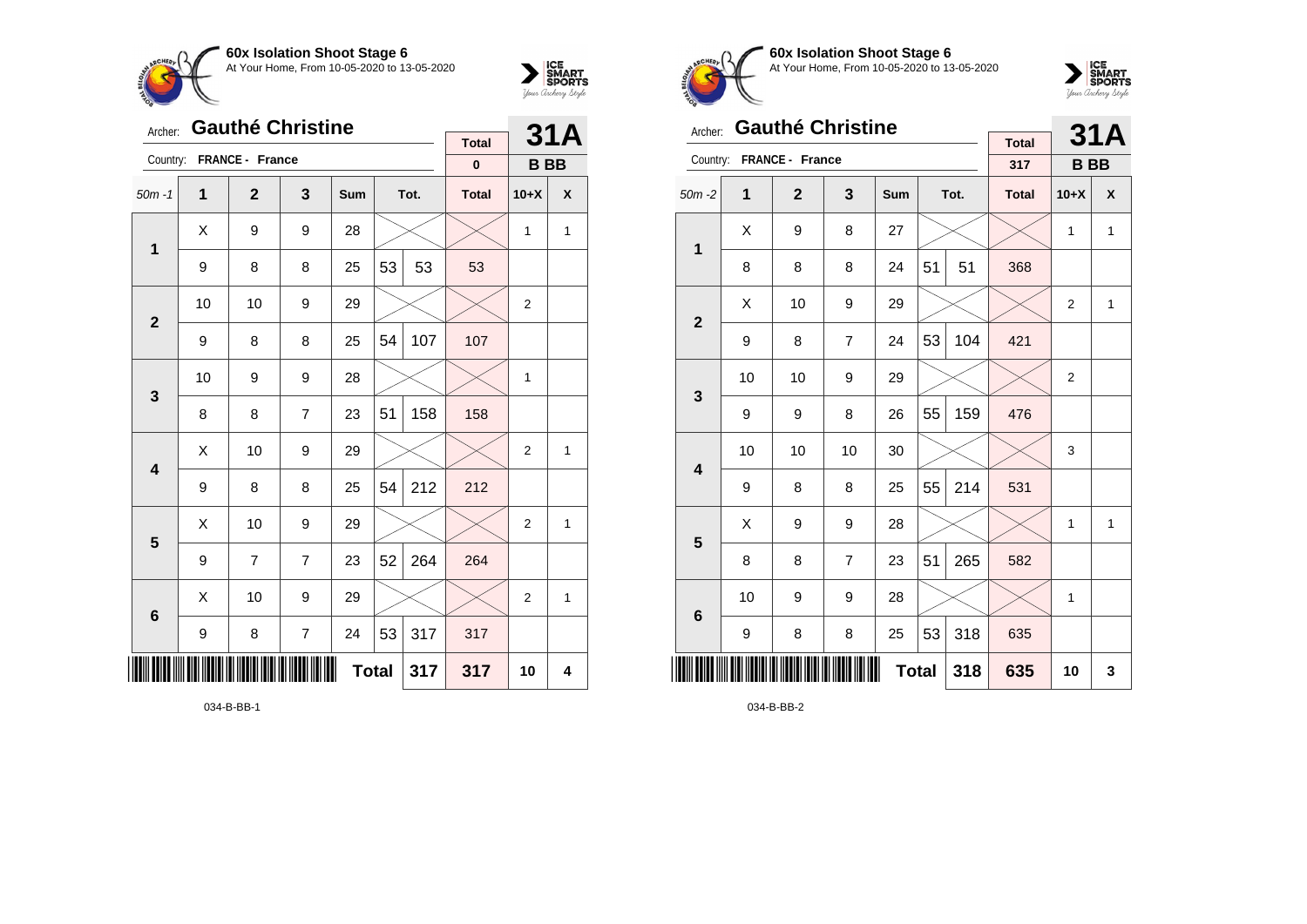



| Archer:        |    |                          | <b>Destrooper Charlotte</b> |              |    |      |                             |                | <b>32A</b>  |
|----------------|----|--------------------------|-----------------------------|--------------|----|------|-----------------------------|----------------|-------------|
| Country:       |    | <b>BELGIUM - Belgium</b> |                             |              |    |      | <b>Total</b><br>$\mathbf 0$ | <b>R70</b>     |             |
| $70m - 1$      | 1  | $\overline{2}$           | 3                           | Sum          |    | Tot. | <b>Total</b>                | $10+X$         | X           |
| $\mathbf 1$    | X  | 10                       | 10                          | 30           |    |      |                             | 3              | 1           |
|                | 9  | 9                        | 8                           | 26           | 56 | 56   | 56                          |                |             |
| $\overline{2}$ | 10 | 10                       | 8                           | 28           |    |      |                             | $\overline{2}$ |             |
|                | 8  | 7                        | $\overline{7}$              | 22           | 50 | 106  | 106                         |                |             |
| 3              | 10 | 10                       | 9                           | 29           |    |      |                             | $\overline{2}$ |             |
|                | 9  | 9                        | 7                           | 25           | 54 | 160  | 160                         |                |             |
| 4              | X  | 9                        | 9                           | 28           |    |      |                             | 1              | 1           |
|                | 9  | 9                        | 8                           | 26           | 54 | 214  | 214                         |                |             |
| 5              | 9  | 8                        | 8                           | 25           |    |      |                             |                |             |
|                | 8  | 7                        | 6                           | 21           | 46 | 260  | 260                         |                |             |
| 6              | 9  | 8                        | 8                           | 25           |    |      |                             |                |             |
|                | 8  | 7                        | 6                           | 21           | 46 | 306  | 306                         |                |             |
|                |    |                          |                             | <b>Total</b> |    | 306  | 306                         | 8              | $\mathbf 2$ |

043-R-70-1



**60x Isolation Shoot Stage 6** At Your Home, From 10-05-2020 to 13-05-2020



| Archer:                 |    | <b>Destrooper Charlotte</b> |                |     |              |      | <b>Total</b> |                | <b>32A</b> |
|-------------------------|----|-----------------------------|----------------|-----|--------------|------|--------------|----------------|------------|
| Country:                |    | <b>BELGIUM - Belgium</b>    |                |     |              |      | 306          | <b>R70</b>     |            |
| $70m - 2$               | 1  | $\overline{2}$              | 3              | Sum |              | Tot. | <b>Total</b> | $10+X$         | X          |
| 1                       | 10 | 9                           | 9              | 28  |              |      |              | 1              |            |
|                         | 9  | 8                           | $\overline{7}$ | 24  | 52           | 52   | 358          |                |            |
| $\overline{2}$          | 10 | 10                          | 9              | 29  |              |      |              | $\overline{2}$ |            |
|                         | 8  | 8                           | 8              | 24  | 53           | 105  | 411          |                |            |
| 3                       | X  | 10                          | 9              | 29  |              |      |              | $\overline{2}$ | 1          |
|                         | 9  | 8                           | $\overline{7}$ | 24  | 53           | 158  | 464          |                |            |
| $\overline{\mathbf{4}}$ | 9  | 9                           | 8              | 26  |              |      |              |                |            |
|                         | 7  | 7                           | 7              | 21  | 47           | 205  | 511          |                |            |
| 5                       | 9  | 9                           | 9              | 27  |              |      |              |                |            |
|                         | 9  | 8                           | 6              | 23  | 50           | 255  | 561          |                |            |
| $6\phantom{1}6$         | 10 | 10                          | 9              | 29  |              |      |              | $\overline{2}$ |            |
|                         | 9  | 9                           | 9              | 27  | 56           | 311  | 617          |                |            |
| ║║                      |    |                             |                |     | <b>Total</b> | 311  | 617          | $\overline{7}$ | 1          |

043-R-70-2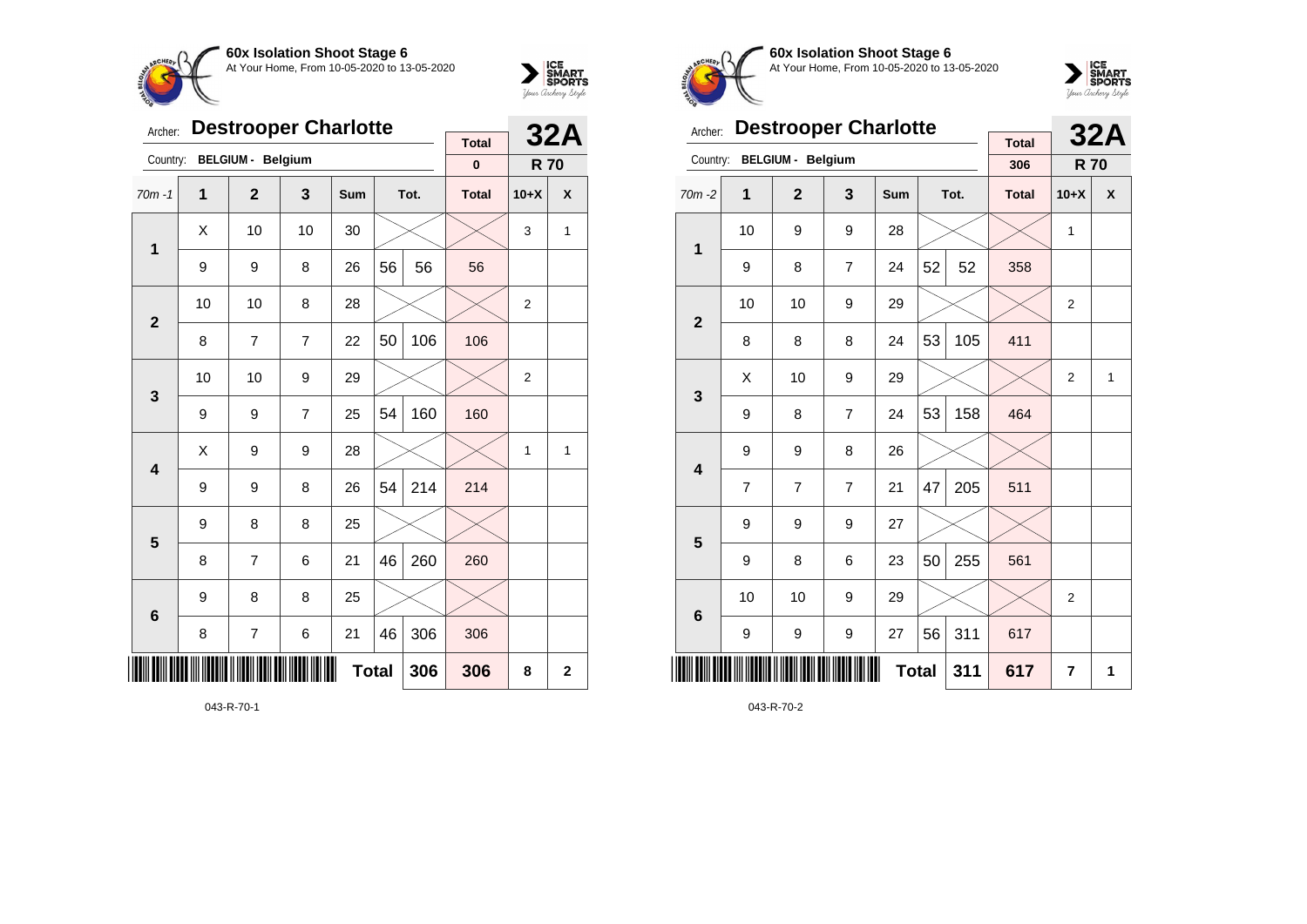



| Archer:                 |   |                           | <b>Kentrop Adam</b> |              |      | <b>Total</b> |        | <b>33A</b> |
|-------------------------|---|---------------------------|---------------------|--------------|------|--------------|--------|------------|
| Country:                |   | <b>UK-</b> United Kingdom |                     |              |      |              | C ST   |            |
| $ST-1$                  | 1 | $\mathbf{2}$              | 3                   | Sum          | Tot. | <b>Total</b> | $10+X$ | X          |
| $\mathbf 1$             |   |                           |                     |              |      |              |        |            |
| $\mathbf{2}$            |   |                           |                     |              |      |              |        |            |
| 3                       |   |                           |                     |              |      |              |        |            |
| $\overline{\mathbf{4}}$ |   |                           |                     |              |      |              |        |            |
| 5                       |   |                           |                     |              |      |              |        |            |
| $6\phantom{1}6$         |   |                           |                     |              |      |              |        |            |
|                         |   |                           |                     | <b>Total</b> |      |              |        |            |

**60x Isolation Shoot Stage 6** At Your Home, From 10-05-2020 to 13-05-2020



| Archer:                 |             | <b>Kentrop Adam</b>       |                |              |      | <b>Total</b> |        | <b>33A</b> |
|-------------------------|-------------|---------------------------|----------------|--------------|------|--------------|--------|------------|
| Country:                |             | <b>UK- United Kingdom</b> |                |              |      |              | C ST   |            |
| $ST-2$                  | $\mathbf 1$ | $\mathbf{2}$              | 3              | Sum          | Tot. | <b>Total</b> | $10+X$ | X          |
| $\mathbf{1}$            |             |                           |                |              |      |              |        |            |
|                         |             |                           |                |              |      |              |        |            |
|                         |             |                           |                |              |      |              |        |            |
| $\overline{\mathbf{2}}$ |             |                           |                |              |      |              |        |            |
|                         |             |                           |                |              |      |              |        |            |
| $\mathbf{3}$            |             |                           |                |              |      |              |        |            |
|                         |             |                           |                |              |      |              |        |            |
| $\overline{\mathbf{4}}$ |             |                           |                |              |      |              |        |            |
|                         |             |                           |                |              |      |              |        |            |
| 5                       |             |                           |                |              |      |              |        |            |
|                         |             |                           |                |              |      |              |        |            |
| $6\phantom{1}6$         |             |                           |                |              |      |              |        |            |
|                         |             |                           | $\blacksquare$ | <b>Total</b> |      |              |        |            |

036-C-ST-2

036-C-ST-1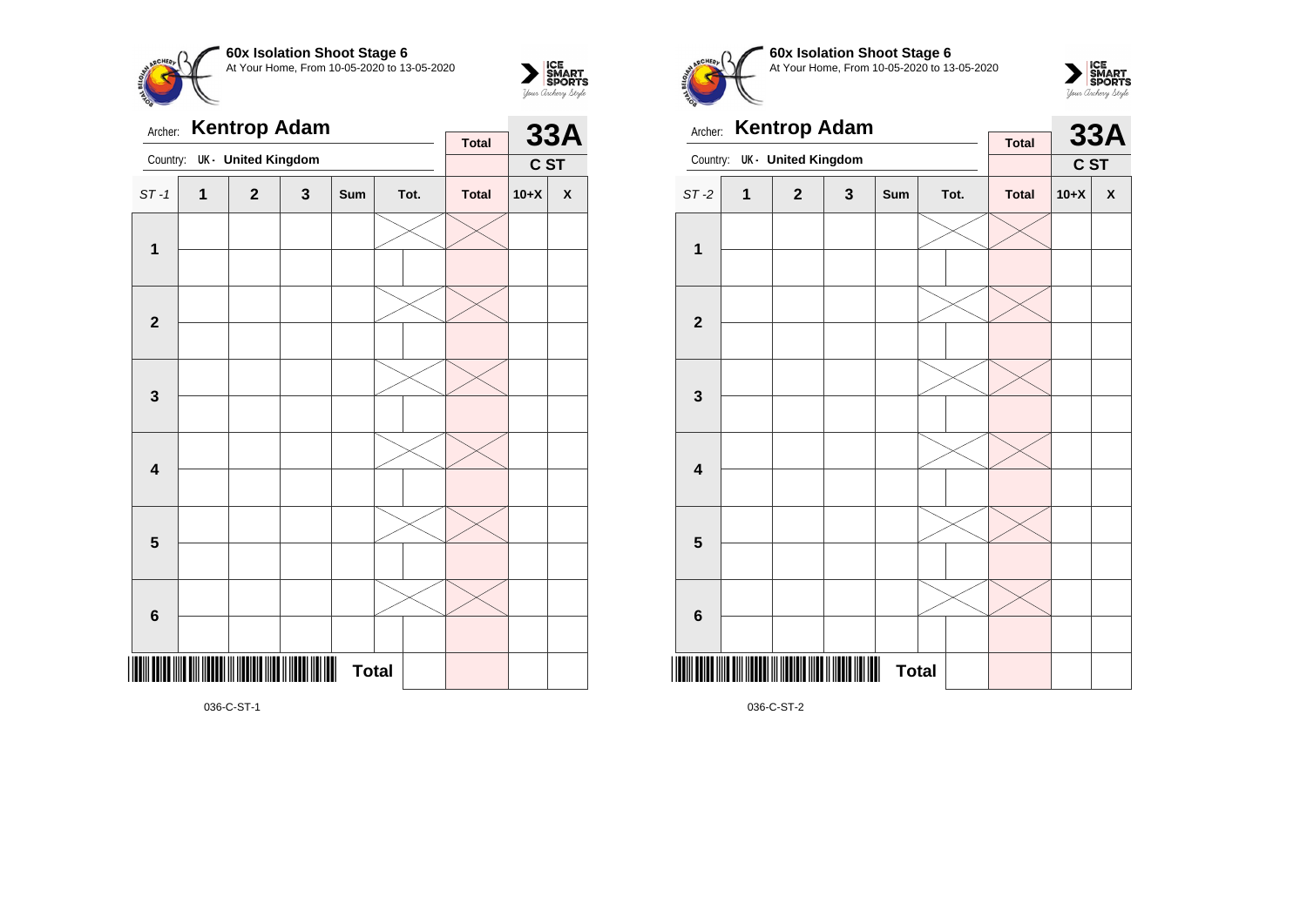



| Archer:                 |              | <b>Voortmans Ben</b> |   |              |      | <b>Total</b> |                 | <b>34A</b>         |
|-------------------------|--------------|----------------------|---|--------------|------|--------------|-----------------|--------------------|
| Country:                |              | BELGIUM - Belgium    |   |              |      |              | C <sub>50</sub> |                    |
| $50m - 1$               | $\mathbf{1}$ | $\overline{2}$       | 3 | Sum          | Tot. | <b>Total</b> | $10+X$          | $\pmb{\mathsf{X}}$ |
| 1                       |              |                      |   |              |      |              |                 |                    |
| $\overline{2}$          |              |                      |   |              |      |              |                 |                    |
| $\mathbf{3}$            |              |                      |   |              |      |              |                 |                    |
| $\overline{\mathbf{4}}$ |              |                      |   |              |      |              |                 |                    |
| 5                       |              |                      |   |              |      |              |                 |                    |
| $6\phantom{1}6$         |              |                      |   |              |      |              |                 |                    |
|                         |              |                      |   | <b>Total</b> |      |              |                 |                    |

**60x Isolation Shoot Stage 6** At Your Home, From 10-05-2020 to 13-05-2020



| Archer:                 |              | <b>Voortmans Ben</b>     |              |                   |      |              |                 | <b>34A</b>   |
|-------------------------|--------------|--------------------------|--------------|-------------------|------|--------------|-----------------|--------------|
| Country:                |              | <b>BELGIUM - Belgium</b> |              |                   |      | <b>Total</b> | C <sub>50</sub> |              |
| $50m - 1$               | $\mathbf{1}$ | $\mathbf{2}$             | $\mathbf{3}$ | Sum               | Tot. | <b>Total</b> | $10+X$          | $\mathbf{x}$ |
| $\mathbf{1}$            |              |                          |              |                   |      |              |                 |              |
|                         |              |                          |              |                   |      |              |                 |              |
| $\overline{2}$          |              |                          |              |                   |      |              |                 |              |
|                         |              |                          |              |                   |      |              |                 |              |
|                         |              |                          |              |                   |      |              |                 |              |
| $\mathbf{3}$            |              |                          |              |                   |      |              |                 |              |
|                         |              |                          |              |                   |      |              |                 |              |
| $\overline{\mathbf{4}}$ |              |                          |              |                   |      |              |                 |              |
|                         |              |                          |              |                   |      |              |                 |              |
| 5                       |              |                          |              |                   |      |              |                 |              |
|                         |              |                          |              |                   |      |              |                 |              |
| $\bf 6$                 |              |                          |              |                   |      |              |                 |              |
|                         |              |                          |              | Ш<br><b>Total</b> |      |              |                 |              |

037-C-50-1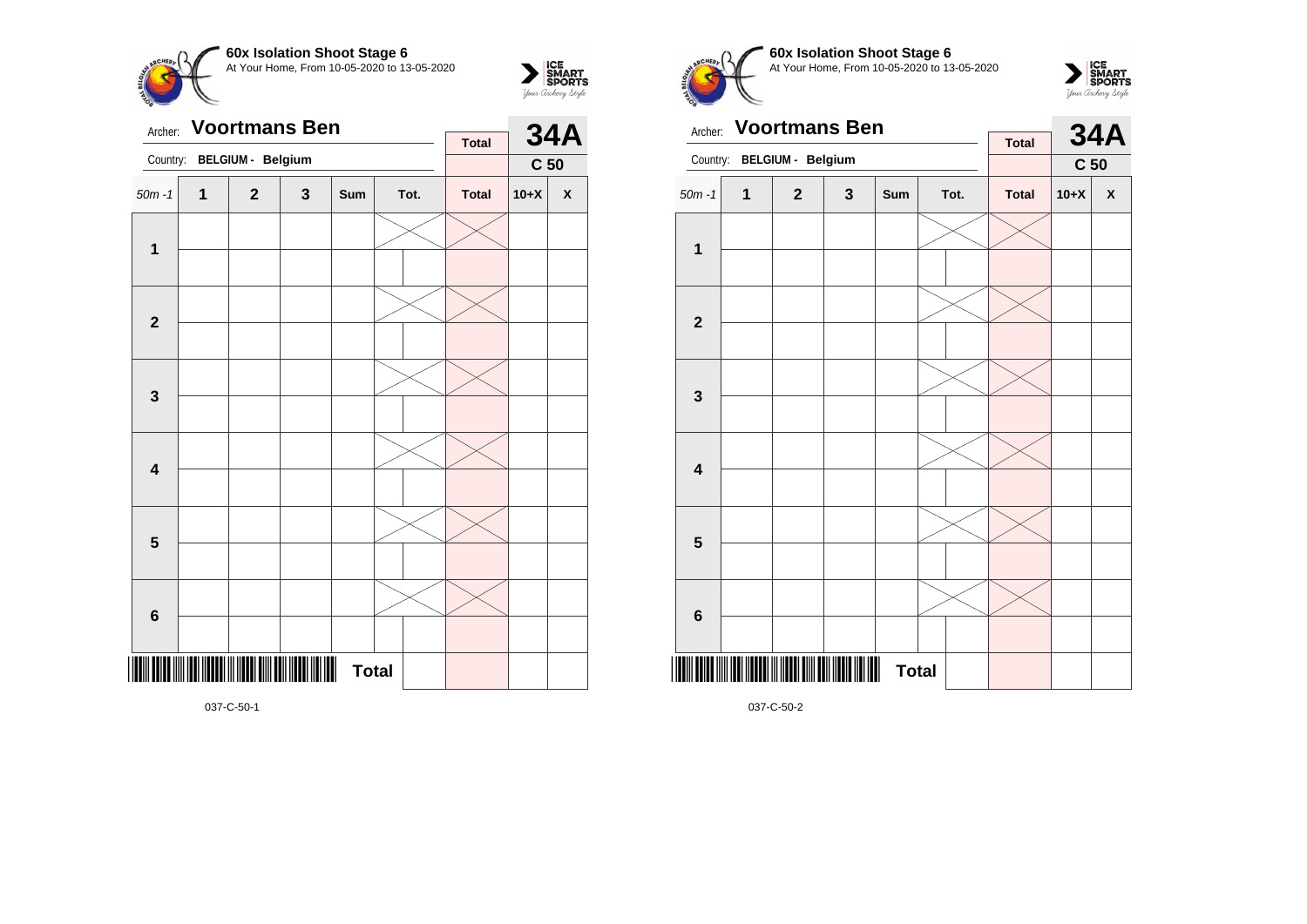



| Archer:                 |    | <b>Feybesse Jean François</b> |     |     |    | <b>35A</b> |              |                 |              |
|-------------------------|----|-------------------------------|-----|-----|----|------------|--------------|-----------------|--------------|
| Country:                |    | FRANCE - France               |     |     |    |            | <b>Total</b> |                 |              |
|                         |    |                               |     |     |    |            | $\pmb{0}$    | C <sub>50</sub> |              |
| $50m - 1$               | 1  | $\mathbf{2}$                  | 3   | Sum |    | Tot.       | <b>Total</b> | $10+X$          | X            |
| $\mathbf{1}$            | X  | 10                            | 10  | 30  |    |            |              | 3               | 1            |
|                         | 10 | 10                            | 9   | 29  | 59 | 59         | 59           | $\overline{2}$  |              |
| $\overline{2}$          | Χ  | 10                            | 10  | 30  |    |            |              | 3               | $\mathbf{1}$ |
|                         | 9  | 9                             | 8   | 26  | 56 | 115        | 115          |                 |              |
| 3                       | Χ  | 10                            | 10  | 30  |    |            |              | 3               | $\mathbf{1}$ |
|                         | 10 | 9                             | 8   | 27  | 57 | 172        | 172          | 1               |              |
| $\overline{\mathbf{4}}$ | X  | 10                            | 10  | 30  |    |            |              | 3               | 1            |
|                         | 10 | 9                             | 9   | 28  | 58 | 230        | 230          | 1               |              |
| 5                       | 10 | 10                            | 10  | 30  |    |            |              | 3               |              |
|                         | 9  | 9                             | 10  | 28  | 58 | 288        | 288          | 1               |              |
| $6\phantom{1}6$         | 10 | 10                            | 10  | 30  |    |            |              | 3               |              |
|                         | 9  | 8                             | 10  | 27  | 57 | 345        | 345          | 1               |              |
| IIII                    |    |                               | 345 | 24  | 4  |            |              |                 |              |



**60x Isolation Shoot Stage 6** At Your Home, From 10-05-2020 to 13-05-2020



| Archer:         |    | <b>Feybesse Jean François</b> |    |              |    | <b>35A</b> |                     |                 |                |
|-----------------|----|-------------------------------|----|--------------|----|------------|---------------------|-----------------|----------------|
| Country:        |    | FRANCE - France               |    |              |    |            | <b>Total</b><br>345 | C <sub>50</sub> |                |
| $50m - 1$       | 1  | $\overline{2}$                | 3  | Sum          |    | Tot.       | <b>Total</b>        | $10+X$          | X              |
| 1               | 10 | 10                            | 10 | 30           |    |            |                     | 3               |                |
|                 | 10 | 9                             | 9  | 28           | 58 | 58         | 403                 | 1               |                |
| $\overline{2}$  | X  | 10                            | 10 | 30           |    |            |                     | 3               | $\mathbf{1}$   |
|                 | 10 | 10                            | 8  | 28           | 58 | 116        | 461                 | $\overline{2}$  |                |
| 3               | X  | X                             | 10 | 30           |    |            |                     | 3               | $\overline{2}$ |
|                 | 9  | 9                             | 8  | 26           | 56 | 172        | 517                 |                 |                |
| 4               | X  | X                             | 9  | 29           |    |            |                     | $\overline{2}$  | 2              |
|                 | 9  | 9                             | 8  | 26           | 55 | 227        | 572                 |                 |                |
| 5               | X  | X                             | 10 | 30           |    |            |                     | 3               | 2              |
|                 | 9  | 9                             | 8  | 26           | 56 | 283        | 628                 |                 |                |
| $6\phantom{1}6$ | X  | X                             | X  | 30           |    |            |                     | 3               | 3              |
|                 | 10 | 9                             | 9  | 28           | 58 | 341        | 686                 | 1               |                |
| ║║║             |    |                               |    | <b>Total</b> |    | 341        | 686                 | 21              | 10             |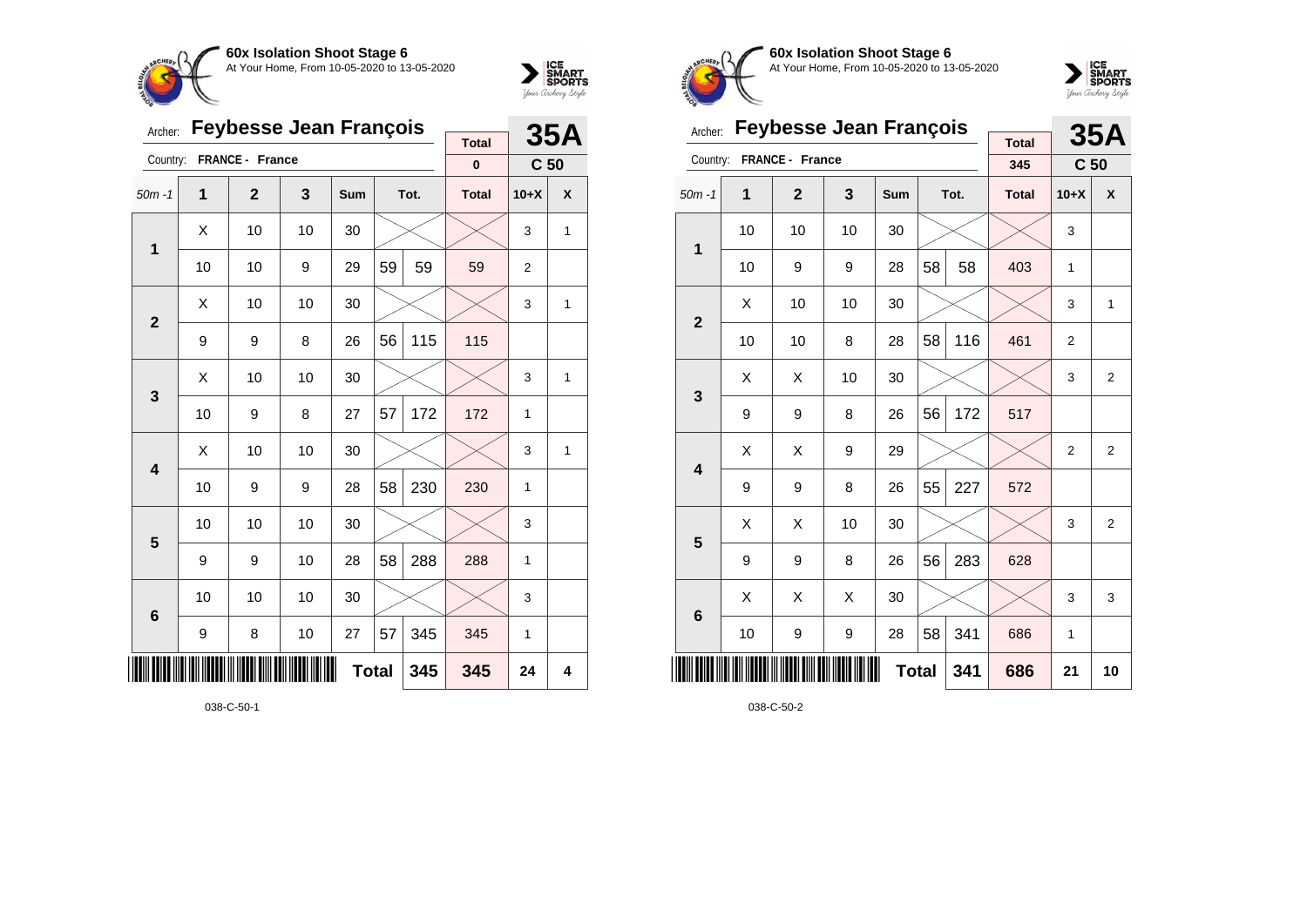



| Archer:                 |                  | <b>Kerbaul Yves</b> |                | <b>Total</b> |                | <b>36A</b> |              |            |   |
|-------------------------|------------------|---------------------|----------------|--------------|----------------|------------|--------------|------------|---|
| Country:                |                  | FRANCE - France     |                |              |                |            | $\bf{0}$     | <b>BST</b> |   |
| $ST-1$                  | 1                | $\mathbf{2}$        | 3              | Sum          |                | Tot.       | <b>Total</b> | $10+X$     | χ |
| $\mathbf 1$             | 9                | 8                   | 8              | 25           |                |            |              |            |   |
|                         | 8                | 7                   | $\overline{7}$ | 22           | 47             | 47         | 47           |            |   |
| $\overline{2}$          | 9                | 9                   | 8              | 26           |                |            |              |            |   |
|                         | 8                | 8                   | $\overline{7}$ | 23           | 49             | 96         | 96           |            |   |
| $\mathbf{3}$            | 9                | 9                   | 9              | 27           |                |            |              |            |   |
|                         | 9                | 8                   | $\overline{7}$ | 24           | 51             | 147        | 147          |            |   |
| $\overline{\mathbf{4}}$ | 9                | 8                   | 8              | 25           |                |            |              |            |   |
|                         | 8                | $\overline{7}$      | 6              | 21           | 46             | 193        | 193          |            |   |
| 5                       | X                | X                   | 10             | 30           |                |            |              | 3          | 2 |
|                         | 9                | 8                   | 6              | 23           | 53             | 246        | 246          |            |   |
| $\bf 6$                 | 10               | 9                   | 9              | 28           |                |            |              | 1          |   |
|                         | $\boldsymbol{9}$ | 9                   | 6              | 24           | 52             | 298        | 298          |            |   |
|                         |                  |                     | 298            | 4            | $\overline{2}$ |            |              |            |   |

039-B-ST-1



**60x Isolation Shoot Stage 6** At Your Home, From 10-05-2020 to 13-05-2020



| Archer:                 |   | <b>Kerbaul Yves</b> |                |     |    | <b>36A</b> |                     |                |              |
|-------------------------|---|---------------------|----------------|-----|----|------------|---------------------|----------------|--------------|
| Country:                |   | FRANCE - France     |                |     |    |            | <b>Total</b><br>298 | <b>BST</b>     |              |
| $ST-2$                  | 1 | $\mathbf{2}$        | $\mathbf{3}$   | Sum |    | Tot.       | <b>Total</b>        | $10+X$         | X            |
| $\mathbf{1}$            | 9 | 9                   | 8              | 26  |    |            |                     |                |              |
|                         | 8 | 8                   | 6              | 22  | 48 | 48         | 346                 |                |              |
| $\overline{2}$          | X | 10                  | 9              | 29  |    |            |                     | $\overline{2}$ | $\mathbf{1}$ |
|                         | 8 | 7                   | 6              | 21  | 50 | 98         | 396                 |                |              |
| 3                       | X | 10                  | 8              | 28  |    |            |                     | $\overline{2}$ | $\mathbf{1}$ |
|                         | 8 | 8                   | $\overline{7}$ | 23  | 51 | 149        | 447                 |                |              |
| $\overline{\mathbf{4}}$ | X | 9                   | 9              | 28  |    |            |                     | $\mathbf{1}$   | $\mathbf{1}$ |
|                         | 9 | 9                   | 7              | 25  | 53 | 202        | 500                 |                |              |
| 5                       | X | 9                   | 9              | 28  |    |            |                     | 1              | $\mathbf{1}$ |
|                         | 8 | $\overline{7}$      | $\overline{7}$ | 22  | 50 | 252        | 550                 |                |              |
| $6\phantom{1}6$         | Χ | 10                  | 9              | 29  |    |            |                     | $\overline{2}$ | $\mathbf{1}$ |
|                         | 9 | 8                   | 5              | 22  | 51 | 303        | 601                 |                |              |
| ║║║                     |   |                     | 303            | 601 | 8  | 5          |                     |                |              |

039-B-ST-2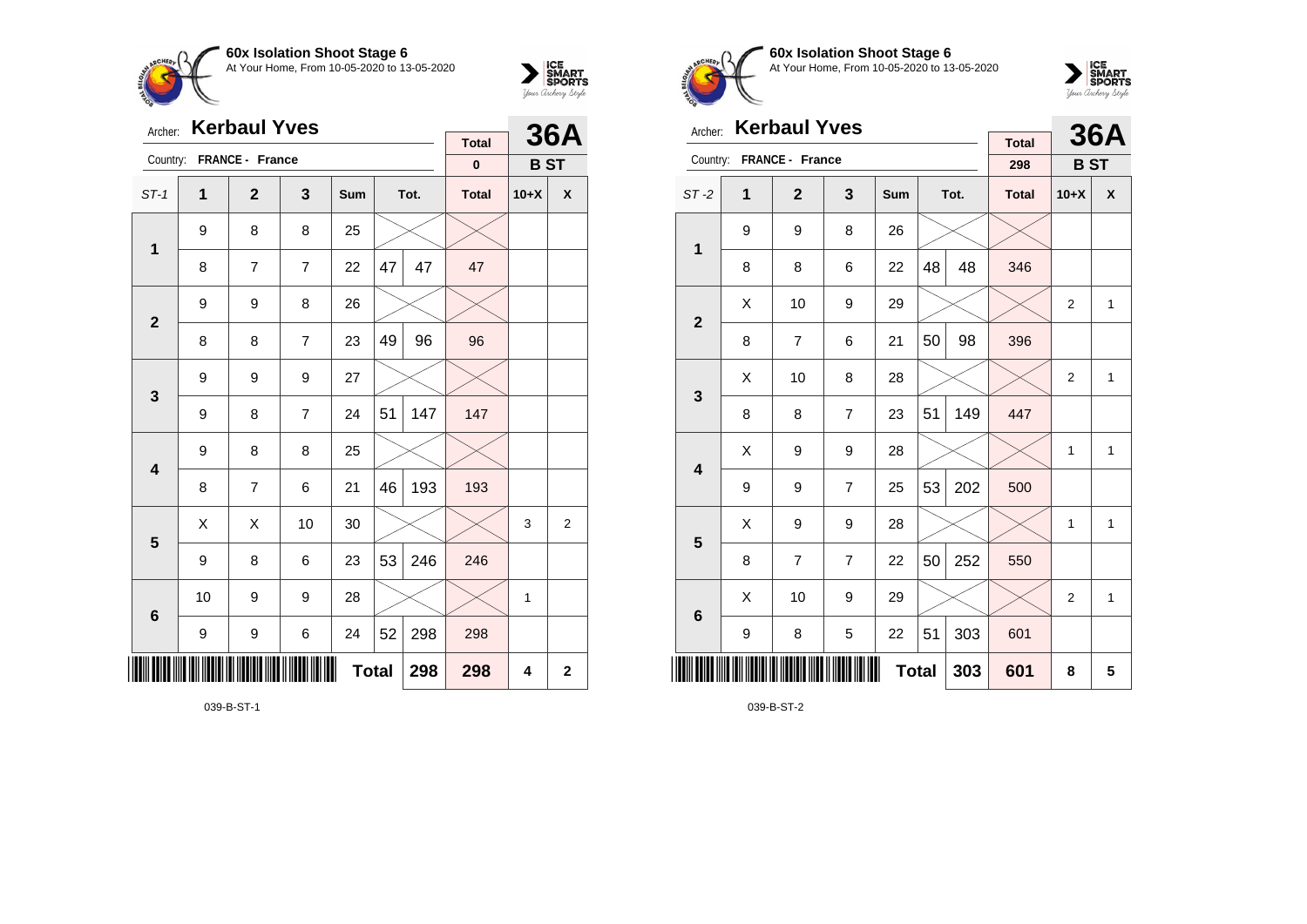



| Archer:         |    | Van Steen Elian          |                | <b>Total</b> |     | <b>37A</b> |              |                |   |
|-----------------|----|--------------------------|----------------|--------------|-----|------------|--------------|----------------|---|
| Country:        |    | <b>BELGIUM - Belgium</b> |                |              |     |            | $\pmb{0}$    | <b>R70</b>     |   |
| $70m - 1$       | 1  | $\mathbf{2}$             | 3              | Sum          |     | Tot.       | <b>Total</b> | $10+X$         | X |
| $\mathbf{1}$    | 9  | 9                        | 8              | 26           |     |            |              |                |   |
|                 | 8  | 8                        | 6              | 22           | 48  | 48         | 48           |                |   |
| $\overline{2}$  | 10 | 10                       | 9              | 29           |     |            |              | $\overline{2}$ |   |
|                 | 9  | 9                        | 6              | 24           | 53  | 101        | 101          |                |   |
| 3               | 10 | 9                        | 9              | 28           |     |            |              | 1              |   |
|                 | 9  | $\overline{7}$           | 6              | 22           | 50  | 151        | 151          |                |   |
| 4               | Χ  | 9                        | 8              | 27           |     |            |              | 1              | 1 |
|                 | 8  | 8                        | $\overline{7}$ | 23           | 50  | 201        | 201          |                |   |
| 5               | 9  | 9                        | 9              | 27           |     |            |              |                |   |
|                 | 9  | 6                        | 6              | 21           | 48  | 249        | 249          |                |   |
| $6\phantom{1}6$ | 10 | 9                        | 9              | 28           |     |            |              | 1              |   |
|                 | 9  | 9                        | 8              | 26           | 54  | 303        | 303          |                |   |
| ║║║             |    |                          | <b>Total</b>   |              | 303 | 5          | 1            |                |   |

040-R-70-1



**60x Isolation Shoot Stage 6** At Your Home, From 10-05-2020 to 13-05-2020



| Archer:                 |    | <b>Van Steen Elian</b>   |                |              |    | <b>37A</b> |                     |                |              |
|-------------------------|----|--------------------------|----------------|--------------|----|------------|---------------------|----------------|--------------|
| Country:                |    | <b>BELGIUM - Belgium</b> |                |              |    |            | <b>Total</b><br>303 | <b>R70</b>     |              |
| $70m - 2$               | 1  | $\overline{2}$           | 3              | Sum          |    | Tot.       | <b>Total</b>        | $10+X$         | X            |
| 1                       | X  | 9                        | 8              | 27           |    |            |                     | 1              | $\mathbf{1}$ |
|                         | 8  | 8                        | $\overline{7}$ | 23           | 50 | 50         | 353                 |                |              |
| $\overline{2}$          | 9  | 8                        | 8              | 25           |    |            |                     |                |              |
|                         | 8  | 7                        | $\overline{7}$ | 22           | 47 | 97         | 400                 |                |              |
| 3                       | X  | 9                        | $\overline{7}$ | 26           |    |            |                     | 1              | $\mathbf{1}$ |
|                         | 7  | 6                        | 6              | 19           | 45 | 142        | 445                 |                |              |
| $\overline{\mathbf{4}}$ | 9  | 9                        | 8              | 26           |    |            |                     |                |              |
|                         | 8  | 5                        | 3              | 16           | 42 | 184        | 487                 |                |              |
| 5                       | 10 | 9                        | 8              | 27           |    |            |                     | 1              |              |
|                         | 8  | $\overline{7}$           | 5              | 20           | 47 | 231        | 534                 |                |              |
| $6\phantom{1}6$         | 10 | 10                       | 9              | 29           |    |            |                     | $\overline{2}$ |              |
|                         | 9  | 9                        | 8              | 26           | 55 | 286        | 589                 |                |              |
|                         |    |                          |                | <b>Total</b> |    | 286        | 589                 | 5              | $\mathbf{2}$ |

040-R-70-2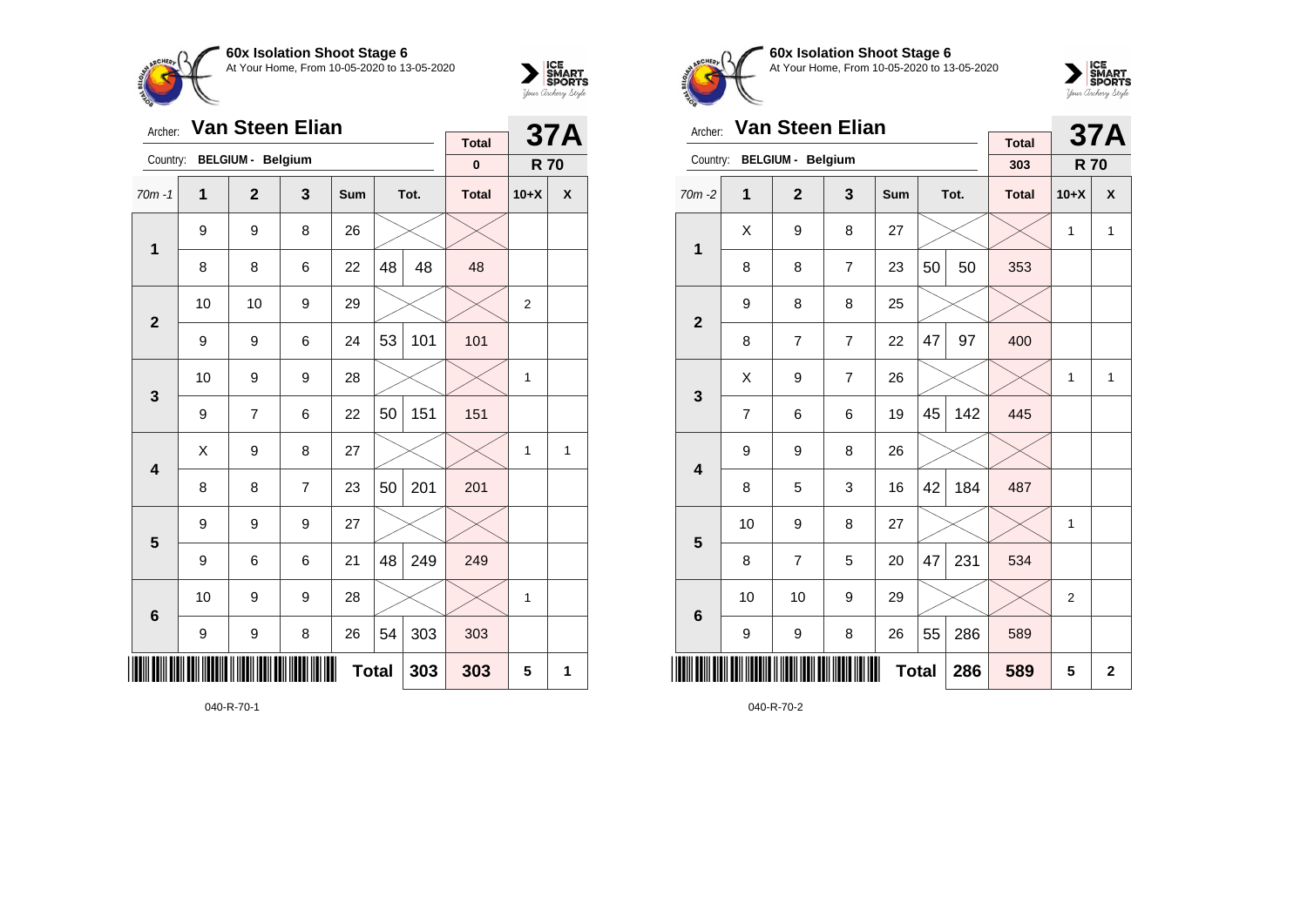



| Archer:                 |                  | <b>Michel Jerome</b> |                |              |    | <b>38A</b> |                          |                |                         |
|-------------------------|------------------|----------------------|----------------|--------------|----|------------|--------------------------|----------------|-------------------------|
| Country:                |                  | FRANCE - France      |                |              |    |            | <b>Total</b><br>$\bf{0}$ | R 30           |                         |
| $30m - 1$               | $\mathbf 1$      | $\mathbf{2}$         | 3              | Sum          |    | Tot.       | <b>Total</b>             | $10+X$         | X                       |
|                         | 10               | 9                    | 8              | 27           |    |            |                          | 1              |                         |
| 1                       | 8                | 8                    | $\overline{7}$ | 23           | 50 | 50         | 50                       |                |                         |
| $\mathbf{2}$            | 10               | 9                    | 8              | 27           |    |            |                          | 1              |                         |
|                         | 8                | 6                    | 5              | 19           | 46 | 96         | 96                       |                |                         |
| 3                       | 10               | 9                    | 9              | 28           |    |            |                          | 1              |                         |
|                         | 8                | 8                    | $\overline{7}$ | 23           | 51 | 147        | 147                      |                |                         |
| $\overline{\mathbf{4}}$ | 10               | 10                   | 9              | 29           |    |            |                          | $\overline{2}$ |                         |
|                         | 9                | 9                    | $\overline{7}$ | 25           | 54 | 201        | 201                      |                |                         |
| 5                       | Χ                | X                    | 9              | 29           |    |            |                          | $\overline{2}$ | 2                       |
|                         | 8                | 7                    | 5              | 20           | 49 | 250        | 250                      |                |                         |
| $6\phantom{1}6$         | 10               | 10                   | 9              | 29           |    |            |                          | 2              |                         |
|                         | $\boldsymbol{9}$ | 8                    | $\overline{7}$ | 24           | 53 | 303        | 303                      |                |                         |
| ║║                      |                  |                      |                | <b>Total</b> |    | 303        | 303                      | 9              | $\overline{\mathbf{2}}$ |

041-R-30-1



**60x Isolation Shoot Stage 6** At Your Home, From 10-05-2020 to 13-05-2020



| Archer:                 |                     | <b>Michel Jerome</b> |                |     |    | <b>38A</b> |                     |                |              |
|-------------------------|---------------------|----------------------|----------------|-----|----|------------|---------------------|----------------|--------------|
| Country:                |                     | FRANCE - France      |                |     |    |            | <b>Total</b><br>303 | R 30           |              |
| $30m - 2$               | 1                   | $\mathbf{2}$         | 3              | Sum |    | Tot.       | <b>Total</b>        | $10+X$         | X            |
|                         | 10                  | 9                    | 9              | 28  |    |            |                     | 1              |              |
| 1                       | 9                   | 8                    | 8              | 25  | 53 | 53         | 356                 |                |              |
| $\mathbf{2}$            | X                   | X                    | 9              | 29  |    |            |                     | $\overline{2}$ | 2            |
|                         | 9                   | 9                    | 8              | 26  | 55 | 108        | 411                 |                |              |
| 3                       | 10                  | 10                   | 9              | 29  |    |            |                     | $\overline{c}$ |              |
|                         | 9                   | 9                    | 8              | 26  | 55 | 163        | 466                 |                |              |
| $\overline{\mathbf{4}}$ | 9                   | 9                    | 9              | 27  |    |            |                     |                |              |
|                         | 9                   | 9                    | $\overline{7}$ | 25  | 52 | 215        | 518                 |                |              |
| 5                       | 9                   | 9                    | 9              | 27  |    |            |                     |                |              |
|                         | 9                   | 8                    | $\overline{7}$ | 24  | 51 | 266        | 569                 |                |              |
| 6                       | Χ                   | 9                    | 9              | 28  |    |            |                     | 1              | $\mathbf{1}$ |
|                         | 9                   | 8                    | 8              | 25  | 53 | 319        | 622                 |                |              |
| ∭∭                      | <b>Total</b><br>319 |                      |                |     |    |            |                     | 6              | 3            |

041-R-30-2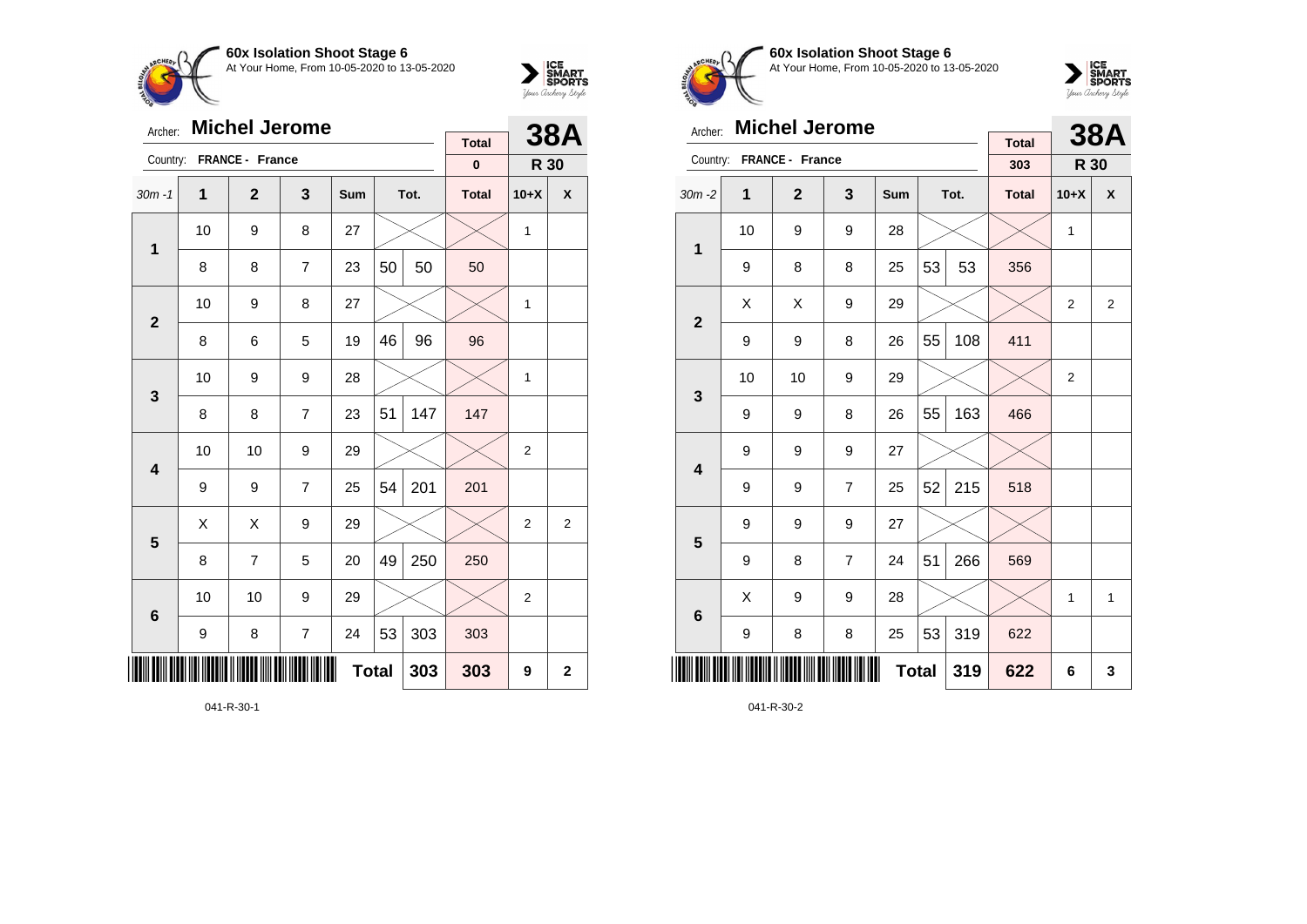



| Archer:                 |    | <b>Salaün Hervé</b> |     |     |    |      | <b>39A</b>               |                |   |
|-------------------------|----|---------------------|-----|-----|----|------|--------------------------|----------------|---|
| Country:                |    | FRANCE - France     |     |     |    |      | <b>Total</b><br>$\bf{0}$ | C ST           |   |
| $ST-1$                  | 1  | $\overline{2}$      | 3   | Sum |    | Tot. | <b>Total</b>             | $10+X$         | X |
| 1                       | X  | Χ                   | X   | 30  |    |      |                          | 3              | 3 |
|                         | 9  | 9                   | 9   | 27  | 57 | 57   | 57                       |                |   |
| $\overline{2}$          | X  | 10                  | 10  | 30  |    |      |                          | 3              | 1 |
|                         | 10 | 9                   | 9   | 28  | 58 | 115  | 115                      | $\mathbf{1}$   |   |
| 3                       | Χ  | Χ                   | Χ   | 30  |    |      |                          | 3              | 3 |
|                         | X  | 10                  | 9   | 29  | 59 | 174  | 174                      | $\overline{2}$ | 1 |
| $\overline{\mathbf{4}}$ | Χ  | 10                  | 10  | 30  |    |      |                          | 3              | 1 |
|                         | 9  | 9                   | 9   | 27  | 57 | 231  | 231                      |                |   |
| 5                       | X  | Χ                   | X   | 30  |    |      |                          | 3              | 3 |
|                         | X  | 10                  | 10  | 30  | 60 | 291  | 291                      | 3              | 1 |
| $6\phantom{1}6$         | X  | X                   | X   | 30  |    |      |                          | 3              | 3 |
|                         | X  | X                   | 9   | 29  | 59 | 350  | 350                      | 2              | 2 |
| ║║║                     |    |                     | 350 | 350 | 26 | 18   |                          |                |   |

042-C-ST-1



**60x Isolation Shoot Stage 6** At Your Home, From 10-05-2020 to 13-05-2020



| Archer:         |    | <b>Salaün Hervé</b> |                  |              |    |      | <b>39A</b>          |                |                |
|-----------------|----|---------------------|------------------|--------------|----|------|---------------------|----------------|----------------|
| Country:        |    | FRANCE - France     |                  |              |    |      | <b>Total</b><br>350 | C ST           |                |
| $ST-2$          | 1  | $\mathbf{2}$        | 3                | Sum          |    | Tot. | <b>Total</b>        | $10+X$         | X              |
|                 | X  | X                   | 10               | 30           |    |      |                     | 3              | $\overline{2}$ |
| 1               | 10 | 10                  | 9                | 29           | 59 | 59   | 409                 | $\overline{c}$ |                |
| $\mathbf{2}$    | X  | X                   | 10               | 30           |    |      |                     | 3              | $\overline{2}$ |
|                 | 10 | 9                   | 9                | 28           | 58 | 117  | 467                 | 1              |                |
| 3               | X  | Χ                   | Χ                | 30           |    |      |                     | 3              | 3              |
|                 | Χ  | Χ                   | 10               | 30           | 60 | 177  | 527                 | 3              | $\overline{2}$ |
| 4               | X  | X                   | 10               | 30           |    |      |                     | 3              | $\overline{2}$ |
|                 | 10 | 9                   | 9                | 28           | 58 | 235  | 585                 | 1              |                |
| 5               | Χ  | X                   | 10               | 30           |    |      |                     | 3              | $\overline{2}$ |
|                 | 10 | 10                  | 9                | 29           | 59 | 294  | 644                 | $\overline{2}$ |                |
| $6\phantom{1}6$ | Χ  | Χ                   | X                | 30           |    |      |                     | 3              | 3              |
|                 | 10 | 10                  | $\boldsymbol{9}$ | 29           | 59 | 353  | 703                 | $\overline{2}$ |                |
| ║║║             |    |                     |                  | <b>Total</b> |    | 353  | 703                 | 29             | 16             |

042-C-ST-2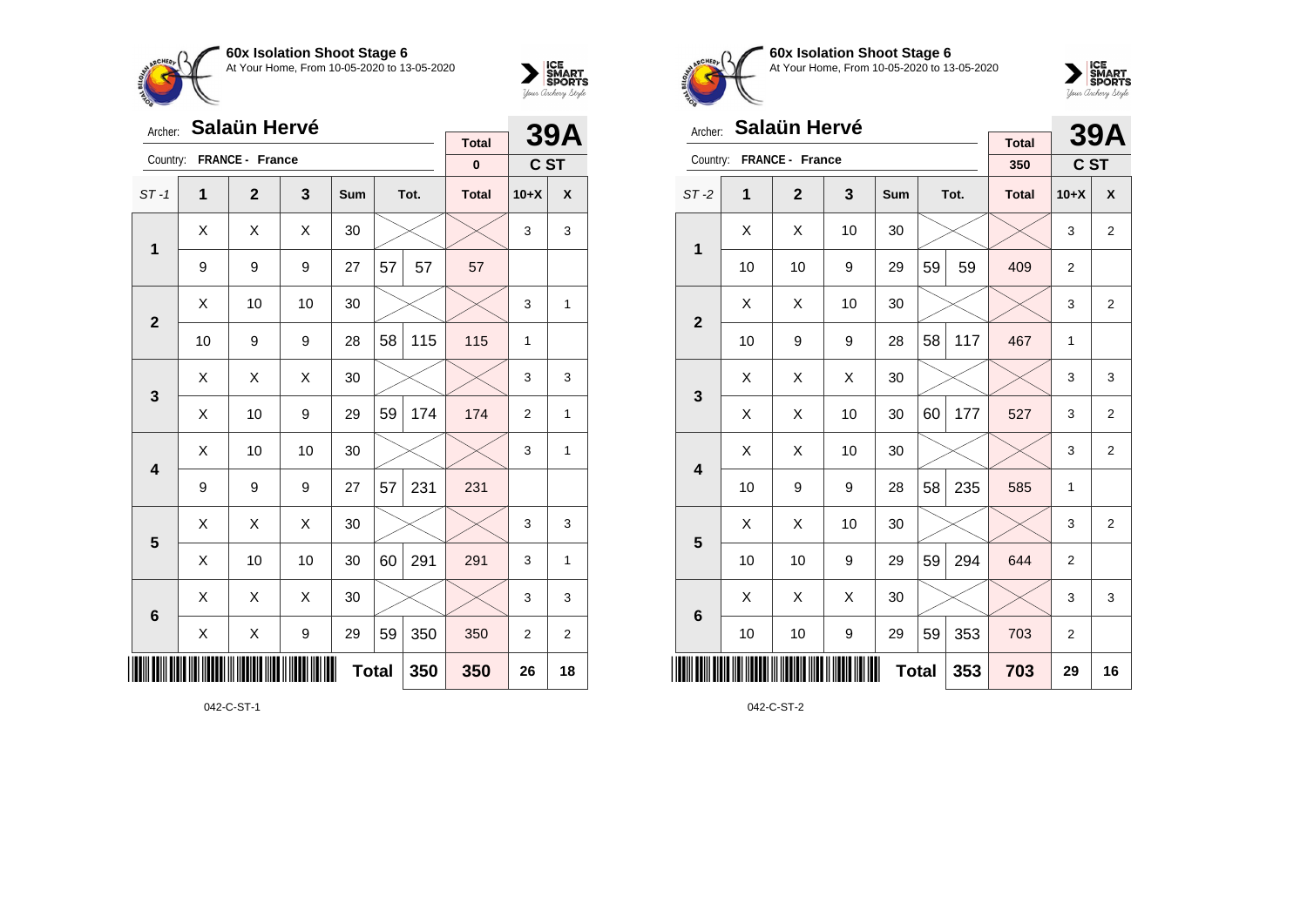



| Archer:         |    | <b>Ackx Enzo</b>         |              | <b>Total</b> |     | 40A  |              |                 |                |
|-----------------|----|--------------------------|--------------|--------------|-----|------|--------------|-----------------|----------------|
| Country:        |    | <b>BELGIUM - Belgium</b> |              |              |     |      | $\pmb{0}$    | C <sub>50</sub> |                |
| $50m - 1$       | 1  | $\overline{2}$           | 3            | Sum          |     | Tot. | <b>Total</b> | $10+X$          | X              |
| 1               | X  | 10                       | 10           | 30           |     |      |              | 3               | $\mathbf{1}$   |
|                 | 10 | 10                       | 9            | 29           | 59  | 59   | 59           | $\overline{2}$  |                |
| $\mathbf{2}$    | X  | Χ                        | X            | 30           |     |      |              | 3               | 3              |
|                 | 10 | 9                        | 9            | 28           | 58  | 117  | 117          | 1               |                |
| 3               | X  | Χ                        | 10           | 30           |     |      |              | 3               | $\overline{2}$ |
|                 | 10 | 10                       | 9            | 29           | 59  | 176  | 176          | $\overline{2}$  |                |
| 4               | Χ  | 10                       | 10           | 30           |     |      |              | 3               | 1              |
|                 | 10 | 9                        | 9            | 28           | 58  | 234  | 234          | 1               |                |
| 5               | X  | X                        | X            | 30           |     |      |              | 3               | 3              |
|                 | 10 | 10                       | 9            | 29           | 59  | 293  | 293          | $\overline{2}$  |                |
| $6\phantom{1}6$ | 10 | 10                       | 10           | 30           |     |      |              | 3               |                |
|                 | 10 | 10                       | 9            | 29           | 59  | 352  | 352          | 2               |                |
| ║║║             |    |                          | <b>Total</b> | 352          | 352 | 28   | 10           |                 |                |



**60x Isolation Shoot Stage 6** At Your Home, From 10-05-2020 to 13-05-2020



| Archer:        |    | <b>Ackx Enzo</b>         |    | <b>Total</b> |    | <b>40A</b> |              |                 |                |
|----------------|----|--------------------------|----|--------------|----|------------|--------------|-----------------|----------------|
| Country:       |    | <b>BELGIUM - Belgium</b> |    |              |    |            | 352          | C <sub>50</sub> |                |
| $50m - 1$      | 1  | $\overline{2}$           | 3  | Sum          |    | Tot.       | <b>Total</b> | $10+X$          | X              |
| 1              | X  | 10                       | 10 | 30           |    |            |              | 3               | 1              |
|                | 9  | 9                        | 9  | 27           | 57 | 57         | 409          |                 |                |
| $\overline{2}$ | X  | Χ                        | 10 | 30           |    |            |              | 3               | $\overline{2}$ |
|                | 10 | 9                        | 9  | 28           | 58 | 115        | 467          | 1               |                |
| 3              | X  | X                        | 10 | 30           |    |            |              | 3               | $\overline{2}$ |
|                | 10 | 10                       | 9  | 29           | 59 | 174        | 526          | $\overline{2}$  |                |
| 4              | X  | 10                       | 10 | 30           |    |            |              | 3               | 1              |
|                | 10 | 10                       | 9  | 29           | 59 | 233        | 585          | $\overline{2}$  |                |
| 5              | X  | X                        | 10 | 30           |    |            |              | 3               | $\overline{2}$ |
|                | 10 | 10                       | 9  | 29           | 59 | 292        | 644          | $\overline{2}$  |                |
| 6              | X  | Χ                        | X  | 30           |    |            |              | 3               | 3              |
|                | 10 | 10                       | 10 | 30           | 60 | 352        | 704          | 3               |                |
| ║║║            |    |                          |    | <b>Total</b> |    | 352        | 704          | 28              | 11             |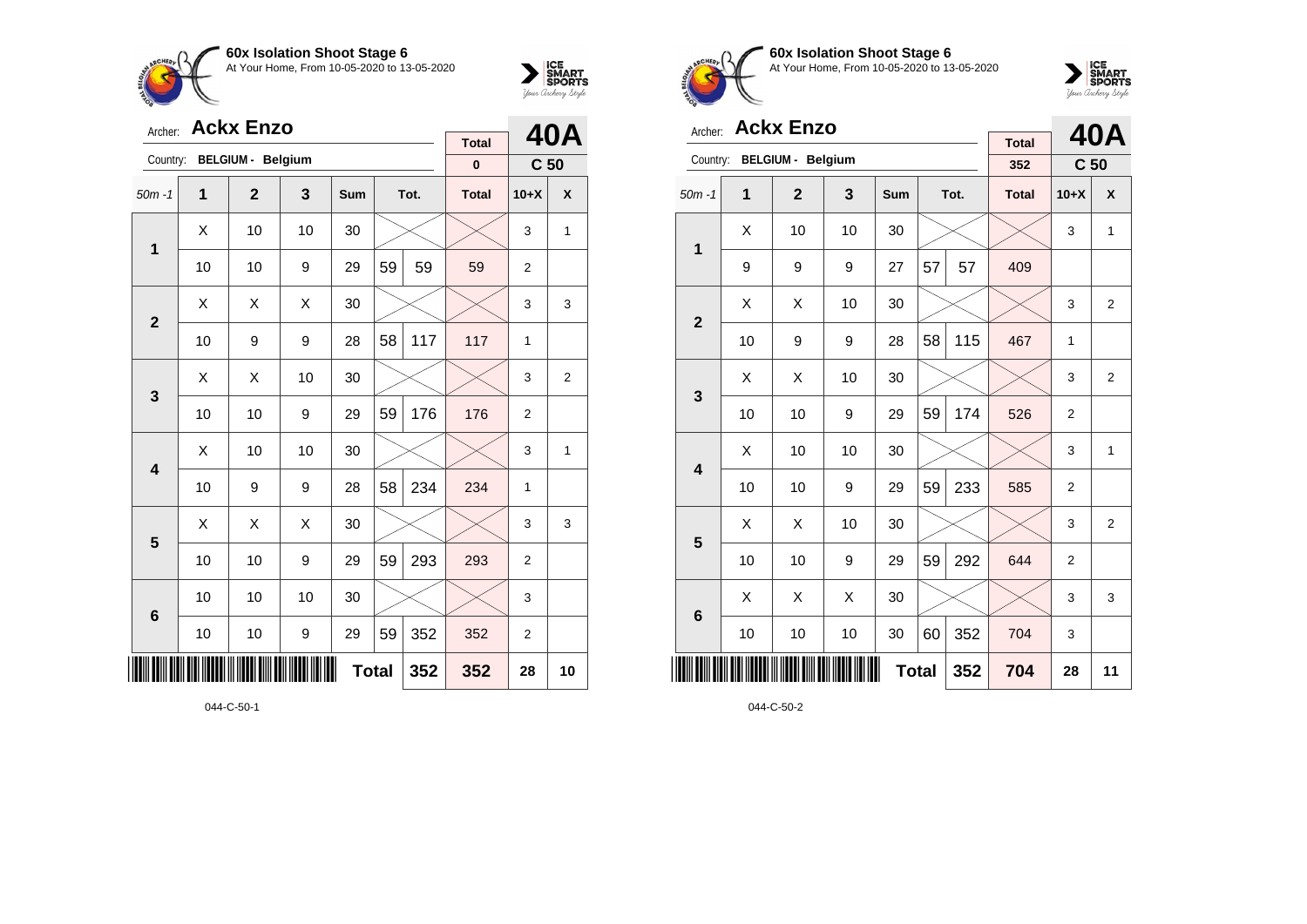



| Archer:                 |    | <b>Torlet Teddy</b> |     | <b>Total</b> |                | 41A  |              |                |                |
|-------------------------|----|---------------------|-----|--------------|----------------|------|--------------|----------------|----------------|
| Country:                |    | FRANCE - France     |     |              |                |      | $\pmb{0}$    | C ST           |                |
| $ST-1$                  | 1  | $\mathbf{2}$        | 3   | Sum          |                | Tot. | <b>Total</b> | $10+X$         | X              |
| 1                       | X  | Χ                   | 10  | 30           |                |      |              | 3              | $\overline{2}$ |
|                         | 10 | 9                   | 8   | 27           | 57             | 57   | 57           | 1              |                |
| $\mathbf{2}$            | X  | 10                  | 10  | 30           |                |      |              | 3              | $\mathbf{1}$   |
|                         | 10 | 10                  | 116 | 116          | $\overline{2}$ |      |              |                |                |
| $\mathbf{3}$            | X  | Χ                   | X   | 30           |                |      |              | 3              | 3              |
|                         | 10 | 10                  | 9   | 29           | 59             | 175  | 175          | $\overline{2}$ |                |
| $\overline{\mathbf{4}}$ | Χ  | Χ                   | 10  | 30           |                |      |              | 3              | 2              |
|                         | 9  | 9                   | 9   | 27           | 57             | 232  | 232          |                |                |
| 5                       | X  | Χ                   | X   | 30           |                |      |              | 3              | 3              |
|                         | Χ  | 10                  | 10  | 30           | 60             | 292  | 292          | 3              | $\mathbf{1}$   |
| $\bf 6$                 | X  | Χ                   | X   | 30           |                |      |              | 3              | 3              |
|                         | 10 | 9                   | 349 | 349          | 1              |      |              |                |                |
|                         |    |                     | 349 | 27           | 15             |      |              |                |                |

045-C-ST-1



**60x Isolation Shoot Stage 6** At Your Home, From 10-05-2020 to 13-05-2020



| Archer:                 |    | <b>Torlet Teddy</b> |                |     |    | 41A  |                     |                |                |
|-------------------------|----|---------------------|----------------|-----|----|------|---------------------|----------------|----------------|
| Country:                |    | FRANCE - France     |                |     |    |      | <b>Total</b><br>349 | C ST           |                |
| $ST-2$                  | 1  | $\mathbf{2}$        | 3              | Sum |    | Tot. | <b>Total</b>        | $10+X$         | X              |
| 1                       | Χ  | Χ                   | X              | 30  |    |      |                     | 3              | 3              |
|                         | 10 | 10                  | 9              | 29  | 59 | 59   | 408                 | $\overline{2}$ |                |
| $\overline{2}$          | X  | 10                  | 9              | 29  |    |      |                     | $\overline{2}$ | $\mathbf{1}$   |
|                         | 9  | 9                   | 9              | 27  | 56 | 115  | 464                 |                |                |
| 3                       | X  | Χ                   | 10             | 30  |    |      |                     | 3              | 2              |
|                         | 9  | 9                   | 9              | 27  | 57 | 172  | 521                 |                |                |
| $\overline{\mathbf{4}}$ | X  | Χ                   | 9              | 29  |    |      |                     | $\overline{2}$ | $\overline{2}$ |
|                         | 9  | 9                   | 9              | 27  | 56 | 228  | 577                 |                |                |
| 5                       | X  | X                   | 10             | 30  |    |      |                     | 3              | $\overline{2}$ |
|                         | 9  | 9                   | 9              | 27  | 57 | 285  | 634                 |                |                |
| $6\phantom{1}6$         | Χ  | Χ                   | 9              | 29  |    |      |                     | $\overline{2}$ | $\overline{2}$ |
|                         | 9  | 9                   | $\overline{7}$ | 25  | 54 | 339  | 688                 |                |                |
|                         |    |                     | 339            | 688 | 17 | 12   |                     |                |                |

045-C-ST-2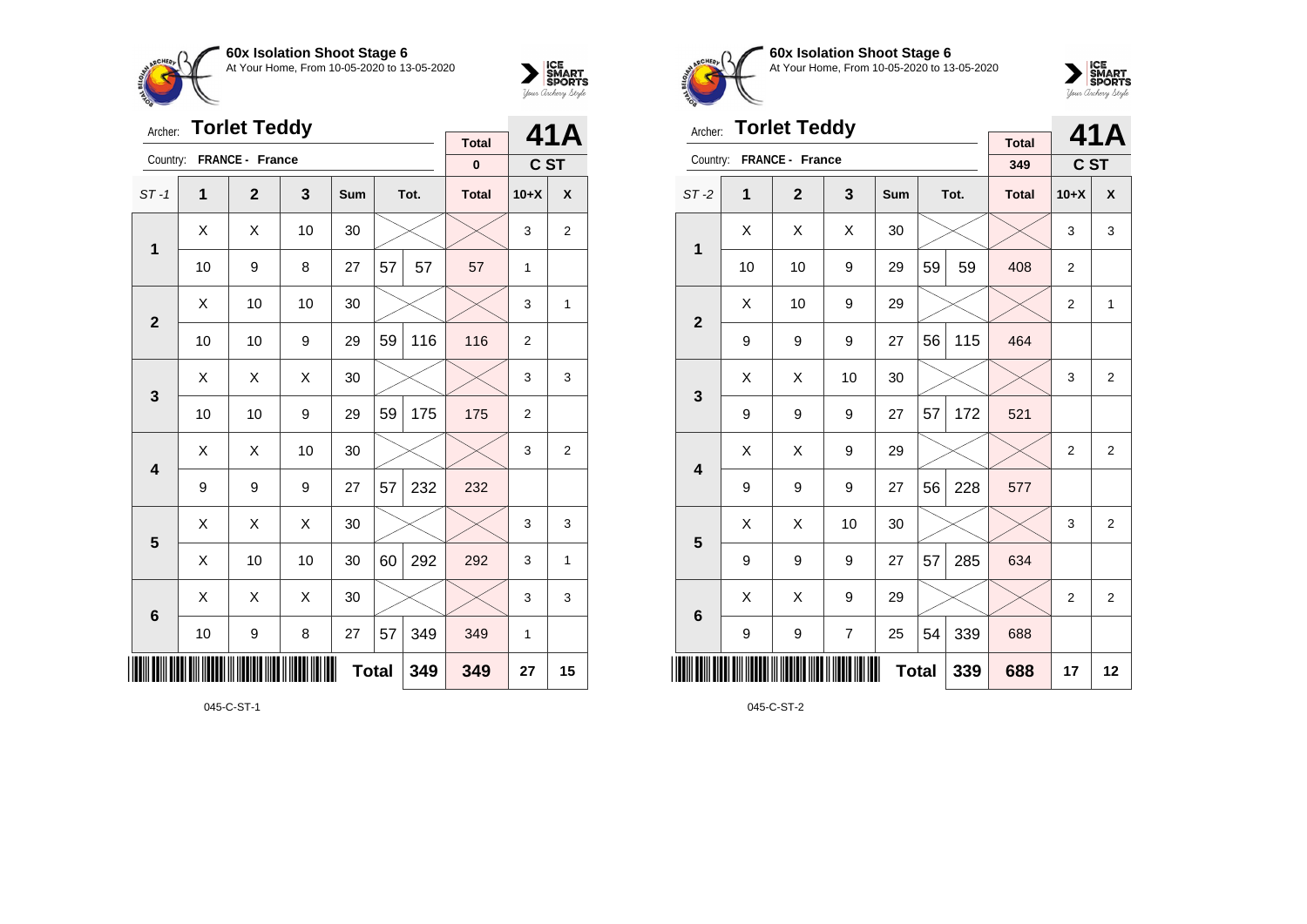



| Archer:        |    | De Smedt Jarno           |                | <b>Total</b> |    | 42A  |              |                |                |
|----------------|----|--------------------------|----------------|--------------|----|------|--------------|----------------|----------------|
| Country:       |    | <b>BELGIUM - Belgium</b> |                |              |    |      | $\bf{0}$     | <b>R70</b>     |                |
| $70m - 1$      | 1  | $\mathbf{2}$             | 3              | Sum          |    | Tot. | <b>Total</b> | $10+X$         | X              |
| $\mathbf 1$    | X  | 9                        | 9              | 28           |    |      |              | 1              | 1              |
|                | 9  | 8                        | 7              | 24           | 52 | 52   | 52           |                |                |
| $\overline{2}$ | X  | X                        | 9              | 29           |    |      |              | $\overline{2}$ | $\overline{2}$ |
|                | 9  | 9                        | 8              | 26           | 55 | 107  | 107          |                |                |
| 3              | 10 | 10                       | 9              | 29           |    |      |              | $\overline{2}$ |                |
|                | 9  | 9                        | 8              | 26           | 55 | 162  | 162          |                |                |
| 4              | Χ  | 9                        | 9              | 28           |    |      |              | 1              | 1              |
|                | 9  | 9                        | 9              | 27           | 55 | 217  | 217          |                |                |
| 5              | 10 | 10                       | 9              | 29           |    |      |              | 2              |                |
|                | 9  | 9                        | $\overline{7}$ | 25           | 54 | 271  | 271          |                |                |
| 6              | Χ  | 10                       | 9              | 29           |    |      |              | $\overline{2}$ | 1              |
|                | 9  | 8                        | 8              | 25           | 54 | 325  | 325          |                |                |
| ║║║            |    |                          | 325            | 10           | 5  |      |              |                |                |

046-R-70-1



**60x Isolation Shoot Stage 6** At Your Home, From 10-05-2020 to 13-05-2020



| Archer:                 |    | <b>De Smedt Jarno</b>    |     | <b>Total</b> |    | 42A  |              |                |              |
|-------------------------|----|--------------------------|-----|--------------|----|------|--------------|----------------|--------------|
| Country:                |    | <b>BELGIUM - Belgium</b> |     |              |    |      | 325          | <b>R70</b>     |              |
| $70m - 2$               | 1  | $\mathbf{2}$             | 3   | Sum          |    | Tot. | <b>Total</b> | $10+X$         | X            |
| 1                       | X  | 10                       | 10  | 30           |    |      |              | 3              | $\mathbf{1}$ |
|                         | 9  | 9                        | 8   | 26           | 56 | 56   | 381          |                |              |
| $\overline{2}$          | 10 | 10                       | 9   | 29           |    |      |              | $\overline{2}$ |              |
|                         | 9  | 9                        | 8   | 26           | 55 | 111  | 436          |                |              |
| 3                       | X  | 10                       | 10  | 30           |    |      |              | 3              | 1            |
|                         | 10 | 9                        | 9   | 28           | 58 | 169  | 494          | 1              |              |
| $\overline{\mathbf{4}}$ | 10 | 10                       | 9   | 29           |    |      |              | $\overline{2}$ |              |
|                         | 9  | 9                        | 9   | 27           | 56 | 225  | 550          |                |              |
| 5                       | 10 | 9                        | 9   | 28           |    |      |              | 1              |              |
|                         | 9  | 9                        | 9   | 27           | 55 | 280  | 605          |                |              |
| $6\phantom{1}6$         | X  | 10                       | 10  | 30           |    |      |              | 3              | 1            |
|                         | 9  | 9                        | 9   | 27           | 57 | 337  | 662          |                |              |
| ║║                      |    |                          | 337 | 662          | 15 | 3    |              |                |              |

046-R-70-2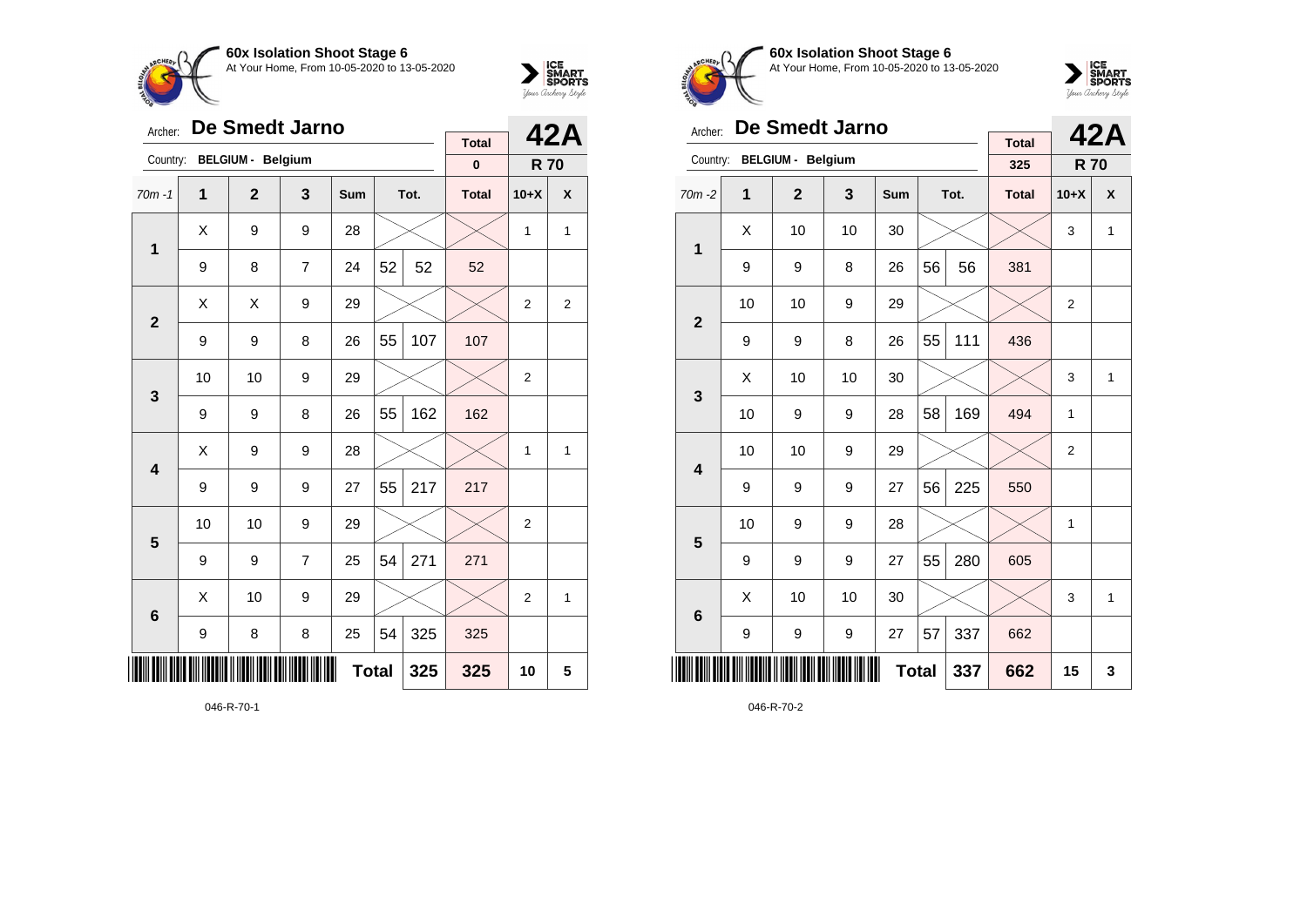



| Archer:        |    | Van Montagu Piotr        |    | <b>Total</b> |              | 43A  |              |                 |   |
|----------------|----|--------------------------|----|--------------|--------------|------|--------------|-----------------|---|
| Country:       |    | <b>BELGIUM - Belgium</b> |    |              |              |      | $\pmb{0}$    | C <sub>50</sub> |   |
| $50m - 1$      | 1  | $\mathbf{2}$             | 3  | Sum          |              | Tot. | <b>Total</b> | $10+X$          | X |
| $\mathbf 1$    | Χ  | X                        | 10 | 30           |              |      |              | 3               | 2 |
|                | 10 | 9                        | 9  | 28           | 58           | 58   | 58           | $\mathbf{1}$    |   |
| $\overline{2}$ | X  | X                        | X  | 30           |              |      |              | 3               | 3 |
|                | 10 | 9                        | 9  | 28           | 58           | 116  | 116          | 1               |   |
| 3              | Χ  | X                        | 10 | 30           |              |      |              | 3               | 2 |
|                | 10 | 9                        | 8  | 27           | 57           | 173  | 173          | $\mathbf{1}$    |   |
| 4              | 9  | 9                        | 9  | 27           |              |      |              |                 |   |
|                | 9  | 9                        | 8  | 26           | 53           | 226  | 226          |                 |   |
| 5              | 10 | 10                       | 10 | 30           |              |      |              | 3               |   |
|                | 9  | 9                        | 8  | 26           | 56           | 282  | 282          |                 |   |
| $6\phantom{1}$ | Χ  | 10                       | 9  | 29           |              |      |              | $\overline{2}$  | 1 |
|                | 9  | 8                        | 8  | 25           | 54           | 336  | 336          |                 |   |
| ║║║            |    |                          |    |              | <b>Total</b> | 336  | 336          | 17              | 8 |



**60x Isolation Shoot Stage 6** At Your Home, From 10-05-2020 to 13-05-2020



| Archer:         |    | Van Montagu Piotr        |    |     |              | 43A  |                     |                 |                |
|-----------------|----|--------------------------|----|-----|--------------|------|---------------------|-----------------|----------------|
| Country:        |    | <b>BELGIUM - Belgium</b> |    |     |              |      | <b>Total</b><br>336 | C <sub>50</sub> |                |
| $50m - 1$       | 1  | $\overline{2}$           | 3  | Sum |              | Tot. | <b>Total</b>        | $10+X$          | X              |
| 1               | 10 | 9                        | 9  | 28  |              |      |                     | 1               |                |
|                 | 9  | 8                        | 8  | 25  | 53           | 53   | 389                 |                 |                |
| $\overline{2}$  | 10 | 10                       | 10 | 30  |              |      |                     | 3               |                |
|                 | 9  | 9                        | 9  | 27  | 57           | 110  | 446                 |                 |                |
| 3               | 10 | 9                        | 9  | 28  |              |      |                     | 1               |                |
|                 | 9  | 9                        | 8  | 26  | 54           | 164  | 500                 |                 |                |
| 4               | X  | 10                       | 9  | 29  |              |      |                     | $\overline{2}$  | 1              |
|                 | 9  | 9                        | 9  | 27  | 56           | 220  | 556                 |                 |                |
| 5               | X  | 10                       | 10 | 30  |              |      |                     | 3               | 1              |
|                 | 9  | 9                        | 9  | 27  | 57           | 277  | 613                 |                 |                |
| $6\phantom{1}6$ | 10 | 10                       | 9  | 29  |              |      |                     | $\overline{2}$  |                |
|                 | 9  | 9                        | 9  | 27  | 56           | 333  | 669                 |                 |                |
|                 |    |                          |    |     | <b>Total</b> | 333  | 669                 | 12              | $\overline{2}$ |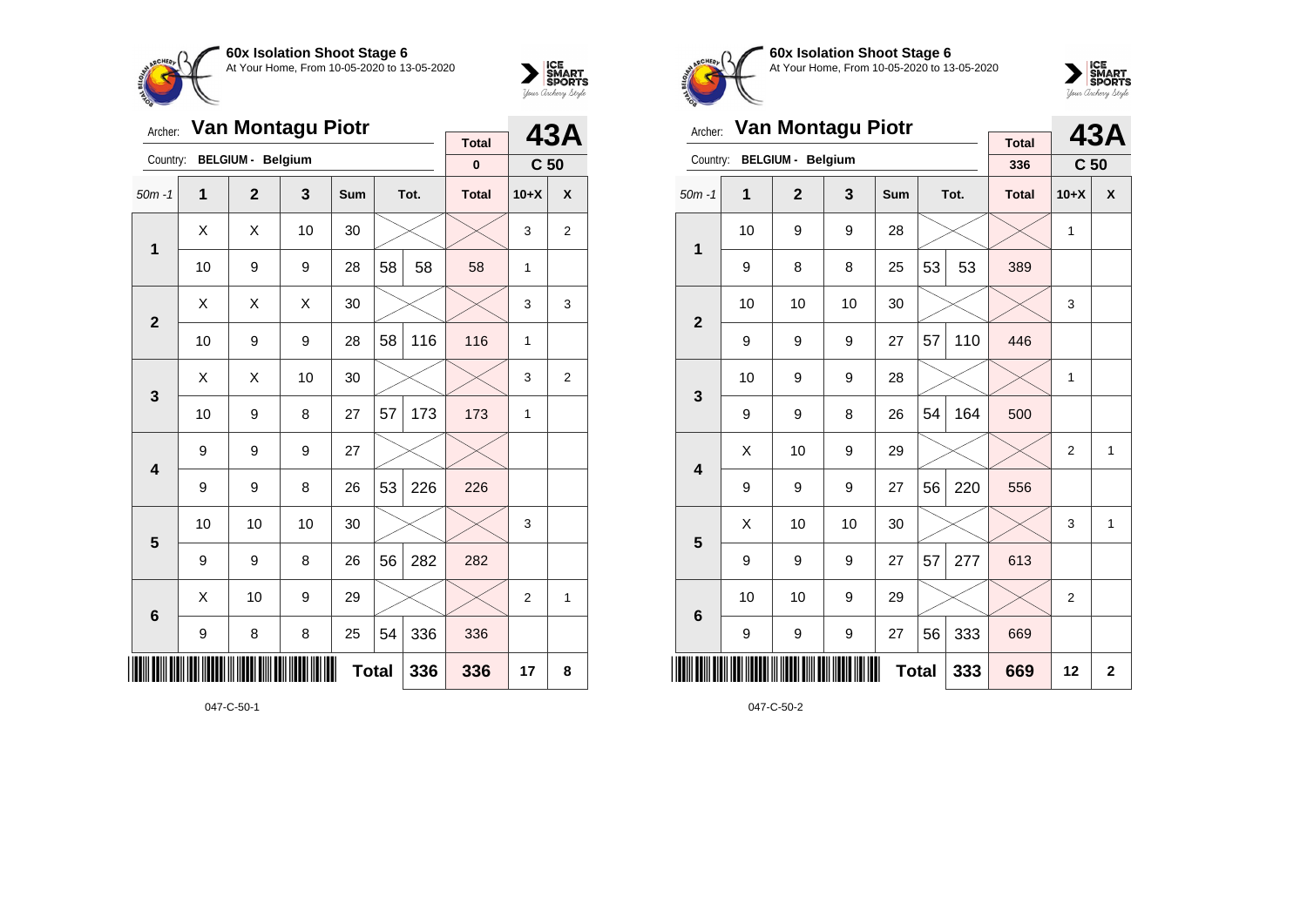



| Archer:         |                  | <b>Christensen Christian</b> |                | <b>Total</b> |    | 44A  |              |                |              |
|-----------------|------------------|------------------------------|----------------|--------------|----|------|--------------|----------------|--------------|
| Country:        |                  | DENMARK - Denmark            |                |              |    |      | $\pmb{0}$    | <b>R70</b>     |              |
| $70m - 1$       | 1                | $\mathbf{2}$                 | 3              | Sum          |    | Tot. | <b>Total</b> | $10+X$         | X            |
| 1               | 10               | 10                           | 10             | 30           |    |      |              | 3              |              |
|                 | 9                | 8                            | 8              | 25           | 55 | 55   | 55           |                |              |
| $\mathbf{2}$    | 9                | 9                            | 9              | 27           |    |      |              |                |              |
|                 | 8                | 8                            | $\overline{7}$ | 23           | 50 | 105  | 105          |                |              |
| 3               | Χ                | 10                           | 10             | 30           |    |      |              | 3              | $\mathbf{1}$ |
|                 | 9                | 9                            | 9              | 27           | 57 | 162  | 162          |                |              |
| 4               | X                | 9                            | 9              | 28           |    |      |              | 1              | $\mathbf{1}$ |
|                 | 8                | 8                            | 8              | 24           | 52 | 214  | 214          |                |              |
| 5               | 10               | 9                            | 9              | 28           |    |      |              | 1              |              |
|                 | 9                | 8                            | $\overline{7}$ | 24           | 52 | 266  | 266          |                |              |
| $6\phantom{1}6$ | Χ                | 10                           | 9              | 29           |    |      |              | $\overline{2}$ | 1            |
|                 | $\boldsymbol{9}$ | 8                            | 8              | 25           | 54 | 320  | 320          |                |              |
|                 |                  |                              | 320            | 10           | 3  |      |              |                |              |

048-R-70-1



**60x Isolation Shoot Stage 6** At Your Home, From 10-05-2020 to 13-05-2020



| Archer:                 |    | <b>Christensen Christian</b> |                |            |    | 44A  |                     |                |                |
|-------------------------|----|------------------------------|----------------|------------|----|------|---------------------|----------------|----------------|
| Country:                |    | <b>DENMARK - Denmark</b>     |                |            |    |      | <b>Total</b><br>320 | <b>R70</b>     |                |
| $70m - 2$               | 1  | $\overline{2}$               | 3              | <b>Sum</b> |    | Tot. | <b>Total</b>        | $10+X$         | X              |
| 1                       | 10 | 10                           | 9              | 29         |    |      |                     | $\overline{2}$ |                |
|                         | 9  | 9                            | 9              | 27         | 56 | 56   | 376                 |                |                |
| $\overline{2}$          | 10 | 10                           | 9              | 29         |    |      |                     | $\overline{2}$ |                |
|                         | 9  | 9                            | 9              | 27         | 56 | 112  | 432                 |                |                |
| 3                       | X  | 9                            | 9              | 28         |    |      |                     | 1              | $\mathbf{1}$   |
|                         | 9  | 9                            | 8              | 26         | 54 | 166  | 486                 |                |                |
| $\overline{\mathbf{4}}$ | X  | 10                           | 8              | 28         |    |      |                     | $\overline{2}$ | $\mathbf{1}$   |
|                         | 8  | 8                            | 6              | 22         | 50 | 216  | 536                 |                |                |
| 5                       | 10 | 9                            | 9              | 28         |    |      |                     | 1              |                |
|                         | 9  | 8                            | $\overline{7}$ | 24         | 52 | 268  | 588                 |                |                |
| $6\phantom{1}6$         | X  | X                            | 9              | 29         |    |      |                     | $\overline{2}$ | $\overline{2}$ |
|                         | 8  | 7                            | 7              | 22         | 51 | 319  | 639                 |                |                |
|                         |    |                              | 639            | 10         | 4  |      |                     |                |                |

048-R-70-2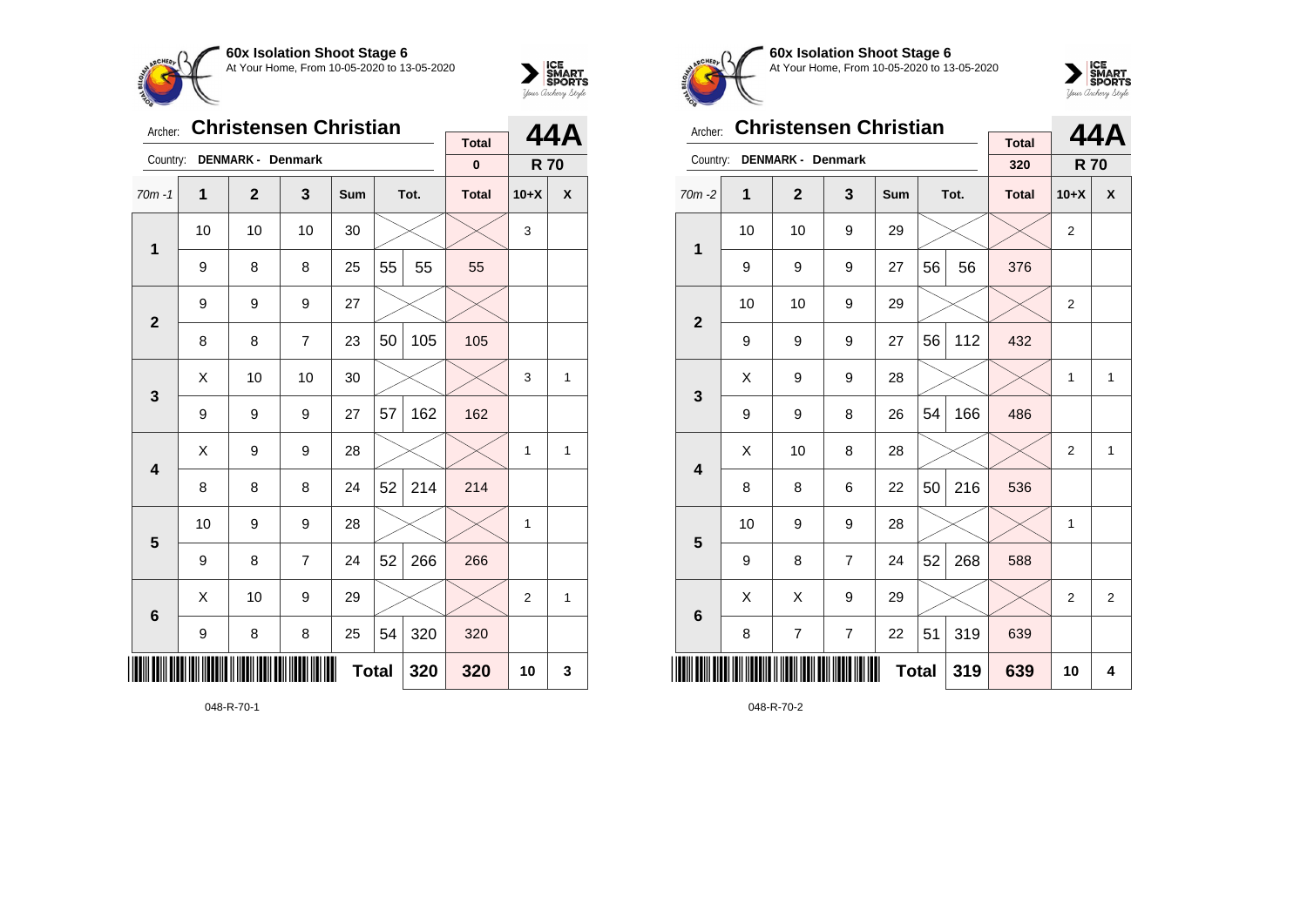



| Archer:         | <b>Demey Dominiek</b> |                          |    |              |    |      |                          |                 | 45A            |
|-----------------|-----------------------|--------------------------|----|--------------|----|------|--------------------------|-----------------|----------------|
| Country:        |                       | <b>BELGIUM - Belgium</b> |    |              |    |      | <b>Total</b><br>$\bf{0}$ | C <sub>50</sub> |                |
| $50m - 1$       | $\mathbf 1$           | $\overline{2}$           | 3  | Sum          |    | Tot. | <b>Total</b>             | $10+X$          | X              |
| 1               | X                     | 9                        | 9  | 28           |    |      |                          | 1               | $\mathbf{1}$   |
|                 | 9                     | 9                        | 8  | 26           | 54 | 54   | 54                       |                 |                |
| $\overline{2}$  | 10                    | 9                        | 9  | 28           |    |      |                          | 1               |                |
|                 | 9                     | 9                        | 9  | 27           | 55 | 109  | 109                      |                 |                |
| 3               | X                     | 10                       | 9  | 29           |    |      |                          | $\overline{2}$  | 1              |
|                 | 9                     | 9                        | 8  | 26           | 55 | 164  | 164                      |                 |                |
| 4               | X                     | 10                       | 9  | 29           |    |      |                          | $\overline{2}$  | 1              |
|                 | 9                     | 9                        | 8  | 26           | 55 | 219  | 219                      |                 |                |
| 5               | X                     | X                        | 9  | 29           |    |      |                          | $\overline{2}$  | $\overline{2}$ |
|                 | 9                     | 9                        | 9  | 27           | 56 | 275  | 275                      |                 |                |
| $6\phantom{1}6$ | X                     | 10                       | 10 | 30           |    |      |                          | 3               | 1              |
|                 | 9                     | 9                        | 9  | 27           | 57 | 332  | 332                      |                 |                |
|                 |                       |                          |    | <b>Total</b> |    | 332  | 332                      | 11              | 6              |



**60x Isolation Shoot Stage 6** At Your Home, From 10-05-2020 to 13-05-2020



| Archer:                 |    | <b>Demey Dominiek</b>    |    |     |              | 45A  |                     |                 |   |
|-------------------------|----|--------------------------|----|-----|--------------|------|---------------------|-----------------|---|
| Country:                |    | <b>BELGIUM - Belgium</b> |    |     |              |      | <b>Total</b><br>332 | C <sub>50</sub> |   |
| $50m - 1$               | 1  | $\overline{2}$           | 3  | Sum |              | Tot. | <b>Total</b>        | $10+X$          | X |
| 1                       | 10 | 10                       | 10 | 30  |              |      |                     | 3               |   |
|                         | 9  | 9                        | 8  | 26  | 56           | 56   | 388                 |                 |   |
| $\overline{2}$          | X  | 10                       | 10 | 30  |              |      |                     | 3               | 1 |
|                         | 9  | 9                        | 8  | 26  | 56           | 112  | 444                 |                 |   |
| 3                       | 10 | 10                       | 10 | 30  |              |      |                     | 3               |   |
|                         | 10 | 8                        | 8  | 26  | 56           | 168  | 500                 | $\mathbf{1}$    |   |
| $\overline{\mathbf{4}}$ | Χ  | 10                       | 10 | 30  |              |      |                     | 3               | 1 |
|                         | 9  | 9                        | 8  | 26  | 56           | 224  | 556                 |                 |   |
| 5                       | 10 | 10                       | 9  | 29  |              |      |                     | $\overline{2}$  |   |
|                         | 9  | 9                        | 9  | 27  | 56           | 280  | 612                 |                 |   |
| $6\phantom{1}6$         | X  | 10                       | 10 | 30  |              |      |                     | 3               | 1 |
|                         | 9  | 8                        | 8  | 25  | 55           | 335  | 667                 |                 |   |
|                         |    |                          |    |     | <b>Total</b> | 335  | 667                 | 18              | 3 |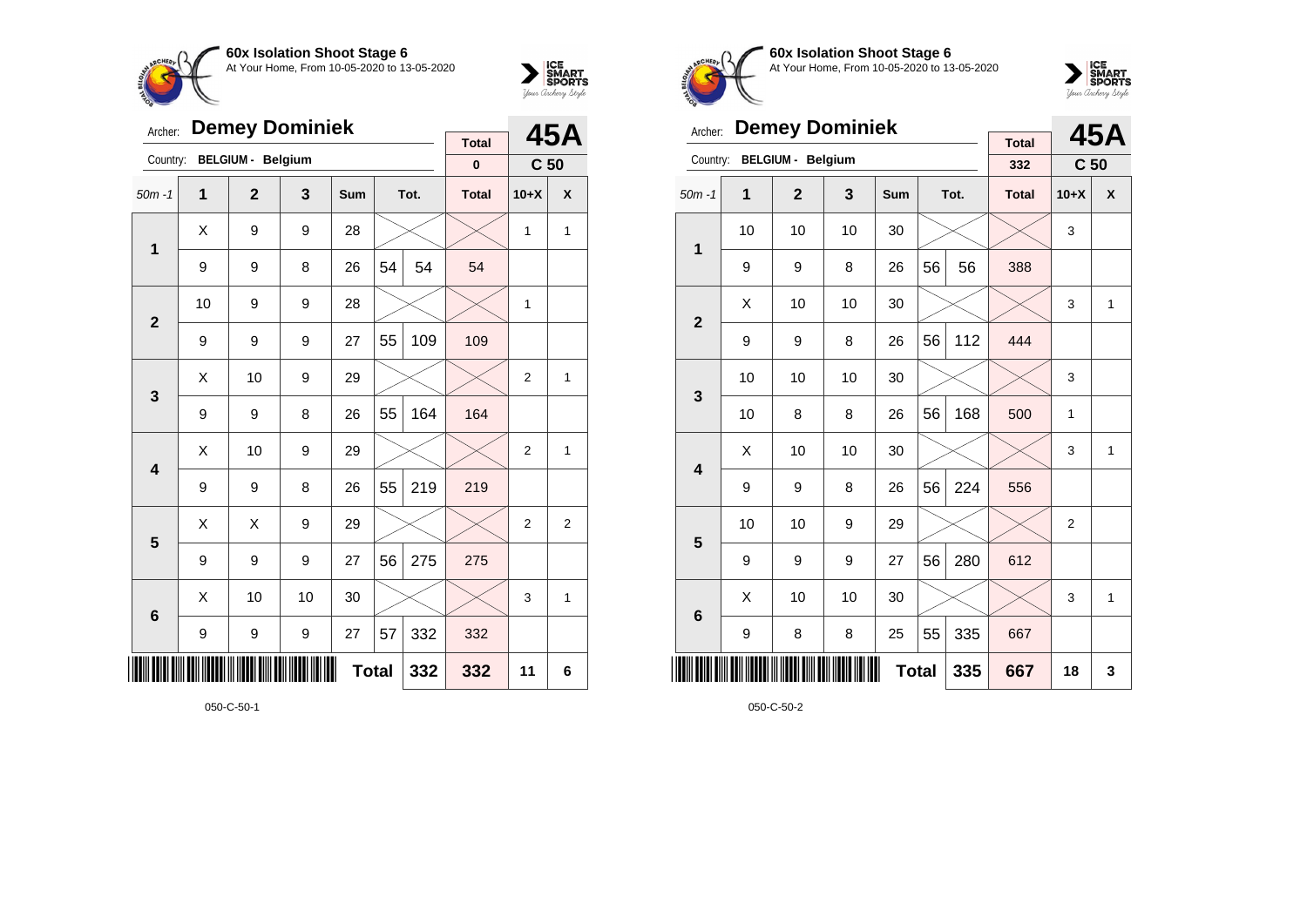



| Archer:         |    | <b>Langlois William</b> |    |              |    | 46A  |                          |                 |                |
|-----------------|----|-------------------------|----|--------------|----|------|--------------------------|-----------------|----------------|
| Country:        |    | FRANCE - France         |    |              |    |      | <b>Total</b><br>$\bf{0}$ | C <sub>50</sub> |                |
| $50m - 1$       | 1  | $\mathbf{2}$            | 3  | Sum          |    | Tot. | <b>Total</b>             | $10+X$          | X              |
| 1               | X  | 10                      | 9  | 29           |    |      |                          | 2               | 1              |
|                 | 9  | 8                       |    | 17           | 46 | 46   | 46                       |                 |                |
| $\overline{2}$  | 10 | 10                      | 10 | 30           |    |      |                          | 3               |                |
|                 | 9  | 9                       | 9  | 27           | 57 | 103  | 103                      |                 |                |
| 3               | 10 | Χ                       | 10 | 30           |    |      |                          | 3               | 1              |
|                 | 9  | 9                       | 9  | 27           | 57 | 160  | 160                      |                 |                |
| 4               | X  | 9                       | 9  | 28           |    |      |                          | 1               | 1              |
|                 | 9  | 8                       | 8  | 25           | 53 | 213  | 213                      |                 |                |
| 5               | X  | X                       | 10 | 30           |    |      |                          | 3               | $\overline{2}$ |
|                 | 10 | 9                       | 8  | 27           | 57 | 270  | 270                      | 1               |                |
| $6\phantom{1}6$ | 10 | 10                      | 10 | 30           |    |      |                          | 3               |                |
|                 | 10 | 9                       | 9  | 28           | 58 | 328  | 328                      | 1               |                |
| ║║║             |    |                         |    | <b>Total</b> |    | 328  | 328                      | 17              | 5              |



**60x Isolation Shoot Stage 6** At Your Home, From 10-05-2020 to 13-05-2020



| Archer:         |    | <b>Langlois William</b> |                | <b>Total</b> |    | 46A  |              |                 |                |
|-----------------|----|-------------------------|----------------|--------------|----|------|--------------|-----------------|----------------|
| Country:        |    | FRANCE - France         |                |              |    |      | 328          | C <sub>50</sub> |                |
| $50m - 1$       | 1  | $\mathbf{2}$            | 3              | Sum          |    | Tot. | <b>Total</b> | $10+X$          | X              |
|                 | X  | X                       | 10             | 30           |    |      |              | 3               | $\overline{2}$ |
| 1               | 9  | 9                       | M              | 18           | 48 | 48   | 376          |                 |                |
| $\overline{2}$  | X  | X                       | 10             | 30           |    |      |              | 3               | $\overline{2}$ |
|                 | 10 | 9                       | 8              | 27           | 57 | 105  | 433          | 1               |                |
| 3               | X  | 10                      | 9              | 29           |    |      |              | 2               | 1              |
|                 | 9  | 9                       | $\overline{7}$ | 25           | 54 | 159  | 487          |                 |                |
| 4               | X  | 10                      | 10             | 30           |    |      |              | 3               | $\mathbf{1}$   |
|                 | 9  | 9                       | 8              | 26           | 56 | 215  | 543          |                 |                |
| 5               | X  | X                       | 10             | 30           |    |      |              | 3               | $\overline{2}$ |
|                 | 10 | 9                       | 9              | 28           | 58 | 273  | 601          | 1               |                |
| $6\phantom{1}6$ | X  | Χ                       | 9              | 29           |    |      |              | 2               | 2              |
|                 | 9  | 9                       | 9              | 27           | 56 | 329  | 657          |                 |                |
| ║║║             |    |                         |                | <b>Total</b> |    | 329  | 657          | 18              | 10             |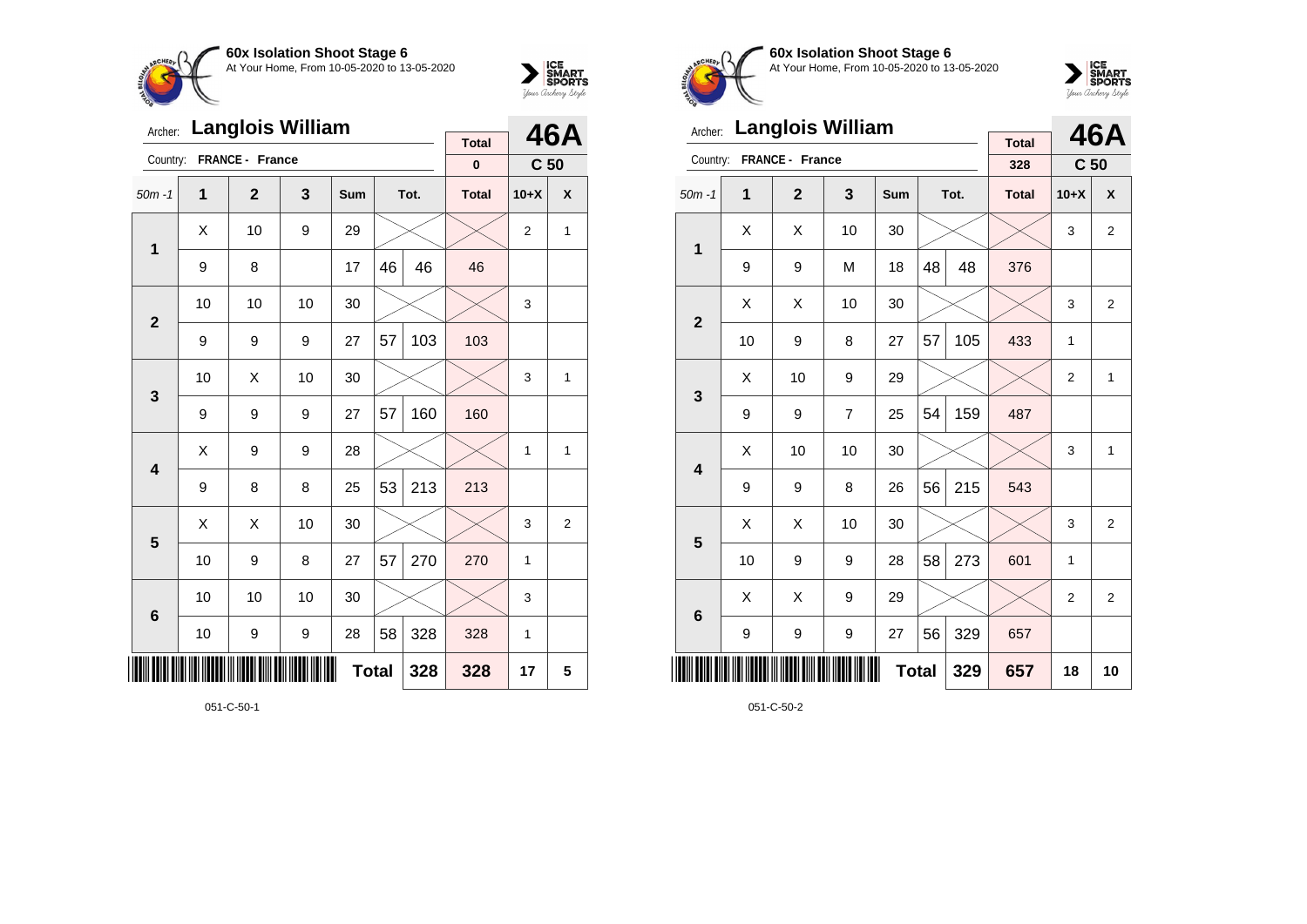



| Archer:         |    | <b>Mancebo Viviana</b> |                |     |              | 47A  |              |                |   |
|-----------------|----|------------------------|----------------|-----|--------------|------|--------------|----------------|---|
| Country:        |    | SPAIN - Spain          |                |     |              |      | <b>Total</b> |                |   |
|                 |    |                        |                |     |              |      | $\bf{0}$     | C ST           |   |
| $ST-1$          | 1  | $\mathbf{2}$           | 3              | Sum |              | Tot. | <b>Total</b> | $10+X$         | X |
| 1               | X  | 10                     | 9              | 29  |              |      |              | $\overline{2}$ | 1 |
|                 | 8  | 8                      | 8              | 24  | 53           | 53   | 53           |                |   |
| $\overline{2}$  | X  | X                      | X              | 30  |              |      |              | 3              | 3 |
|                 | 10 | 9                      | 8              | 27  | 57           | 110  | 110          | 1              |   |
| 3               | X  | 10                     | 9              | 29  |              |      |              | $\overline{2}$ | 1 |
|                 | 9  | 8                      | $\overline{7}$ | 24  | 53           | 163  | 163          |                |   |
| 4               | Χ  | 10                     | 10             | 30  |              |      |              | 3              | 1 |
|                 | 10 | 9                      | 9              | 28  | 58           | 221  | 221          | 1              |   |
| 5               | X  | X                      | 10             | 30  |              |      |              | 3              | 2 |
|                 | 9  | 8                      | 8              | 25  | 55           | 276  | 276          |                |   |
| $6\phantom{1}6$ | Χ  | 10                     | 9              | 29  |              |      |              | $\overline{2}$ | 1 |
|                 | 9  | 9                      | 8              | 26  | 55           | 331  | 331          |                |   |
| ║║║             |    |                        |                |     | <b>Total</b> | 331  | 331          | 17             | 9 |

052-C-ST-1



**60x Isolation Shoot Stage 6** At Your Home, From 10-05-2020 to 13-05-2020



| Archer:                 | <b>Mancebo Viviana</b> |               |                |              | <b>47A</b> |      |                     |                |                |
|-------------------------|------------------------|---------------|----------------|--------------|------------|------|---------------------|----------------|----------------|
| Country:                |                        | SPAIN - Spain |                |              |            |      | <b>Total</b><br>331 | C ST           |                |
| $ST-2$                  | 1                      | $\mathbf{2}$  | 3              | Sum          |            | Tot. | <b>Total</b>        | $10+X$         | X              |
| 1                       | X                      | 10            | 9              | 29           |            |      |                     | $\overline{2}$ | $\mathbf{1}$   |
|                         | 9                      | 9             | $\overline{7}$ | 25           | 54         | 54   | 385                 |                |                |
| $\overline{2}$          | Χ                      | 10            | 9              | 29           |            |      |                     | $\overline{2}$ | 1              |
|                         | 9                      | 9             | 9              | 27           | 56         | 110  | 441                 |                |                |
| 3                       | X                      | 10            | 9              | 29           |            |      |                     | 2              | 1              |
|                         | 9                      | 8             | 8              | 25           | 54         | 164  | 495                 |                |                |
| $\overline{\mathbf{4}}$ | X                      | 10            | 10             | 30           |            |      |                     | 3              | $\mathbf{1}$   |
|                         | 9                      | 9             | 9              | 27           | 57         | 221  | 552                 |                |                |
| 5                       | 10                     | 9             | 9              | 28           |            |      |                     | 1              |                |
|                         | 9                      | 9             | 8              | 26           | 54         | 275  | 606                 |                |                |
| $6\phantom{1}6$         | Χ                      | X             | 10             | 30           |            |      |                     | 3              | $\overline{2}$ |
|                         | 9                      | 8             | 8              | 25           | 55         | 330  | 661                 |                |                |
| ║║                      |                        |               |                | <b>Total</b> |            | 330  | 661                 | 13             | 6              |

052-C-ST-2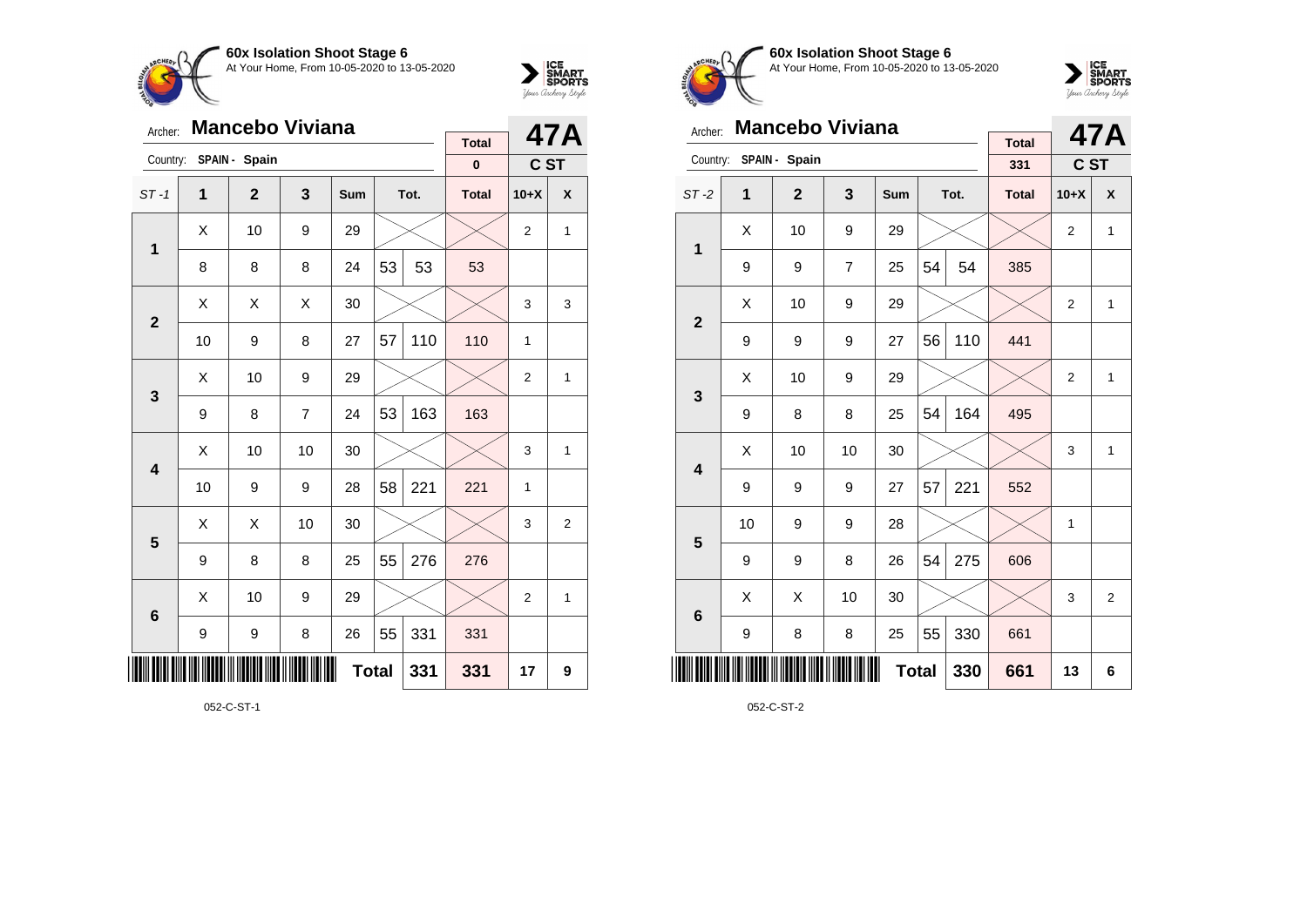



| Archer:                 |              | <b>Buczi Zoltan</b>                     |   | <b>Total</b>                   |  | <b>48A</b> |              |           |                    |
|-------------------------|--------------|-----------------------------------------|---|--------------------------------|--|------------|--------------|-----------|--------------------|
| Country:                |              | HUNGARY - Hungary                       |   |                                |  |            |              | <b>BB</b> |                    |
| $50m - 1$               | $\mathbf{1}$ | $\mathbf 2$                             | 3 | Sum                            |  | Tot.       | <b>Total</b> | $10+X$    | $\pmb{\mathsf{X}}$ |
| $\mathbf 1$             |              |                                         |   |                                |  |            |              |           |                    |
| $\mathbf{2}$            |              |                                         |   |                                |  |            |              |           |                    |
| $\mathbf{3}$            |              |                                         |   |                                |  |            |              |           |                    |
| $\overline{\mathbf{4}}$ |              |                                         |   |                                |  |            |              |           |                    |
| $\overline{\mathbf{5}}$ |              |                                         |   |                                |  |            |              |           |                    |
| $\bf 6$                 |              |                                         |   |                                |  |            |              |           |                    |
|                         |              | <u> ANTE NIN NETTA I NETTA NETTA NE</u> |   | $\blacksquare$<br><b>Total</b> |  |            |              |           |                    |

**60x Isolation Shoot Stage 6** At Your Home, From 10-05-2020 to 13-05-2020



| Archer:      |   | <b>Buczi Zoltan</b> |                | <b>Total</b> |  | <b>48A</b> |              |           |   |
|--------------|---|---------------------|----------------|--------------|--|------------|--------------|-----------|---|
| Country:     |   | HUNGARY - Hungary   |                |              |  |            |              | <b>BB</b> |   |
| $50m - 2$    | 1 | $\mathbf{2}$        | 3              | Sum          |  | Tot.       | <b>Total</b> | $10+X$    | X |
| 1            |   |                     |                |              |  |            |              |           |   |
|              |   |                     |                |              |  |            |              |           |   |
| $\mathbf{2}$ |   |                     |                |              |  |            |              |           |   |
|              |   |                     |                |              |  |            |              |           |   |
| $\mathbf{3}$ |   |                     |                |              |  |            |              |           |   |
|              |   |                     |                |              |  |            |              |           |   |
| 4            |   |                     |                |              |  |            |              |           |   |
|              |   |                     |                |              |  |            |              |           |   |
| 5            |   |                     |                |              |  |            |              |           |   |
|              |   |                     |                |              |  |            |              |           |   |
| $\bf 6$      |   |                     |                |              |  |            |              |           |   |
|              |   |                     |                |              |  |            |              |           |   |
|              |   |                     | $\blacksquare$ | <b>Total</b> |  |            |              |           |   |

053-B-BB-2

053-B-BB-1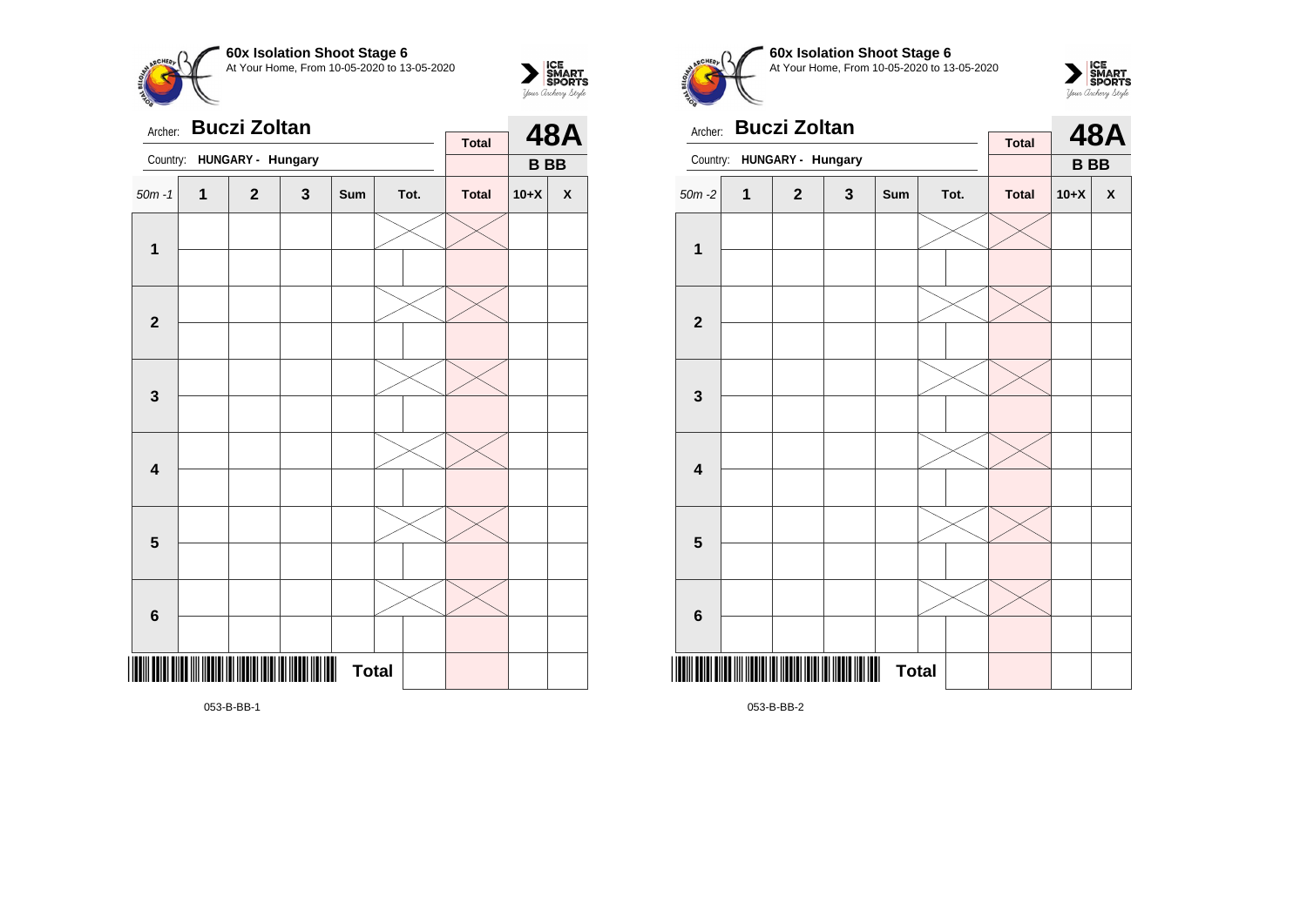



| Archer:        | <b>Dubois Reginald</b> |                 | <b>Total</b>   |              | <b>49A</b> |      |              |                 |             |
|----------------|------------------------|-----------------|----------------|--------------|------------|------|--------------|-----------------|-------------|
| Country:       |                        | FRANCE - France |                |              |            |      | $\pmb{0}$    | C <sub>50</sub> |             |
| $50m - 1$      | 1                      | $\mathbf{2}$    | 3              | Sum          |            | Tot. | <b>Total</b> | $10+X$          | X           |
| $\mathbf 1$    | 10                     | 10              | 9              | 29           |            |      |              | $\overline{2}$  |             |
|                | 8                      | 7               | $\overline{7}$ | 22           | 51         | 51   | 51           |                 |             |
| $\overline{2}$ | 10                     | 10              | 9              | 29           |            |      |              | $\overline{2}$  |             |
|                | 9                      | 9               | 8              | 26           | 55         | 106  | 106          |                 |             |
| 3              | 10                     | 10              | 10             | 30           |            |      |              | 3               |             |
|                | 9                      | 9               | $\overline{7}$ | 25           | 55         | 161  | 161          |                 |             |
| 4              | 10                     | 10              | 10             | 30           |            |      |              | 3               |             |
|                | 9                      | 9               | 9              | 27           | 57         | 218  | 218          |                 |             |
| 5              | 10                     | 10              | 10             | 30           |            |      |              | 3               |             |
|                | 10                     | 9               | $\overline{7}$ | 26           | 56         | 274  | 274          | 1               |             |
| $6\phantom{1}$ | 10                     | 10              | 9              | 29           |            |      |              | $\overline{2}$  |             |
|                | 9                      | 9               | 9              | 27           | 56         | 330  | 330          |                 |             |
|                |                        |                 |                | <b>Total</b> |            | 330  | 330          | 16              | $\mathbf 0$ |



**60x Isolation Shoot Stage 6** At Your Home, From 10-05-2020 to 13-05-2020



| Archer:                 |   | <b>Dubois Reginald</b> |   |                                |  | <b>49A</b> |              |                 |              |
|-------------------------|---|------------------------|---|--------------------------------|--|------------|--------------|-----------------|--------------|
| Country:                |   | FRANCE - France        |   |                                |  |            | <b>Total</b> | C <sub>50</sub> |              |
| $50m - 1$               | 1 | $\mathbf{2}$           | 3 | Sum                            |  | Tot.       | <b>Total</b> | $10+X$          | $\pmb{\chi}$ |
| 1                       |   |                        |   |                                |  |            |              |                 |              |
|                         |   |                        |   |                                |  |            |              |                 |              |
| $\mathbf{2}$            |   |                        |   |                                |  |            |              |                 |              |
|                         |   |                        |   |                                |  |            |              |                 |              |
|                         |   |                        |   |                                |  |            |              |                 |              |
| $\mathbf{3}$            |   |                        |   |                                |  |            |              |                 |              |
|                         |   |                        |   |                                |  |            |              |                 |              |
| $\overline{\mathbf{4}}$ |   |                        |   |                                |  |            |              |                 |              |
|                         |   |                        |   |                                |  |            |              |                 |              |
| 5                       |   |                        |   |                                |  |            |              |                 |              |
|                         |   |                        |   |                                |  |            |              |                 |              |
| $6\phantom{1}6$         |   |                        |   |                                |  |            |              |                 |              |
|                         |   |                        |   | $\blacksquare$<br><b>Total</b> |  |            |              |                 |              |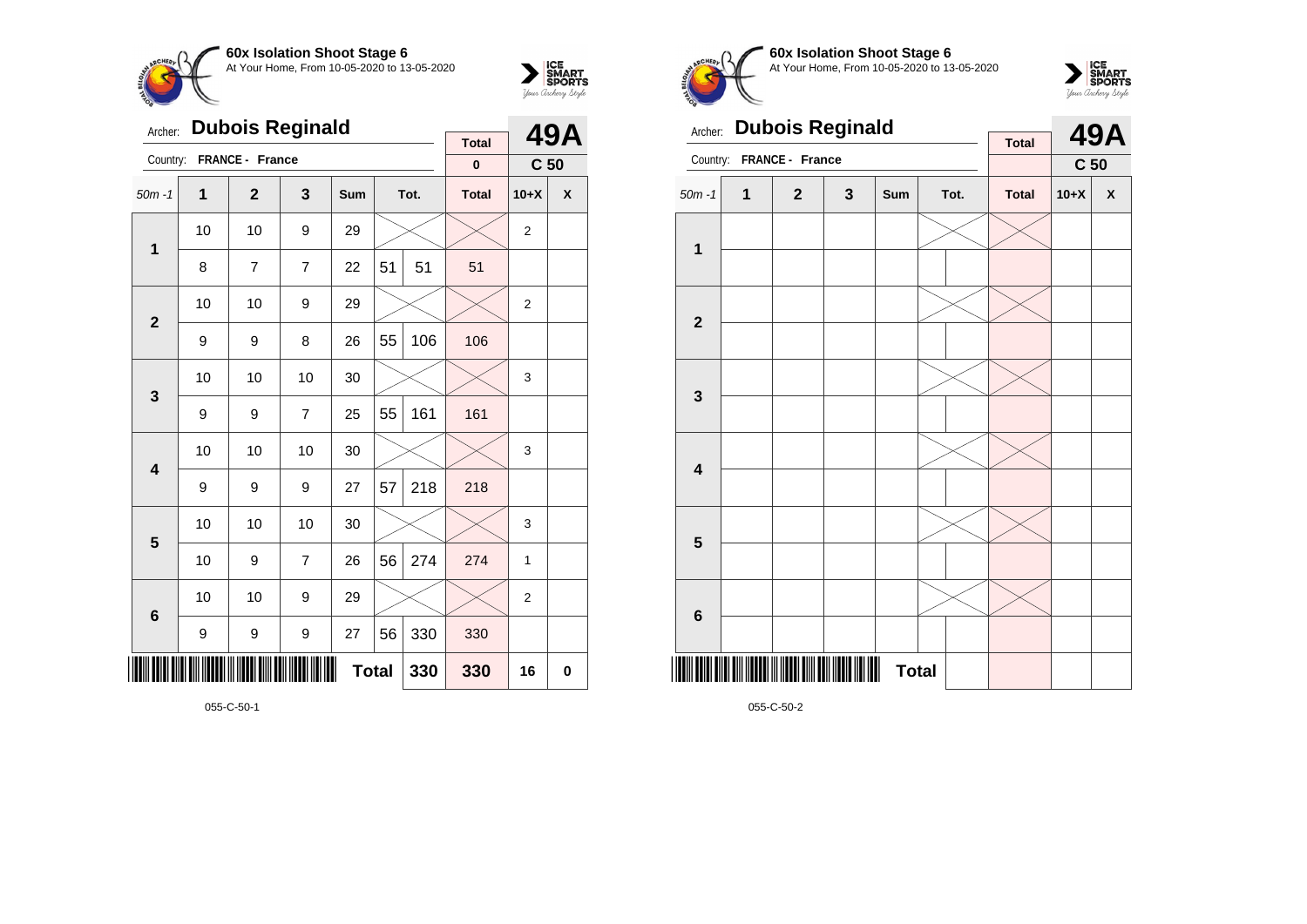



| Archer:         |                | Darragh Joyce     |                | <b>Total</b> |    | <b>50A</b> |              |                |                |
|-----------------|----------------|-------------------|----------------|--------------|----|------------|--------------|----------------|----------------|
| Country:        |                | IRELAND - Ireland |                |              |    |            | $\pmb{0}$    | R ST           |                |
| $ST-1$          | 1              | $\mathbf{2}$      | 3              | Sum          |    | Tot.       | <b>Total</b> | $10+X$         | X              |
| $\mathbf 1$     | 8              | 8                 | 8              | 24           |    |            |              |                |                |
|                 | $\overline{7}$ | $\overline{7}$    | $\overline{7}$ | 21           | 45 | 45         | 45           |                |                |
| $\overline{2}$  | 10             | 9                 | 9              | 28           |    |            |              | 1              |                |
|                 | 8              | 7                 | $\overline{7}$ | 22           | 50 | 95         | 95           |                |                |
| 3               | 10             | 9                 | 9              | 28           |    |            |              | $\mathbf{1}$   |                |
|                 | 9              | 9                 | $\overline{c}$ | 20           | 48 | 143        | 143          |                |                |
| 4               | X              | 9                 | 9              | 28           |    |            |              | 1              | 1              |
|                 | 9              | 9                 | 8              | 26           | 54 | 197        | 197          |                |                |
| 5               | X              | 10                | 9              | 29           |    |            |              | $\overline{2}$ | 1              |
|                 | 9              | 8                 | 8              | 25           | 54 | 251        | 251          |                |                |
| $6\phantom{1}6$ | X              | Χ                 | 9              | 29           |    |            |              | $\overline{2}$ | $\overline{2}$ |
|                 | 8              | 8                 | $\overline{7}$ | 23           | 52 | 303        | 303          |                |                |
| IIII            |                |                   |                | <b>Total</b> |    | 303        | 303          | 7              | 4              |

058-R-ST-1



**60x Isolation Shoot Stage 6** At Your Home, From 10-05-2020 to 13-05-2020



| Archer:                 |    | <b>Darragh Joyce</b> |                         |              |    | <b>50A</b> |                     |                |                |
|-------------------------|----|----------------------|-------------------------|--------------|----|------------|---------------------|----------------|----------------|
| Country:                |    | IRELAND - Ireland    |                         |              |    |            | <b>Total</b><br>303 | R ST           |                |
| $ST-2$                  | 1  | $\overline{2}$       | 3                       | Sum          |    | Tot.       | <b>Total</b>        | $10+X$         | X              |
| 1                       | Χ  | 10                   | 9                       | 29           |    |            |                     | $\overline{2}$ | 1              |
|                         | 8  | 8                    | $\overline{7}$          | 23           | 52 | 52         | 355                 |                |                |
| $\overline{2}$          | Χ  | Χ                    | 10                      | 30           |    |            |                     | 3              | $\overline{2}$ |
|                         | 8  | 8                    | 8                       | 24           | 54 | 106        | 409                 |                |                |
| 3                       | 10 | 10                   | 9                       | 29           |    |            |                     | $\overline{2}$ |                |
|                         | 8  | 8                    | 6                       | 22           | 51 | 157        | 460                 |                |                |
| $\overline{\mathbf{4}}$ | 10 | 9                    | 9                       | 28           |    |            |                     | 1              |                |
|                         | 8  | 8                    | M                       | 16           | 44 | 201        | 504                 |                |                |
| 5                       | Χ  | X                    | 10                      | 30           |    |            |                     | 3              | $\overline{2}$ |
|                         | 8  | 8                    | 8                       | 24           | 54 | 255        | 558                 |                |                |
| $6\phantom{1}6$         | 10 | 8                    | 8                       | 26           |    |            |                     | 1              |                |
|                         | 8  | 7                    | $\overline{\mathbf{4}}$ | 19           | 45 | 300        | 603                 |                |                |
| Ⅲ                       |    |                      |                         | <b>Total</b> |    | 300        | 603                 | 12             | 5              |

058-R-ST-2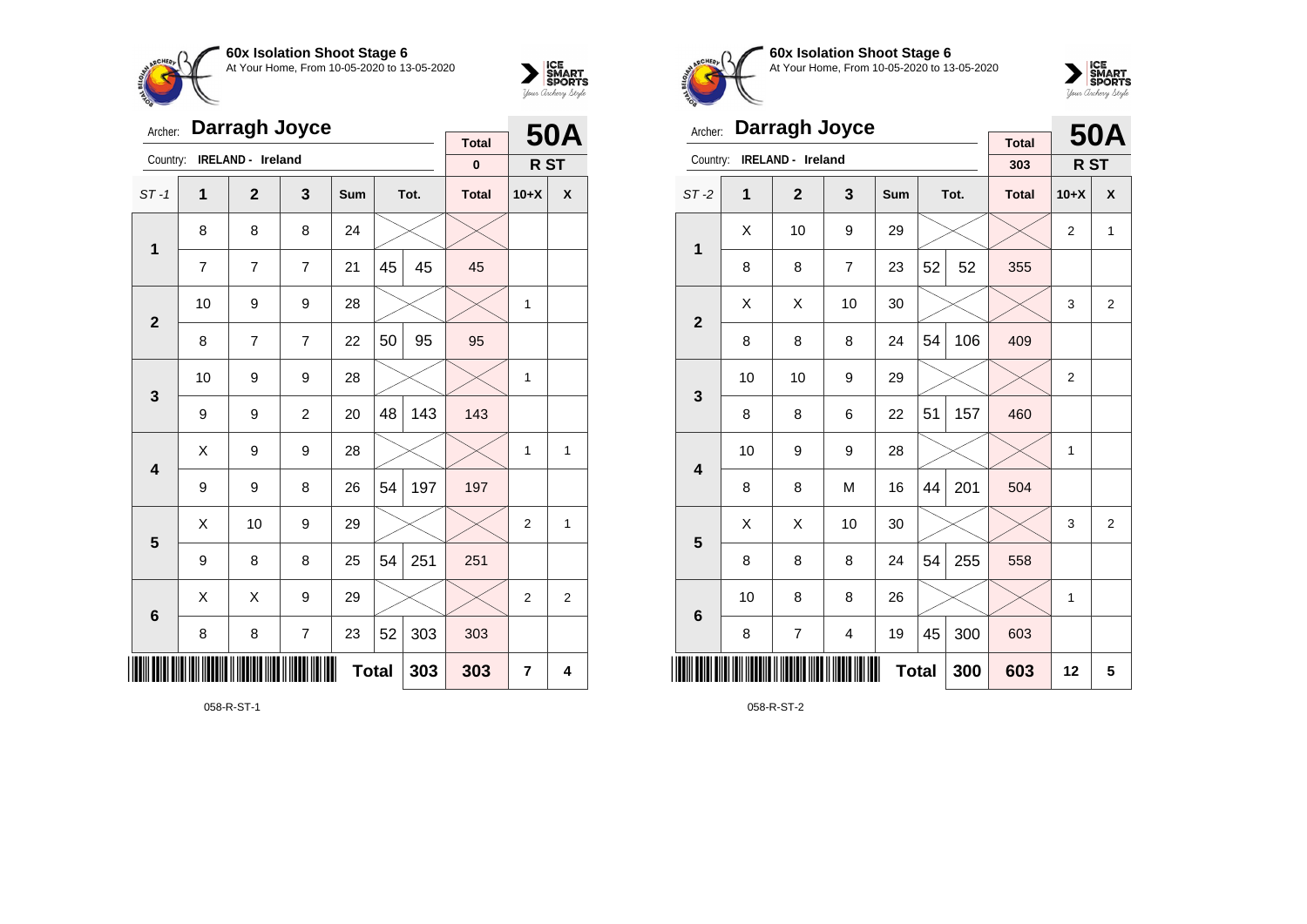



| Archer:        |    | <b>Cunningham Rogan</b> |                | <b>Total</b> |    | 51A  |              |                 |                |
|----------------|----|-------------------------|----------------|--------------|----|------|--------------|-----------------|----------------|
| Country:       |    | IRELAND - Ireland       |                |              |    |      | $\pmb{0}$    | C <sub>50</sub> |                |
| $50m - 1$      | 1  | $\overline{2}$          | 3              | Sum          |    | Tot. | <b>Total</b> | $10+X$          | X              |
| $\mathbf 1$    | 10 | 10                      | 9              | 29           |    |      |              | $\overline{2}$  |                |
|                | 9  | 9                       | 8              | 26           | 55 | 55   | 55           |                 |                |
| $\overline{2}$ | 9  | 9                       | 9              | 27           |    |      |              |                 |                |
|                | 9  | $\overline{7}$          | 6              | 22           | 49 | 104  | 104          |                 |                |
| 3              | 9  | 8                       | 8              | 25           |    |      |              |                 |                |
|                | 8  | 8                       | $\overline{7}$ | 23           | 48 | 152  | 152          |                 |                |
| 4              | Χ  | 9                       | 9              | 28           |    |      |              | 1               | 1              |
|                | 9  | 9                       | $\overline{7}$ | 25           | 53 | 205  | 205          |                 |                |
| 5              | X  | Χ                       | 10             | 30           |    |      |              | 3               | $\overline{2}$ |
|                | 10 | 9                       | 9              | 28           | 58 | 263  | 263          | $\mathbf{1}$    |                |
| 6              | 10 | 9                       | 9              | 28           |    |      |              | 1               |                |
|                | 9  | 8                       | 6              | 23           | 51 | 314  | 314          |                 |                |
|                |    |                         |                | <b>Total</b> |    | 314  | 314          | 8               | 3              |



**60x Isolation Shoot Stage 6** At Your Home, From 10-05-2020 to 13-05-2020



| Archer:                 |    | <b>Cunningham Rogan</b> |                |     |              | 51A  |                     |                 |              |
|-------------------------|----|-------------------------|----------------|-----|--------------|------|---------------------|-----------------|--------------|
| Country:                |    | IRELAND - Ireland       |                |     |              |      | <b>Total</b><br>314 | C <sub>50</sub> |              |
| $50m - 1$               | 1  | $\overline{2}$          | 3              | Sum |              | Tot. | <b>Total</b>        | $10+X$          | X            |
| 1                       | X  | 9                       | 9              | 28  |              |      |                     | 1               | 1            |
|                         | 8  | 8                       | $\overline{7}$ | 23  | 51           | 51   | 365                 |                 |              |
|                         | X  | 9                       | 9              | 28  |              |      |                     | 1               | 1            |
| $\overline{2}$          | 9  | 9                       | 8              | 26  | 54           | 105  | 419                 |                 |              |
| 3                       | 10 | 10                      | 10             | 30  |              |      |                     | 3               |              |
|                         | 9  | 9                       | 9              | 27  | 57           | 162  | 476                 |                 |              |
| $\overline{\mathbf{4}}$ | X  | 10                      | 10             | 30  |              |      |                     | 3               | $\mathbf{1}$ |
|                         | 9  | 9                       | $\overline{7}$ | 25  | 55           | 217  | 531                 |                 |              |
| 5                       | X  | 9                       | 9              | 28  |              |      |                     | 1               | 1            |
|                         | 8  | 8                       | $\overline{7}$ | 23  | 51           | 268  | 582                 |                 |              |
| $6\phantom{1}6$         | X  | 10                      | 10             | 30  |              |      |                     | 3               | $\mathbf{1}$ |
|                         | 10 | 9                       | 9              | 28  | 58           | 326  | 640                 | 1               |              |
|                         |    |                         |                |     | <b>Total</b> | 326  | 640                 | 13              | 5            |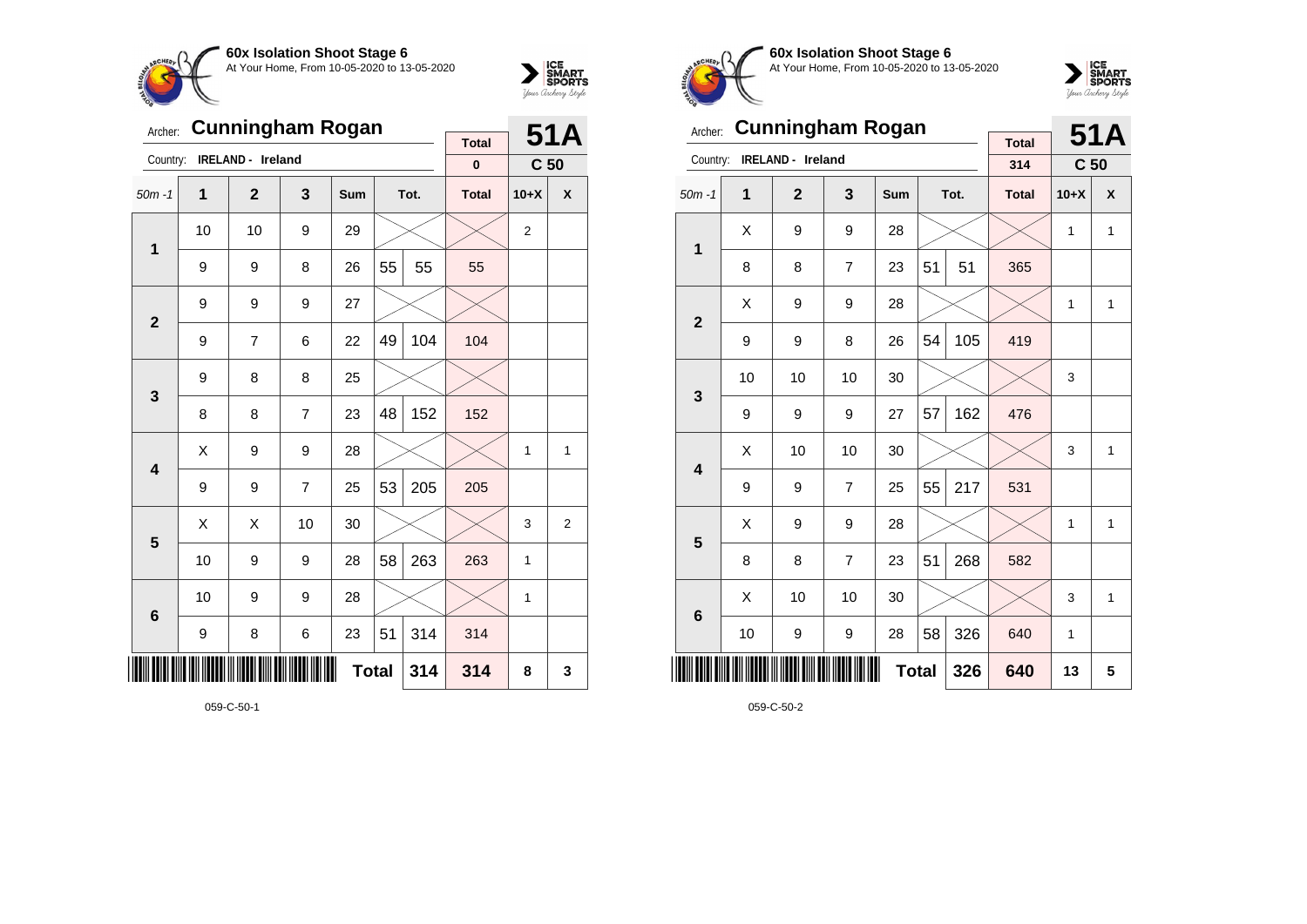



| Archer:                 |    | <b>Zen Dzar El Ghifar</b> |                |              |    | <b>52A</b> |                          |                |              |
|-------------------------|----|---------------------------|----------------|--------------|----|------------|--------------------------|----------------|--------------|
| Country:                |    | INDONESIA - Indonesia     |                |              |    |            | <b>Total</b><br>$\bf{0}$ | R 30           |              |
| $30m - 1$               | 1  | $\overline{2}$            | 3              | <b>Sum</b>   |    | Tot.       | <b>Total</b>             | $10+X$         | X            |
|                         |    |                           |                |              |    |            |                          |                |              |
| 1                       | X  | X                         | 10             | 30           |    |            |                          | 3              | 2            |
|                         | 9  | 9                         | 8              | 26           | 56 | 56         | 56                       |                |              |
| $\overline{2}$          | X  | X                         | 10             | 30           |    |            |                          | 3              | 2            |
|                         | 10 | 9                         | 8              | 27           | 57 | 113        | 113                      | 1              |              |
| 3                       | 10 | 9                         | 9              | 28           |    |            |                          | 1              |              |
|                         | 8  | 8                         | 8              | 24           | 52 | 165        | 165                      |                |              |
| $\overline{\mathbf{A}}$ | X  | 10                        | 9              | 29           |    |            |                          | $\overline{2}$ | $\mathbf{1}$ |
|                         | 9  | 7                         | $\overline{7}$ | 23           | 52 | 217        | 217                      |                |              |
| 5                       | X  | 10                        | 9              | 29           |    |            |                          | $\overline{2}$ | 1            |
|                         | 9  | 9                         | 8              | 26           | 55 | 272        | 272                      |                |              |
| $6\phantom{1}6$         | 9  | 9                         | 9              | 27           |    |            |                          |                |              |
|                         | 9  | 8                         | $\overline{7}$ | 24           | 51 | 323        | 323                      |                |              |
| ║║                      |    |                           |                | <b>Total</b> |    | 323        | 323                      | 12             | 6            |

061-R-30-1



**60x Isolation Shoot Stage 6** At Your Home, From 10-05-2020 to 13-05-2020



| Archer:        | <b>Zen Dzar El Ghifar</b> |                       |                |              | 52A |      |                     |                |              |
|----------------|---------------------------|-----------------------|----------------|--------------|-----|------|---------------------|----------------|--------------|
| Country:       |                           | INDONESIA - Indonesia |                |              |     |      | <b>Total</b><br>323 | R 30           |              |
| $30m - 2$      | 1                         | $\mathbf{2}$          | 3              | Sum          |     | Tot. | <b>Total</b>        | $10+X$         | X            |
|                | 10                        | 9                     | 9              | 28           |     |      |                     | 1              |              |
| 1              | 8                         | 8                     | 8              | 24           | 52  | 52   | 375                 |                |              |
| $\overline{2}$ | 10                        | 10                    | 10             | 30           |     |      |                     | 3              |              |
|                | 10                        | 9                     | $\overline{7}$ | 26           | 56  | 108  | 431                 | 1              |              |
| 3              | 10                        | 10                    | 9              | 29           |     |      |                     | $\overline{2}$ |              |
|                | 9                         | 9                     | 7              | 25           | 54  | 162  | 485                 |                |              |
| 4              | 10                        | 9                     | 9              | 28           |     |      |                     | 1              |              |
|                | 9                         | 8                     | 7              | 24           | 52  | 214  | 537                 |                |              |
| 5              | X                         | 9                     | 9              | 28           |     |      |                     | 1              | $\mathbf{1}$ |
|                | 8                         | 8                     | 8              | 24           | 52  | 266  | 589                 |                |              |
| 6              | 9                         | 9                     | 9              | 27           |     |      |                     |                |              |
|                | 8                         | 8                     | 7              | 23           | 50  | 316  | 639                 |                |              |
| ║║║            |                           |                       |                | <b>Total</b> |     | 316  | 639                 | 9              | 1            |

061-R-30-2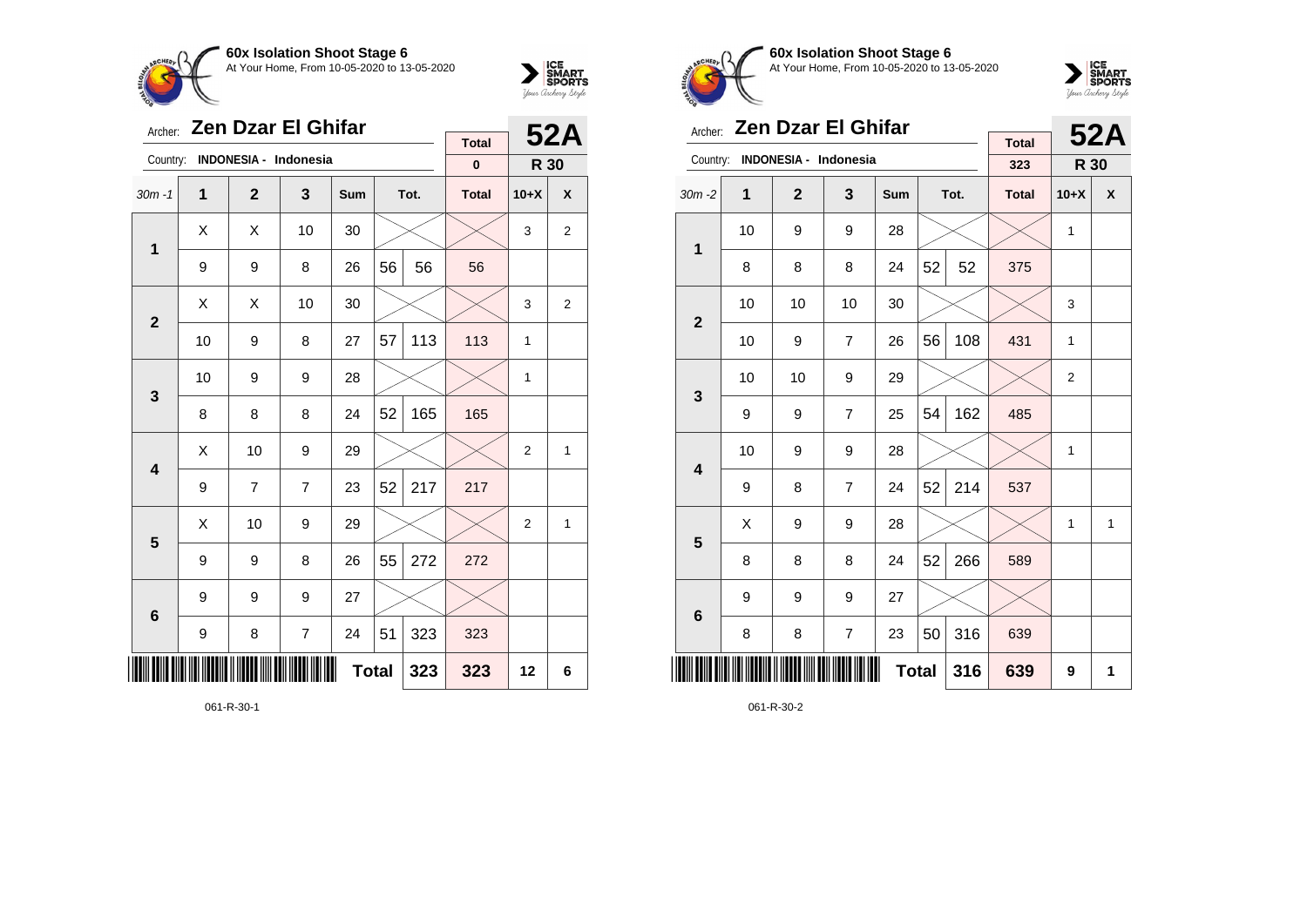



| Archer:         |                     | <b>Dupuis Anthony</b> |    | <b>Total</b> |    | 53A  |              |                |                |
|-----------------|---------------------|-----------------------|----|--------------|----|------|--------------|----------------|----------------|
| Country:        |                     | FRANCE - France       |    |              |    |      | $\pmb{0}$    | C ST           |                |
| $ST-1$          | 1                   | $\mathbf{2}$          | 3  | Sum          |    | Tot. | <b>Total</b> | $10+X$         | X              |
| $\mathbf{1}$    | X                   | X                     | X  | 30           |    |      |              | 3              | 3              |
|                 | 10                  | 10                    | 9  | 29           | 59 | 59   | 59           | $\overline{2}$ |                |
| $\overline{2}$  | X                   | 10                    | 10 | 30           |    |      |              | 3              | 1              |
|                 | 10                  | 10                    | 9  | 29           | 59 | 118  | 118          | $\overline{2}$ |                |
| 3               | Χ                   | X                     | 10 | 30           |    |      |              | 3              | $\overline{2}$ |
|                 | 10                  | 10                    | 9  | 29           | 59 | 177  | 177          | $\overline{2}$ |                |
| 4               | X                   | Χ                     | 10 | 30           |    |      |              | 3              | $\overline{2}$ |
|                 | 10                  | 9                     | 9  | 28           | 58 | 235  | 235          | 1              |                |
| 5               | Χ                   | 10                    | 10 | 30           |    |      |              | 3              | 1              |
|                 | 9                   | 9                     | 9  | 27           | 57 | 292  | 292          |                |                |
| $6\phantom{1}6$ | X                   | 10                    | 10 | 30           |    |      |              | 3              | 1              |
|                 | 10                  | 9                     | 8  | 27           | 57 | 349  | 349          | 1              |                |
| IIII            | <b>Total</b><br>349 |                       |    |              |    |      |              | 26             | 10             |

062-C-ST-1



**60x Isolation Shoot Stage 6** At Your Home, From 10-05-2020 to 13-05-2020



| Archer:                 |                                  | <b>Dupuis Anthony</b> |    |            |    | <b>53A</b> |                     |                |                |
|-------------------------|----------------------------------|-----------------------|----|------------|----|------------|---------------------|----------------|----------------|
| Country:                |                                  | FRANCE - France       |    |            |    |            | <b>Total</b><br>349 | <b>CST</b>     |                |
| $ST-2$                  | 1                                | $\overline{2}$        | 3  | <b>Sum</b> |    | Tot.       | <b>Total</b>        | $10+X$         | X              |
| 1                       | X                                | 10                    | 10 | 30         |    |            |                     | 3              | $\mathbf{1}$   |
|                         | 10                               | 10                    | 9  | 29         | 59 | 59         | 408                 | $\overline{2}$ |                |
| $\overline{2}$          | X                                | X                     | 10 | 30         |    |            |                     | 3              | $\overline{2}$ |
|                         | 10                               | 10                    | 9  | 29         | 59 | 118        | 467                 | $\overline{2}$ |                |
| 3                       | 10                               | 10                    | 10 | 30         |    |            |                     | 3              |                |
|                         | 10                               | 9                     | 9  | 28         | 58 | 176        | 525                 | 1              |                |
| $\overline{\mathbf{4}}$ | X                                | 10                    | 10 | 30         |    |            |                     | 3              | $\mathbf{1}$   |
|                         | 9                                | 9                     | 9  | 27         | 57 | 233        | 582                 |                |                |
| 5                       | X                                | 10                    | 10 | 30         |    |            |                     | 3              | $\mathbf{1}$   |
|                         | 10                               | 9                     | 9  | 28         | 58 | 291        | 640                 | 1              |                |
| $6\phantom{1}6$         | X                                | 10                    | 10 | 30         |    |            |                     | 3              | $\mathbf{1}$   |
|                         | 59<br>350<br>10<br>10<br>9<br>29 |                       |    |            |    |            |                     | $\overline{2}$ |                |
| ║║║                     | 350<br><b>Total</b>              |                       |    |            |    |            |                     | 26             | 6              |

062-C-ST-2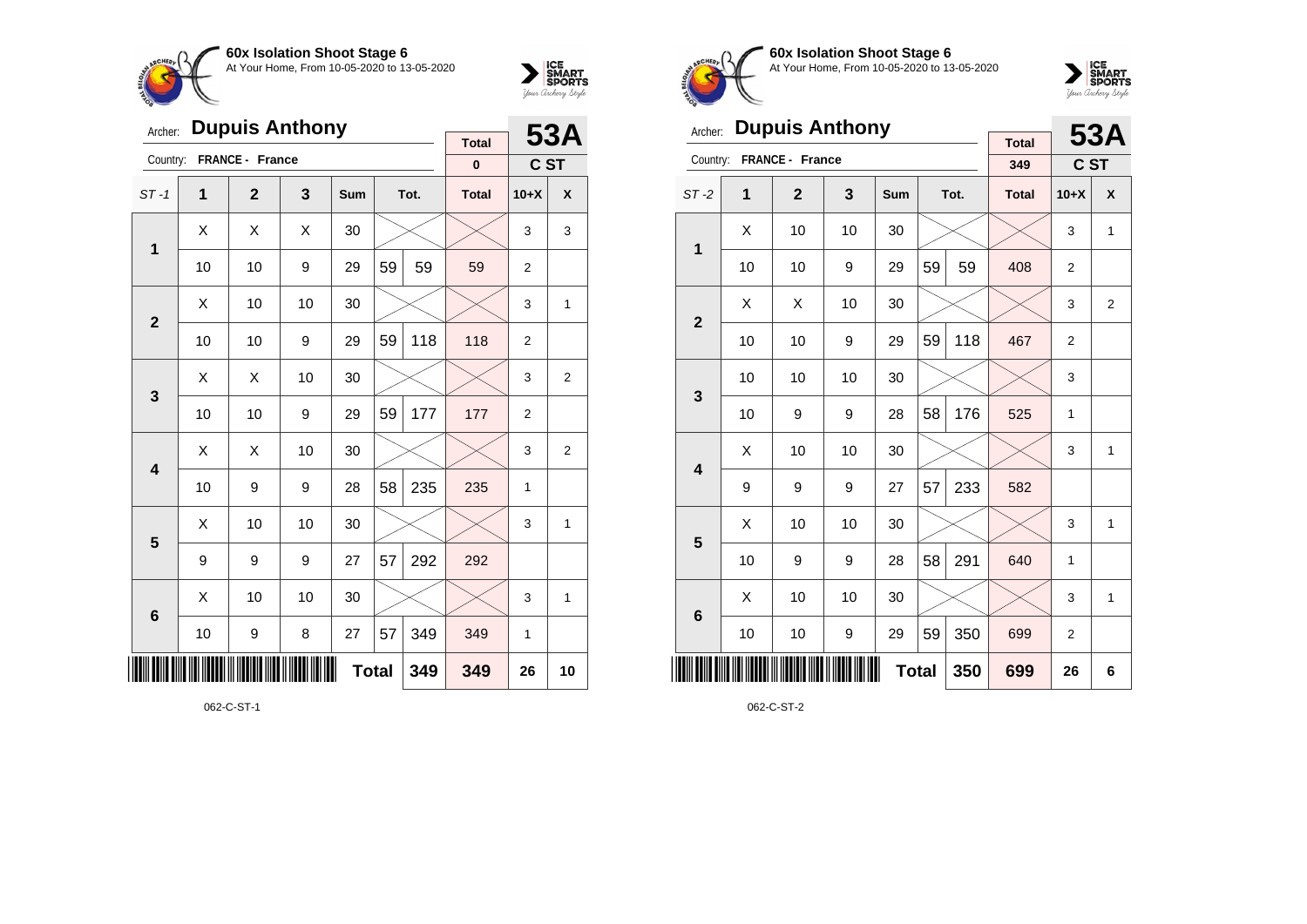

Archer: **Van Sprengel Pieter**

Country: **BELGIUM - Belgium**



**R 30**

**Total 0**

**54A**

**60x Isolation Shoot Stage 6** At Your Home, From 10-05-2020 to 13-05-2020



| Archer:      |    | <b>Van Sprengel Pieter</b> |    |     |              | <b>54A</b> |                     |                |                |
|--------------|----|----------------------------|----|-----|--------------|------------|---------------------|----------------|----------------|
| Country:     |    | <b>BELGIUM - Belgium</b>   |    |     |              |            | <b>Total</b><br>307 | R 30           |                |
| $30m - 2$    | 1  | $\mathbf{2}$               | 3  | Sum |              | Tot.       | <b>Total</b>        | $10+X$         | X              |
| 1            | X  | 10                         | 9  | 29  |              |            |                     | $\overline{2}$ | 1              |
|              | 8  | 8                          | 8  | 24  | 53           | 53         | 360                 |                |                |
| $\mathbf{2}$ | X  | 10                         | 9  | 29  |              |            |                     | $\overline{2}$ | 1              |
|              | 9  | 8                          | 7  | 24  | 53           | 106        | 413                 |                |                |
| 3            | X  | X                          | 10 | 30  |              |            |                     | 3              | $\overline{2}$ |
|              | 9  | 8                          | 8  | 25  | 55           | 161        | 468                 |                |                |
| 4            | 10 | 9                          | 9  | 28  |              |            |                     | 1              |                |
|              | 9  | 8                          | 8  | 25  | 53           | 214        | 521                 |                |                |
| 5            | 9  | 9                          | 9  | 27  |              |            |                     |                |                |
|              | 9  | 9                          | 9  | 27  | 54           | 268        | 575                 |                |                |
| 6            | 10 | 9                          | 9  | 28  |              |            |                     | 1              |                |
|              | 9  | 9                          | 9  | 27  | 55           | 323        | 630                 |                |                |
|              |    |                            |    |     | <b>Total</b> | 323        | 630                 | 9              | 4              |

063-R-30-2

| $\overline{\mathbf{1}}$ | 9           | 9 | 9              | 27 |              |     |     |   |                         |
|-------------------------|-------------|---|----------------|----|--------------|-----|-----|---|-------------------------|
|                         | 8           | 5 | 5              | 18 | 45           | 45  | 45  |   |                         |
| $\mathbf{2}$            | Χ           | Χ | 9              | 29 |              |     |     | 2 | $\overline{\mathbf{c}}$ |
|                         | 9           | 8 | 7              | 24 | 53           | 98  | 98  |   |                         |
| $\mathbf{3}$            | Χ           | 9 | 9              | 28 |              |     |     | 1 | $\mathbf 1$             |
|                         | 8           | 8 | 8              | 24 | 52           | 150 | 150 |   |                         |
| $\overline{\mathbf{4}}$ | 9           | 9 | 9              | 27 |              |     |     |   |                         |
|                         | 8           | 8 | 8              | 24 | 51           | 201 | 201 |   |                         |
| $\overline{\mathbf{5}}$ | $\mathsf X$ | 9 | 9              | 28 |              |     |     | 1 | 1                       |
|                         | 9           | 8 | $\overline{7}$ | 24 | 52           | 253 | 253 |   |                         |
| $\bf 6$                 | X           | 9 | 9              | 28 |              |     |     | 1 | $\mathbf 1$             |
|                         | 9           | 9 | 8              | 26 | 54           | 307 | 307 |   |                         |
|                         |             |   |                |    | <b>Total</b> | 307 | 307 | 5 | 5                       |
|                         |             |   |                |    |              |     |     |   |                         |

30m -1 **1 2 3 Sum Tot. Total 10+X X**

063-R-30-1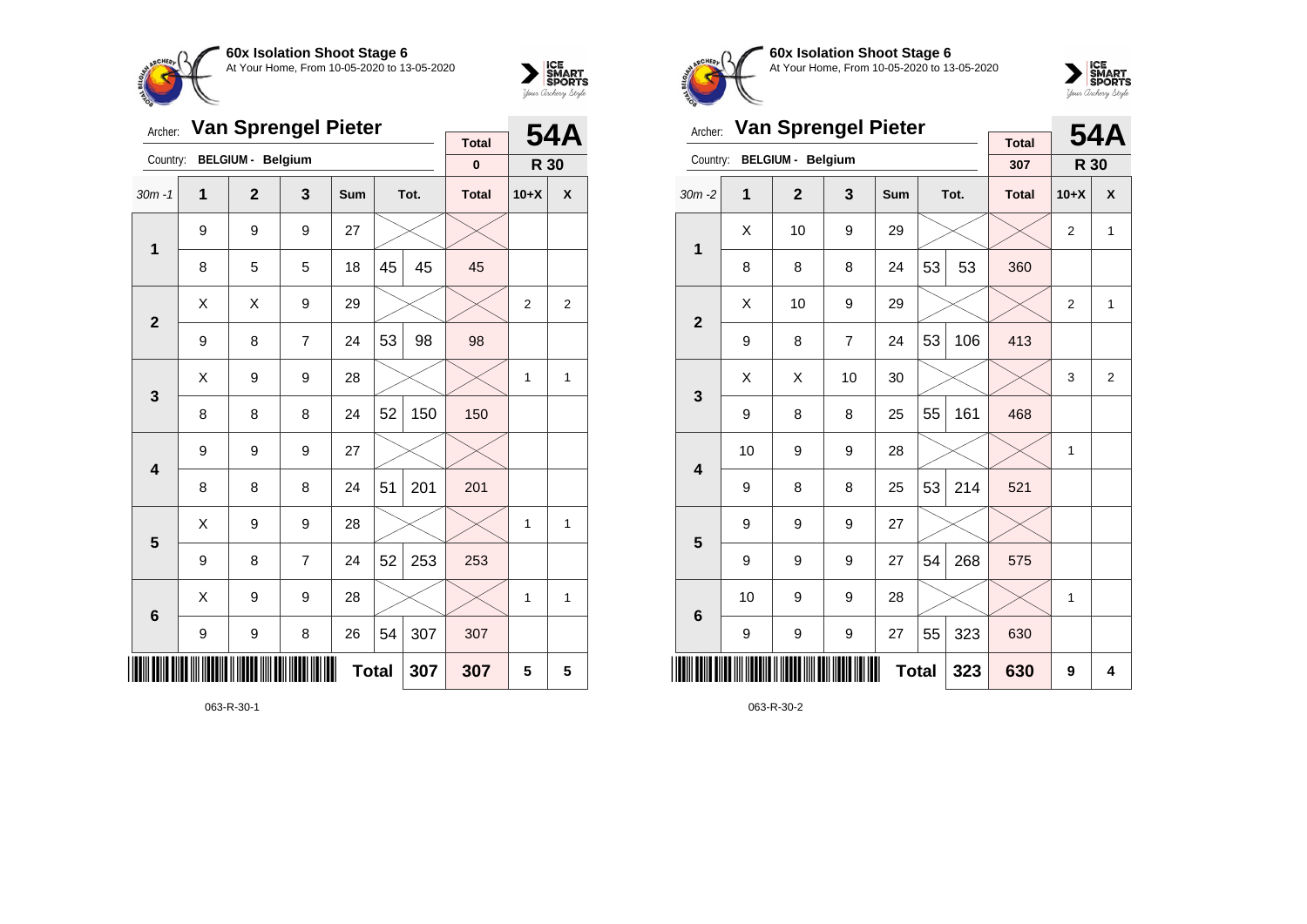



| Archer:                 |                     | <b>Webster Shaun</b>      |                |            |    | 55A  |                          |                |   |
|-------------------------|---------------------|---------------------------|----------------|------------|----|------|--------------------------|----------------|---|
| Country:                |                     | <b>UK- United Kingdom</b> |                |            |    |      | <b>Total</b><br>$\bf{0}$ | C ST           |   |
| $ST-1$                  | $\overline{1}$      | $\overline{2}$            | 3              | <b>Sum</b> |    | Tot. | <b>Total</b>             | $10+X$         | X |
| 1                       | 9                   | 9                         | 9              | 27         |    |      |                          |                |   |
|                         | 8                   | 7                         | $\overline{7}$ | 22         | 49 | 49   | 49                       |                |   |
| $\overline{2}$          | 10                  | 10                        | 9              | 29         |    |      |                          | $\overline{2}$ |   |
|                         | 10                  | 9                         | 105            | 105        | 1  |      |                          |                |   |
| 3                       | 10                  | 9                         | 8              | 27         |    |      |                          | 1              |   |
|                         | 10                  | 9                         | 8              | 27         | 54 | 159  | 159                      | $\mathbf{1}$   |   |
| $\overline{\mathbf{4}}$ | 10                  | 9                         | 8              | 27         |    |      |                          | 1              |   |
|                         | 9                   | 9                         | 8              | 26         | 53 | 212  | 212                      |                |   |
| 5                       | 8                   | $\overline{7}$            | 6              | 21         |    |      |                          |                |   |
|                         | 8                   | 8                         | $\overline{7}$ | 23         | 44 | 256  | 256                      |                |   |
| $6\phantom{1}6$         | X                   | 9                         | 9              | 28         |    |      |                          | 1              | 1 |
|                         | 9                   | 9                         | 8              | 26         | 54 | 310  | 310                      |                |   |
| ║║║                     | <b>Total</b><br>310 |                           |                |            |    |      |                          | 7              | 1 |

064-C-ST-1



**60x Isolation Shoot Stage 6** At Your Home, From 10-05-2020 to 13-05-2020



| Archer:         |    | <b>Webster Shaun</b> |     |            |    | 55A  |                     |                |              |
|-----------------|----|----------------------|-----|------------|----|------|---------------------|----------------|--------------|
| Country:        |    | UK - United Kingdom  |     |            |    |      | <b>Total</b><br>310 |                | C ST         |
| $ST-2$          | 1  | $\mathbf{2}$         | 3   | <b>Sum</b> |    | Tot. | <b>Total</b>        | $10+X$         | X            |
| 1               | 10 | 10                   | 6   | 26         |    |      |                     | $\overline{2}$ |              |
|                 | 10 | 8                    | 8   | 26         | 52 | 52   | 362                 | 1              |              |
| $\overline{2}$  | 10 | 10                   | 8   | 28         |    |      |                     | $\overline{2}$ |              |
|                 | 8  | 8                    | 104 | 414        |    |      |                     |                |              |
| 3               | 10 | 9                    | 9   | 28         |    |      |                     | 1              |              |
|                 | 10 | 9                    | 8   | 27         | 55 | 159  | 469                 | 1              |              |
| 4               | 9  | 9                    | 5   | 23         |    |      |                     |                |              |
|                 | 9  | 9                    | 8   | 26         | 49 | 208  | 518                 |                |              |
| 5               | Χ  | 9                    | 8   | 27         |    |      |                     | 1              | $\mathbf{1}$ |
|                 | 10 | 9                    | 8   | 27         | 54 | 262  | 572                 | 1              |              |
| $6\phantom{1}6$ | 10 | 9                    | 9   | 28         |    |      |                     | 1              |              |
|                 | 10 | 10                   | 9   | 29         | 57 | 319  | 629                 | $\overline{2}$ |              |
| ║║║             |    |                      | 629 | 12         | 1  |      |                     |                |              |

064-C-ST-2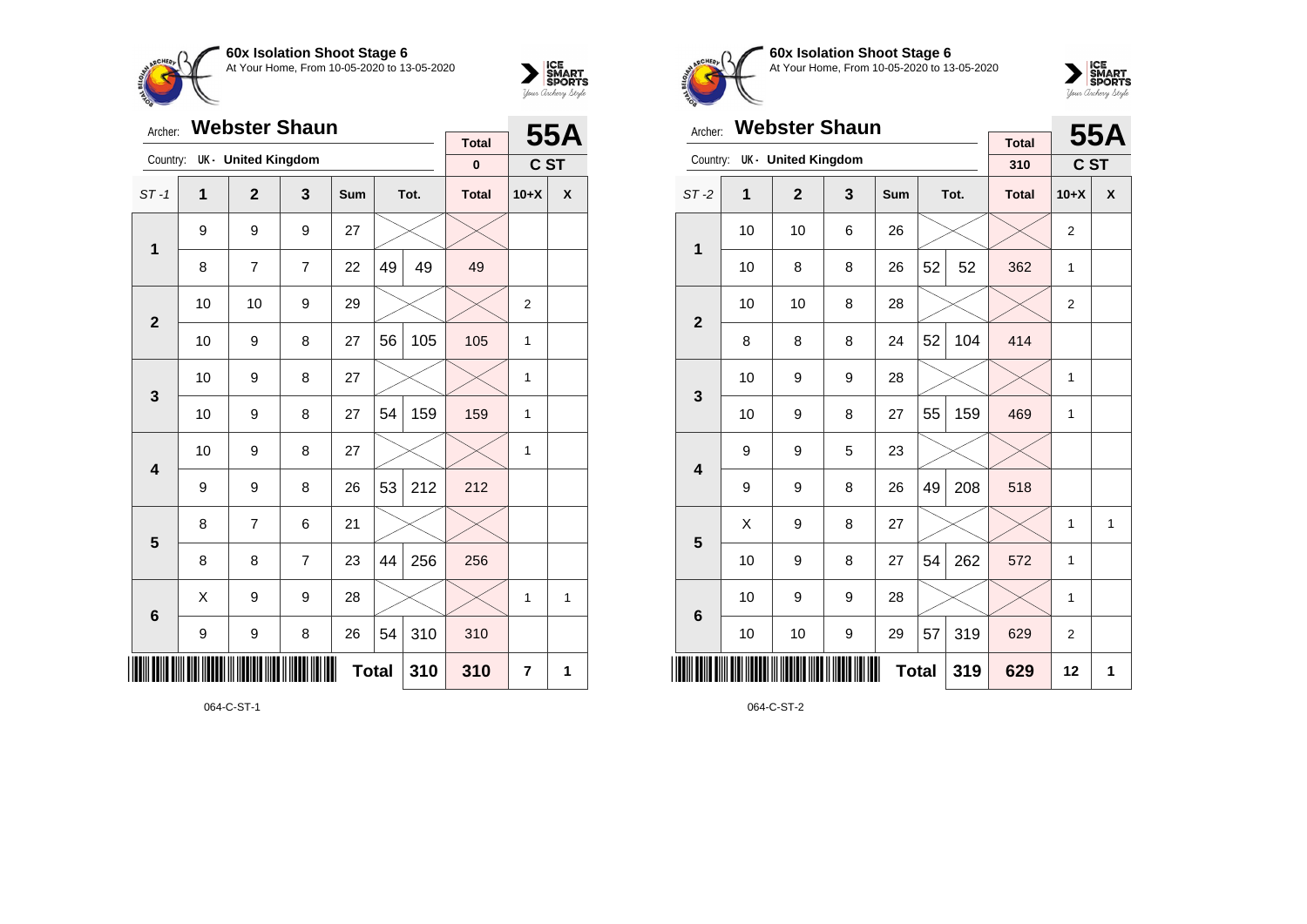



| Archer:         |                | Verheyen Koen            |                | <b>Total</b> |    | <b>56A</b> |              |                |   |
|-----------------|----------------|--------------------------|----------------|--------------|----|------------|--------------|----------------|---|
| Country:        |                | <b>BELGIUM - Belgium</b> |                |              |    |            | $\pmb{0}$    | <b>R70</b>     |   |
| $70m - 1$       | 1              | $\overline{2}$           | 3              | Sum          |    | Tot.       | <b>Total</b> | $10+X$         | X |
| $\mathbf{1}$    | 9              | 8                        | 8              | 25           |    |            |              |                |   |
|                 | 6              | 6                        | 5              | 17           | 42 | 42         | 42           |                |   |
| $\overline{2}$  | 10             | 8                        | 5              | 23           |    |            |              | 1              |   |
|                 | 4              | 4                        | $\overline{c}$ | 10           | 33 | 75         | 75           |                |   |
| 3               | 9              | 9                        | 8              | 26           |    |            |              |                |   |
|                 | 8              | 7                        | 3              | 18           | 44 | 119        | 119          |                |   |
| 4               | $\overline{7}$ | $\overline{7}$           | 6              | 20           |    |            |              |                |   |
|                 | 6              | 6                        | 4              | 16           | 36 | 155        | 155          |                |   |
| 5               | 8              | 8                        | 6              | 22           |    |            |              |                |   |
|                 | 6              | 5                        | 3              | 14           | 36 | 191        | 191          |                |   |
| $6\phantom{1}6$ | 10             | 8                        | 8              | 26           |    |            |              | 1              |   |
|                 | 8              | 5                        | 3              | 16           | 42 | 233        | 233          |                |   |
|                 |                |                          |                | <b>Total</b> |    | 233        | 233          | $\overline{2}$ | 0 |

065-R-70-1



**60x Isolation Shoot Stage 6** At Your Home, From 10-05-2020 to 13-05-2020



| Archer:         |                | Verheyen Koen            |                |     |    | <b>56A</b> |                     |                |   |
|-----------------|----------------|--------------------------|----------------|-----|----|------------|---------------------|----------------|---|
| Country:        |                | <b>BELGIUM - Belgium</b> |                |     |    |            | <b>Total</b><br>233 | <b>R70</b>     |   |
| 70m-2           | 1              | $\overline{2}$           | 3              | Sum |    | Tot.       | <b>Total</b>        | $10+X$         | X |
| 1               | 9              | 9                        | $\overline{7}$ | 25  |    |            |                     |                |   |
|                 | 5              | 3                        | 1              | 9   | 34 | 34         | 267                 |                |   |
| $\overline{2}$  | 10             | 9                        | $\overline{7}$ | 26  |    |            |                     | 1              |   |
|                 | 6              | 6                        | 76             | 309 |    |            |                     |                |   |
| 3               | X              | 9                        | 8              | 27  |    |            |                     | 1              | 1 |
|                 | 8              | 7                        | $\overline{7}$ | 22  | 49 | 125        | 358                 |                |   |
| 4               | 8              | 8                        | 8              | 24  |    |            |                     |                |   |
|                 | 6              | 5                        | $\overline{4}$ | 15  | 39 | 164        | 397                 |                |   |
| 5               | 10             | 10                       | 8              | 28  |    |            |                     | $\overline{2}$ |   |
|                 | $\overline{7}$ | 7                        | 5              | 19  | 47 | 211        | 444                 |                |   |
| $6\phantom{1}6$ | 10             | 9                        | 8              | 27  |    |            |                     | 1              |   |
|                 | 8              | $\overline{7}$           | $\overline{7}$ | 22  | 49 | 260        | 493                 |                |   |
|                 |                |                          | 260            | 493 | 5  | 1          |                     |                |   |

065-R-70-2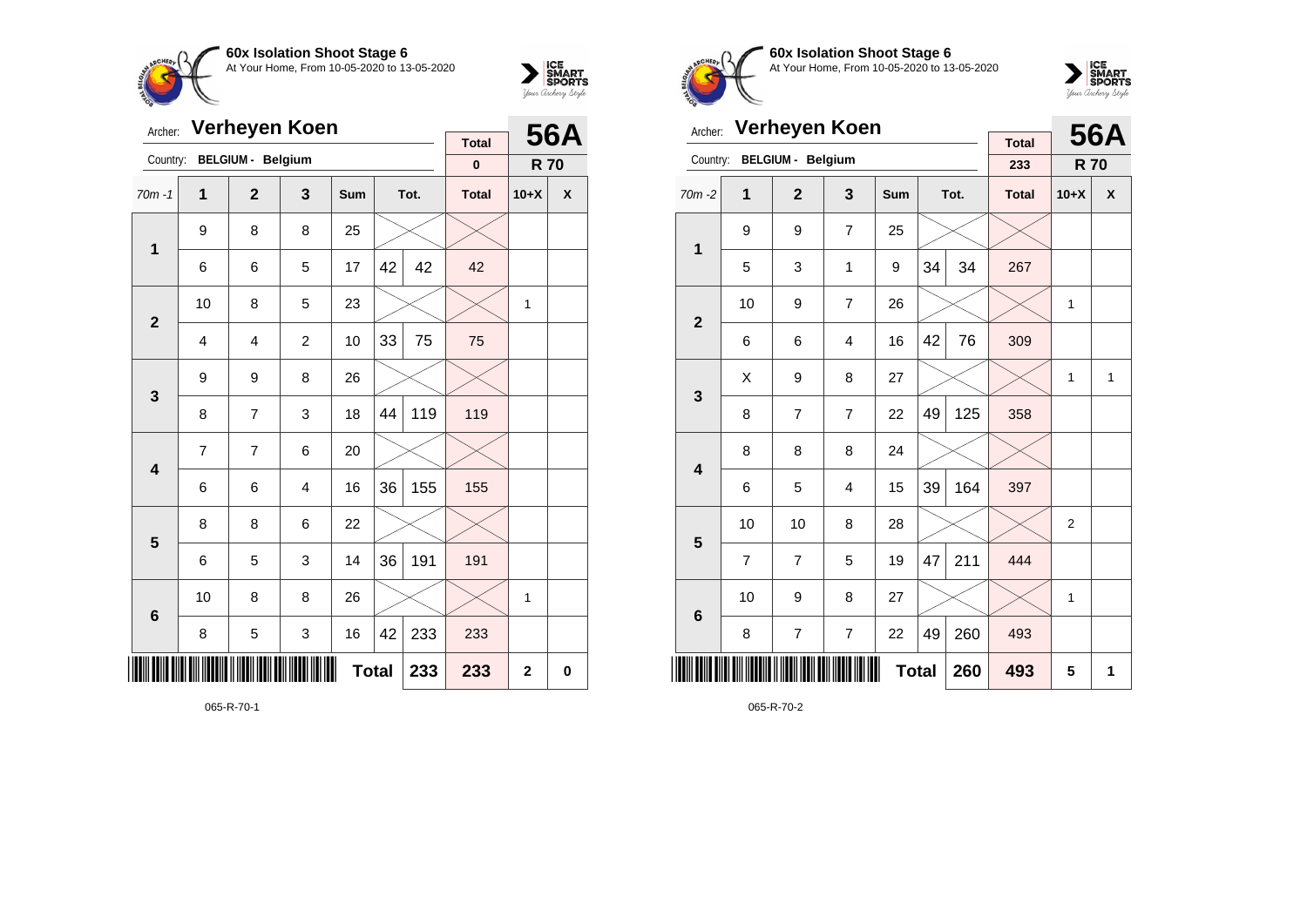



| Archer:         |                | <b>Vanhollebeke Ruben</b> |                | <b>Total</b>   |    | <b>57A</b> |              |        |   |
|-----------------|----------------|---------------------------|----------------|----------------|----|------------|--------------|--------|---|
| Country:        |                | <b>BELGIUM - Belgium</b>  |                |                |    |            | $\pmb{0}$    | R 30   |   |
| $30m - 1$       | 1              | $\overline{2}$            | 3              | Sum            |    | Tot.       | <b>Total</b> | $10+X$ | X |
| $\mathbf{1}$    | 8              | 8                         | $\overline{4}$ | 20             |    |            |              |        |   |
|                 | 3              | 1                         | 1              | 5              | 25 | 25         | 25           |        |   |
| $\overline{2}$  | 9              | 9                         | 9              | 27             |    |            |              |        |   |
|                 | 6              | 1                         | M              | $\overline{7}$ | 34 | 59         | 59           |        |   |
| 3               | X              | 9                         | $\overline{7}$ | 26             |    |            |              | 1      | 1 |
|                 | 7              | 5                         | M              | 12             | 38 | 97         | 97           |        |   |
| 4               | 9              | 3                         | $\overline{c}$ | 14             |    |            |              |        |   |
|                 | 1              | M                         | M              | 1              | 15 | 112        | 112          |        |   |
| 5               | 10             | 8                         | 8              | 26             |    |            |              | 1      |   |
|                 | $\overline{7}$ | 6                         | 3              | 16             | 42 | 154        | 154          |        |   |
| $6\phantom{1}6$ | 10             | 9                         | 8              | 27             |    |            |              | 1      |   |
|                 | 8              | $\overline{7}$            | 5              | 20             | 47 | 201        | 201          |        |   |
|                 |                |                           |                | <b>Total</b>   |    | 201        | 201          | 3      | 1 |

067-R-30-1



**60x Isolation Shoot Stage 6** At Your Home, From 10-05-2020 to 13-05-2020



| Archer:                 |    | <b>Vanhollebeke Ruben</b> |     | <b>Total</b> |                | <b>57A</b> |              |              |   |
|-------------------------|----|---------------------------|-----|--------------|----------------|------------|--------------|--------------|---|
| Country:                |    | <b>BELGIUM - Belgium</b>  |     |              |                |            | 201          | <b>R</b> 30  |   |
| $30m - 2$               | 1  | $\overline{2}$            | 3   | Sum          |                | Tot.       | <b>Total</b> | $10+X$       | X |
| 1                       | 9  | 9                         | 5   | 23           |                |            |              |              |   |
|                         | 5  | 3                         | M   | 8            | 31             | 31         | 232          |              |   |
| $\overline{2}$          | 9  | 8                         | 6   | 23           |                |            |              |              |   |
|                         | 6  | 4                         | 64  | 265          |                |            |              |              |   |
| 3                       | 8  | 7                         | 7   | 22           |                |            |              |              |   |
|                         | 6  | 5                         | 4   | 15           | 37             | 101        | 302          |              |   |
| $\overline{\mathbf{4}}$ | 9  | 7                         | 7   | 23           |                |            |              |              |   |
|                         | 2  | $\overline{c}$            | 1   | 5            | 28             | 129        | 330          |              |   |
| 5                       | X  | $\overline{7}$            | 6   | 23           |                |            |              | $\mathbf{1}$ | 1 |
|                         | 5  | 4                         | 3   | 12           | 35             | 164        | 365          |              |   |
| $6\phantom{1}6$         | 10 | 8                         | 7   | 25           |                |            |              | 1            |   |
|                         | 6  | $\overline{c}$            | M   | 8            | 33             | 197        | 398          |              |   |
|                         |    |                           | 197 | 398          | $\overline{2}$ | 1          |              |              |   |

067-R-30-2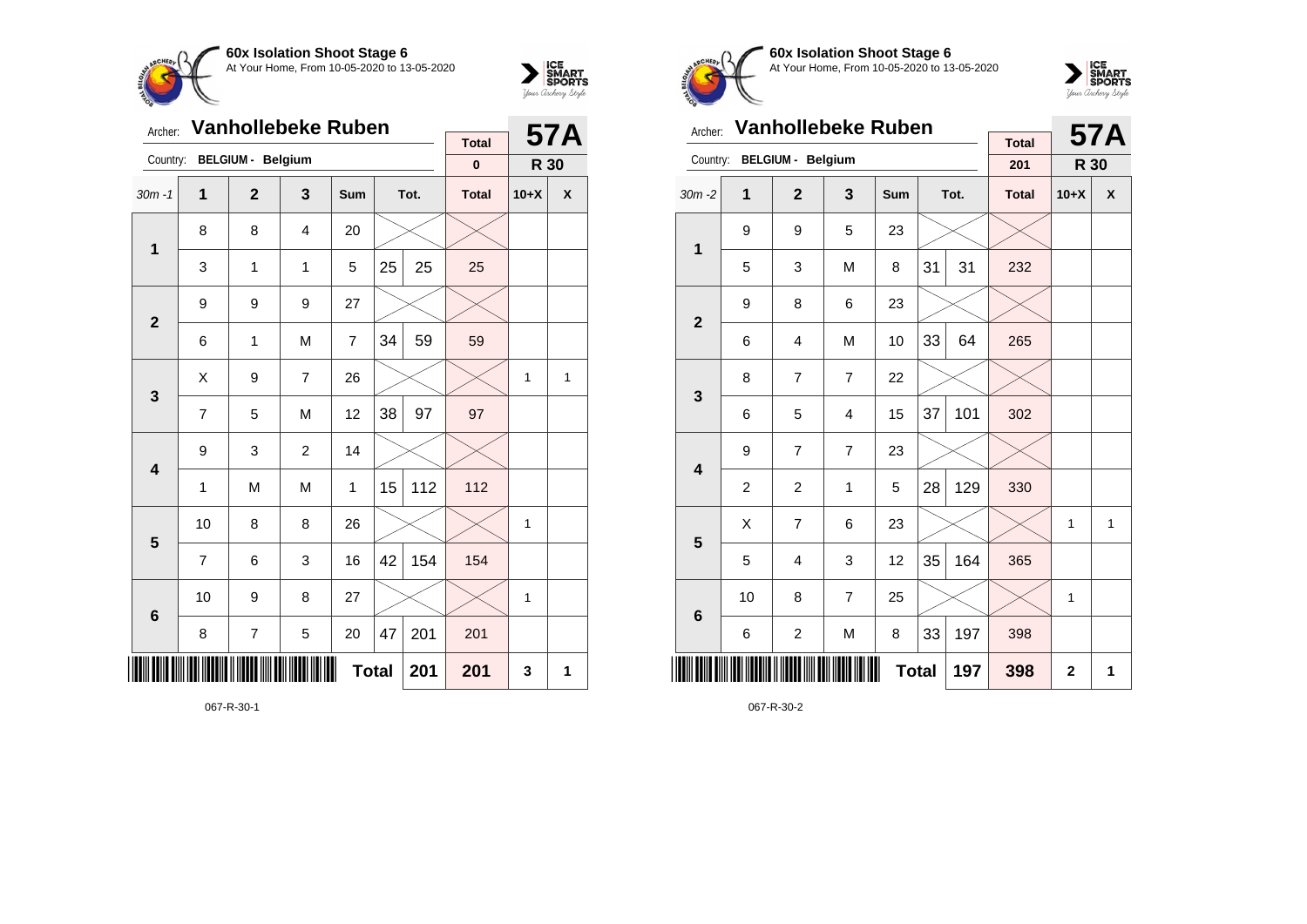



| Archer:                 |                         | <b>Meurrens Kathleen</b> |                |              |    | <b>58A</b> |                           |                 |             |
|-------------------------|-------------------------|--------------------------|----------------|--------------|----|------------|---------------------------|-----------------|-------------|
| Country:                |                         | <b>BELGIUM - Belgium</b> |                |              |    |            | <b>Total</b><br>$\pmb{0}$ | R <sub>ST</sub> |             |
| $ST-1$                  | 1                       | $\overline{2}$           | 3              | Sum          |    | Tot.       | <b>Total</b>              | $10+X$          | X           |
| $\mathbf{1}$            | 10                      | 9                        | $\overline{7}$ | 26           |    |            |                           | 1               |             |
|                         | $\overline{4}$          | $\overline{c}$           | M              | 6            | 32 | 32         | 32                        |                 |             |
| $\overline{2}$          | 9                       | $\overline{4}$           | $\overline{2}$ | 15           |    |            |                           |                 |             |
|                         | $\overline{c}$          | 1                        | 50             | 50           |    |            |                           |                 |             |
| 3                       | $\overline{7}$          | 7                        | $\overline{4}$ | 18           |    |            |                           |                 |             |
|                         | 3                       | 3                        | 3              | 9            | 27 | 77         | 77                        |                 |             |
| $\overline{\mathbf{4}}$ | 10                      | 9                        | 6              | 25           |    |            |                           | 1               |             |
|                         | $\overline{4}$          | 4                        | $\overline{c}$ | 10           | 35 | 112        | 112                       |                 |             |
| 5                       | 9                       | 8                        | 6              | 23           |    |            |                           |                 |             |
|                         | 1                       | 1                        | M              | 2            | 25 | 137        | 137                       |                 |             |
| $6\phantom{1}6$         | 10                      | 8                        | $\overline{4}$ | 22           |    |            |                           | 1               |             |
|                         | $\overline{\mathbf{4}}$ | $\boldsymbol{2}$         | $\mathbf 2$    | 8            | 30 | 167        | 167                       |                 |             |
| ║║║                     |                         |                          |                | <b>Total</b> |    | 167        | 167                       | 3               | $\mathbf 0$ |



**60x Isolation Shoot Stage 6** At Your Home, From 10-05-2020 to 13-05-2020



| Archer:         |                     | <b>Meurrens Kathleen</b> |                | <b>Total</b> |    | <b>58A</b> |              |        |          |
|-----------------|---------------------|--------------------------|----------------|--------------|----|------------|--------------|--------|----------|
| Country:        |                     | <b>BELGIUM - Belgium</b> |                |              |    |            | 167          | R ST   |          |
| $ST-2$          | 1                   | $\mathbf{2}$             | 3              | Sum          |    | Tot.       | <b>Total</b> | $10+X$ | X        |
| 1               | $\overline{7}$      | $\overline{7}$           | 5              | 19           |    |            |              |        |          |
|                 | 4                   | $\mathbf 1$              | M              | 5            | 24 | 24         | 191          |        |          |
| $\mathbf{2}$    | 6                   | $\overline{4}$           | 3              | 13           |    |            |              |        |          |
|                 | $\overline{c}$      | $\overline{c}$           | M              | 4            | 17 | 41         | 208          |        |          |
| 3               | 8                   | 5                        | 4              | 17           |    |            |              |        |          |
|                 | 3                   | M                        | M              | 3            | 20 | 61         | 228          |        |          |
| 4               | 9                   | 7                        | 4              | 20           |    |            |              |        |          |
|                 | 4                   | 4                        | M              | 8            | 28 | 89         | 256          |        |          |
| 5               | 8                   | $\overline{7}$           | $\overline{7}$ | 22           |    |            |              |        |          |
|                 | 6                   | M                        | M              | 6            | 28 | 117        | 284          |        |          |
| $6\phantom{1}6$ | 8                   | 5                        | 5              | 18           |    |            |              |        |          |
|                 | 3                   | $\mathbf{1}$             | $\mathbf 1$    | 5            | 23 | 140        | 307          |        |          |
| ║║║             | <b>Total</b><br>140 |                          |                |              |    |            |              | 0      | $\bf{0}$ |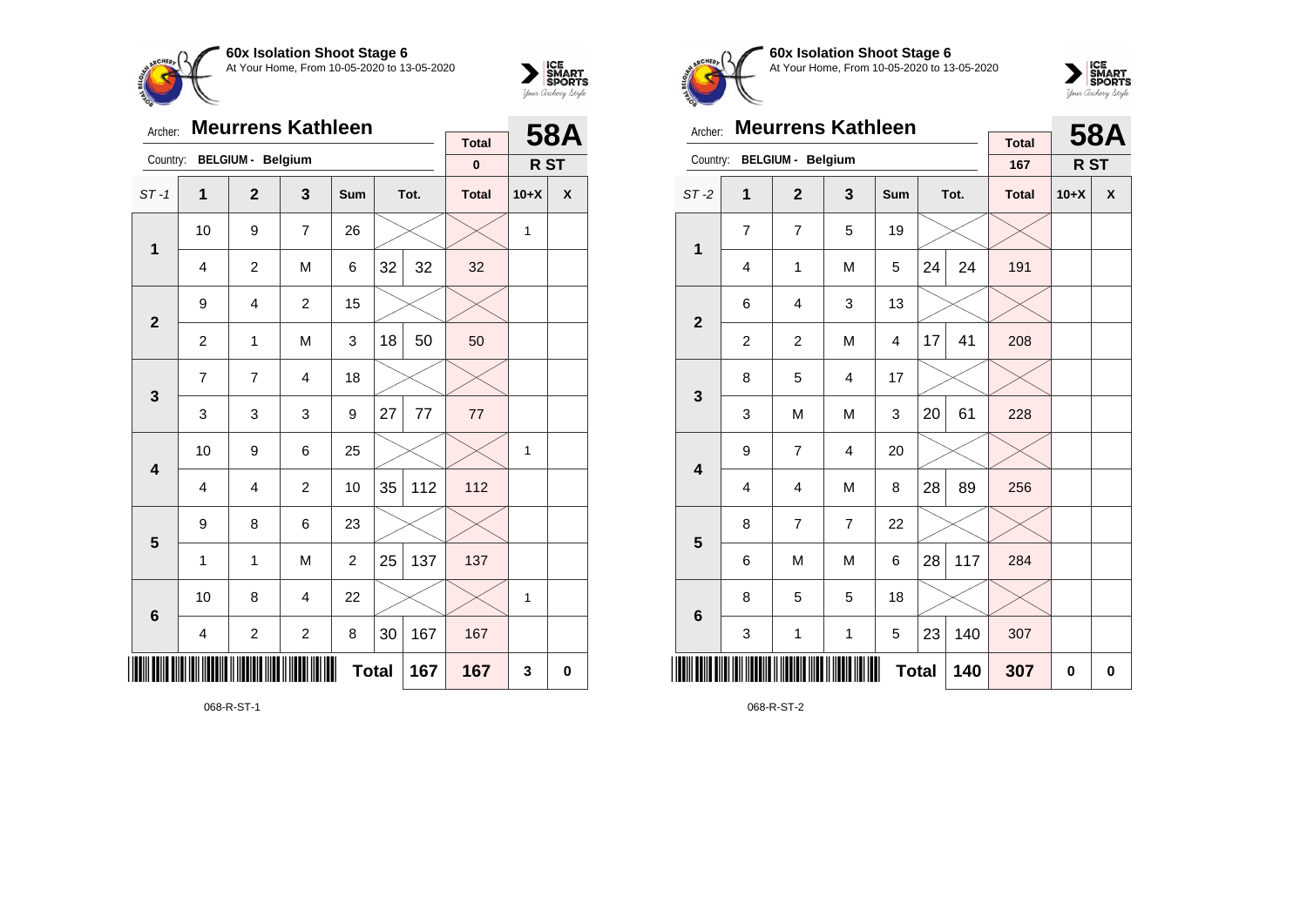



|                         | <b>Bazin Thibaud</b><br>Archer: |                 |                  |              |    |      | <b>Total</b> |        | 59A |
|-------------------------|---------------------------------|-----------------|------------------|--------------|----|------|--------------|--------|-----|
| Country:                |                                 | FRANCE - France |                  |              |    |      | $\pmb{0}$    | C ST   |     |
| $ST-1$                  | 1                               | $\mathbf{2}$    | 3                | Sum          |    | Tot. | <b>Total</b> | $10+X$ | X   |
| 1                       | 10                              | 10              | 10               | 30           |    |      |              | 3      |     |
|                         | 10                              | 9               | 9                | 28           | 58 | 58   | 58           | 1      |     |
| $\overline{2}$          | 10                              | 10              | 10               | 30           |    |      |              | 3      |     |
|                         | 10                              | 9               | 9                | 28           | 58 | 116  | 116          | 1      |     |
| 3                       | 10                              | 10              | 10               | 30           |    |      |              | 3      |     |
|                         | 10                              | 9               | 9                | 28           | 58 | 174  | 174          | 1      |     |
| $\overline{\mathbf{4}}$ | 10                              | 10              | 10               | 30           |    |      |              | 3      |     |
|                         | 9                               | 9               | 9                | 27           | 57 | 231  | 231          |        |     |
| 5                       | 10                              | 10              | 10               | 30           |    |      |              | 3      |     |
|                         | 10                              | 9               | 9                | 28           | 58 | 289  | 289          | 1      |     |
| $6\phantom{1}6$         | 10                              | 10              | 10               | 30           |    |      |              | 3      |     |
|                         | 9                               | 9               | $\boldsymbol{9}$ | 27           | 57 | 346  | 346          |        |     |
|                         |                                 |                 |                  | <b>Total</b> |    | 346  | 346          | 22     | 0   |

069-C-ST-1



**60x Isolation Shoot Stage 6** At Your Home, From 10-05-2020 to 13-05-2020



| Archer:        |    | <b>Bazin Thibaud</b>   |    |     |              |      |                     |                | 59A      |
|----------------|----|------------------------|----|-----|--------------|------|---------------------|----------------|----------|
| Country:       |    | <b>FRANCE - France</b> |    |     |              |      | <b>Total</b><br>346 | C ST           |          |
| $ST-2$         | 1  | $\mathbf{2}$           | 3  | Sum |              | Tot. | <b>Total</b>        | $10+X$         | X        |
| 1              | 10 | 10                     | 10 | 30  |              |      |                     | 3              |          |
|                | 10 | 10                     | 10 | 30  | 60           | 60   | 406                 | 3              |          |
| $\overline{2}$ | 10 | 10                     | 10 | 30  |              |      |                     | 3              |          |
|                | 10 | 10                     | 10 | 30  | 60           | 120  | 466                 | 3              |          |
| 3              | 10 | 10                     | 10 | 30  |              |      |                     | 3              |          |
|                | 9  | 9                      | 9  | 27  | 57           | 177  | 523                 |                |          |
| 4              | 10 | 10                     | 10 | 30  |              |      |                     | 3              |          |
|                | 10 | 10                     | 9  | 29  | 59           | 236  | 582                 | $\overline{2}$ |          |
| 5              | 10 | 10                     | 10 | 30  |              |      |                     | 3              |          |
|                | 10 | 9                      | 9  | 28  | 58           | 294  | 640                 | 1              |          |
| 6              | 10 | 10                     | 10 | 30  |              |      |                     | 3              |          |
|                | 10 | 10                     | 10 | 30  | 60           | 354  | 700                 | 3              |          |
| ║║║            |    |                        |    |     | <b>Total</b> | 354  | 700                 | 30             | $\bf{0}$ |

069-C-ST-2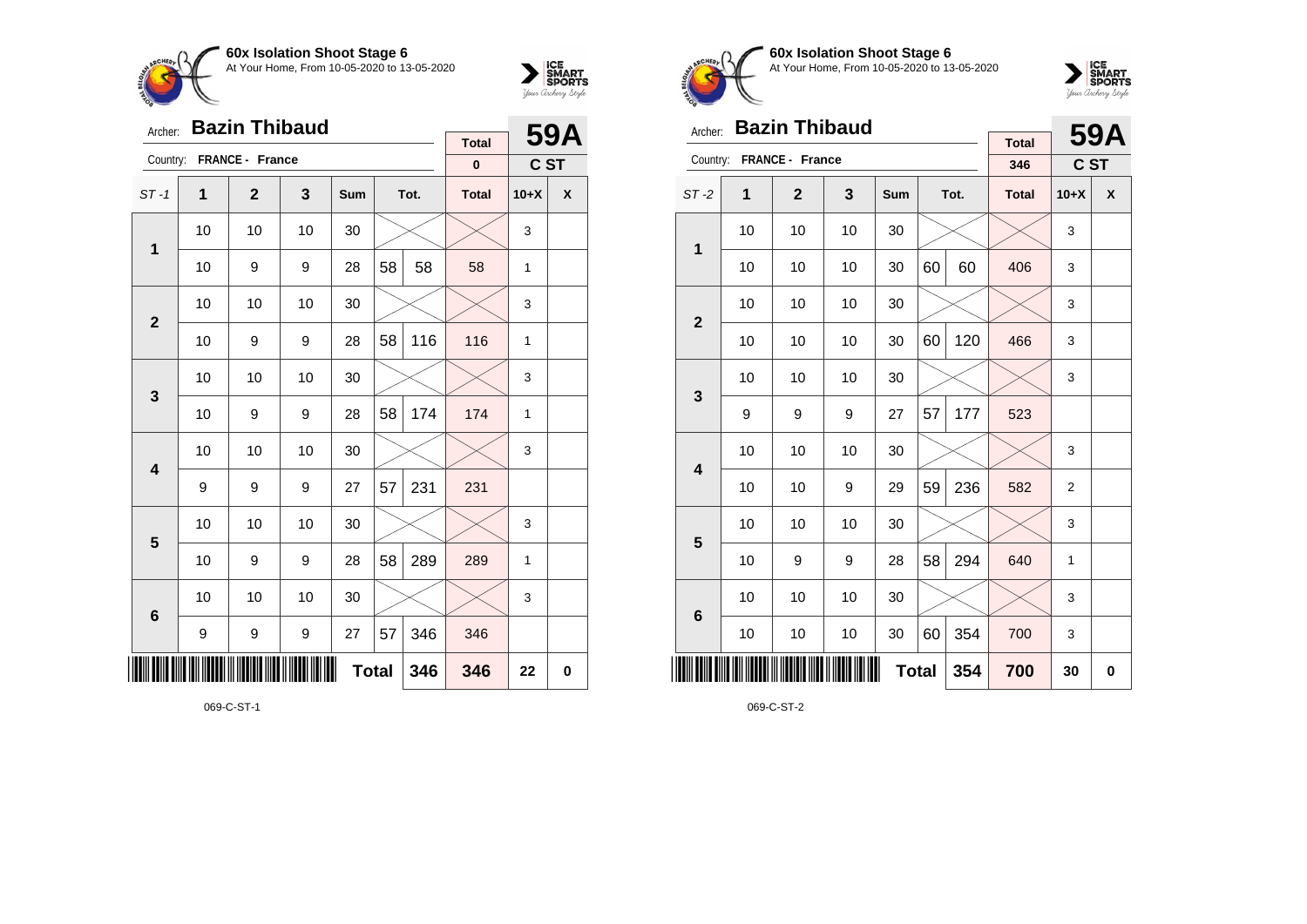



| Archer:         |    | <b>Roos Senna</b>        |    |              |    |      | <b>Total</b> |                | 60A |
|-----------------|----|--------------------------|----|--------------|----|------|--------------|----------------|-----|
| Country:        |    | <b>BELGIUM - Belgium</b> |    |              |    |      | $\pmb{0}$    | <b>R70</b>     |     |
| $70m - 1$       | 1  | $\overline{2}$           | 3  | Sum          |    | Tot. | <b>Total</b> | $10+X$         | X   |
| 1               | X  | 9                        | 9  | 28           |    |      |              | $\mathbf{1}$   | 1   |
|                 | 9  | 9                        | 8  | 26           | 54 | 54   | 54           |                |     |
| $\overline{2}$  | X  | 10                       | 9  | 29           |    |      |              | $\overline{2}$ | 1   |
|                 | 8  | 8                        | 8  | 24           | 53 | 107  | 107          |                |     |
| 3               | 10 | 10                       | 10 | 30           |    |      |              | 3              |     |
|                 | 9  | 9                        | 8  | 26           | 56 | 163  | 163          |                |     |
| 4               | 10 | 10                       | 9  | 29           |    |      |              | $\overline{2}$ |     |
|                 | 9  | 8                        | 8  | 25           | 54 | 217  | 217          |                |     |
| 5               | X  | 10                       | 10 | 30           |    |      |              | 3              | 1   |
|                 | 9  | 9                        | 9  | 27           | 57 | 274  | 274          |                |     |
| $6\phantom{1}6$ | X  | 10                       | 10 | 30           |    |      |              | 3              | 1   |
|                 | 9  | 9                        | 9  | 27           | 57 | 331  | 331          |                |     |
|                 |    |                          |    | <b>Total</b> |    | 331  | 331          | 14             | 4   |

070-R-70-1



**60x Isolation Shoot Stage 6** At Your Home, From 10-05-2020 to 13-05-2020



| Archer:                 |    | <b>Roos Senna</b>        |   |              |    |      |                     |                | 60A          |
|-------------------------|----|--------------------------|---|--------------|----|------|---------------------|----------------|--------------|
| Country:                |    | <b>BELGIUM - Belgium</b> |   |              |    |      | <b>Total</b><br>331 | <b>R70</b>     |              |
| $70m - 2$               | 1  | $\mathbf{2}$             | 3 | <b>Sum</b>   |    | Tot. | <b>Total</b>        | $10+X$         | X            |
|                         | 10 | 10                       | 9 | 29           |    |      |                     | $\overline{2}$ |              |
| 1                       | 9  | 9                        | 8 | 26           | 55 | 55   | 386                 |                |              |
| $\overline{2}$          | 9  | 9                        | 9 | 27           |    |      |                     |                |              |
|                         | 9  | 9                        | 9 | 27           | 54 | 109  | 440                 |                |              |
| 3                       | 10 | 9                        | 9 | 28           |    |      |                     | 1              |              |
|                         | 9  | 9                        | 9 | 27           | 55 | 164  | 495                 |                |              |
| $\overline{\mathbf{4}}$ | 10 | 9                        | 9 | 28           |    |      |                     | 1              |              |
|                         | 9  | 9                        | 9 | 27           | 55 | 219  | 550                 |                |              |
| 5                       | Χ  | 9                        | 9 | 28           |    |      |                     | 1              | $\mathbf{1}$ |
|                         | 9  | 9                        | 8 | 26           | 54 | 273  | 604                 |                |              |
| $6\phantom{1}6$         | 10 | 9                        | 9 | 28           |    |      |                     | 1              |              |
|                         | 8  | 8                        | 7 | 23           | 51 | 324  | 655                 |                |              |
| ║║║                     |    |                          |   | <b>Total</b> |    | 324  | 655                 | 6              | 1            |

070-R-70-2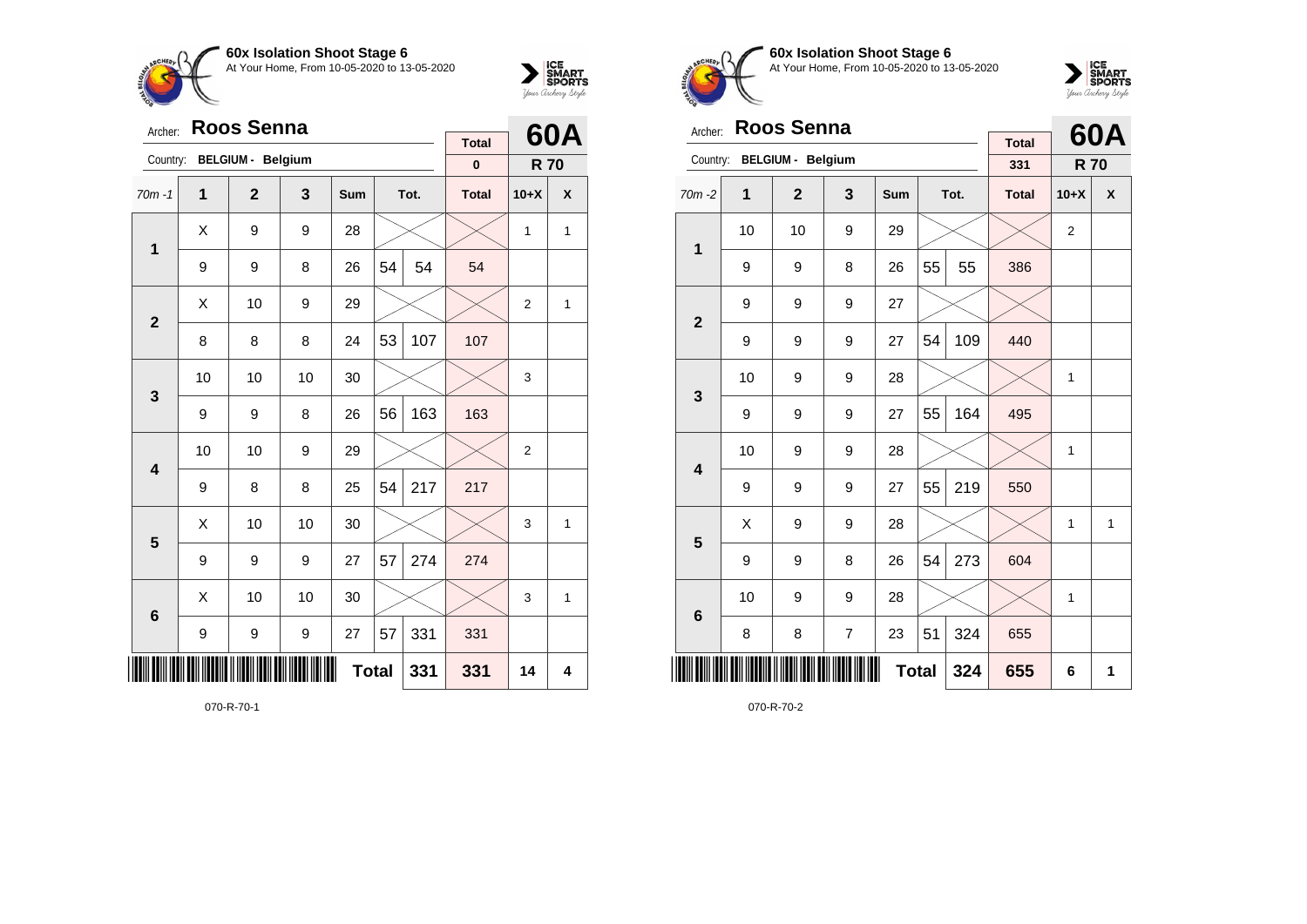



| Archer:          |    |                 | Labeyrie Rémi |              |    |      |                          |                 | 61A            |
|------------------|----|-----------------|---------------|--------------|----|------|--------------------------|-----------------|----------------|
| Country:         |    | FRANCE - France |               |              |    |      | <b>Total</b><br>$\bf{0}$ | C <sub>50</sub> |                |
| $50m - 1$        | 1  | $\mathbf{2}$    | 3             | <b>Sum</b>   |    | Tot. | <b>Total</b>             | $10+X$          | X              |
| 1                | 10 | 10              | 10            | 30           |    |      |                          | 3               |                |
|                  | 10 | 10              | 9             | 29           | 59 | 59   | 59                       | $\overline{2}$  |                |
| $\boldsymbol{2}$ | X  | X               | 10            | 30           |    |      |                          | 3               | $\overline{2}$ |
|                  | 10 | 9               | 9             | 28           | 58 | 117  | 117                      | 1               |                |
| 3                | X  | 10              | 10            | 30           |    |      |                          | 3               | 1              |
|                  | 10 | 10              | 9             | 29           | 59 | 176  | 176                      | $\overline{2}$  |                |
| 4                | Χ  | Χ               | X             | 30           |    |      |                          | 3               | 3              |
|                  | 10 | 10              | 9             | 29           | 59 | 235  | 235                      | $\overline{2}$  |                |
| 5                | X  | 10              | 10            | 30           |    |      |                          | 3               | 1              |
|                  | 9  | 9               | 8             | 26           | 56 | 291  | 291                      |                 |                |
| 6                | X  | 10              | 10            | 30           |    |      |                          | 3               | 1              |
|                  | 9  | 9               | 9             | 27           | 57 | 348  | 348                      |                 |                |
| ║║║              |    |                 |               | <b>Total</b> |    | 348  | 348                      | 25              | 8              |

072-C-50-1



**60x Isolation Shoot Stage 6** At Your Home, From 10-05-2020 to 13-05-2020



| Archer:                 |    | Labeyrie Rémi   |    |              |    |      | <b>Total</b> |                 | 61A            |
|-------------------------|----|-----------------|----|--------------|----|------|--------------|-----------------|----------------|
| Country:                |    | FRANCE - France |    |              |    |      | 348          | C <sub>50</sub> |                |
| $50m - 1$               | 1  | $\mathbf{2}$    | 3  | Sum          |    | Tot. | <b>Total</b> | $10+X$          | X              |
|                         | X  | 10              | 10 | 30           |    |      |              | 3               | $\mathbf{1}$   |
| 1                       | 9  | 9               | 9  | 27           | 57 | 57   | 405          |                 |                |
| $\overline{2}$          | X  | Χ               | 10 | 30           |    |      |              | 3               | $\overline{2}$ |
|                         | 10 | 9               | 9  | 28           | 58 | 115  | 463          | 1               |                |
| 3                       | X  | Χ               | 10 | 30           |    |      |              | 3               | $\overline{2}$ |
|                         | 9  | 9               | 9  | 27           | 57 | 172  | 520          |                 |                |
| $\overline{\mathbf{4}}$ | X  | Χ               | Χ  | 30           |    |      |              | 3               | 3              |
|                         | 9  | 9               | 9  | 27           | 57 | 229  | 577          |                 |                |
| 5                       | X  | X               | 10 | 30           |    |      |              | 3               | $\overline{2}$ |
|                         | 10 | 9               | 8  | 27           | 57 | 286  | 634          | 1               |                |
| $6\phantom{1}6$         | X  | 10              | 10 | 30           |    |      |              | 3               | $\mathbf{1}$   |
|                         | 9  | 9               | 9  | 27           | 57 | 343  | 691          |                 |                |
| ║║║                     |    |                 |    | <b>Total</b> |    | 343  | 691          | 20              | 11             |

072-C-50-2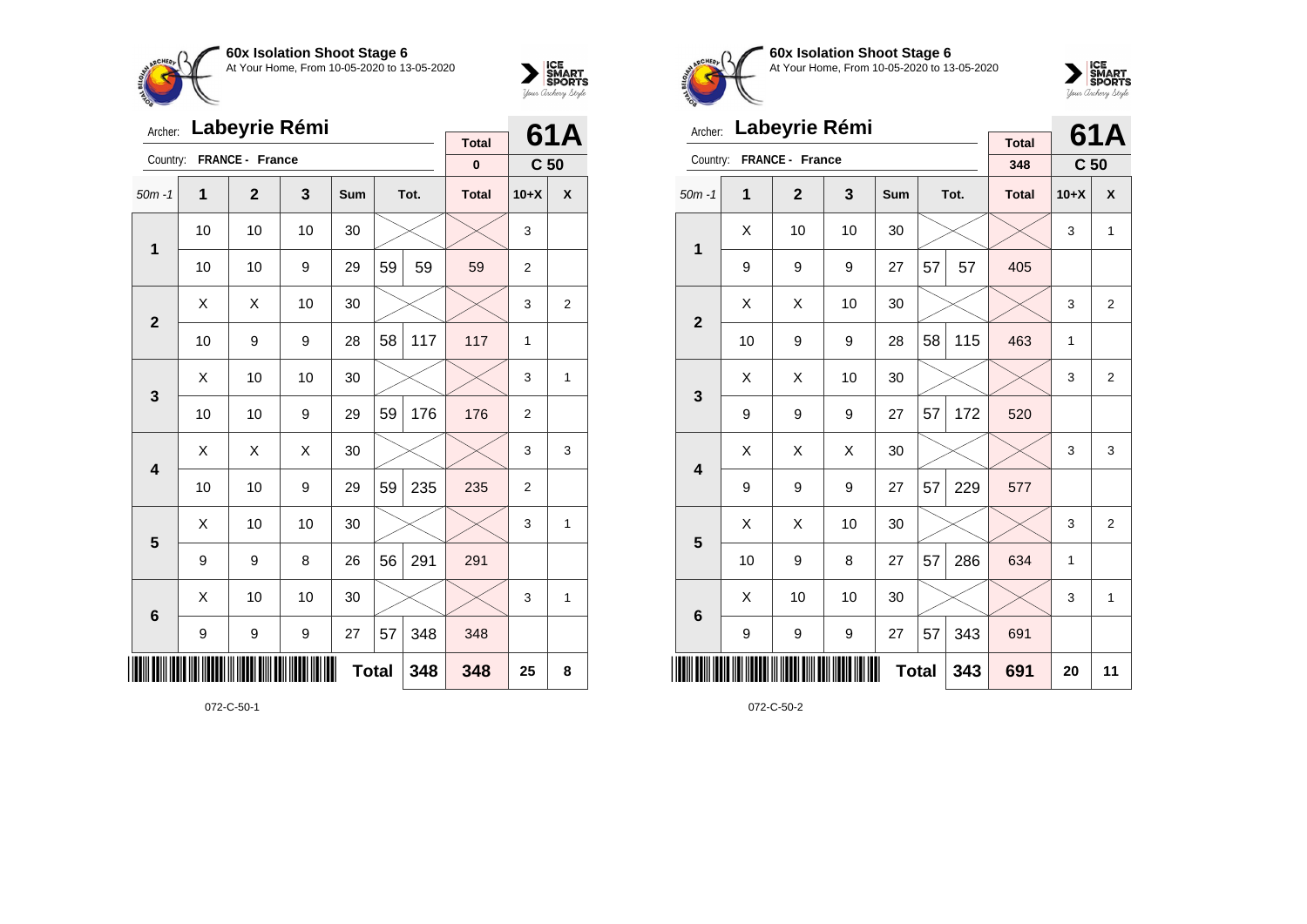



|                         | <b>Schroeders Ronald</b><br>Archer: |                   |                |              |    |      | <b>Total</b> |                 | <b>62A</b>   |
|-------------------------|-------------------------------------|-------------------|----------------|--------------|----|------|--------------|-----------------|--------------|
| Country:                |                                     | BELGIUM - Belgium |                |              |    |      | $\bf{0}$     | C <sub>30</sub> |              |
| $30m - 1$               | 1                                   | $\overline{2}$    | 3              | Sum          |    | Tot. | <b>Total</b> | $10+X$          | X            |
| $\mathbf{1}$            | Χ                                   | 10                | 10             | 30           |    |      |              | 3               | 1            |
|                         | 9                                   | 9                 | $\overline{7}$ | 25           | 55 | 55   | 55           |                 |              |
| $\overline{2}$          | X                                   | 10                | $\overline{7}$ | 27           |    |      |              | $\overline{2}$  | $\mathbf{1}$ |
|                         | $\overline{7}$                      | 6                 | 5              | 18           | 45 | 100  | 100          |                 |              |
| 3                       | 10                                  | 9                 | 8              | 27           |    |      |              | 1               |              |
|                         | 8                                   | 8                 | $\overline{7}$ | 23           | 50 | 150  | 150          |                 |              |
| $\overline{\mathbf{4}}$ | Χ                                   | 10                | 9              | 29           |    |      |              | $\overline{2}$  | 1            |
|                         | 9                                   | 9                 | $\overline{7}$ | 25           | 54 | 204  | 204          |                 |              |
| 5                       | 10                                  | 9                 | 9              | 28           |    |      |              | 1               |              |
|                         | 9                                   | 8                 | 8              | 25           | 53 | 257  | 257          |                 |              |
| $6\phantom{1}6$         | Χ                                   | 9                 | $\overline{7}$ | 26           |    |      |              | 1               | 1            |
|                         | 7                                   | 6                 | 6              | 19           | 45 | 302  | 302          |                 |              |
|                         |                                     |                   |                | <b>Total</b> |    | 302  | 302          | 10              | 4            |

073-C-30-1



**60x Isolation Shoot Stage 6** At Your Home, From 10-05-2020 to 13-05-2020



| Archer:                 |   | <b>Schroeders Ronald</b> |                |              |    |      | <b>Total</b> |                 | <b>62A</b>     |
|-------------------------|---|--------------------------|----------------|--------------|----|------|--------------|-----------------|----------------|
| Country:                |   | <b>BELGIUM - Belgium</b> |                |              |    |      | 302          | C <sub>30</sub> |                |
| $30m - 2$               | 1 | $\overline{2}$           | 3              | <b>Sum</b>   |    | Tot. | <b>Total</b> | $10+X$          | X              |
| 1                       | 9 | 9                        | 8              | 26           |    |      |              |                 |                |
|                         | 8 | 5                        | M              | 13           | 39 | 39   | 341          |                 |                |
| $\overline{2}$          | X | Χ                        | 9              | 29           |    |      |              | $\overline{2}$  | $\overline{2}$ |
|                         | 8 | 6                        | 5              | 19           | 48 | 87   | 389          |                 |                |
| 3                       | 9 | 9                        | 9              | 27           |    |      |              |                 |                |
|                         | 9 | 7                        | $\overline{7}$ | 23           | 50 | 137  | 439          |                 |                |
| $\overline{\mathbf{4}}$ | 9 | 8                        | $\overline{7}$ | 24           |    |      |              |                 |                |
|                         | 6 | 6                        | 5              | 17           | 41 | 178  | 480          |                 |                |
| 5                       | 9 | 8                        | 8              | 25           |    |      |              |                 |                |
|                         | M | M                        | M              | 0            | 25 | 203  | 505          |                 |                |
| $6\phantom{1}6$         | 9 | 9                        | $\overline{7}$ | 25           |    |      |              |                 |                |
|                         | 6 | 6                        | 6              | 18           | 43 | 246  | 548          |                 |                |
| ║║║                     |   |                          |                | <b>Total</b> |    | 246  | 548          | $\overline{2}$  | $\mathbf{2}$   |

073-C-30-2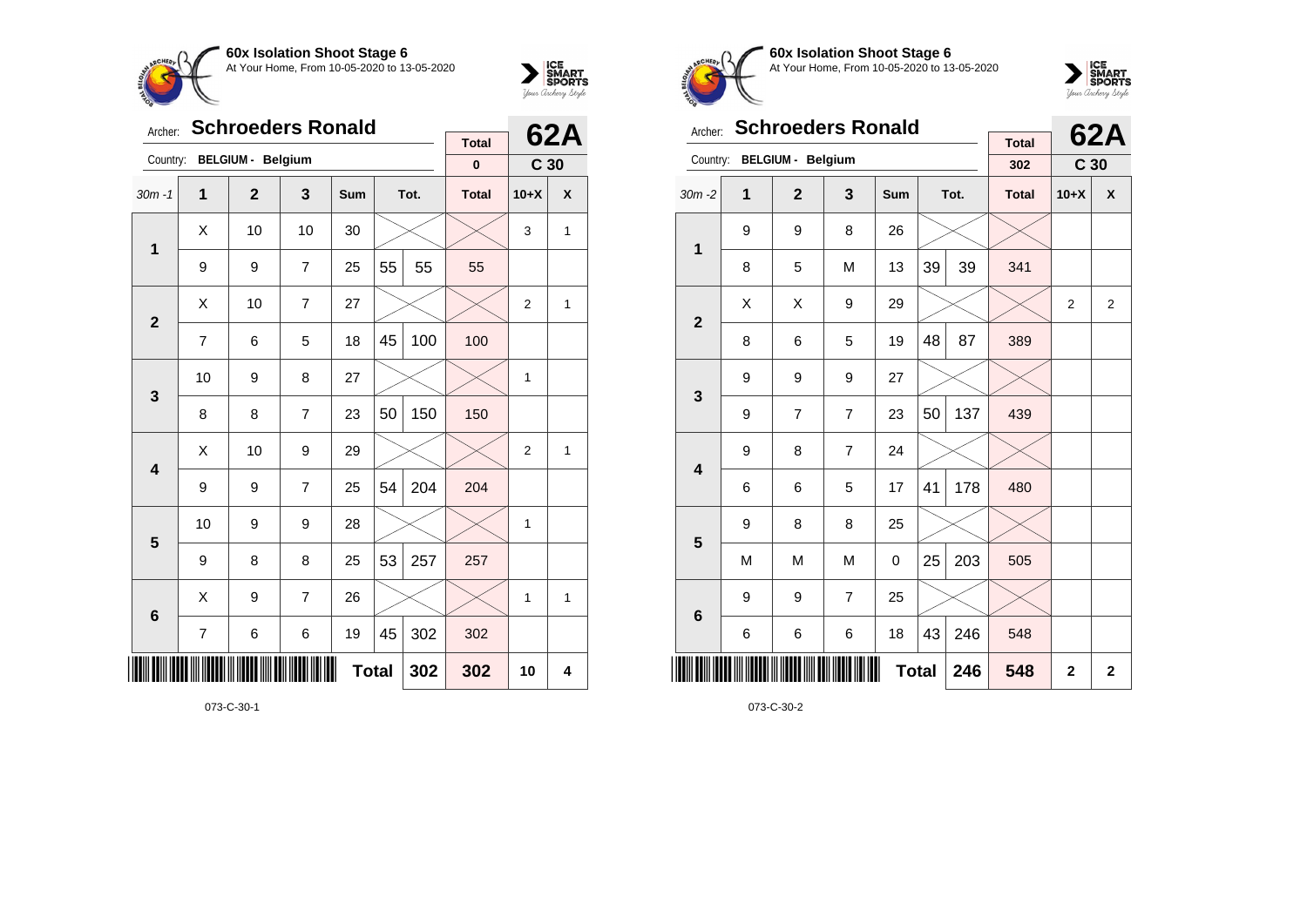



| Archer:         |    |                     | <b>Sherwin Francis</b> |            |              |      |              |                 | 63A            |
|-----------------|----|---------------------|------------------------|------------|--------------|------|--------------|-----------------|----------------|
| Country:        |    | TRINIDAD - Trinidad |                        |            |              |      | <b>Total</b> |                 |                |
|                 |    |                     |                        |            |              |      | $\pmb{0}$    | C <sub>30</sub> |                |
| $30m - 1$       | 1  | $\mathbf{2}$        | 3                      | <b>Sum</b> |              | Tot. | <b>Total</b> | $10+X$          | X              |
|                 | X  | 10                  | 10                     | 30         |              |      |              | 3               | $\mathbf{1}$   |
| 1               | 10 | 10                  | 9                      | 29         | 59           | 59   | 59           | $\overline{2}$  |                |
| $\overline{2}$  | X  | X                   | 10                     | 30         |              |      |              | 3               | $\overline{2}$ |
|                 | 10 | 9                   | 8                      | 27         | 57           | 116  | 116          | 1               |                |
| 3               | X  | X                   | X                      | 30         |              |      |              | 3               | 3              |
|                 | 10 | 10                  | 10                     | 30         | 60           | 176  | 176          | 3               |                |
| 4               | X  | 10                  | 10                     | 30         |              |      |              | 3               | $\mathbf{1}$   |
|                 | 10 | 10                  | 10                     | 30         | 60           | 236  | 236          | 3               |                |
| 5               | X  | X                   | X                      | 30         |              |      |              | 3               | 3              |
|                 | 10 | 10                  | 9                      | 29         | 59           | 295  | 295          | $\overline{2}$  |                |
| $6\phantom{1}6$ | X  | X                   | Χ                      | 30         |              |      |              | 3               | 3              |
|                 | X  | 10                  | 9                      | 29         | 59           | 354  | 354          | $\overline{2}$  | 1              |
| ║║║             |    |                     |                        |            | <b>Total</b> | 354  | 354          | 31              | 14             |

074-C-30-1



**60x Isolation Shoot Stage 6** At Your Home, From 10-05-2020 to 13-05-2020



| Archer:                 |    | <b>Sherwin Francis</b> |              |     |              |      |                     |                 | 63A            |
|-------------------------|----|------------------------|--------------|-----|--------------|------|---------------------|-----------------|----------------|
| Country:                |    | TRINIDAD - Trinidad    |              |     |              |      | <b>Total</b><br>354 | C <sub>30</sub> |                |
| $30m - 2$               | 1  | $\overline{2}$         | $\mathbf{3}$ | Sum |              | Tot. | <b>Total</b>        | $10+X$          | X              |
|                         | X  | X                      | X            | 30  |              |      |                     | 3               | 3              |
| 1                       | 10 | 9                      | 8            | 27  | 57           | 57   | 411                 | 1               |                |
|                         | Χ  | X                      | Χ            | 30  |              |      |                     | 3               | 3              |
| $\overline{2}$          | 10 | 9                      | 9            | 28  | 58           | 115  | 469                 | 1               |                |
| 3                       | X  | X                      | 10           | 30  |              |      |                     | 3               | $\overline{2}$ |
|                         | 9  | 9                      | 9            | 27  | 57           | 172  | 526                 |                 |                |
| $\overline{\mathbf{4}}$ | Χ  | X                      | Χ            | 30  |              |      |                     | 3               | 3              |
|                         | X  | 10                     | 9            | 29  | 59           | 231  | 585                 | $\overline{2}$  | $\mathbf{1}$   |
| 5                       | Χ  | Χ                      | 10           | 30  |              |      |                     | 3               | $\overline{2}$ |
|                         | 9  | 9                      | 9            | 27  | 57           | 288  | 642                 |                 |                |
| $6\phantom{1}6$         | X  | 10                     | 9            | 29  |              |      |                     | 2               | 1              |
|                         | 9  | 9                      | 8            | 26  | 55           | 343  | 697                 |                 |                |
|                         |    |                        |              |     | <b>Total</b> | 343  | 697                 | 21              | 15             |

074-C-30-2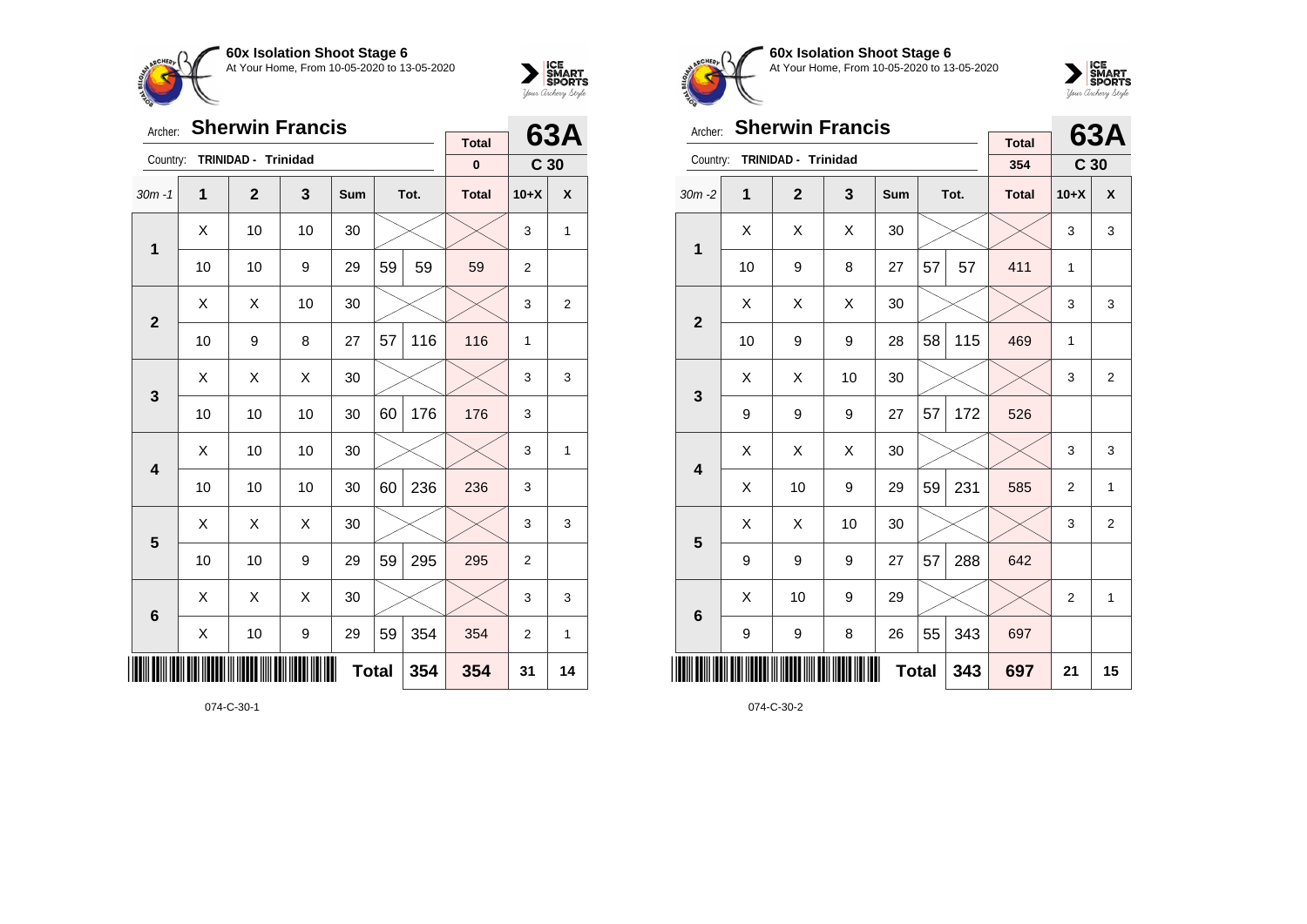



| Archer:                 |   | <b>Ramnath Sunella</b> |   |              |      |              |        | <b>64A</b>         |
|-------------------------|---|------------------------|---|--------------|------|--------------|--------|--------------------|
| Country:                |   | TRINIDAD - Trinidad    |   |              |      | <b>Total</b> | R ST   |                    |
| $ST-1$                  | 1 | $\mathbf{2}$           | 3 | Sum          | Tot. | <b>Total</b> | $10+X$ | $\pmb{\mathsf{X}}$ |
| $\mathbf{1}$            |   |                        |   |              |      |              |        |                    |
| $\mathbf{2}$            |   |                        |   |              |      |              |        |                    |
| $\mathbf{3}$            |   |                        |   |              |      |              |        |                    |
| $\overline{\mathbf{4}}$ |   |                        |   |              |      |              |        |                    |
| $\overline{\mathbf{5}}$ |   |                        |   |              |      |              |        |                    |
| $\bf 6$                 |   |                        |   |              |      |              |        |                    |
|                         |   |                        |   | <b>Total</b> |      |              |        |                    |





| Archer:         |                                              |                     | <b>Ramnath Sunella</b> |                                |      |              |        | <b>64A</b>   |
|-----------------|----------------------------------------------|---------------------|------------------------|--------------------------------|------|--------------|--------|--------------|
| Country:        |                                              | TRINIDAD - Trinidad |                        |                                |      | <b>Total</b> | R ST   |              |
| $ST-2$          | 1                                            | $\mathbf{2}$        | $\mathbf{3}$           | Sum                            | Tot. | <b>Total</b> | $10+X$ | $\pmb{\chi}$ |
| 1               |                                              |                     |                        |                                |      |              |        |              |
|                 |                                              |                     |                        |                                |      |              |        |              |
| $\overline{2}$  |                                              |                     |                        |                                |      |              |        |              |
|                 |                                              |                     |                        |                                |      |              |        |              |
|                 |                                              |                     |                        |                                |      |              |        |              |
| 3               |                                              |                     |                        |                                |      |              |        |              |
|                 |                                              |                     |                        |                                |      |              |        |              |
| 4               |                                              |                     |                        |                                |      |              |        |              |
|                 |                                              |                     |                        |                                |      |              |        |              |
| 5               |                                              |                     |                        |                                |      |              |        |              |
|                 |                                              |                     |                        |                                |      |              |        |              |
| $6\phantom{1}6$ |                                              |                     |                        |                                |      |              |        |              |
|                 | III IODH I III IIODH I IIODH I IIODH I IIODH |                     |                        | $\blacksquare$<br><b>Total</b> |      |              |        |              |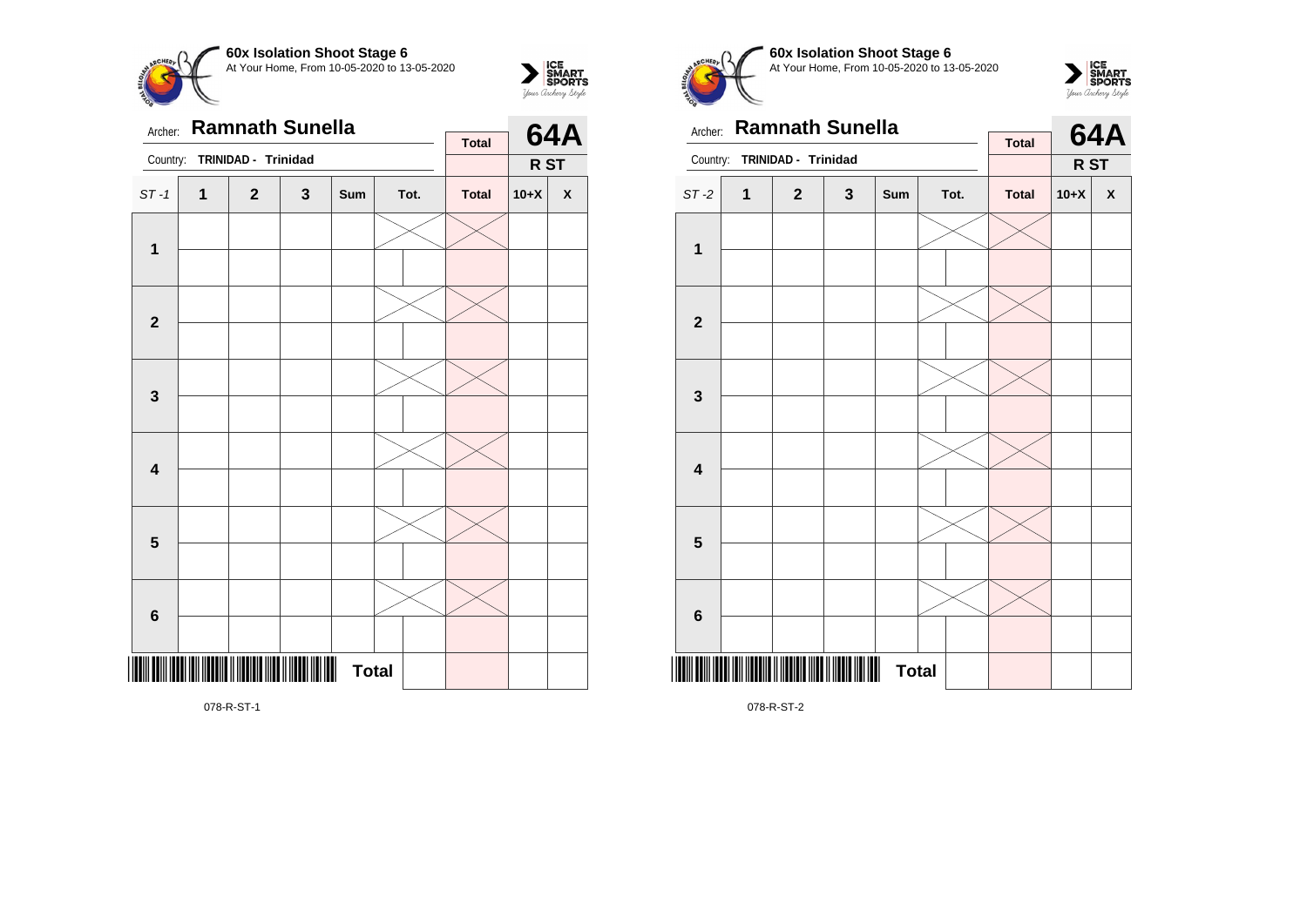



| Archer:        |    | <b>Adriaensen Ben</b>    |    | <b>Total</b> |              | 65A  |              |                |   |
|----------------|----|--------------------------|----|--------------|--------------|------|--------------|----------------|---|
| Country:       |    | <b>BELGIUM - Belgium</b> |    |              |              |      | $\pmb{0}$    | <b>R70</b>     |   |
| $70m - 1$      | 1  | $\overline{2}$           | 3  | Sum          |              | Tot. | <b>Total</b> | $10+X$         | X |
| 1              | X  | 10                       | 10 | 30           |              |      |              | 3              | 1 |
|                | 10 | 9                        | 9  | 28           | 58           | 58   | 58           | 1              |   |
| $\overline{2}$ | 10 | 9                        | 9  | 28           |              |      |              | 1              |   |
|                | 9  | 9                        | 8  | 26           | 54           | 112  | 112          |                |   |
| 3              | X  | 10                       | 9  | 29           |              |      |              | $\overline{2}$ | 1 |
|                | 9  | 8                        | 8  | 25           | 54           | 166  | 166          |                |   |
| 4              | 10 | 10                       | 9  | 29           |              |      |              | $\overline{2}$ |   |
|                | 9  | 9                        | 8  | 26           | 55           | 221  | 221          |                |   |
| 5              | X  | 10                       | 9  | 29           |              |      |              | $\overline{2}$ | 1 |
|                | 9  | 8                        | 8  | 25           | 54           | 275  | 275          |                |   |
| 6              | Χ  | 10                       | 9  | 29           |              |      |              | $\overline{2}$ | 1 |
|                | 9  | 9                        | 8  | 26           | 55           | 330  | 330          |                |   |
| IIII           |    |                          |    |              | <b>Total</b> | 330  | 330          | 13             | 4 |

081-R-70-1



**60x Isolation Shoot Stage 6** At Your Home, From 10-05-2020 to 13-05-2020



| Archer:         |    | <b>Adriaensen Ben</b>    |   |     |              | 65A  |                     |                |             |
|-----------------|----|--------------------------|---|-----|--------------|------|---------------------|----------------|-------------|
| Country:        |    | <b>BELGIUM - Belgium</b> |   |     |              |      | <b>Total</b><br>330 | <b>R70</b>     |             |
| $70m - 2$       | 1  | $\overline{2}$           | 3 | Sum |              | Tot. | <b>Total</b>        | $10+X$         | X           |
| $\mathbf 1$     | X  | 9                        | 9 | 28  |              |      |                     | 1              | 1           |
|                 | 9  | 9                        | 8 | 26  | 54           | 54   | 384                 |                |             |
| $\mathbf{2}$    | 10 | 9                        | 9 | 28  |              |      |                     | 1              |             |
|                 | 8  | 8                        | 7 | 23  | 51           | 105  | 435                 |                |             |
| 3               | 10 | 9                        | 9 | 28  |              |      |                     | 1              |             |
|                 | 9  | $\overline{7}$           | 5 | 21  | 49           | 154  | 484                 |                |             |
| 4               | 10 | 9                        | 9 | 28  |              |      |                     | $\mathbf{1}$   |             |
|                 | 9  | 9                        | 8 | 26  | 54           | 208  | 538                 |                |             |
| 5               | 10 | 10                       | 9 | 29  |              |      |                     | $\overline{2}$ |             |
|                 | 9  | 9                        | 8 | 26  | 55           | 263  | 593                 |                |             |
| $6\phantom{1}6$ | X  | 9                        | 9 | 28  |              |      |                     | 1              | 1           |
|                 | 9  | 9                        | 9 | 27  | 55           | 318  | 648                 |                |             |
| ║║              |    |                          |   |     | <b>Total</b> | 318  | 648                 | $\overline{7}$ | $\mathbf 2$ |

081-R-70-2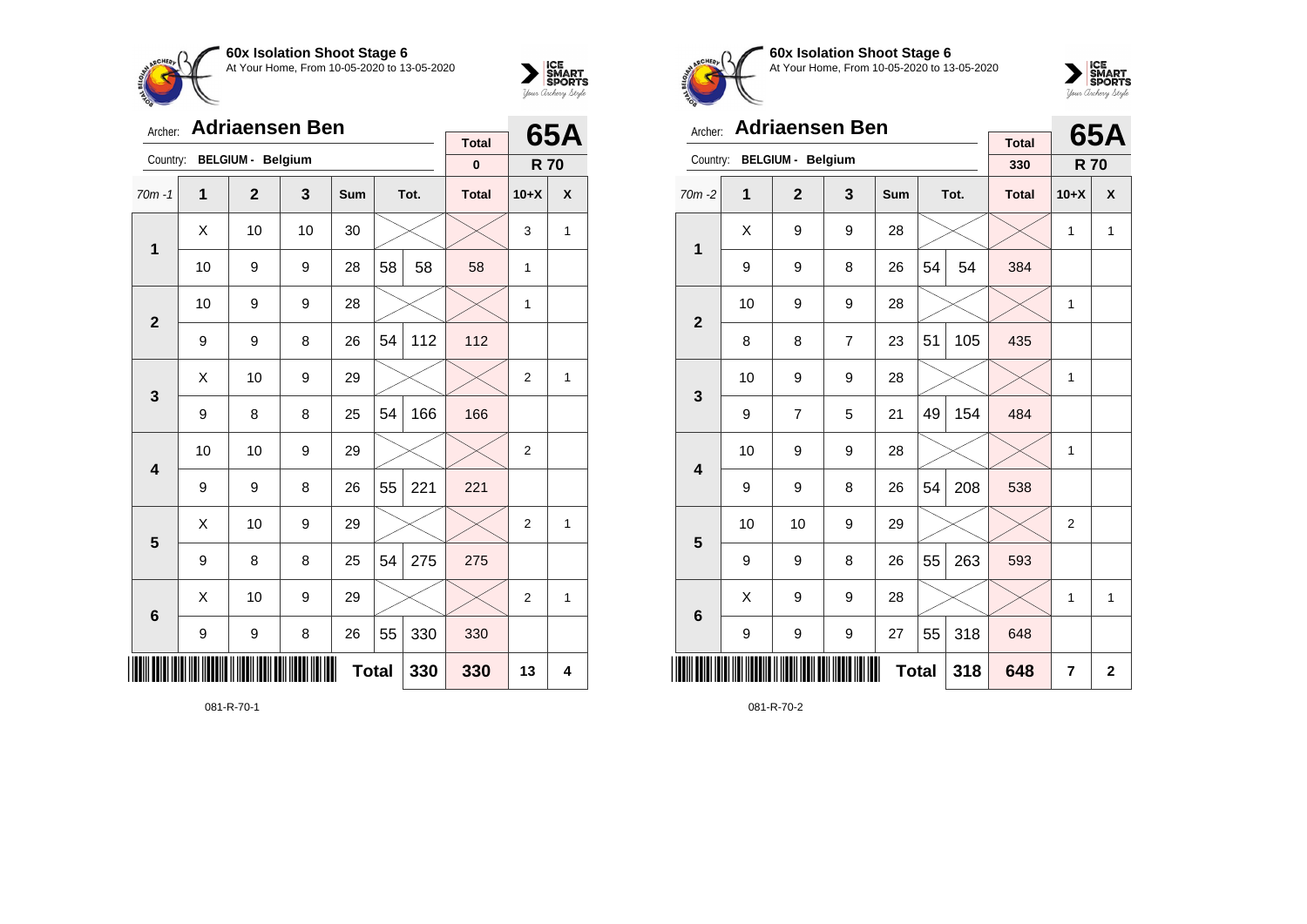



| Archer:                 |                | <b>Fogarty Thea</b> |                         |              |    | 66A  |                           |                |   |
|-------------------------|----------------|---------------------|-------------------------|--------------|----|------|---------------------------|----------------|---|
| Country:                |                | IRELAND - Ireland   |                         |              |    |      | <b>Total</b><br>$\pmb{0}$ | R ST           |   |
| $ST-1$                  | 1              | $\overline{2}$      | 3                       | <b>Sum</b>   |    | Tot. | <b>Total</b>              | $10+X$         | X |
| 1                       | 10             | 8                   | $\overline{7}$          | 25           |    |      |                           | 1              |   |
|                         | 5              | 3                   | 1                       | 9            | 34 | 34   | 34                        |                |   |
| $\overline{2}$          | 10             | 9                   | $\overline{7}$          | 26           |    |      |                           | 1              |   |
|                         | $\overline{7}$ | 5                   | $\overline{4}$          | 16           | 42 | 76   | 76                        |                |   |
| 3                       | 10             | 10                  | 9                       | 29           |    |      |                           | $\overline{2}$ |   |
|                         | 8              | 6                   | $\overline{c}$          | 16           | 45 | 121  | 121                       |                |   |
| $\overline{\mathbf{4}}$ | 9              | 8                   | $\overline{7}$          | 24           |    |      |                           |                |   |
|                         | $\overline{7}$ | 5                   | 5                       | 17           | 41 | 162  | 162                       |                |   |
| 5                       | 10             | 9                   | 9                       | 28           |    |      |                           | 1              |   |
|                         | 8              | 6                   | 6                       | 20           | 48 | 210  | 210                       |                |   |
| $6\phantom{1}6$         | 10             | 9                   | 8                       | 27           |    |      |                           | 1              |   |
|                         | 6              | 5                   | $\overline{\mathbf{4}}$ | 15           | 42 | 252  | 252                       |                |   |
| ║                       |                |                     |                         | <b>Total</b> |    | 252  | 252                       | 6              | 0 |



**60x Isolation Shoot Stage 6** At Your Home, From 10-05-2020 to 13-05-2020



| Archer:                 |                | <b>Fogarty Thea</b> |                |              |    |      | 66A                 |                |          |
|-------------------------|----------------|---------------------|----------------|--------------|----|------|---------------------|----------------|----------|
| Country:                |                | IRELAND - Ireland   |                |              |    |      | <b>Total</b><br>252 | R ST           |          |
| $ST-2$                  | 1              | $\mathbf{2}$        | 3              | Sum          |    | Tot. | <b>Total</b>        | $10+X$         | X        |
| $\mathbf{1}$            | 10             | 10                  | 8              | 28           |    |      |                     | $\overline{2}$ |          |
|                         | $\overline{7}$ | 6                   | 6              | 19           | 47 | 47   | 299                 |                |          |
| $\overline{2}$          | 10             | 9                   | 7              | 26           |    |      |                     | 1              |          |
|                         | 5              | 5                   | 5              | 15           | 41 | 88   | 340                 |                |          |
| 3                       | 9              | 9                   | 8              | 26           |    |      |                     |                |          |
|                         | 7              | 6                   | 2              | 15           | 41 | 129  | 381                 |                |          |
| $\overline{\mathbf{4}}$ | 10             | 9                   | 7              | 26           |    |      |                     | 1              |          |
|                         | $\overline{7}$ | 6                   | 3              | 16           | 42 | 171  | 423                 |                |          |
| 5                       | 10             | 9                   | 5              | 24           |    |      |                     | 1              |          |
|                         | 5              | 3                   | $\overline{c}$ | 10           | 34 | 205  | 457                 |                |          |
| $6\phantom{1}6$         | 10             | 9                   | 9              | 28           |    |      |                     | 1              |          |
|                         | 8              | 5                   | $\overline{c}$ | 15           | 43 | 248  | 500                 |                |          |
| ║║║                     |                |                     |                | <b>Total</b> |    | 248  | 500                 | 6              | $\bf{0}$ |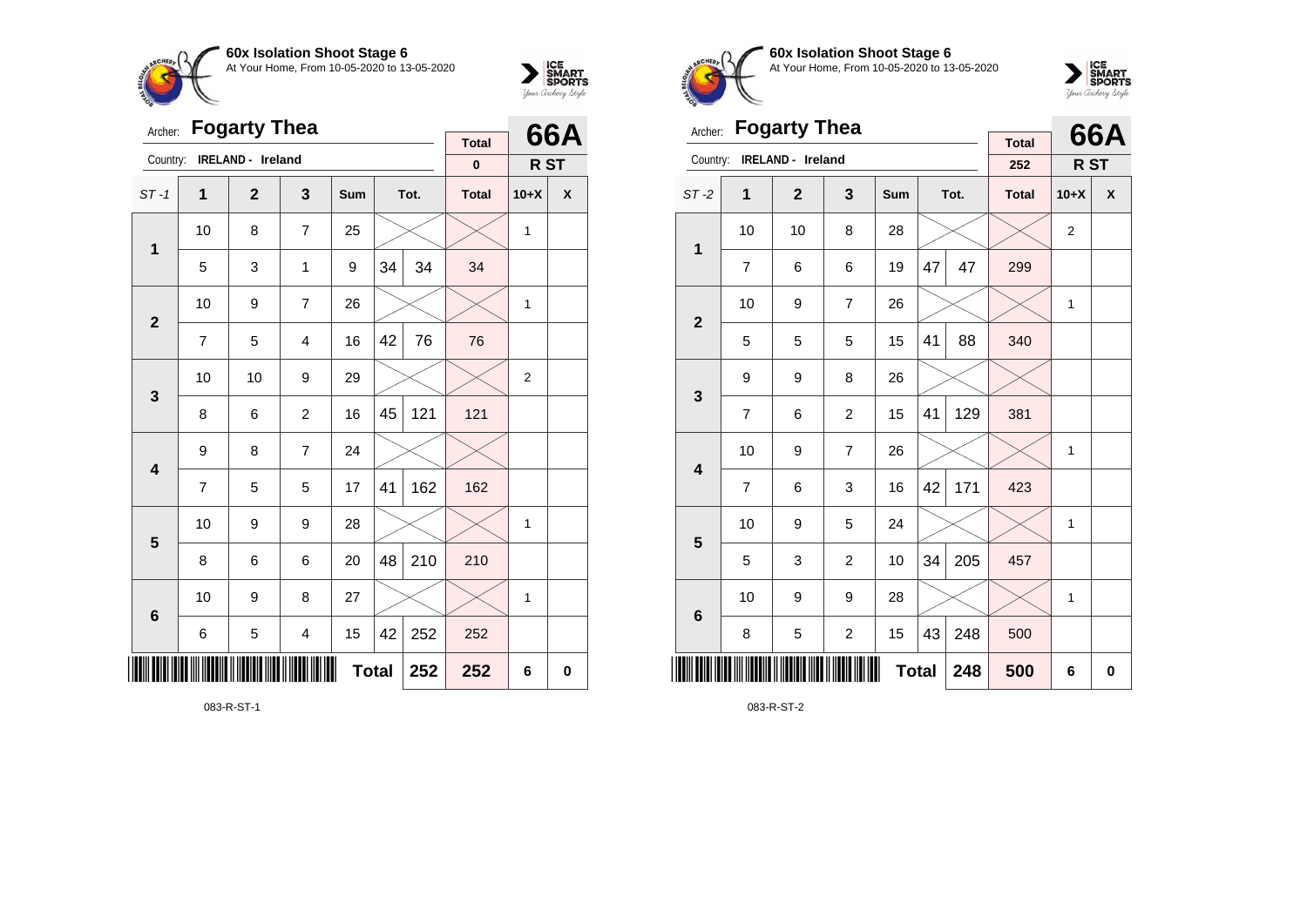



| Archer:        |                     | <b>Dupuy-Salle Christophe</b> |                | <b>Total</b> |    | 67A  |              |                |   |
|----------------|---------------------|-------------------------------|----------------|--------------|----|------|--------------|----------------|---|
| Country:       |                     | FRANCE - France               |                |              |    |      | $\bf{0}$     | <b>R70</b>     |   |
| $70m - 1$      | 1                   | $\overline{2}$                | 3              | Sum          |    | Tot. | <b>Total</b> | $10+X$         | X |
| $\mathbf 1$    | 9                   | $\overline{7}$                | 6              | 22           |    |      |              |                |   |
|                | 6                   | 6                             | 5              | 17           | 39 | 39   | 39           |                |   |
| $\overline{2}$ | 10                  | 10                            | 9              | 29           |    |      |              | $\overline{2}$ |   |
|                | 9                   | 8                             | $\overline{2}$ | 19           | 48 | 87   | 87           |                |   |
| 3              | X                   | 10                            | 10             | 30           |    |      |              | 3              | 1 |
|                | 9                   | 8                             | 6              | 23           | 53 | 140  | 140          |                |   |
| 4              | 9                   | 9                             | 8              | 26           |    |      |              |                |   |
|                | 8                   | $\overline{7}$                | $\overline{7}$ | 22           | 48 | 188  | 188          |                |   |
| 5              | 9                   | 9                             | 8              | 26           |    |      |              |                |   |
|                | 8                   | 8                             | $\overline{c}$ | 18           | 44 | 232  | 232          |                |   |
| 6              | 9                   | 9                             | 9              | 27           |    |      |              |                |   |
|                | 8                   | 8                             | 5              | 21           | 48 | 280  | 280          |                |   |
| III            | <b>Total</b><br>280 |                               |                |              |    |      |              | 5              | 1 |

084-R-70-1



**60x Isolation Shoot Stage 6** At Your Home, From 10-05-2020 to 13-05-2020



| Archer:         |    | <b>Dupuy-Salle Christophe</b> |                |              |    | <b>67A</b> |                     |                |   |
|-----------------|----|-------------------------------|----------------|--------------|----|------------|---------------------|----------------|---|
| Country:        |    | FRANCE - France               |                |              |    |            | <b>Total</b><br>280 | <b>R70</b>     |   |
| $70m - 2$       | 1  | $\overline{2}$                | 3              | Sum          |    | Tot.       | <b>Total</b>        | $10+X$         | X |
| 1               | 10 | 9                             | 8              | 27           |    |            |                     | 1              |   |
|                 | 8  | 8                             | 6              | 22           | 49 | 49         | 329                 |                |   |
| $\overline{2}$  | 10 | 9                             | 8              | 27           |    |            |                     | 1              |   |
|                 | 8  | 6                             | 1              | 15           | 42 | 91         | 371                 |                |   |
| 3               | 9  | 9                             | 9              | 27           |    |            |                     |                |   |
|                 | 8  | 8                             | 6              | 22           | 49 | 140        | 420                 |                |   |
| 4               | 9  | 8                             | 8              | 25           |    |            |                     |                |   |
|                 | 7  | 6                             | 6              | 19           | 44 | 184        | 464                 |                |   |
| 5               | 9  | 9                             | 8              | 26           |    |            |                     |                |   |
|                 | 8  | 8                             | $\overline{7}$ | 23           | 49 | 233        | 513                 |                |   |
| $6\phantom{1}6$ | 10 | 10                            | 9              | 29           |    |            |                     | $\overline{2}$ |   |
|                 | 8  | $\overline{7}$                | 6              | 21           | 50 | 283        | 563                 |                |   |
|                 |    |                               |                | <b>Total</b> |    | 283        | 563                 | 4              | 0 |

084-R-70-2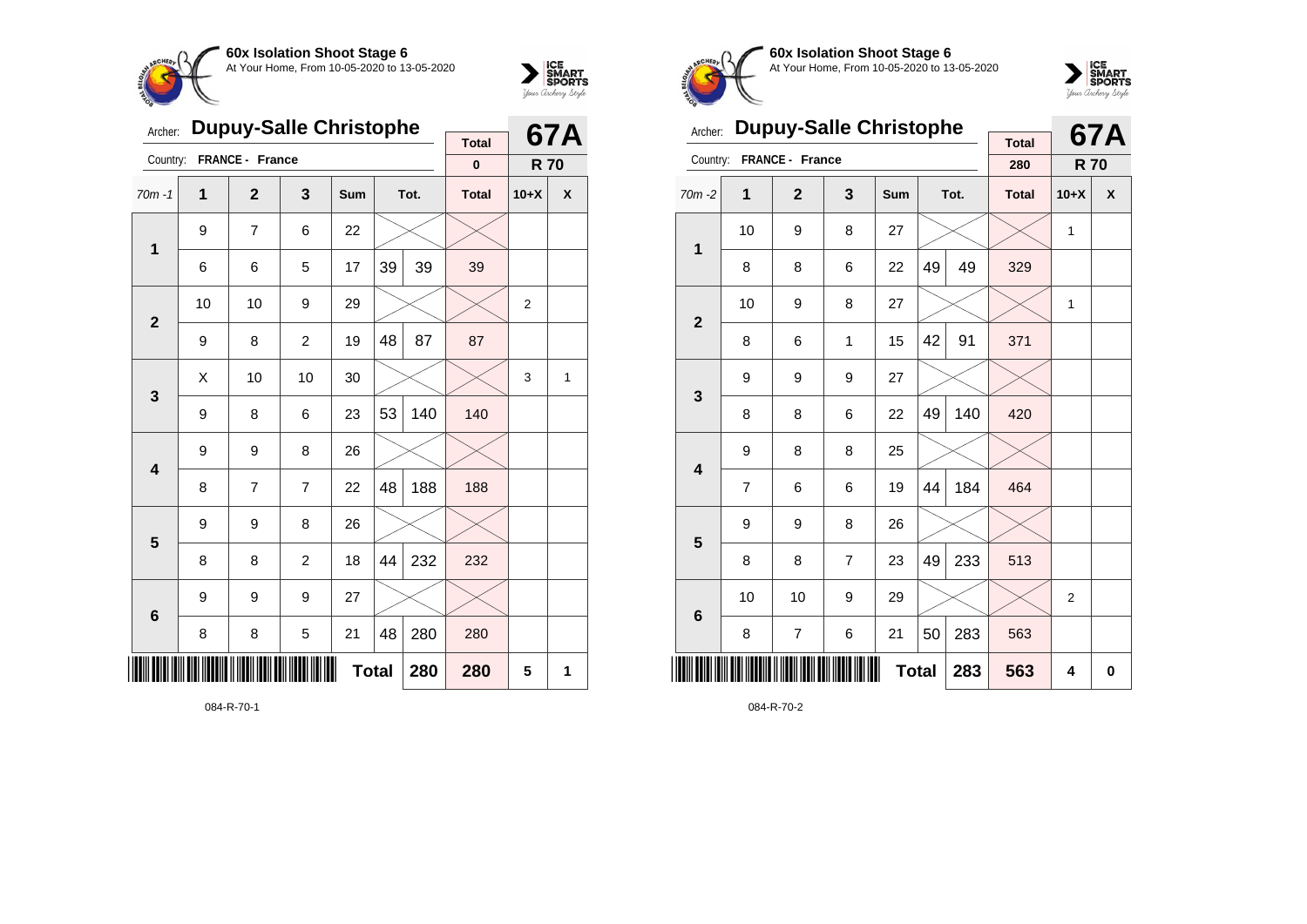



| Archer:         |    |                          | <b>Vandervelden Vincent</b> |              |    |      | <b>Total</b> |                 | 68A            |
|-----------------|----|--------------------------|-----------------------------|--------------|----|------|--------------|-----------------|----------------|
| Country:        |    | <b>BELGIUM - Belgium</b> |                             |              |    |      | $\pmb{0}$    | C <sub>50</sub> |                |
| $50m - 1$       | 1  | $\overline{2}$           | 3                           | Sum          |    | Tot. | <b>Total</b> | $10+X$          | X              |
| $\mathbf 1$     | Χ  | 10                       | 10                          | 30           |    |      |              | 3               | 1              |
|                 | 9  | 9                        | 8                           | 26           | 56 | 56   | 56           |                 |                |
| $\mathbf{2}$    | 10 | 10                       | 9                           | 29           |    |      |              | $\overline{2}$  |                |
|                 | 9  | 9                        | 9                           | 27           | 56 | 112  | 112          |                 |                |
| 3               | Χ  | Χ                        | 10                          | 30           |    |      |              | 3               | 2              |
|                 | 10 | 9                        | 9                           | 28           | 58 | 170  | 170          | 1               |                |
| 4               | х  | 10                       | 10                          | 30           |    |      |              | 3               | 1              |
|                 | 9  | 9                        | 8                           | 26           | 56 | 226  | 226          |                 |                |
| 5               | X  | X                        | 10                          | 30           |    |      |              | 3               | 2              |
|                 | 10 | 9                        | 9                           | 28           | 58 | 284  | 284          | 1               |                |
| $6\phantom{1}6$ | Χ  | Χ                        | 10                          | 30           |    |      |              | 3               | $\overline{2}$ |
|                 | 10 | $\boldsymbol{9}$         | 9                           | 28           | 58 | 342  | 342          | 1               |                |
| ║║║             |    |                          |                             | <b>Total</b> |    | 342  | 342          | 20              | 8              |

085-C-50-1



**60x Isolation Shoot Stage 6** At Your Home, From 10-05-2020 to 13-05-2020



| Archer:                 |    | <b>Vandervelden Vincent</b> |    |            |              | 68A  |                     |                 |                |
|-------------------------|----|-----------------------------|----|------------|--------------|------|---------------------|-----------------|----------------|
| Country:                |    | <b>BELGIUM - Belgium</b>    |    |            |              |      | <b>Total</b><br>342 | C <sub>50</sub> |                |
| $50m - 1$               | 1  | $\overline{2}$              | 3  | <b>Sum</b> |              | Tot. | <b>Total</b>        | $10+X$          | X              |
|                         | X  | 10                          | 9  | 29         |              |      |                     | $\overline{2}$  | $\mathbf{1}$   |
| 1                       | 9  | 9                           | 9  | 27         | 56           | 56   | 398                 |                 |                |
| $\overline{2}$          | X  | Χ                           | 10 | 30         |              |      |                     | 3               | $\overline{2}$ |
|                         | 10 | 9                           | 8  | 27         | 57           | 113  | 455                 | 1               |                |
| 3                       | 10 | 9                           | 9  | 28         |              |      |                     | 1               |                |
|                         | 9  | 9                           | 9  | 27         | 55           | 168  | 510                 |                 |                |
| $\overline{\mathbf{A}}$ | X  | Χ                           | 10 | 30         |              |      |                     | 3               | $\overline{2}$ |
|                         | 9  | 9                           | 9  | 27         | 57           | 225  | 567                 |                 |                |
| 5                       | X  | 10                          | 10 | 30         |              |      |                     | 3               | $\mathbf{1}$   |
|                         | 10 | 10                          | 9  | 29         | 59           | 284  | 626                 | $\overline{2}$  |                |
| $6\phantom{1}6$         | 10 | 10                          | 10 | 30         |              |      |                     | 3               |                |
|                         | 10 | 9                           | 9  | 28         | 58           | 342  | 684                 | 1               |                |
|                         |    |                             |    |            | <b>Total</b> | 342  | 684                 | 19              | 6              |

085-C-50-2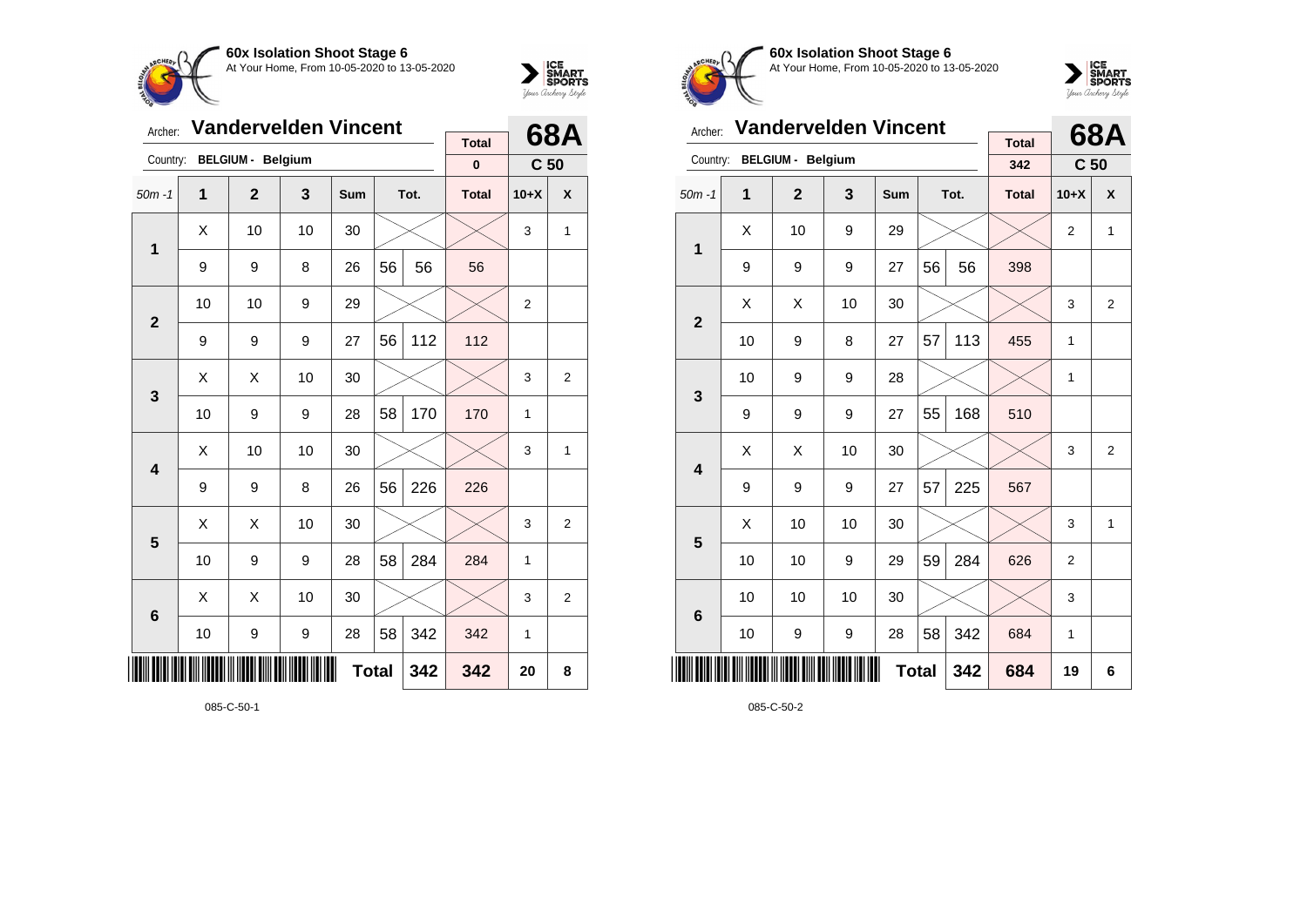



| Archer:        |    | <b>Skodje Cecilie</b> |                |                |    |      | <b>Total</b> |                | 69A          |
|----------------|----|-----------------------|----------------|----------------|----|------|--------------|----------------|--------------|
| Country:       |    | NORWAY - Norway       |                |                |    |      | $\mathbf 0$  | <b>BBB</b>     |              |
| $50m - 1$      | 1  | $\mathbf{2}$          | 3              | Sum            |    | Tot. | <b>Total</b> | $10+X$         | X            |
| $\mathbf 1$    | 9  | 9                     | $\overline{7}$ | 25             |    |      |              |                |              |
|                | 6  | 5                     | M              | 11             | 36 | 36   | 36           |                |              |
| $\overline{2}$ | X  | $\overline{7}$        | $\overline{7}$ | 24             |    |      |              | $\mathbf{1}$   | $\mathbf{1}$ |
|                | 5  | 5                     | 5              | 15             | 39 | 75   | 75           |                |              |
| 3              | 9  | 9                     | 8              | 26             |    |      |              |                |              |
|                | 8  | 6                     | 3              | 17             | 43 | 118  | 118          |                |              |
| 4              | 8  | 8                     | $\overline{7}$ | 23             |    |      |              |                |              |
|                | 4  | 1                     | 1              | 6              | 29 | 147  | 147          |                |              |
| 5              | 10 | 5                     | 4              | 19             |    |      |              | 1              |              |
|                | M  | M                     | M              | 0              | 19 | 166  | 166          |                |              |
| 6              | 7  | 7                     | 3              | 17             |    |      |              |                |              |
|                | 3  | $\mathbf{1}$          | M              | $\overline{4}$ | 21 | 187  | 187          |                |              |
| IIII           |    |                       |                | <b>Total</b>   |    | 187  | 187          | $\overline{2}$ | 1            |

086-B-BB-1



**60x Isolation Shoot Stage 6** At Your Home, From 10-05-2020 to 13-05-2020



| Archer:                 |    | <b>Skodje Cecilie</b> |              |              |    | 69A  |                     |           |          |
|-------------------------|----|-----------------------|--------------|--------------|----|------|---------------------|-----------|----------|
| Country:                |    | NORWAY - Norway       |              |              |    |      | <b>Total</b><br>187 | <b>BB</b> |          |
| $50m - 2$               | 1  | $\overline{2}$        | 3            | Sum          |    | Tot. | <b>Total</b>        | $10+X$    | X        |
| $\mathbf 1$             | 7  | 7                     | 5            | 19           |    |      |                     |           |          |
|                         | 5  | $\overline{4}$        | 1            | 10           | 29 | 29   | 216                 |           |          |
| $\mathbf{2}$            | 8  | 3                     | 3            | 14           |    |      |                     |           |          |
|                         | 1  | M                     | M            | 1            | 15 | 44   | 231                 |           |          |
| 3                       | 8  | 8                     | 7            | 23           |    |      |                     |           |          |
|                         | 6  | 6                     | 4            | 16           | 39 | 83   | 270                 |           |          |
| $\overline{\mathbf{4}}$ | 8  | 6                     | 4            | 18           |    |      |                     |           |          |
|                         | 3  | 3                     | 3            | 9            | 27 | 110  | 297                 |           |          |
| 5                       | 9  | 6                     | 5            | 20           |    |      |                     |           |          |
|                         | 5  | 1                     | M            | 6            | 26 | 136  | 323                 |           |          |
| $6\phantom{1}6$         | 10 | 8                     | 8            | 26           |    |      |                     | 1         |          |
|                         | 6  | 3                     | $\mathbf{1}$ | 10           | 36 | 172  | 359                 |           |          |
| ║║                      |    |                       |              | <b>Total</b> |    | 172  | 359                 | 1         | $\bf{0}$ |

086-B-BB-2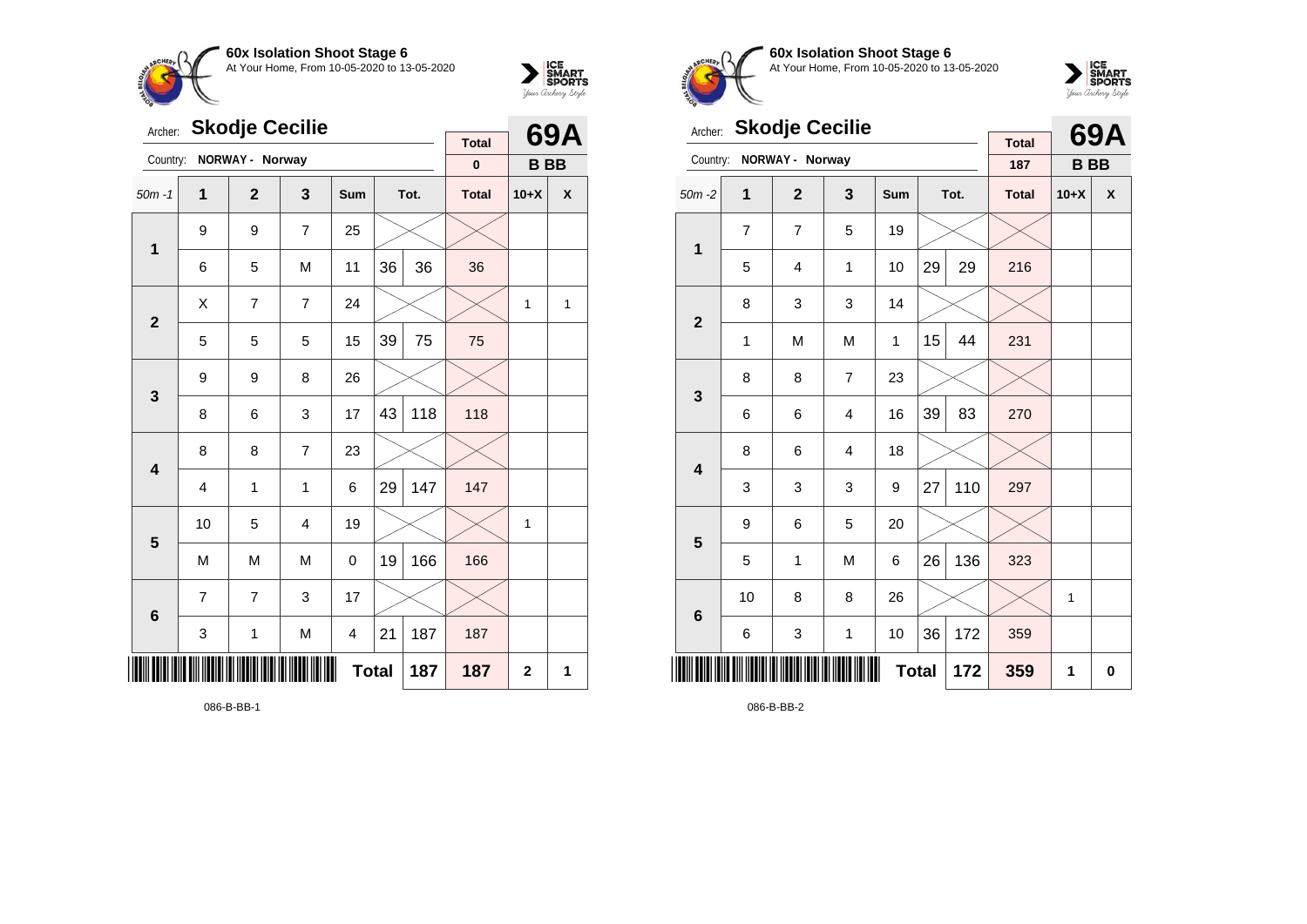



| Archer:         |                          | <b>Scheffer-Hubert Ulysse</b> |                |     |    |      | <b>70A</b>   |                  |   |
|-----------------|--------------------------|-------------------------------|----------------|-----|----|------|--------------|------------------|---|
| Country:        |                          | FRANCE - France               |                |     |    |      | <b>Total</b> |                  |   |
|                 |                          |                               |                |     |    |      | $\pmb{0}$    | <b>R70</b>       |   |
| $70m - 1$       | 1                        | $\overline{2}$                | 3              | Sum |    | Tot. | <b>Total</b> | $10+X$           | X |
| $\mathbf{1}$    | 10                       | 10                            | 9              | 29  |    |      |              | $\boldsymbol{2}$ |   |
|                 | 9                        | 7                             | 6              | 22  | 51 | 51   | 51           |                  |   |
| $\overline{2}$  | 10                       | 10                            | 10             | 30  |    |      |              | 3                |   |
|                 | 9                        | 9                             | 9              | 27  | 57 | 108  | 108          |                  |   |
| 3               | 10                       | 9                             | 8              | 27  |    |      |              | 1                |   |
|                 | $\overline{7}$           | 6                             | 6              | 19  | 46 | 154  | 154          |                  |   |
| 4               | 9                        | 9                             | 8              | 26  |    |      |              |                  |   |
|                 | 8                        | $\overline{7}$                | 5              | 20  | 46 | 200  | 200          |                  |   |
| 5               | 10                       | 10                            | 10             | 30  |    |      |              | 3                |   |
|                 | 9                        | 8                             | $\overline{7}$ | 24  | 54 | 254  | 254          |                  |   |
| $6\phantom{1}6$ | 10                       | 9                             | 8              | 27  |    |      |              | 1                |   |
|                 | $\overline{\mathcal{I}}$ | 7                             | $\overline{7}$ | 21  | 48 | 302  | 302          |                  |   |
| III             | <b>Total</b><br>302      |                               |                |     |    |      |              | 10               | 0 |

087-R-70-1



**60x Isolation Shoot Stage 6** At Your Home, From 10-05-2020 to 13-05-2020



| Archer:                 |    | <b>Scheffer-Hubert Ulysse</b> |                |     |              | <b>70A</b> |                     |                |   |
|-------------------------|----|-------------------------------|----------------|-----|--------------|------------|---------------------|----------------|---|
| Country:                |    | FRANCE - France               |                |     |              |            | <b>Total</b><br>302 | <b>R70</b>     |   |
| $70m - 2$               | 1  | $\overline{2}$                | 3              | Sum |              | Tot.       | <b>Total</b>        | $10+X$         | X |
| $\mathbf{1}$            | 10 | 9                             | 8              | 27  |              |            |                     | 1              |   |
|                         | 8  | 7                             | 5              | 20  | 47           | 47         | 349                 |                |   |
| $\mathbf{2}$            | 9  | 8                             | $\overline{7}$ | 24  |              |            |                     |                |   |
|                         | 6  | 6                             | 6              | 18  | 42           | 89         | 391                 |                |   |
| 3                       | 9  | 8                             | 8              | 25  |              |            |                     |                |   |
|                         | 8  | $\overline{7}$                | 7              | 22  | 47           | 136        | 438                 |                |   |
| $\overline{\mathbf{4}}$ | 10 | 9                             | 8              | 27  |              |            |                     | 1              |   |
|                         | 8  | $\overline{7}$                | 6              | 21  | 48           | 184        | 486                 |                |   |
| 5                       | 9  | 9                             | 9              | 27  |              |            |                     |                |   |
|                         | 8  | $\overline{7}$                | 6              | 21  | 48           | 232        | 534                 |                |   |
| $6\phantom{1}6$         | 8  | 8                             | 8              | 24  |              |            |                     |                |   |
|                         | 7  | $\overline{7}$                | 5              | 19  | 43           | 275        | 577                 |                |   |
|                         |    |                               |                |     | <b>Total</b> | 275        | 577                 | $\overline{2}$ | 0 |

087-R-70-2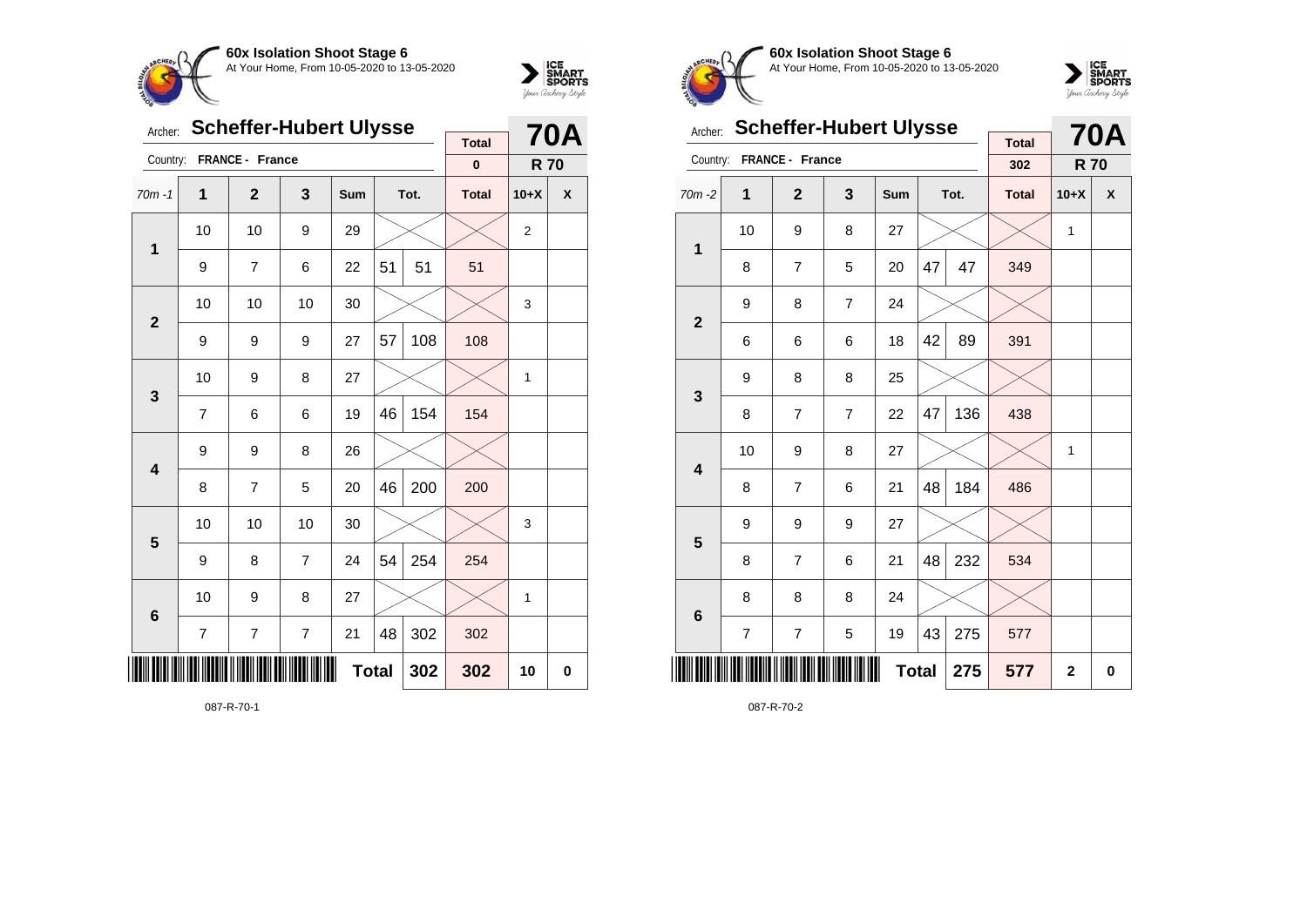



| Archer:                 |    | <b>Simons Axel</b>       |                  |     |    | 71A  |                          |                |   |
|-------------------------|----|--------------------------|------------------|-----|----|------|--------------------------|----------------|---|
| Country:                |    | <b>BELGIUM - Belgium</b> |                  |     |    |      | <b>Total</b><br>$\bf{0}$ | R 30           |   |
| $30m - 1$               | 1  | $\overline{2}$           | 3                | Sum |    | Tot. | <b>Total</b>             | $10+X$         | X |
| $\mathbf 1$             | 9  | 9                        | 8                | 26  |    |      |                          |                |   |
|                         | 8  | 7                        | 6                | 21  | 47 | 47   | 47                       |                |   |
| $\overline{2}$          | 9  | 9                        | 9                | 27  |    |      |                          |                |   |
|                         | 8  | 7                        | 6                | 21  | 48 | 95   | 95                       |                |   |
| $\mathbf{3}$            | Χ  | 10                       | 9                | 29  |    |      |                          | $\overline{2}$ | 1 |
|                         | 8  | 8                        | 8                | 24  | 53 | 148  | 148                      |                |   |
| $\overline{\mathbf{4}}$ | 9  | 9                        | $\boldsymbol{9}$ | 27  |    |      |                          |                |   |
|                         | 8  | 8                        | 6                | 22  | 49 | 197  | 197                      |                |   |
| 5                       | 10 | 9                        | 9                | 28  |    |      |                          | 1              |   |
|                         | 9  | 9                        | 8                | 26  | 54 | 251  | 251                      |                |   |
| $6\phantom{1}6$         | 10 | 9                        | 9                | 28  |    |      |                          | 1              |   |
|                         | 9  | 8                        | $\overline{7}$   | 24  | 52 | 303  | 303                      |                |   |
| ║║║                     |    |                          | 303              | 4   | 1  |      |                          |                |   |

089-R-30-1



**60x Isolation Shoot Stage 6** At Your Home, From 10-05-2020 to 13-05-2020



| Archer:         |                | <b>Simons Axel</b>       |                |            |              | <b>71A</b> |                     |                |                |
|-----------------|----------------|--------------------------|----------------|------------|--------------|------------|---------------------|----------------|----------------|
| Country:        |                | <b>BELGIUM - Belgium</b> |                |            |              |            | <b>Total</b><br>303 | <b>R 30</b>    |                |
| $30m - 2$       | 1              | $\overline{2}$           | 3              | <b>Sum</b> |              | Tot.       | <b>Total</b>        | $10+X$         | X              |
|                 |                |                          |                |            |              |            |                     |                |                |
| 1               | 9              | 9                        | 8              | 26         |              |            |                     |                |                |
|                 | 8              | $\overline{7}$           | 6              | 21         | 47           | 47         | 350                 |                |                |
| $\overline{2}$  | 10             | 10                       | 9              | 29         |              |            |                     | $\overline{2}$ |                |
|                 | 8              | 8                        | 8              | 24         | 53           | 100        | 403                 |                |                |
| 3               | 10             | 8                        | 8              | 26         |              |            |                     | $\mathbf{1}$   |                |
|                 | 8              | 8                        | $\overline{7}$ | 23         | 49           | 149        | 452                 |                |                |
| 4               | 10             | 9                        | 9              | 28         |              |            |                     | $\mathbf{1}$   |                |
|                 | 8              | 8                        | $\overline{7}$ | 23         | 51           | 200        | 503                 |                |                |
| 5               | 10             | 8                        | 8              | 26         |              |            |                     | 1              |                |
|                 | $\overline{7}$ | $\overline{7}$           | $\overline{7}$ | 21         | 47           | 247        | 550                 |                |                |
| $6\phantom{1}6$ | Χ              | Χ                        | 9              | 29         |              |            |                     | $\overline{2}$ | $\overline{2}$ |
|                 | 8              | 8                        | $\overline{7}$ | 23         | 52           | 299        | 602                 |                |                |
| Ⅲ               |                |                          |                |            | <b>Total</b> | 299        | 602                 | $\overline{7}$ | $\mathbf 2$    |

089-R-30-2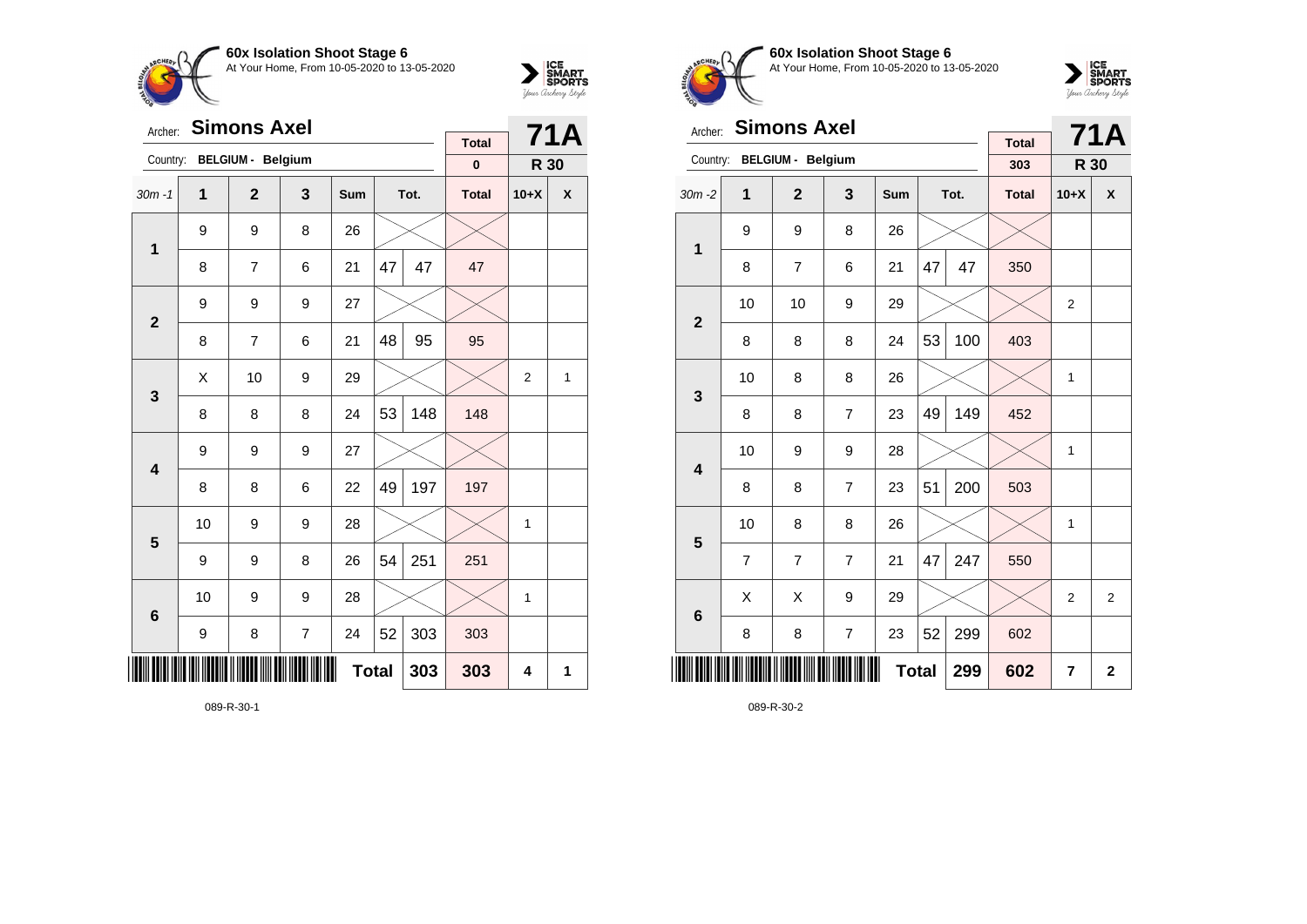



| Archer:         |                | <b>Bourgeon Jeremy</b> |                | <b>Total</b> |    | <b>72A</b> |              |                |              |
|-----------------|----------------|------------------------|----------------|--------------|----|------------|--------------|----------------|--------------|
| Country:        |                | FRANCE - France        |                |              |    |            | $\pmb{0}$    | <b>BST</b>     |              |
| $ST-1$          | 1              | $\overline{2}$         | 3              | Sum          |    | Tot.       | <b>Total</b> | $10+X$         | X            |
| $\mathbf 1$     | 10             | 9                      | 8              | 27           |    |            |              | $\mathbf{1}$   |              |
|                 | 8              | $\overline{7}$         | $\overline{7}$ | 22           | 49 | 49         | 49           |                |              |
| $\overline{2}$  | X              | 10                     | 8              | 28           |    |            |              | $\overline{2}$ | 1            |
|                 | 8              | 8                      | 6              | 22           | 50 | 99         | 99           |                |              |
| 3               | X              | 8                      | 8              | 26           |    |            |              | 1              | 1            |
|                 | 8              | 8                      | 6              | 22           | 48 | 147        | 147          |                |              |
| 4               | Χ              | 10                     | 9              | 29           |    |            |              | $\overline{2}$ | 1            |
|                 | 9              | 8                      | $\overline{7}$ | 24           | 53 | 200        | 200          |                |              |
| 5               | 9              | 9                      | 9              | 27           |    |            |              |                |              |
|                 | 9              | 8                      | 6              | 23           | 50 | 250        | 250          |                |              |
| $6\phantom{1}6$ | X              | 9                      | 8              | 27           |    |            |              | 1              | $\mathbf{1}$ |
|                 | $\overline{7}$ | $\overline{7}$         | 297            | 297          |    |            |              |                |              |
|                 |                |                        | 297            | 7            | 4  |            |              |                |              |

090-B-ST-1



**60x Isolation Shoot Stage 6** At Your Home, From 10-05-2020 to 13-05-2020



| Archer:                 |    | <b>Bourgeon Jeremy</b> |                |              |    | <b>72A</b> |                     |                |              |
|-------------------------|----|------------------------|----------------|--------------|----|------------|---------------------|----------------|--------------|
| Country:                |    | FRANCE - France        |                |              |    |            | <b>Total</b><br>297 | <b>BST</b>     |              |
| $ST-2$                  | 1  | $\overline{2}$         | 3              | Sum          |    | Tot.       | <b>Total</b>        | $10+X$         | X            |
| 1                       | 10 | 10                     | 9              | 29           |    |            |                     | $\overline{2}$ |              |
|                         | 9  | 9                      | 9              | 27           | 56 | 56         | 353                 |                |              |
| $\overline{2}$          | X  | 10                     | 10             | 30           |    |            |                     | 3              | $\mathbf{1}$ |
|                         | 9  | 8                      | $\overline{7}$ | 24           | 54 | 110        | 407                 |                |              |
| 3                       | X  | 10                     | 10             | 30           |    |            |                     | 3              | $\mathbf{1}$ |
|                         | 9  | 8                      | $\overline{7}$ | 24           | 54 | 164        | 461                 |                |              |
| $\overline{\mathbf{4}}$ | X  | 10                     | 9              | 29           |    |            |                     | $\overline{2}$ | $\mathbf{1}$ |
|                         | 9  | 8                      | $\overline{7}$ | 24           | 53 | 217        | 514                 |                |              |
| 5                       | 10 | 10                     | 10             | 30           |    |            |                     | 3              |              |
|                         | 9  | 9                      | 8              | 26           | 56 | 273        | 570                 |                |              |
| $6\phantom{1}6$         | X  | 10                     | 9              | 29           |    |            |                     | $\overline{2}$ | 1            |
|                         | 8  | 8                      | 8              | 24           | 53 | 326        | 623                 |                |              |
|                         |    |                        |                | <b>Total</b> |    | 326        | 623                 | 15             | 4            |

090-B-ST-2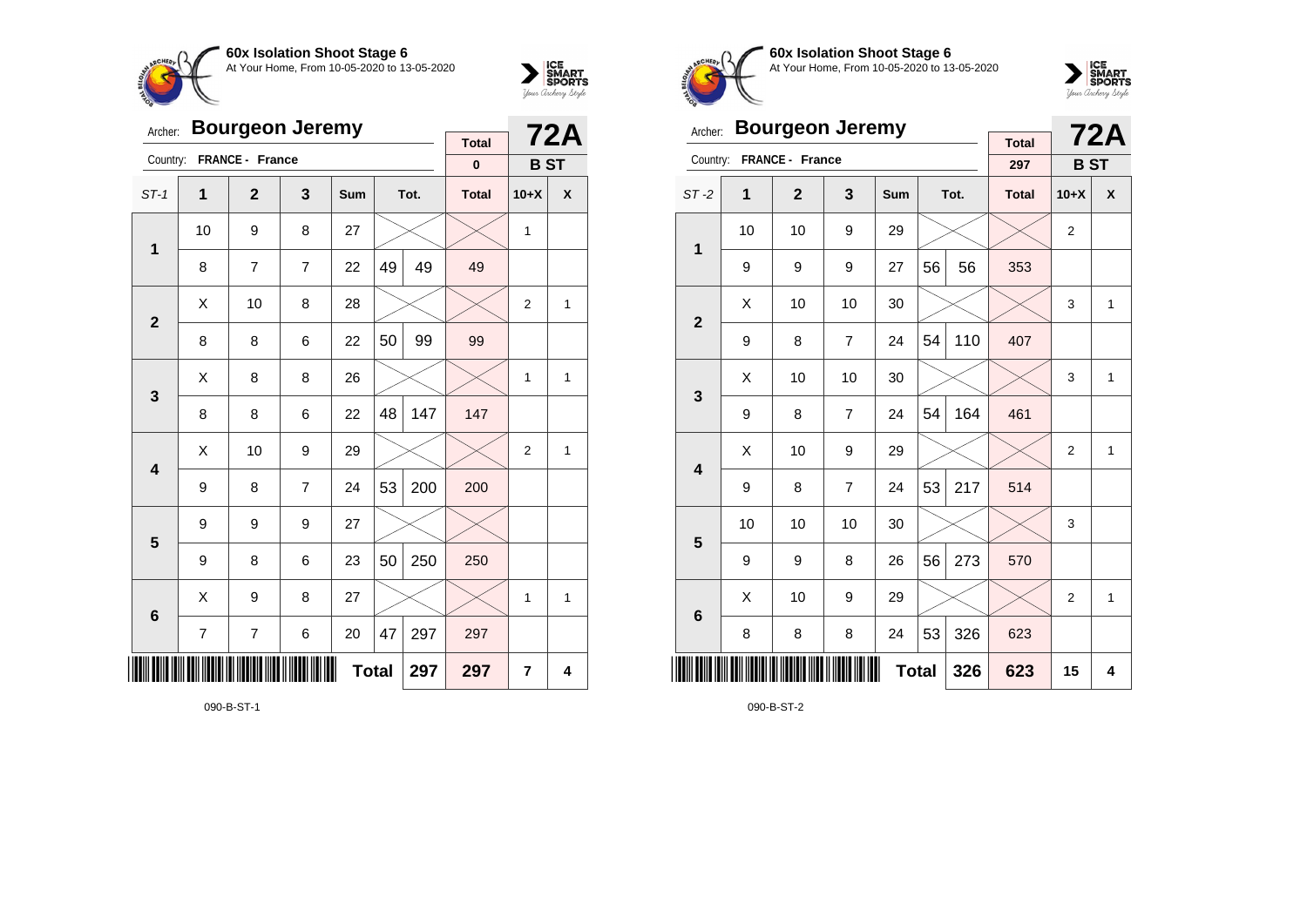



| Archer:         |    | <b>Boulch Jean Philippe</b> |     | <b>Total</b> |    | 73A          |              |                 |                |
|-----------------|----|-----------------------------|-----|--------------|----|--------------|--------------|-----------------|----------------|
| Country:        |    | FRANCE - France             |     |              |    |              | $\bf{0}$     | C <sub>50</sub> |                |
| $50m - 1$       | 1  | $\mathbf{2}$                | 3   | Sum          |    | Tot.         | <b>Total</b> | $10+X$          | X              |
|                 | X  | Χ                           | X   | 30           |    |              |              | 3               | 3              |
| 1               | X  | 10                          | 10  | 30           | 60 | 60           | 60           | 3               | $\mathbf{1}$   |
| $\overline{2}$  | X  | Χ                           | X   | 30           |    |              |              | 3               | 3              |
|                 | 10 | 10                          | 10  | 30           | 60 | 120          | 120          | 3               |                |
| 3               | X  | Χ                           | 10  | 30           |    |              |              | 3               | $\overline{2}$ |
|                 | 10 | 9                           | 9   | 28           | 58 | 178          | 178          | 1               |                |
| 4               | X  | X                           | 10  | 30           |    |              |              | 3               | $\overline{2}$ |
|                 | 10 | 10                          | 9   | 29           | 59 | 237          | 237          | $\overline{2}$  |                |
| 5               | X  | Χ                           | 10  | 30           |    |              |              | 3               | $\overline{2}$ |
|                 | 10 | 10                          | 10  | 30           | 60 | 297          | 297          | 3               |                |
| $6\phantom{1}6$ | X  | X                           | X   | 30           |    |              |              | 3               | 3              |
|                 | Χ  | 10                          | 357 | 357          | 3  | $\mathbf{1}$ |              |                 |                |
| ║║║             |    |                             |     | <b>Total</b> |    | 357          | 357          | 33              | 17             |

092-C-50-1



**60x Isolation Shoot Stage 6** At Your Home, From 10-05-2020 to 13-05-2020



| Archer:         |    | <b>Boulch Jean Philippe</b> |     |            |    | 73A  |                     |                 |                |
|-----------------|----|-----------------------------|-----|------------|----|------|---------------------|-----------------|----------------|
| Country:        |    | <b>FRANCE - France</b>      |     |            |    |      | <b>Total</b><br>357 | C <sub>50</sub> |                |
| $50m - 1$       | 1  | $\overline{2}$              | 3   | <b>Sum</b> |    | Tot. | <b>Total</b>        | $10+X$          | X              |
| 1               | X  | X                           | X   | 30         |    |      |                     | 3               | 3              |
|                 | X  | X                           | 10  | 30         | 60 | 60   | 417                 | 3               | $\overline{2}$ |
| $\overline{2}$  | X  | X                           | X   | 30         |    |      |                     | 3               | 3              |
|                 | Χ  | 10                          | 9   | 29         | 59 | 119  | 476                 | $\overline{2}$  | $\mathbf{1}$   |
|                 | X  | X                           | X   | 30         |    |      |                     | 3               | 3              |
| 3               | X  | 10                          | 10  | 30         | 60 | 179  | 536                 | 3               | 1              |
| 4               | X  | X                           | X   | 30         |    |      |                     | 3               | 3              |
|                 | Χ  | 10                          | 10  | 30         | 60 | 239  | 596                 | 3               | $\mathbf{1}$   |
| 5               | Χ  | X                           | 10  | 30         |    |      |                     | 3               | $\overline{2}$ |
|                 | 10 | 10                          | 10  | 30         | 60 | 299  | 656                 | 3               |                |
| $6\phantom{1}6$ | X  | X                           | X   | 30         |    |      |                     | 3               | 3              |
|                 | X  | 10                          | 10  | 30         | 60 | 359  | 716                 | 3               | $\mathbf{1}$   |
|                 |    |                             | 716 | 35         | 23 |      |                     |                 |                |

092-C-50-2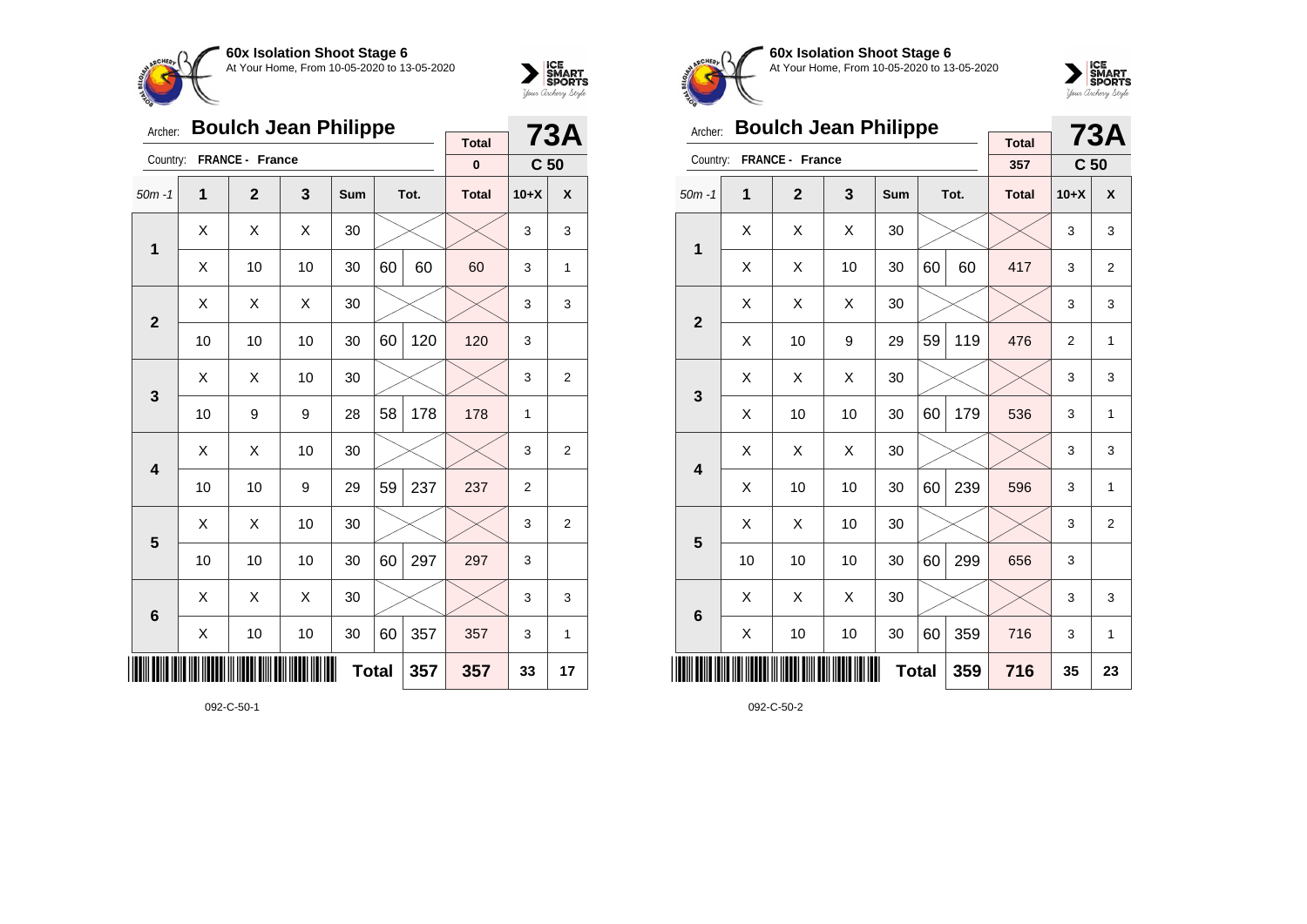



| Archer:      |                                | Ferreira Gerard     |                |     |    | <b>74A</b> |                           |                 |   |
|--------------|--------------------------------|---------------------|----------------|-----|----|------------|---------------------------|-----------------|---|
| Country:     |                                | TRINIDAD - Trinidad |                |     |    |            | <b>Total</b><br>$\pmb{0}$ | C <sub>50</sub> |   |
| $50m - 1$    | $\mathbf{1}$                   | $\mathbf{2}$        | 3              | Sum |    | Tot.       | <b>Total</b>              | $10+X$          | X |
| 1            | 10                             | 10                  | 9              | 29  |    |            |                           | $\overline{2}$  |   |
|              | 8                              | 8                   | 6              | 22  | 51 | 51         | 51                        |                 |   |
| $\mathbf{2}$ | 10                             | 9                   | 9              | 28  |    |            |                           | 1               |   |
|              | 9                              | 8                   | M              | 17  | 45 | 96         | 96                        |                 |   |
| 3            | 10                             | 10                  | 9              | 29  |    |            |                           | $\overline{2}$  |   |
|              | 8                              | 6                   | 6              | 20  | 49 | 145        | 145                       |                 |   |
| 4            | 10                             | 10                  | 9              | 29  |    |            |                           | 2               |   |
|              | 9                              | 6                   | 6              | 21  | 50 | 195        | 195                       |                 |   |
| 5            | 10                             | 10                  | 9              | 29  |    |            |                           | $\overline{2}$  |   |
|              | 9                              | 8                   | $\overline{7}$ | 24  | 53 | 248        | 248                       |                 |   |
| 6            | 10                             | 8                   | 8              | 26  |    |            |                           | 1               |   |
|              | 48<br>296<br>8<br>8<br>6<br>22 |                     |                |     |    |            |                           |                 |   |
|              |                                |                     | 296            | 10  | 0  |            |                           |                 |   |

055-C-50-1



**60x Isolation Shoot Stage 6** At Your Home, From 10-05-2020 to 13-05-2020



| Archer:                 |    | <b>Ferreira Gerard</b> |                |     |              | <b>74A</b> |                     |                 |   |
|-------------------------|----|------------------------|----------------|-----|--------------|------------|---------------------|-----------------|---|
| Country:                |    | TRINIDAD - Trinidad    |                |     |              |            | <b>Total</b><br>296 | C <sub>50</sub> |   |
| $50m - 1$               | 1  | $\overline{2}$         | 3              | Sum |              | Tot.       | <b>Total</b>        | $10+X$          | X |
| 1                       | 10 | 9                      | 9              | 28  |              |            |                     | 1               |   |
|                         | 9  | 9                      | 8              | 26  | 54           | 54         | 350                 |                 |   |
| $\mathbf{2}$            | 10 | 9                      | 9              | 28  |              |            |                     | $\mathbf{1}$    |   |
|                         | 8  | 7                      | 6              | 21  | 49           | 103        | 399                 |                 |   |
| 3                       | 10 | 9                      | 9              | 28  |              |            |                     | 1               |   |
|                         | 8  | 8                      | 6              | 22  | 50           | 153        | 449                 |                 |   |
| $\overline{\mathbf{4}}$ | 10 | 10                     | 9              | 29  |              |            |                     | 2               |   |
|                         | 8  | 8                      | $\overline{7}$ | 23  | 52           | 205        | 501                 |                 |   |
| 5                       | 9  | 9                      | 9              | 27  |              |            |                     |                 |   |
|                         | 8  | 8                      | $\overline{7}$ | 23  | 50           | 255        | 551                 |                 |   |
| $6\phantom{1}6$         | 9  | 9                      | 9              | 27  |              |            |                     |                 |   |
|                         | 8  | 8                      | 8              | 24  | 51           | 306        | 602                 |                 |   |
| ║║                      |    |                        |                |     | <b>Total</b> | 306        | 602                 | 5               | 0 |

055-C-50-2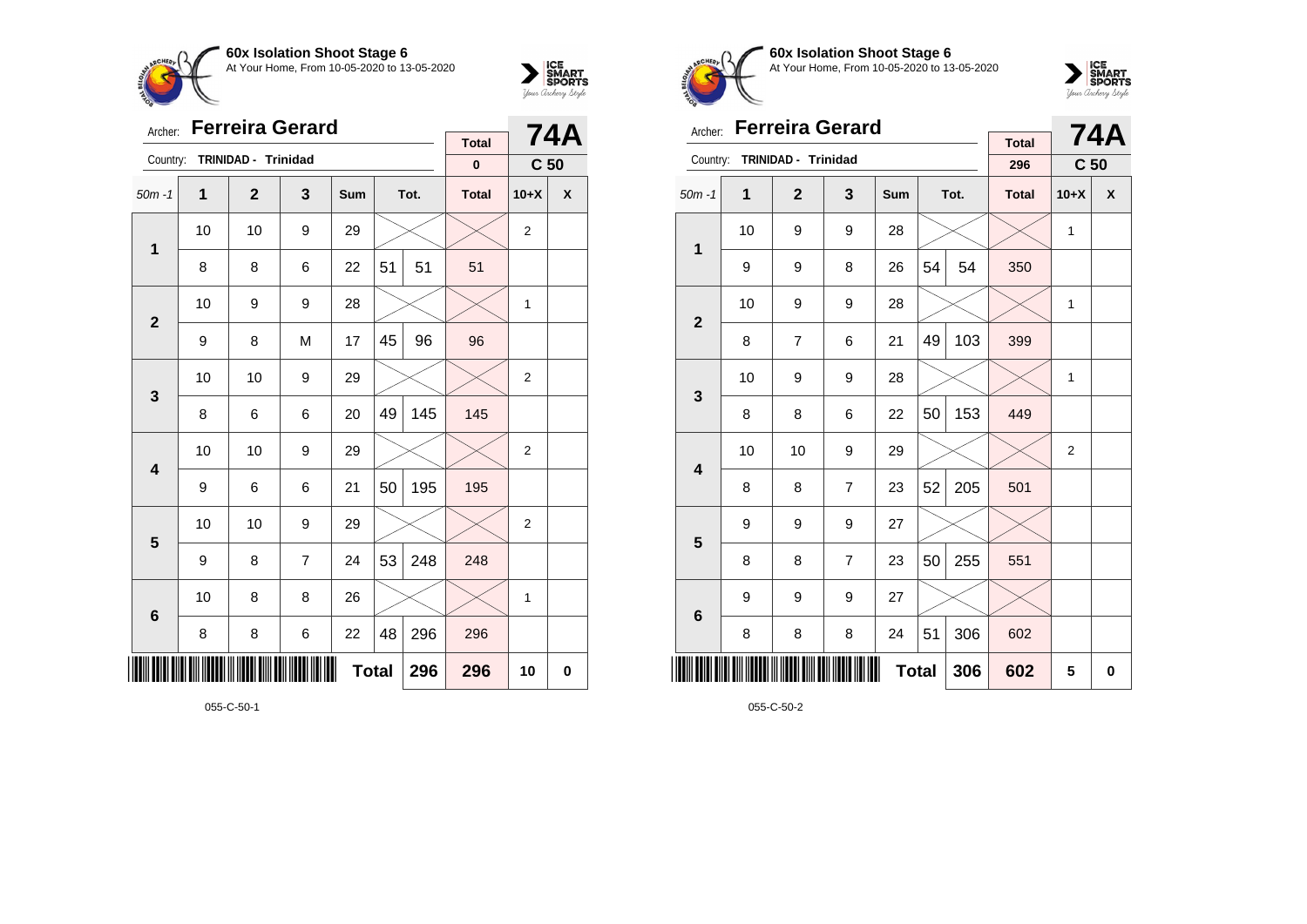



| Archer:        |    | <b>Rollin Bertrand</b> |                |              |    | 75A  |                           |                |   |
|----------------|----|------------------------|----------------|--------------|----|------|---------------------------|----------------|---|
| Country:       |    | TRINIDAD - Trinidad    |                |              |    |      | <b>Total</b><br>$\pmb{0}$ | R 60           |   |
| $60m - 1$      | 1  | $\mathbf{2}$           | 3              | Sum          |    | Tot. | <b>Total</b>              | $10+X$         | X |
|                | 9  | 8                      | $\overline{7}$ | 24           |    |      |                           |                |   |
| $\mathbf 1$    | 5  | 5                      | 4              | 14           | 38 | 38   | 38                        |                |   |
| $\overline{2}$ | 9  | 8                      | 8              | 25           |    |      |                           |                |   |
|                | 7  | 6                      | 6              | 19           | 44 | 82   | 82                        |                |   |
| 3              | 9  | 8                      | 8              | 25           |    |      |                           |                |   |
|                | 8  | 7                      | 6              | 21           | 46 | 128  | 128                       |                |   |
| 4              | Χ  | 10                     | 9              | 29           |    |      |                           | $\overline{c}$ | 1 |
|                | 8  | 7                      | 5              | 20           | 49 | 177  | 177                       |                |   |
| 5              | 10 | 10                     | 9              | 29           |    |      |                           | $\overline{c}$ |   |
|                | 9  | 8                      | $\overline{7}$ | 24           | 53 | 230  | 230                       |                |   |
| 6              | 10 | 9                      | 9              | 28           |    |      |                           | 1              |   |
|                | 9  | 6                      | 5              | 20           | 48 | 278  | 278                       |                |   |
| IIIII          |    |                        |                | <b>Total</b> |    | 278  | 278                       | 5              | 1 |

056-R-60-1



**60x Isolation Shoot Stage 6** At Your Home, From 10-05-2020 to 13-05-2020



| Archer:                 |    | <b>Rollin Bertrand</b> |                |     |    | <b>75A</b>   |                     |        |              |
|-------------------------|----|------------------------|----------------|-----|----|--------------|---------------------|--------|--------------|
| Country:                |    | TRINIDAD - Trinidad    |                |     |    |              | <b>Total</b><br>278 | R 60   |              |
| 60m-2                   | 1  | $\overline{2}$         | 3              | Sum |    | Tot.         | <b>Total</b>        | $10+X$ | X            |
| 1                       | 10 | 10                     | 10             | 30  |    |              |                     | 3      |              |
|                         | 8  | $\overline{7}$         | $\overline{4}$ | 19  | 49 | 49           | 327                 |        |              |
| $\overline{2}$          | 10 | 10                     | 10             | 30  |    |              |                     | 3      |              |
|                         | 9  | 8                      | 6              | 23  | 53 | 102          | 380                 |        |              |
| 3                       | 8  | $\overline{7}$         | $\overline{7}$ | 22  |    |              |                     |        |              |
|                         | 7  | 6                      | 6              | 19  | 41 | 143          | 421                 |        |              |
| $\overline{\mathbf{4}}$ | 10 | 9                      | 9              | 28  |    |              |                     | 1      |              |
|                         | 9  | 8                      | 3              | 20  | 48 | 191          | 469                 |        |              |
| 5                       | X  | 10                     | 10             | 30  |    |              |                     | 3      | $\mathbf{1}$ |
|                         | 9  | 9                      | 8              | 26  | 56 | 247          | 525                 |        |              |
| 6                       | X  | 9                      | 9              | 28  |    |              |                     | 1      | $\mathbf{1}$ |
|                         | 8  | 8                      | 4              | 20  | 48 | 295          | 573                 |        |              |
| Ⅲ                       |    |                        | 295            | 573 | 11 | $\mathbf{2}$ |                     |        |              |

056-R-60-2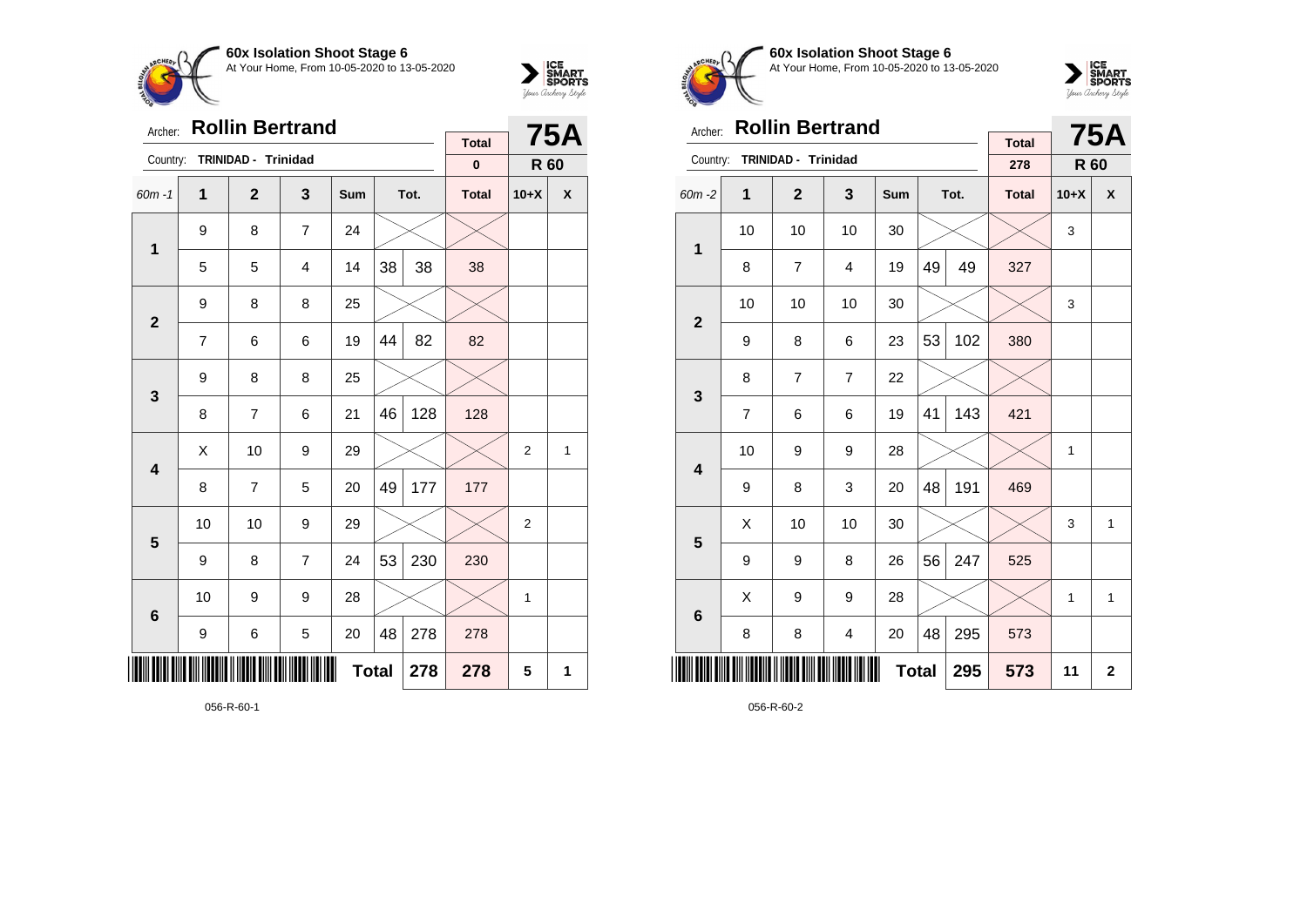



| Archer:                 |    | <b>Verdeyen Luc</b>      |    |            |              | <b>76A</b> |                          |                 |                |
|-------------------------|----|--------------------------|----|------------|--------------|------------|--------------------------|-----------------|----------------|
| Country:                |    | <b>BELGIUM - Belgium</b> |    |            |              |            | <b>Total</b><br>$\bf{0}$ | C <sub>50</sub> |                |
| $50m - 1$               | 1  | $\overline{2}$           | 3  | <b>Sum</b> |              | Tot.       | <b>Total</b>             | $10+X$          | X              |
|                         | 10 | 10                       | 10 | 30         |              |            |                          | 3               |                |
| 1                       | 9  | 9                        | 9  | 27         | 57           | 57         | 57                       |                 |                |
| $\overline{2}$          | X  | 10                       | 10 | 30         |              |            |                          | 3               | 1              |
|                         | 10 | 10                       | 10 | 30         | 60           | 117        | 117                      | 3               |                |
| 3                       | X  | X                        | 10 | 30         |              |            |                          | 3               | $\overline{2}$ |
|                         | 10 | 9                        | 9  | 28         | 58           | 175        | 175                      | 1               |                |
| $\overline{\mathbf{4}}$ | X  | 10                       | 9  | 29         |              |            |                          | $\overline{2}$  | 1              |
|                         | 9  | 9                        | 8  | 26         | 55           | 230        | 230                      |                 |                |
| 5                       | X  | Χ                        | 10 | 30         |              |            |                          | 3               | $\overline{2}$ |
|                         | 10 | 9                        | 9  | 28         | 58           | 288        | 288                      | 1               |                |
| $6\phantom{1}6$         | X  | X                        | X  | 30         |              |            |                          | 3               | 3              |
|                         | X  | 10                       | 9  | 29         | 59           | 347        | 347                      | $\overline{2}$  | 1              |
| ║║                      |    |                          |    |            | <b>Total</b> | 347        | 347                      | 24              | 10             |

093-C-50-1



**60x Isolation Shoot Stage 6** At Your Home, From 10-05-2020 to 13-05-2020



| Archer:        |    | <b>Verdeyen Luc</b>      |    | <b>Total</b> |    | <b>76A</b> |              |                 |                  |
|----------------|----|--------------------------|----|--------------|----|------------|--------------|-----------------|------------------|
| Country:       |    | <b>BELGIUM - Belgium</b> |    |              |    |            | 347          | C <sub>50</sub> |                  |
| $50m - 1$      | 1  | $\overline{2}$           | 3  | <b>Sum</b>   |    | Tot.       | <b>Total</b> | $10+X$          | $\boldsymbol{x}$ |
| 1              | X  | 10                       | 10 | 30           |    |            |              | 3               | 1                |
|                | 9  | 9                        | 8  | 26           | 56 | 56         | 403          |                 |                  |
| $\overline{2}$ | X  | Χ                        | X  | 30           |    |            |              | 3               | 3                |
|                | 10 | 10                       | 10 | 30           | 60 | 116        | 463          | 3               |                  |
| 3              | 10 | 10                       | 9  | 29           |    |            |              | $\overline{2}$  |                  |
|                | 9  | 9                        | 9  | 27           | 56 | 172        | 519          |                 |                  |
| 4              | X  | Χ                        | X  | 30           |    |            |              | 3               | 3                |
|                | 10 | 10                       | 10 | 30           | 60 | 232        | 579          | 3               |                  |
| 5              | X  | X                        | 10 | 30           |    |            |              | 3               | $\overline{2}$   |
|                | 10 | 10                       | 9  | 29           | 59 | 291        | 638          | $\overline{2}$  |                  |
| 6              | X  | X                        | 10 | 30           |    |            |              | 3               | $\overline{2}$   |
|                | 10 | 9                        | 9  | 28           | 58 | 349        | 696          | 1               |                  |
| ║║║            |    |                          |    | <b>Total</b> |    | 349        | 696          | 26              | 11               |

093-C-50-2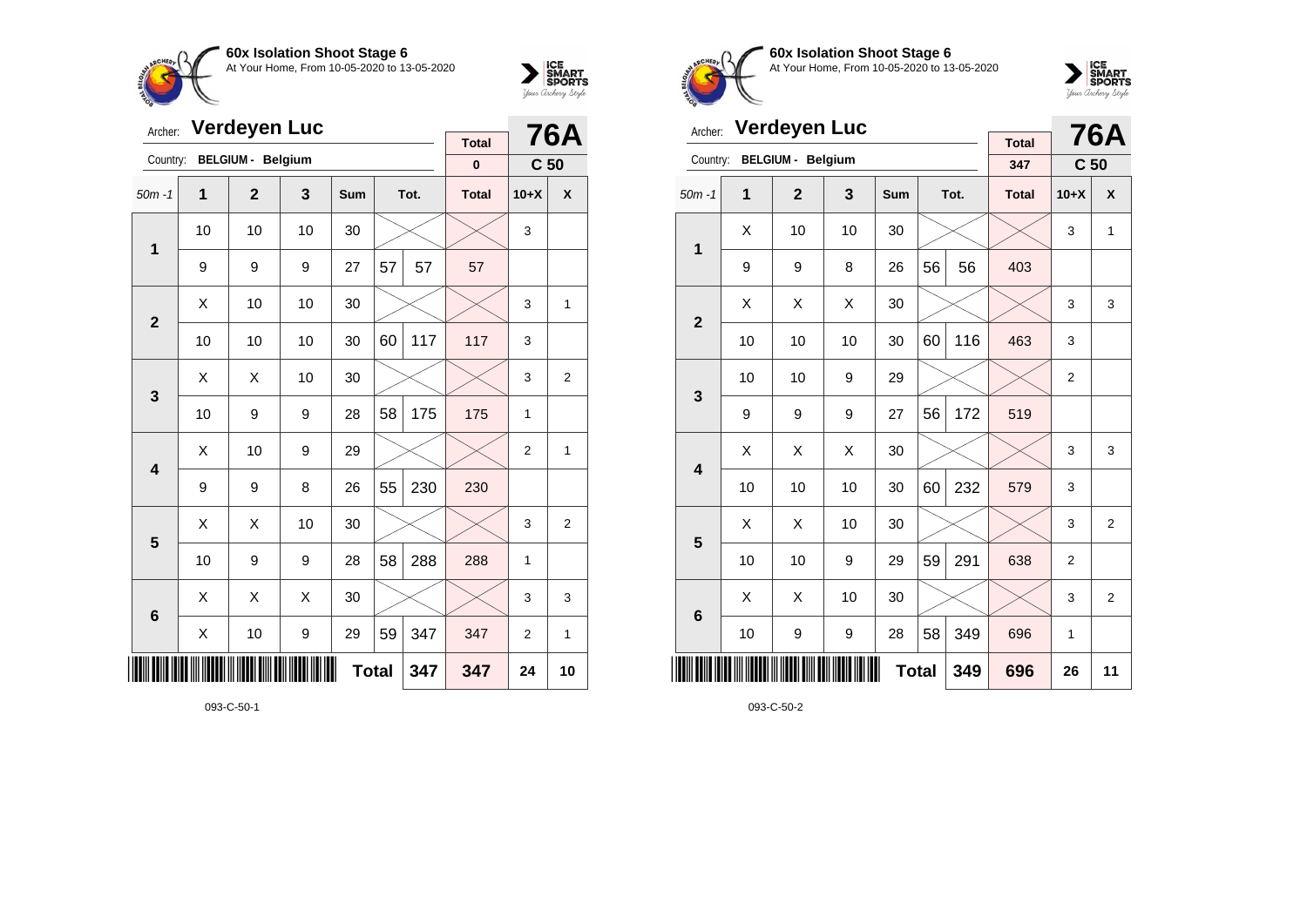



Archer: **Wattiez Anthony** Country: **BELGIUM - Belgium 1A C ST Total** ST -1 **1 2 3 Sum Tot. Total 10+X X 1 2 3 4 5 6** \*003-C-ST-1\* **Total** 

**60x Isolation Shoot Stage 6 CHEPL** At Your Home, From 10-05-2020 to 13-05-2020

003-C-ST-2



| Archer:                 |   | <b>Wattiez Anthony</b>   |                | <b>Total</b> |  | <b>1A</b> |              |            |   |
|-------------------------|---|--------------------------|----------------|--------------|--|-----------|--------------|------------|---|
| Country:                |   | <b>BELGIUM - Belgium</b> |                |              |  |           |              | <b>CST</b> |   |
| $ST-2$                  | 1 | $\mathbf{2}$             | 3              | Sum          |  | Tot.      | <b>Total</b> | $10+X$     | X |
| 1                       |   |                          |                |              |  |           |              |            |   |
|                         |   |                          |                |              |  |           |              |            |   |
| $\mathbf{2}$            |   |                          |                |              |  |           |              |            |   |
|                         |   |                          |                |              |  |           |              |            |   |
| $\mathbf{3}$            |   |                          |                |              |  |           |              |            |   |
|                         |   |                          |                |              |  |           |              |            |   |
| $\overline{\mathbf{4}}$ |   |                          |                |              |  |           |              |            |   |
|                         |   |                          |                |              |  |           |              |            |   |
| 5                       |   |                          |                |              |  |           |              |            |   |
|                         |   |                          |                |              |  |           |              |            |   |
| $6\phantom{1}6$         |   |                          |                |              |  |           |              |            |   |
|                         |   |                          |                |              |  |           |              |            |   |
|                         |   |                          | $\blacksquare$ | <b>Total</b> |  |           |              |            |   |

003-C-ST-1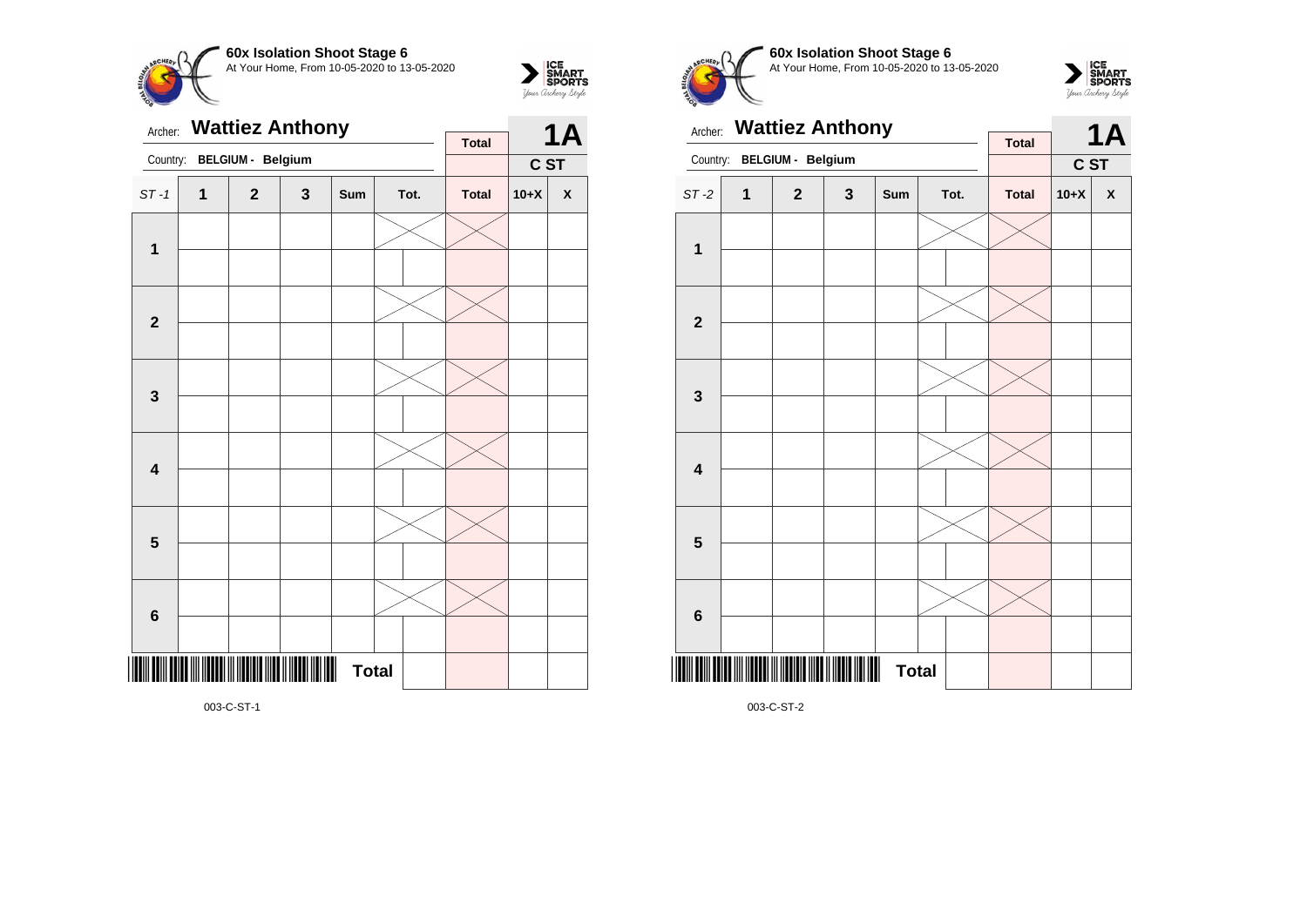



| Archer:                 |    | <b>Armstrong Emily</b>         |    |              |    | 2A   |                          |                 |                |
|-------------------------|----|--------------------------------|----|--------------|----|------|--------------------------|-----------------|----------------|
| Country:                |    | USA - United States Of America |    |              |    |      | <b>Total</b><br>$\bf{0}$ | C <sub>50</sub> |                |
| $50m - 1$               | 1  | $\overline{2}$                 | 3  | <b>Sum</b>   |    | Tot. | <b>Total</b>             | $10+X$          | X              |
| 1                       | X  | 10                             | 10 | 30           |    |      |                          | 3               | 1              |
|                         | 9  | 9                              | 8  | 26           | 56 | 56   | 56                       |                 |                |
| $\overline{2}$          | X  | X                              | 10 | 30           |    |      |                          | 3               | $\overline{2}$ |
|                         | 9  | 9                              | 9  | 27           | 57 | 113  | 113                      |                 |                |
| 3                       | 10 | 10                             | 10 | 30           |    |      |                          | 3               |                |
|                         | 10 | 10                             | 8  | 28           | 58 | 171  | 171                      | $\overline{2}$  |                |
| $\overline{\mathbf{4}}$ | X  | 10                             | 10 | 30           |    |      |                          | 3               | 1              |
|                         | 9  | 9                              | 9  | 27           | 57 | 228  | 228                      |                 |                |
| 5                       | X  | X                              | 10 | 30           |    |      |                          | 3               | $\overline{2}$ |
|                         | 9  | 9                              | 9  | 27           | 57 | 285  | 285                      |                 |                |
| $6\phantom{1}6$         | X  | X                              | 9  | 29           |    |      |                          | $\overline{2}$  | $\overline{2}$ |
|                         | 9  | 9                              | 9  | 27           | 56 | 341  | 341                      |                 |                |
|                         |    |                                |    | <b>Total</b> |    | 341  | 341                      | 19              | 8              |

066-C-50-1



**60x Isolation Shoot Stage 6** At Your Home, From 10-05-2020 to 13-05-2020



| Archer:                 |    | <b>Armstrong Emily</b>                |    |              |    | 2A   |                     |                 |                |
|-------------------------|----|---------------------------------------|----|--------------|----|------|---------------------|-----------------|----------------|
| Country:                |    | <b>USA - United States Of America</b> |    |              |    |      | <b>Total</b><br>341 | C <sub>50</sub> |                |
| $50m - 1$               | 1  | $\mathbf{2}$                          | 3  | Sum          |    | Tot. | <b>Total</b>        | $10+X$          | X              |
| 1                       | X  | X                                     | 10 | 30           |    |      |                     | 3               | $\overline{2}$ |
|                         | 9  | 9                                     | 8  | 26           | 56 | 56   | 397                 |                 |                |
| $\overline{2}$          | 10 | 10                                    | 10 | 30           |    |      |                     | 3               |                |
|                         | 10 | 9                                     | 9  | 28           | 58 | 114  | 455                 | 1               |                |
| 3                       | X  | X                                     | 10 | 30           |    |      |                     | 3               | $\overline{2}$ |
|                         | 9  | 9                                     | 9  | 27           | 57 | 171  | 512                 |                 |                |
| $\overline{\mathbf{4}}$ | X  | Χ                                     | Χ  | 30           |    |      |                     | 3               | 3              |
|                         | X  | 9                                     | 9  | 28           | 58 | 229  | 570                 | 1               | 1              |
| 5                       | X  | Χ                                     | 10 | 30           |    |      |                     | 3               | $\overline{2}$ |
|                         | 10 | 9                                     | 9  | 28           | 58 | 287  | 628                 | 1               |                |
| $6\phantom{1}6$         | X  | 10                                    | 10 | 30           |    |      |                     | 3               | $\mathbf{1}$   |
|                         | 10 | 9                                     | 9  | 28           | 58 | 345  | 686                 | 1               |                |
|                         |    |                                       |    | <b>Total</b> |    | 345  | 686                 | 22              | 11             |

066-C-50-2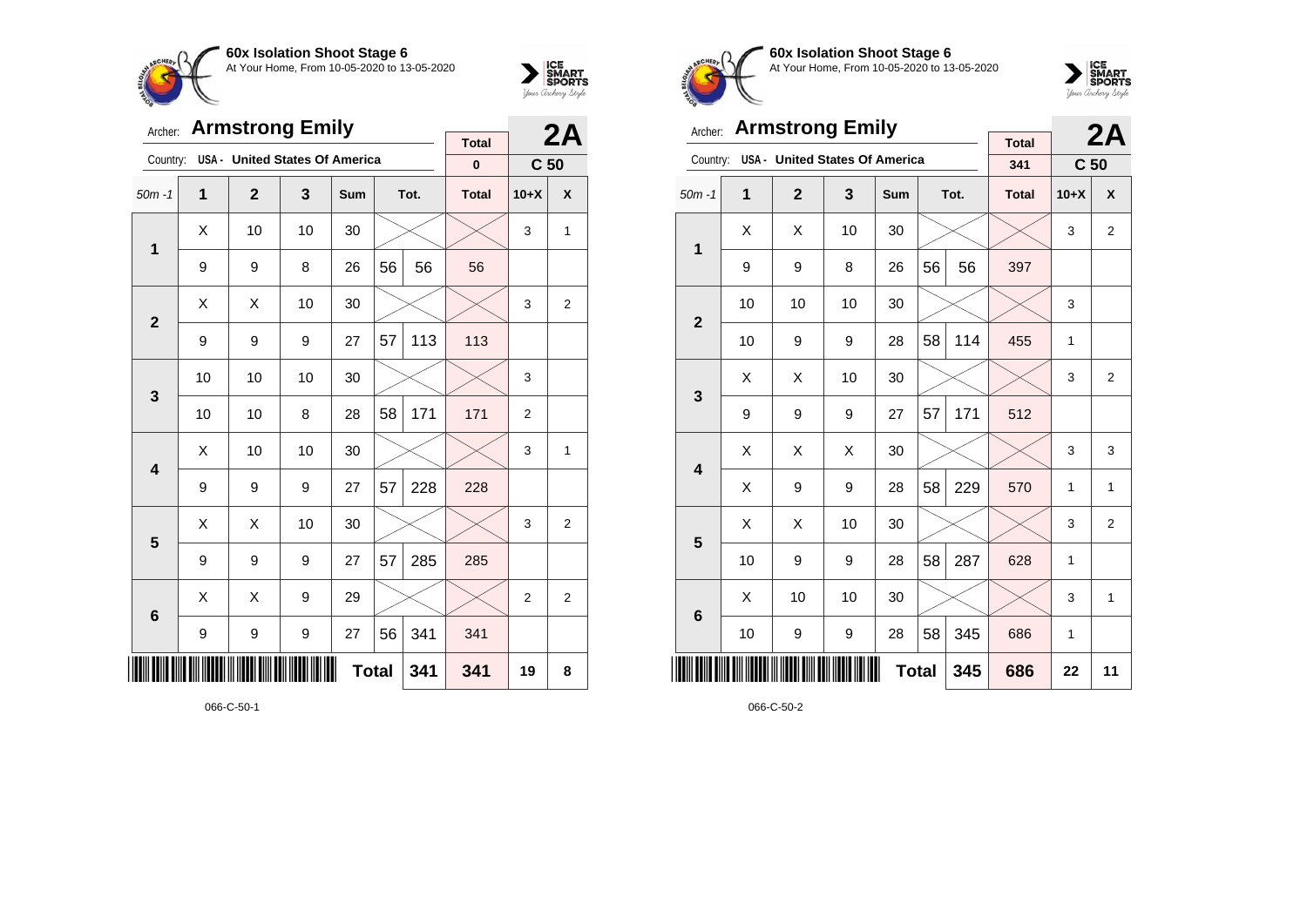



| Archer:                 |    | <b>Krause Christopher</b>             |    |            |              | 3A   |                          |                |                |
|-------------------------|----|---------------------------------------|----|------------|--------------|------|--------------------------|----------------|----------------|
| Country:                |    | <b>USA - United States Of America</b> |    |            |              |      | <b>Total</b><br>$\bf{0}$ | C ST           |                |
| $ST-1$                  | 1  | $\overline{2}$                        | 3  | <b>Sum</b> |              | Tot. | <b>Total</b>             | $10+X$         | X              |
| 1                       | X  | X                                     | 10 | 30         |              |      |                          | 3              | 2              |
|                         | 9  | 9                                     | 9  | 27         | 57           | 57   | 57                       |                |                |
| $\overline{2}$          | X  | 10                                    | 9  | 29         |              |      |                          | $\overline{2}$ | 1              |
|                         | 9  | 9                                     | 9  | 27         | 56           | 113  | 113                      |                |                |
| 3                       | X  | X                                     | X  | 30         |              |      |                          | 3              | 3              |
|                         | 10 | 9                                     | 9  | 28         | 58           | 171  | 171                      | 1              |                |
| $\overline{\mathbf{4}}$ | X  | X                                     | 9  | 29         |              |      |                          | $\overline{2}$ | $\overline{2}$ |
|                         | 9  | 9                                     | 9  | 27         | 56           | 227  | 227                      |                |                |
| 5                       | X  | X                                     | 10 | 30         |              |      |                          | 3              | $\overline{2}$ |
|                         | 9  | 9                                     | 9  | 27         | 57           | 284  | 284                      |                |                |
| $6\phantom{1}6$         | X  | X                                     | 9  | 29         |              |      |                          | $\overline{2}$ | $\overline{2}$ |
|                         | 9  | 9                                     | 8  | 26         | 55           | 339  | 339                      |                |                |
|                         |    |                                       |    |            | <b>Total</b> | 339  | 339                      | 16             | 12             |

076-C-ST-1



**60x Isolation Shoot Stage 6** At Your Home, From 10-05-2020 to 13-05-2020



| Archer:                 |    | <b>Krause Christopher</b>             |    |              |    | 3A   |                     |                |              |
|-------------------------|----|---------------------------------------|----|--------------|----|------|---------------------|----------------|--------------|
| Country:                |    | <b>USA - United States Of America</b> |    |              |    |      | <b>Total</b><br>339 | C ST           |              |
| $ST-2$                  | 1  | $\mathbf{2}$                          | 3  | Sum          |    | Tot. | <b>Total</b>        | $10+X$         | X            |
| 1                       | X  | 10                                    | 10 | 30           |    |      |                     | 3              | $\mathbf{1}$ |
|                         | 10 | 9                                     | 8  | 27           | 57 | 57   | 396                 | 1              |              |
| $\overline{2}$          | X  | 9                                     | 9  | 28           |    |      |                     | 1              | $\mathbf{1}$ |
|                         | 9  | 9                                     | 8  | 26           | 54 | 111  | 450                 |                |              |
| 3                       | 10 | 10                                    | 10 | 30           |    |      |                     | 3              |              |
|                         | 9  | 9                                     | 8  | 26           | 56 | 167  | 506                 |                |              |
| $\overline{\mathbf{4}}$ | 10 | 9                                     | 9  | 28           |    |      |                     | 1              |              |
|                         | 9  | 9                                     | 9  | 27           | 55 | 222  | 561                 |                |              |
| 5                       | X  | X                                     | Χ  | 30           |    |      |                     | 3              | 3            |
|                         | 10 | 10                                    | 9  | 29           | 59 | 281  | 620                 | $\overline{2}$ |              |
| $6\phantom{1}6$         | X  | X                                     | X  | 30           |    |      |                     | 3              | 3            |
|                         | 10 | 10                                    | 9  | 29           | 59 | 340  | 679                 | $\overline{2}$ |              |
| ║║                      |    |                                       |    | <b>Total</b> |    | 340  | 679                 | 19             | 8            |

076-C-ST-2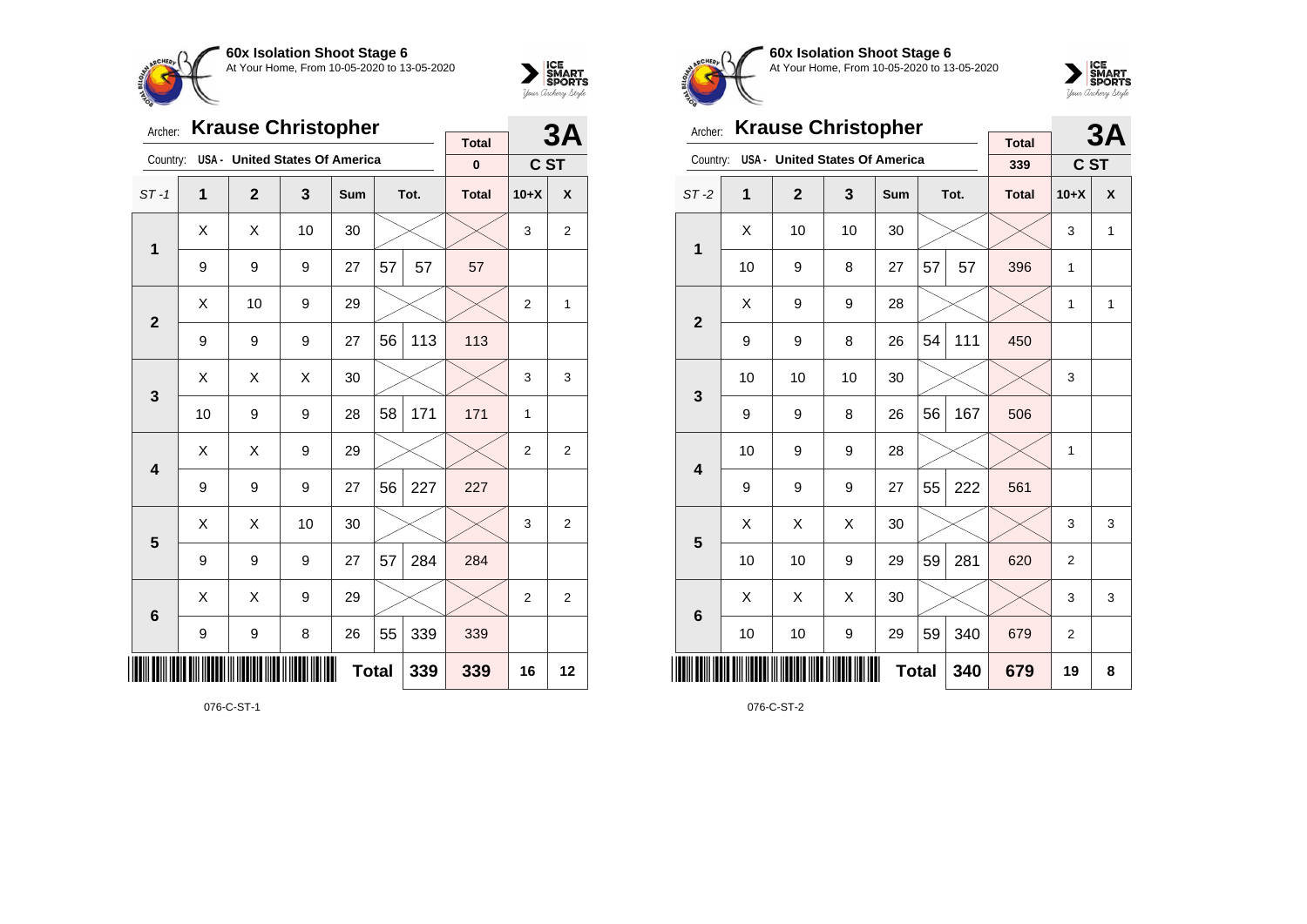



| Archer:                 |                         | <b>Locke Paul</b>                     |              |              |      | <b>Total</b> |                 | 4A                 |
|-------------------------|-------------------------|---------------------------------------|--------------|--------------|------|--------------|-----------------|--------------------|
| Country:                |                         | <b>USA - United States Of America</b> |              |              |      |              | C <sub>30</sub> |                    |
| $30m - 1$               | $\overline{\mathbf{1}}$ | $\mathbf{2}$                          | $\mathbf{3}$ | Sum          | Tot. | <b>Total</b> | $10+X$          | $\pmb{\mathsf{X}}$ |
| $\mathbf 1$             |                         |                                       |              |              |      |              |                 |                    |
| $\overline{2}$          |                         |                                       |              |              |      |              |                 |                    |
|                         |                         |                                       |              |              |      |              |                 |                    |
| $\mathbf 3$             |                         |                                       |              |              |      |              |                 |                    |
| $\overline{\mathbf{4}}$ |                         |                                       |              |              |      |              |                 |                    |
| 5                       |                         |                                       |              |              |      |              |                 |                    |
| $\bf 6$                 |                         |                                       |              |              |      |              |                 |                    |
|                         |                         |                                       |              | <b>Total</b> |      |              |                 |                    |

**60x Isolation Shoot Stage 6**  $are$ At Your Home, From 10-05-2020 to 13-05-2020



|                         |   | Archer: Locke Paul                    |   | <b>Total</b> |  | 4A   |              |                 |                    |
|-------------------------|---|---------------------------------------|---|--------------|--|------|--------------|-----------------|--------------------|
| Country:                |   | <b>USA - United States Of America</b> |   |              |  |      |              | C <sub>30</sub> |                    |
| $30m - 2$               | 1 | $\mathbf{2}$                          | 3 | Sum          |  | Tot. | <b>Total</b> | $10+X$          | $\pmb{\mathsf{X}}$ |
| 1                       |   |                                       |   |              |  |      |              |                 |                    |
|                         |   |                                       |   |              |  |      |              |                 |                    |
| $\mathbf{2}$            |   |                                       |   |              |  |      |              |                 |                    |
|                         |   |                                       |   |              |  |      |              |                 |                    |
| 3                       |   |                                       |   |              |  |      |              |                 |                    |
|                         |   |                                       |   |              |  |      |              |                 |                    |
| $\overline{\mathbf{4}}$ |   |                                       |   |              |  |      |              |                 |                    |
|                         |   |                                       |   |              |  |      |              |                 |                    |
| 5                       |   |                                       |   |              |  |      |              |                 |                    |
|                         |   |                                       |   |              |  |      |              |                 |                    |
| $6\phantom{1}6$         |   |                                       |   |              |  |      |              |                 |                    |
|                         |   |                                       |   |              |  |      |              |                 |                    |
|                         |   |                                       | Ⅲ | <b>Total</b> |  |      |              |                 |                    |

060-C-30-2

060-C-30-1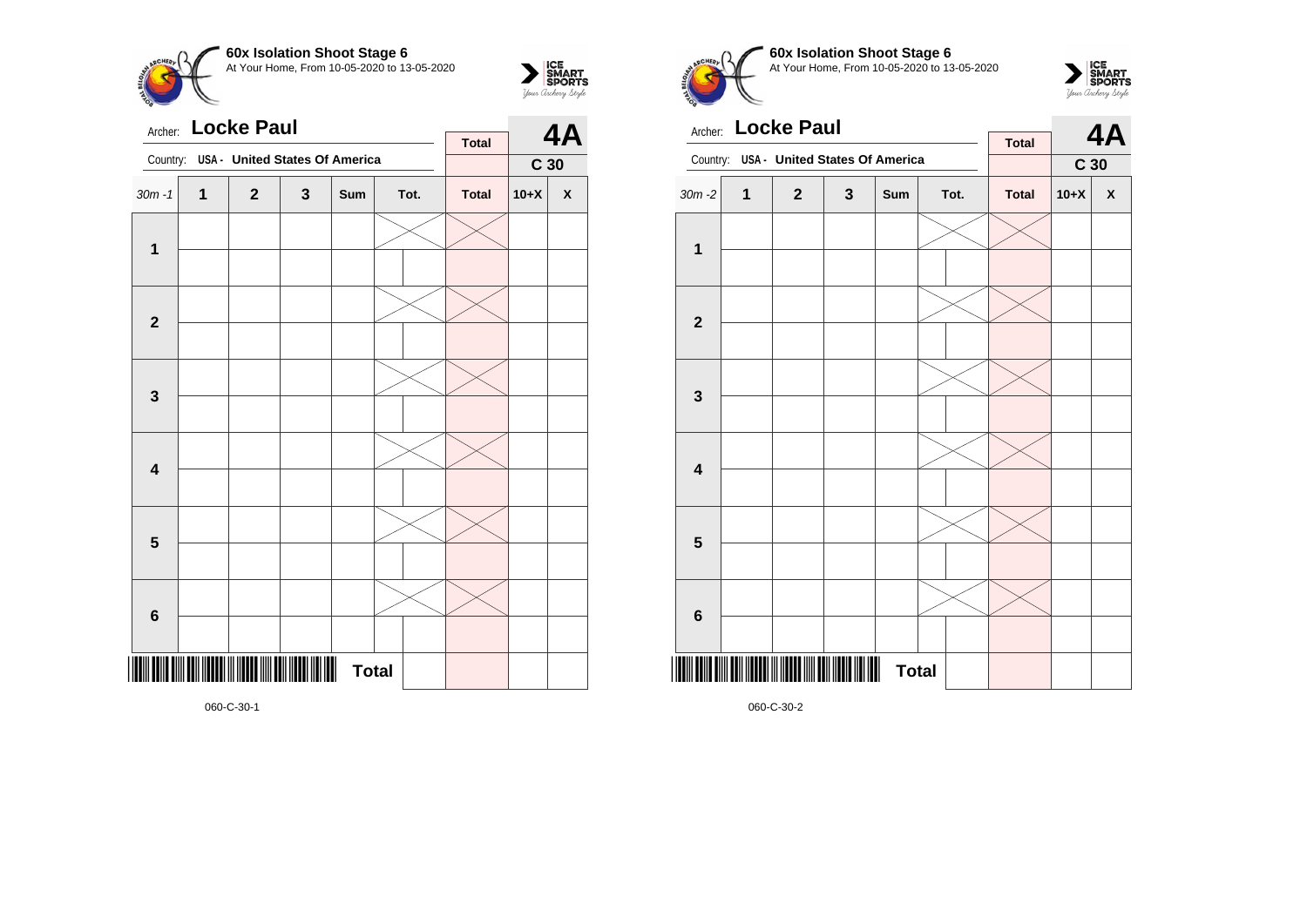



| Archer:                 |              | <b>Maxfield Gary</b>                              |   | <b>Total</b> |  | <b>5A</b> |              |        |                    |
|-------------------------|--------------|---------------------------------------------------|---|--------------|--|-----------|--------------|--------|--------------------|
| Country:                |              | AUSTRALIA - Australia                             |   |              |  |           |              | R 30   |                    |
| $30m - 1$               | $\mathbf{1}$ | $\mathbf 2$                                       | 3 | Sum          |  | Tot.      | <b>Total</b> | $10+X$ | $\pmb{\mathsf{X}}$ |
| $\mathbf 1$             |              |                                                   |   |              |  |           |              |        |                    |
| $\mathbf{2}$            |              |                                                   |   |              |  |           |              |        |                    |
| $\mathbf 3$             |              |                                                   |   |              |  |           |              |        |                    |
| 4                       |              |                                                   |   |              |  |           |              |        |                    |
| $\overline{\mathbf{5}}$ |              |                                                   |   |              |  |           |              |        |                    |
| $\bf 6$                 |              |                                                   |   |              |  |           |              |        |                    |
|                         |              | <u> ITIN ITIN IITININ II IITITTI IIII TIN III</u> |   | <b>Total</b> |  |           |              |        |                    |

**60x Isolation Shoot Stage 6** At Your Home, From 10-05-2020 to 13-05-2020



| Archer:        |   | <b>Maxfield Gary</b>                  |              |              |  | <b>5A</b> |              |        |                    |
|----------------|---|---------------------------------------|--------------|--------------|--|-----------|--------------|--------|--------------------|
| Country:       |   | AUSTRALIA - Australia                 |              |              |  |           | <b>Total</b> | R 30   |                    |
| $30m - 2$      | 1 | $\overline{2}$                        | $\mathbf{3}$ | Sum          |  | Tot.      | <b>Total</b> | $10+X$ | $\pmb{\mathsf{X}}$ |
| $\mathbf 1$    |   |                                       |              |              |  |           |              |        |                    |
|                |   |                                       |              |              |  |           |              |        |                    |
| $\overline{2}$ |   |                                       |              |              |  |           |              |        |                    |
|                |   |                                       |              |              |  |           |              |        |                    |
| $\mathbf{3}$   |   |                                       |              |              |  |           |              |        |                    |
|                |   |                                       |              |              |  |           |              |        |                    |
| 4              |   |                                       |              |              |  |           |              |        |                    |
|                |   |                                       |              |              |  |           |              |        |                    |
| 5              |   |                                       |              |              |  |           |              |        |                    |
|                |   |                                       |              |              |  |           |              |        |                    |
| $\bf 6$        |   |                                       |              |              |  |           |              |        |                    |
|                |   |                                       |              |              |  |           |              |        |                    |
|                |   | <u>                              </u> |              | <b>Total</b> |  |           |              |        |                    |

077-R-30-2

077-R-30-1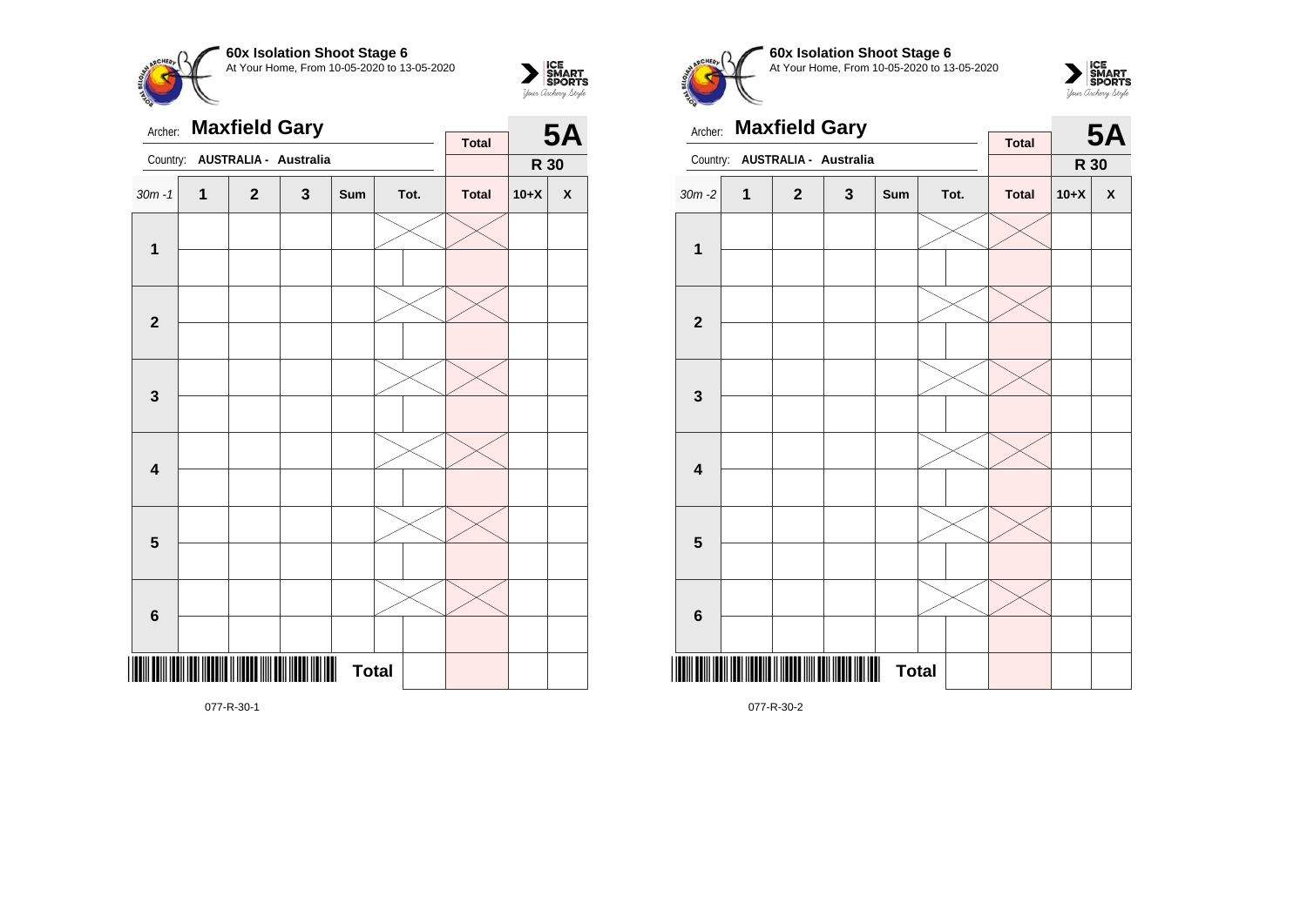



| Archer:                 |                | <b>Barlow Rupert</b>      |                |              |    | 6A   |                          |        |   |
|-------------------------|----------------|---------------------------|----------------|--------------|----|------|--------------------------|--------|---|
| Country:                |                | <b>UK- United Kingdom</b> |                |              |    |      | <b>Total</b><br>$\bf{0}$ | R ST   |   |
|                         |                |                           |                |              |    |      |                          |        |   |
| $ST-1$                  | 1              | $\overline{2}$            | 3              | <b>Sum</b>   |    | Tot. | <b>Total</b>             | $10+X$ | X |
| 1                       | 9              | 8                         | $\overline{7}$ | 24           |    |      |                          |        |   |
|                         | $\overline{7}$ | 6                         | 5              | 18           | 42 | 42   | 42                       |        |   |
| $\overline{2}$          | 8              | $\overline{7}$            | 5              | 20           |    |      |                          |        |   |
|                         | $\overline{4}$ | 4                         | $\overline{c}$ | 10           | 30 | 72   | 72                       |        |   |
| 3                       | 9              | 8                         | 8              | 25           |    |      |                          |        |   |
|                         | 8              | 7                         | 5              | 20           | 45 | 117  | 117                      |        |   |
| $\overline{\mathbf{4}}$ | 9              | 7                         | $\overline{7}$ | 23           |    |      |                          |        |   |
|                         | 6              | 4                         | $\overline{2}$ | 12           | 35 | 152  | 152                      |        |   |
| 5                       | 9              | 8                         | 8              | 25           |    |      |                          |        |   |
|                         | 7              | 4                         | 1              | 12           | 37 | 189  | 189                      |        |   |
| $6\phantom{1}6$         | 10             | 9                         | 9              | 28           |    |      |                          | 1      |   |
|                         | 9              | 8                         | 6              | 23           | 51 | 240  | 240                      |        |   |
| Ⅲ                       |                |                           |                | <b>Total</b> |    | 240  | 240                      | 1      | 0 |



**60x Isolation Shoot Stage 6** At Your Home, From 10-05-2020 to 13-05-2020



| Archer:         |                | <b>Barlow Rupert</b> |                |              |    | 6A   |                     |                 |          |
|-----------------|----------------|----------------------|----------------|--------------|----|------|---------------------|-----------------|----------|
| Country:        |                | UK - United Kingdom  |                |              |    |      | <b>Total</b><br>240 | R <sub>ST</sub> |          |
| $ST-2$          | 1              | $\overline{2}$       | 3              | Sum          |    | Tot. | <b>Total</b>        | $10+X$          | X        |
| $\mathbf{1}$    | 8              | 8                    | 8              | 24           |    |      |                     |                 |          |
|                 | 7              | $\overline{4}$       | 3              | 14           | 38 | 38   | 278                 |                 |          |
| $\mathbf{2}$    | 9              | 9                    | 8              | 26           |    |      |                     |                 |          |
|                 | 8              | 8                    | 7              | 23           | 49 | 87   | 327                 |                 |          |
| 3               | 9              | 8                    | 6              | 23           |    |      |                     |                 |          |
|                 | 6              | 5                    | 4              | 15           | 38 | 125  | 365                 |                 |          |
| 4               | 9              | 9                    | 8              | 26           |    |      |                     |                 |          |
|                 | 8              | 8                    | 7              | 23           | 49 | 174  | 414                 |                 |          |
| 5               | $\overline{7}$ | 5                    | $\overline{4}$ | 16           |    |      |                     |                 |          |
|                 | 4              | $\overline{c}$       | 1              | 7            | 23 | 197  | 437                 |                 |          |
| $6\phantom{1}6$ | 10             | 9                    | $\overline{7}$ | 26           |    |      |                     | 1               |          |
|                 | 6              | 6                    | 3              | 15           | 41 | 238  | 478                 |                 |          |
| ║               |                |                      |                | <b>Total</b> |    | 238  | 478                 | 1               | $\bf{0}$ |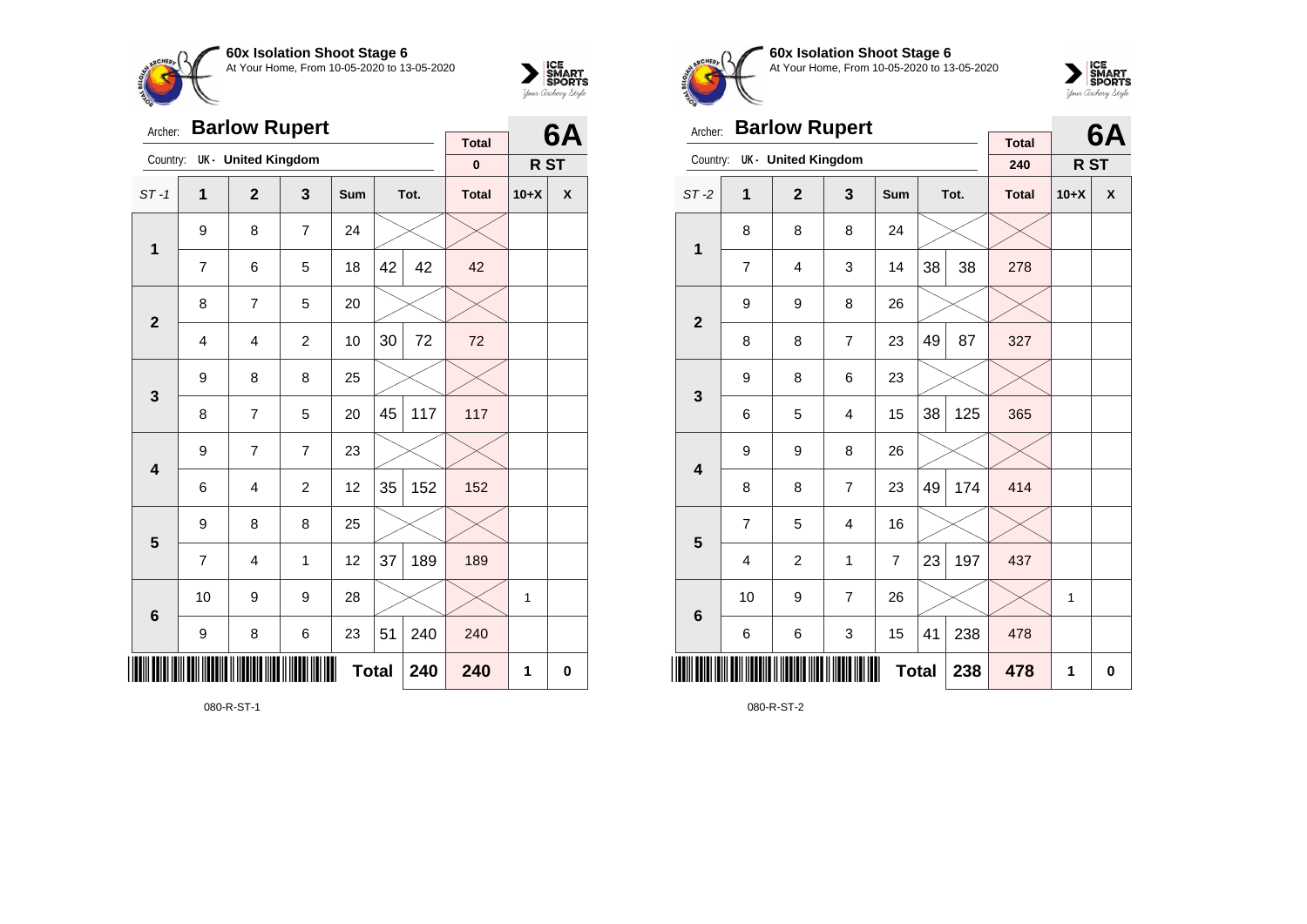



| Archer:        |                | <b>Tanveer Ahmed</b> |                |              |    | <b>7A</b> |                           |        |   |
|----------------|----------------|----------------------|----------------|--------------|----|-----------|---------------------------|--------|---|
| Country:       |                | PAKISTAN - Pakistan  |                |              |    |           | <b>Total</b><br>$\pmb{0}$ | R ST   |   |
| $ST-1$         | 1              | $\mathbf{2}$         | 3              | Sum          |    | Tot.      | <b>Total</b>              | $10+X$ | χ |
| $\mathbf 1$    | $\overline{7}$ | 5                    | M              | 12           |    |           |                           |        |   |
|                | 1              | M                    | M              | 1            | 13 | 13        | 13                        |        |   |
| $\overline{2}$ | M              | M                    |                |              |    |           |                           |        |   |
|                | $\overline{4}$ | $\overline{4}$       | M              | 8            | 13 | 26        | 26                        |        |   |
| $\mathbf{3}$   | $\overline{c}$ | 5                    | $\overline{7}$ | 14           |    |           |                           |        |   |
|                | 6              | $\overline{c}$       | $\overline{4}$ | 12           | 26 | 52        | 52                        |        |   |
| 4              | 1              | 3                    | 5              | 9            |    |           |                           |        |   |
|                | 8              | 8                    | 5              | 21           | 30 | 82        | 82                        |        |   |
| 5              | 1              | 1                    | $\overline{4}$ | 6            |    |           |                           |        |   |
|                | $\overline{7}$ | 4                    | 6              | 17           | 23 | 105       | 105                       |        |   |
| 6              | M              | M                    | 8              | 8            |    |           |                           |        |   |
|                | M              | $\overline{7}$       | $\overline{7}$ | 14           | 22 | 127       | 127                       |        |   |
|                |                |                      |                | <b>Total</b> |    | 127       | 127                       | 0      | 0 |



**60x Isolation Shoot Stage 6** At Your Home, From 10-05-2020 to 13-05-2020



| <b>Tanveer Ahmed</b><br>Archer: |   |                |                |              |      |     |                                 | <b>7A</b> |   |
|---------------------------------|---|----------------|----------------|--------------|------|-----|---------------------------------|-----------|---|
| Country:<br>PAKISTAN - Pakistan |   |                |                |              |      | 127 | <b>Total</b><br>R <sub>ST</sub> |           |   |
| $ST-2$                          | 1 | $\overline{2}$ | 3              | <b>Sum</b>   | Tot. |     | <b>Total</b>                    | $10+X$    | X |
| 1                               | M | M              | 1              | 1            |      |     |                                 |           |   |
|                                 | 9 | 8              | 8              | 25           | 26   | 26  | 153                             |           |   |
| $\mathbf{2}$                    | M | M              | 1              | 1            |      |     |                                 |           |   |
|                                 | 1 | $\overline{c}$ | 4              | 7            | 8    | 34  | 161                             |           |   |
| 3                               | M | 1              | 5              | 6            |      |     |                                 |           |   |
|                                 | 5 | 8              | 7              | 20           | 26   | 60  | 187                             |           |   |
| 4                               | 5 | 5              | 5              | 15           |      |     |                                 |           |   |
|                                 | 8 | 7              | 7              | 22           | 37   | 97  | 224                             |           |   |
|                                 | M | 1              | 5              | 6            |      |     |                                 |           |   |
| 5                               | 7 | 8              | 8              | 23           | 29   | 126 | 253                             |           |   |
| $6\phantom{1}6$                 | 5 | 5              | $\overline{7}$ | 17           |      |     |                                 |           |   |
|                                 | 8 | 8              | $\overline{7}$ | 23           | 40   | 166 | 293                             |           |   |
| ║║║                             |   |                |                | <b>Total</b> |      | 166 | 293                             | 0         | 0 |